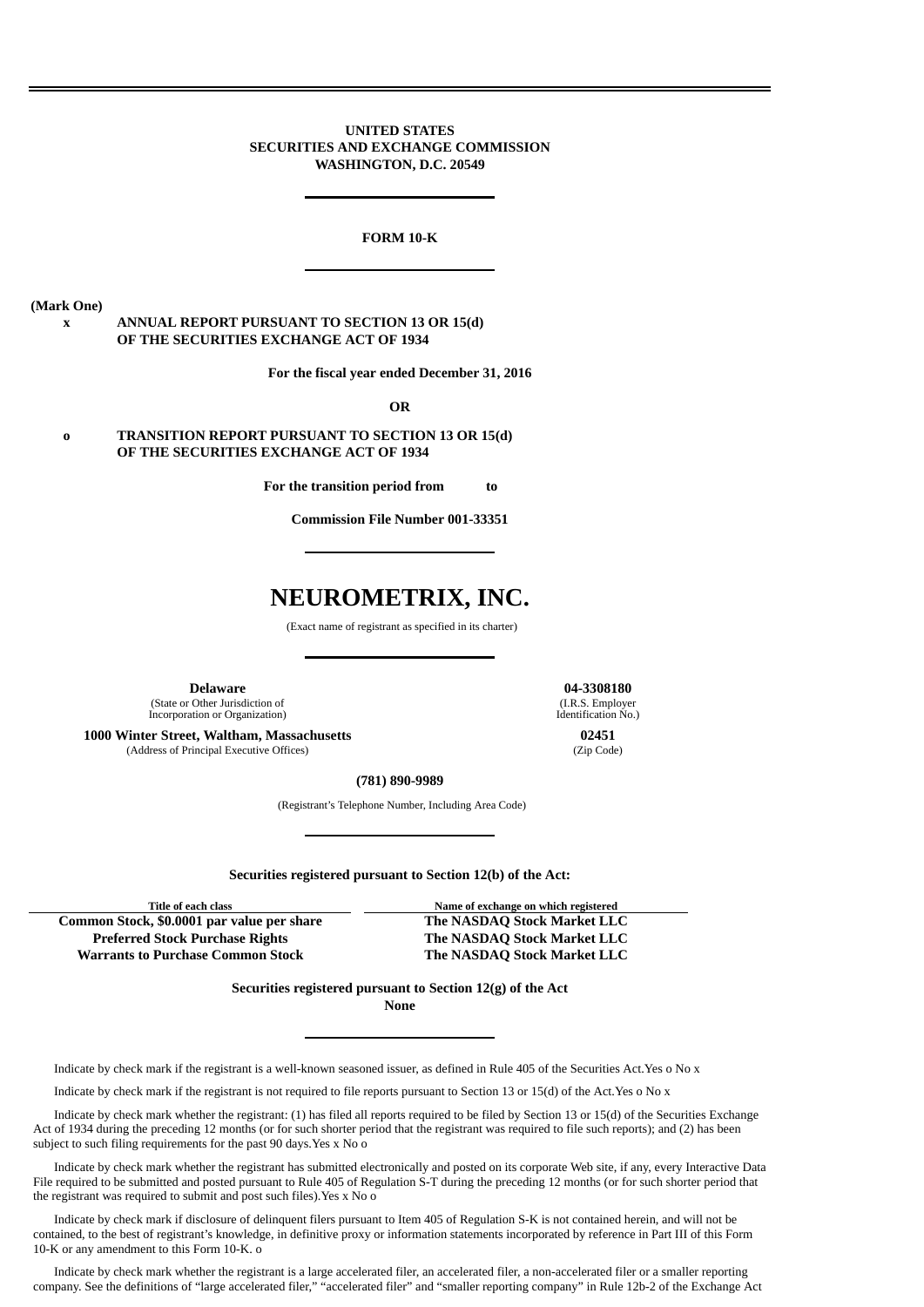(check one):

# Large accelerated filer o **Accelerated filer o** Non-accelerated filer o (Do not check if a smaller reporting company)

Indicate by check mark whether the registrant is a shell company (as defined in Rule 12b-2 of the Exchange Act).Yes o No x

As of June 30, 2016, the last business day of the registrant's most recently completed second fiscal quarter, the aggregate market value of the voting stock held by non-affiliates of the registrant was approximately \$7,760,679 based on the closing sale price of the common stock as reported on the NASDAQ Capital Market on June 30, 2016.

As of February 1, 2017, there were 7,914,901 shares of Common Stock outstanding.

### **DOCUMENTS INCORPORATED BY REFERENCE**

The following documents (or parts thereof) are incorporated by reference into the following parts of this Form 10-K: Certain information required by Part III of this Annual Report on Form 10-K is incorporated from the Registrant's Proxy Statement for the Annual Meeting of Stockholders to be held on May 2, 2017, or the 2017 Annual Meeting of Stockholders.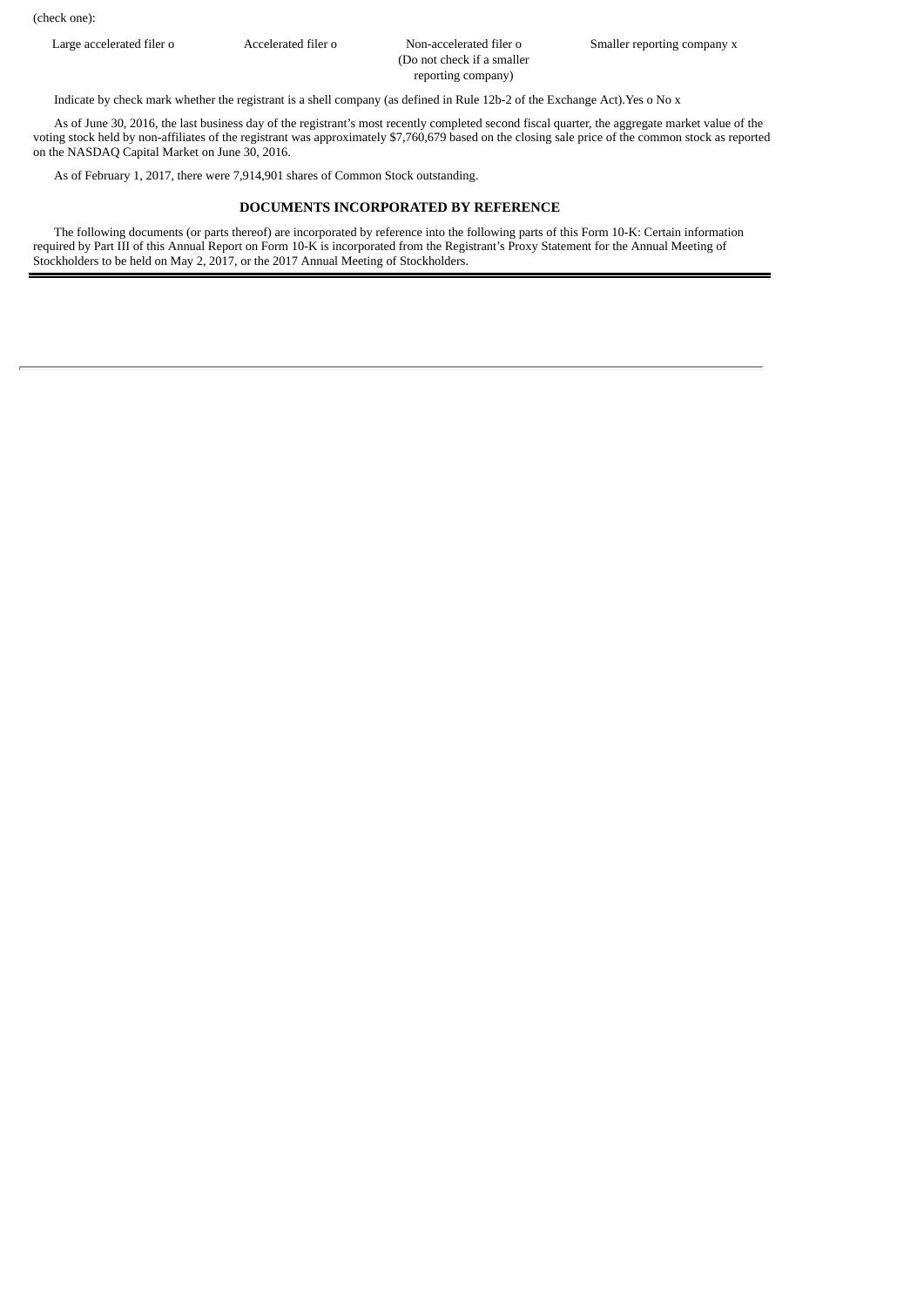# **NEUROMETRIX, INC.**

# **ANNUAL REPORT ON FORM 10-K FOR THE YEAR ENDED DECEMBER 31, 2016**

# **TABLE OF CONTENTS**

<span id="page-2-0"></span>

| PART I            |                                                                                   |                 |
|-------------------|-----------------------------------------------------------------------------------|-----------------|
| Item 1.           | <b>Business</b>                                                                   | $\overline{1}$  |
| Item 1A.          | <b>Risk Factors</b>                                                               | 16              |
| Item 1B.          | <b>Unresolved Staff Comments</b>                                                  | 30              |
| Item 2.           | <b>Properties</b>                                                                 | 30              |
| Item 3.           | <b>Legal Proceedings</b>                                                          | 30              |
| Item 4.           | <b>Mine Safety Disclosures</b>                                                    | 30              |
| <b>PART II</b>    |                                                                                   |                 |
| Item 5.           | Market for Registrant's Common Equity, Related Stockholder Matters and Issuer     |                 |
|                   | <b>Purchases of Equity Securities</b>                                             | <u>31</u>       |
| Item 6.           | <b>Selected Financial Data</b>                                                    | 32              |
| Item 7.           | Management's Discussion and Analysis of Financial Condition and Results of        |                 |
|                   | <b>Operations</b>                                                                 | 33              |
| Item 7A.          | <b>Quantitative and Qualitative Disclosures About Market Risk</b>                 | 42              |
| Item 8.           | <b>Financial Statements and Supplementary Data</b>                                | 43              |
| Item 9.           | Changes in and Disagreements with Accountants on Accounting and Financial         |                 |
|                   | <b>Disclosure</b>                                                                 | 43              |
| Item 9A.          | <b>Controls and Procedures</b>                                                    | $\frac{43}{44}$ |
| Item 9B.          | <b>Other Information</b>                                                          |                 |
| <b>PART III</b>   |                                                                                   |                 |
| Item 10.          | Directors, Executive Officers and Corporate Governance                            | 45              |
| Item 11.          | <b>Executive Compensation</b>                                                     | 48              |
| Item 12.          | <b>Security Ownership of Certain Beneficial Owners and Management and Related</b> |                 |
|                   | <b>Stockholder Matters</b>                                                        | 53              |
| Item 13.          | <b>Certain Relationships and Related Transactions and Director Independence</b>   | 55              |
| Item 14.          | <b>Principal Accounting Fees and Services</b>                                     | 57              |
| <b>PART IV</b>    |                                                                                   |                 |
| Item 15.          | <b>Exhibits and Financial Statement Schedule</b>                                  | 58              |
| <b>Signatures</b> |                                                                                   | 64              |

"NEUROMETRIX", "NC-STAT", "OptiTherapy", "ADVANCE", "SENSUS", "Quell", "DPNCheck" and "NC-stat DPNCHECK" are the subject of either a trademark registration or application for registration in the United States. Other brands, names and trademarks contained in this Annual Report on Form 10-K are the property of their respective owners.

All share amounts in this Annual Report on Form 10-K have been adjusted to reflect a 1-for-4 reverse stock split that was effected on December 1, 2015.

i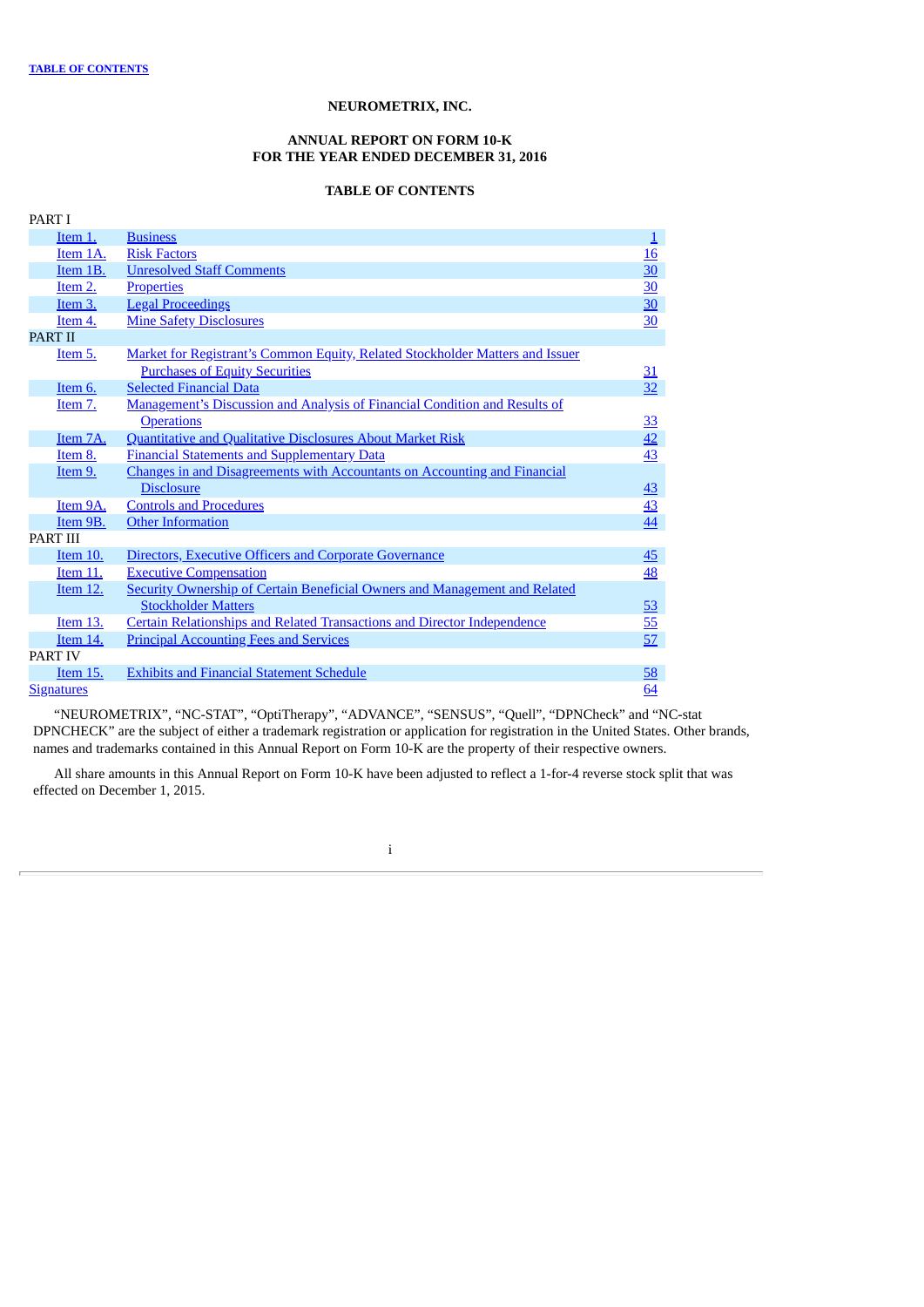### **PART I**

The statements contained in this Annual Report on Form 10-K, including under the section titled "Management's Discussion and Analysis of Financial Condition and Results of Operations" and other sections of this Annual Report, include forward-looking statements within the meaning of Section 27A of the Securities Act of 1933, as amended, and Section 21E of the Securities Exchange Act of 1934, as amended, or the Exchange Act, including, without limitation, statements regarding our or our management's expectations, hopes, beliefs, intentions or strategies regarding the future, such as our estimates regarding anticipated operating losses, future revenues and projected expenses, our future liquidity and our expectations regarding our needs for and ability to raise additional capital; our ability to manage our expenses effectively and raise the funds needed to continue our business; our belief that there are unmet needs for the management of chronic pain and in the diagnosis and treatment of diabetic neuropathy; our expectations surrounding Quell and DPNCheck; our expected timing and our plans to develop and commercialize our products; our ability to meet our proposed timelines for the commercial availability of our products; our ability to obtain and maintain regulatory approval of our existing products and any future products we may develop; regulatory and legislative developments in the United States and foreign countries; the performance of our third-party manufacturers; our ability to obtain and maintain intellectual property protection for our products; the successful development of our sales and marketing capabilities; the size and growth of the potential markets for our products and our ability to serve those markets; our plan to make Quell more broadly available through retail distribution; our belief that there are significant opportunities to market Quell outside the United States; our estimate of our customer returns of our products; the rate and degree of market acceptance of any future products; our reliance on key scientific management or personnel; the payment and reimbursement methods used by private or government third party payers; and other factors discussed elsewhere in this Annual Report on Form 10-K or any document incorporated by reference herein or therein. The words "believe," "may," "will," "estimate," "continue," "anticipate," "intend," "expect," "plan" and similar expressions may identify forward-looking statements, but the absence of these words does not mean that a statement is not forward-looking. The forward-looking statements contained in this Annual Report on Form 10-K are based on our current expectations and beliefs concerning future developments and their potential effects on us. There can be no assurance that future developments affecting us will be those that we have anticipated. These forward-looking statements involve a number of risks, uncertainties (some of which are beyond our control) or other assumptions that may cause actual results or performance to be materially different from those expressed or implied by these forward-looking statements. These risks and uncertainties include, but are not limited to, those factors described in the section titled "Risk Factors." Should one or more of these risks or uncertainties materialize, or should any of our assumptions prove incorrect, actual results may vary from those projected in these forwardlooking statements. We undertake no obligation to update or revise any forward-looking statements, whether as a result of new information, future events or otherwise, except as may be required under applicable securities laws. Unless the context otherwise requires, all references to "we", "us", the "Company", or "NeuroMetrix" in this Annual Report on Form 10-K refer to NeuroMetrix, Inc.

### <span id="page-3-0"></span>**ITEM 1. BUSINESS**

### **Our Business — An Overview**

NeuroMetrix is a commercial stage, innovation driven healthcare company combining bioelectrical and digital medicine to address chronic health conditions including chronic pain, sleep disorders, and diabetes. Our business is fully integrated with inhouse capabilities spanning product development, manufacturing, regulatory affairs and compliance, sales and marketing, and customer support. We derive revenues from the sale of medical devices and after-market consumable products and accessories. Our products are sold in the United States and selected overseas markets, and are cleared by the U.S. Food and Drug Administration, or FDA, and regulators in foreign jurisdictions where appropriate. We have two principal product lines:

- Wearable neuro-stimulation therapeutic devices
- Point-of-care neuropathy diagnostic tests

Our core expertise in biomedical engineering has been refined over nearly two decades of designing, building and marketing medical devices that stimulate nerves and analyze nerve response for diagnostic and

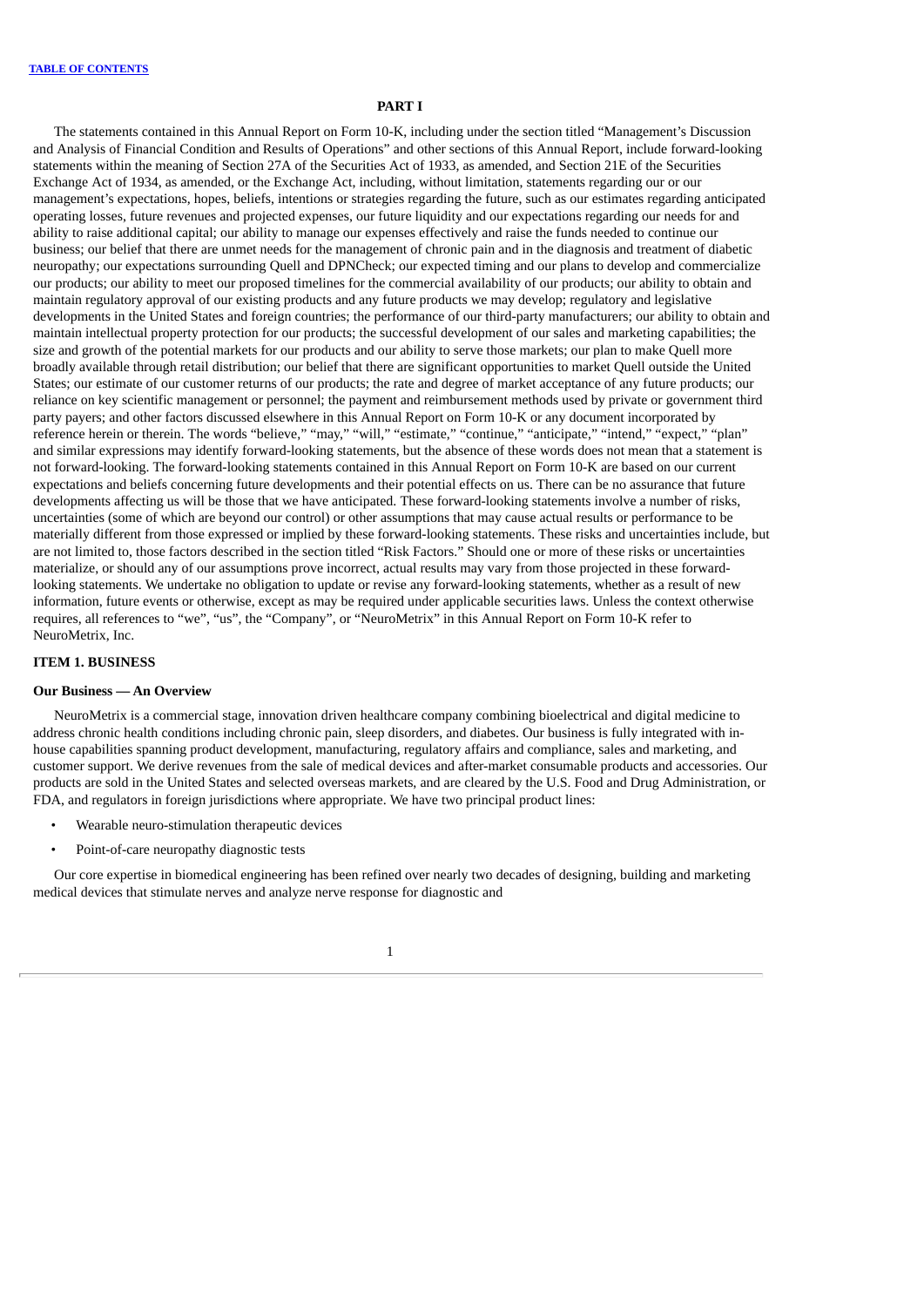therapeutic purposes. We created the market for point-of-care nerve testing and were first to market with sophisticated, wearable technology for management of chronic pain. We also have an experienced management team and Board of Directors. Chronic pain is a significant public health problem. It is defined by the National Institutes of Health as any pain lasting more than 12 weeks in contrast to acute pain which is a normal bodily response to injury or trauma. Chronic pain conditions include painful diabetic neuropathy, or PDN, arthritis, fibromyalgia, sciatica, musculoskeletal pain, cancer pain and many others. Chronic pain may be triggered by an injury or there may be an ongoing cause such as disease or illness. There may also be no clear cause. Pain signals continue to be transmitted in the nervous system over extended periods of time often leading to other health problems. These can include fatigue, sleep disturbance, decreased appetite, and mood changes which cause difficulty in carrying out important activities and contributing to disability and despair. In general, chronic pain cannot be cured. Treatment of chronic pain is focused on reducing pain and improving function. The goal is effective pain management.

Chronic pain is widespread. It affects over 100 million adults in the United States and more than 1.5 billion people worldwide. The global market for pain management drugs and devices alone was valued at \$35 billion in 2012. The estimated incremental impact of chronic pain on health care costs in the United States is over \$250 billion per year and lost productivity is estimated to exceed \$300 billion per year. Estimated out-of-pocket spending in the United States on chronic pain is \$20 billion per year.

The most common approach to chronic pain is pain medication. This includes over-the-counter drugs (such as Advil and Motrin), and prescription drugs including anti-convulsants (such as Lyrica and Neurontin) and anti-depressants (such as Cymbalta and Elavil). Topical creams may also be used (such as Zostrix and Bengay). With severe pain, narcotic pain medications may be prescribed (such as codeine, fentanyl, morphine, and oxycodone). The approach to treatment is individualized, drug combinations may be employed, and the results are often hit or miss. Side effects and the potential for addiction are real and the risks are substantial.

Reflecting the difficulty in treating chronic pain, we believe that inadequate relief leads 25% to 50% of pain sufferers to turn to the over-the-counter market for supplements or alternatives to prescription pain medications. These include non-prescription medications, topical creams, lotions, electrical stimulators, dietary products, braces, sleeves, pads and other items. In total they account for over \$4 billion in annual spending in the United States on pain relief products.

High frequency nerve stimulation is an established treatment for chronic pain supported by numerous clinical studies demonstrating efficacy. In simplified outline, the mechanism of action involves intensive nerve stimulation to activate the body's central pain inhibition system resulting in widespread analgesia, or pain relief. The nerve stimulation activates brainstem pain centers leading to the release of endogenous opioids that act primarily through the delta opioid receptor to reduce pain signal transmission through the central nervous system. This therapeutic approach is available through deep brain stimulation and through implantable spinal cord stimulation, both of which require surgery and have attendant risks. Non-invasive approaches to neurostimulation (transcutaneous electrical nerve stimulation, or TENS) have achieved limited efficacy in practice due to device limitations, ineffective dosing and low patient compliance.

#### **Our Strategy**

There are large and important unmet medical needs in chronic pain treatment. Prescription pain medications and over-thecounter therapies are often inadequate and can lead to other health issues. We believe that controlled, personalized, neurostimulation to suppress pain provides an important complement to pain medications. As a medical device company with unique experience in designing devices to manage and alter peripheral nerve function, we believe we are well positioned to make neurostimulation widely available to chronic pain sufferers. We have direct experience with neuro-stimulation through our prescription SENSUS wearable pain management device which has been on the market for the past three and half years and Quell, our over-thecounter, or OTC, wearable device for pain relief which was launched in the second quarter of 2015 and builds upon the core SENSUS neuro-stimulation technology.

Our primary objective is revenue growth. We expect this to be led by the successful market adoption of Quell. We also expect an important contribution to revenue from DPNCheck, our rapid, accurate diagnostic test for diabetic peripheral neuropathy.

# $\overline{2}$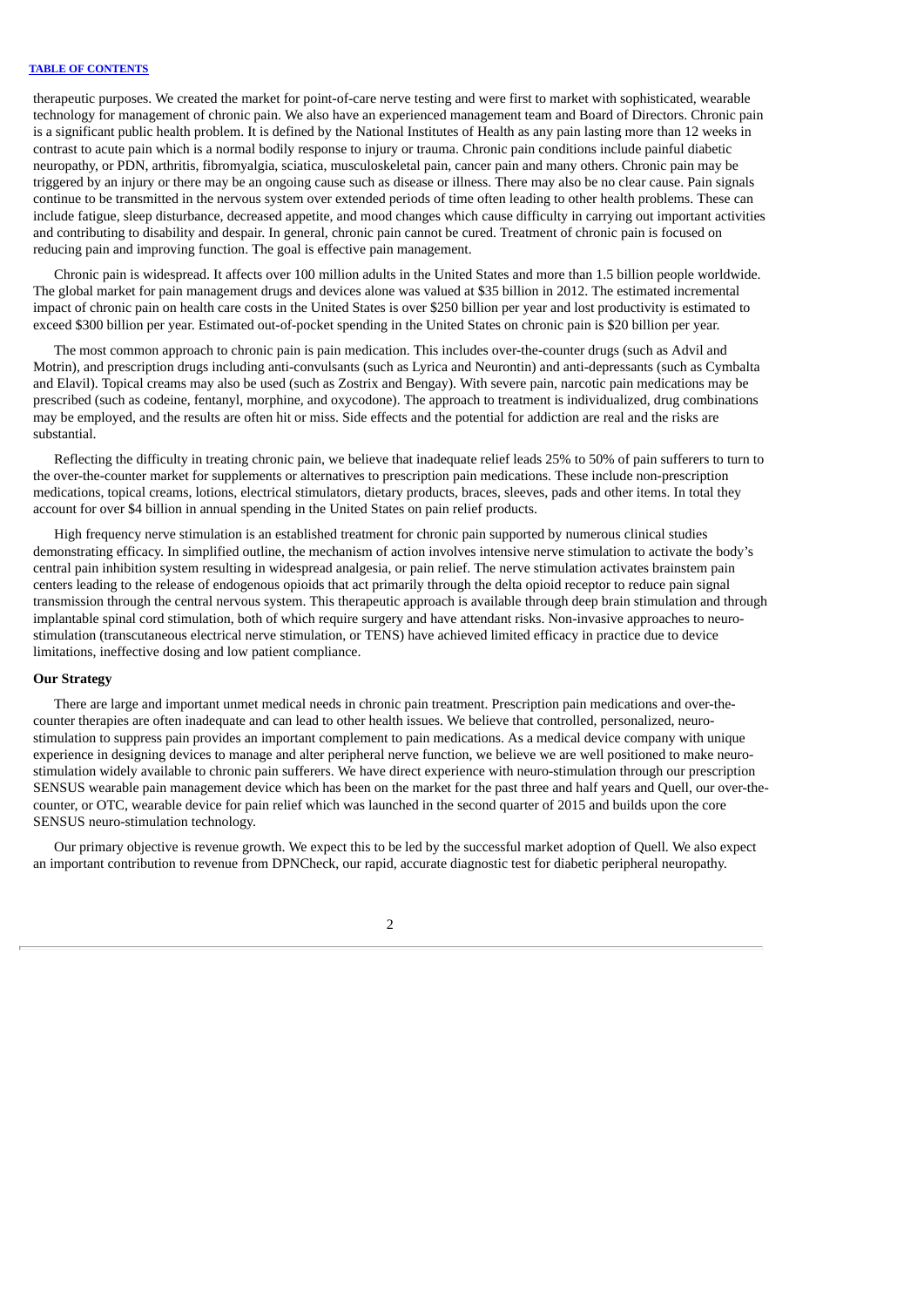Our key business strategies include:

# *Driving Commercial Adoption of Key Proprietary Products.*

- **Quell**, our OTC wearable device for pain relief, was made commercially available in the United States during the second quarter of 2015. Following commercial launch through the end of 2016, approximately 59,500 Quell devices plus electrodes and accessories were shipped to customers. Quell revenues for the years ended December 31, 2016 and 2015 were approximately \$7.4 million and \$2.1 million, respectively. Quell utilizes OptiTherapy, our proprietary non-invasive neurostimulation technology to provide relief from chronic intractable pain, such as nerve pain due to diabetes, fibromyalgia, arthritic pain, and lower back and leg pain. This advanced wearable device is lightweight and can be worn during the day while active, and at night while sleeping. It has been cleared by the FDA for treatment of chronic intractable pain without a doctor's prescription. Users of the device have the option of using their smartphones to control pain therapy and to track sleep and therapy parameters. Quell is distributed in North America via e-commerce, including the Company's website (*www.quellrelief.com*) and Amazon, via direct response television including QVC, via retail merchandisers including Target, CVS and Walgreens, and via health care professionals such as pain management physician practices and podiatry practices. Distribution is supported by television promotion to expand product awareness. We believe there are significant opportunities to market Quell outside of the United States, particularly in Western Europe, Japan and China. In November 2016, we received regulatory approval to market Quell in the European Union and we anticipate initiating marketing during 2017.
- **DPNCheck,** our diagnostic test for peripheral neuropathies, was made commercially available in the fourth quarter of 2011. DPNCheck revenues for the years December 31, 2016 and 2015 were approximately \$2.5 million and \$2.3 million, respectively. Our US sales efforts focus on Medicare Advantage providers who assume financial responsibility and the associated risks for the health care costs of their patients. We believe that DPNCheck presents an attractive clinical case with early detection of neuropathy allowing for earlier clinical intervention to help mitigate the effects of neuropathy on both patient quality of life and cost of care. Also, the diagnosis and documentation of neuropathy provided by DPNCheck helps clarify the patient health profile which, in turn, may have a direct, positive effect on the Medicare Advantage premium received by the provider. We believe that attractive opportunities exist outside the United States including Japan where we launched DPNCheck with our distribution partner Omron Healthcare in the third quarter of 2014; in China where we received regulatory approval and initiated sales in the fourth quarter of 2016; and in Mexico where our distributor Scienta Farma received regulatory approval and initiated sales in the fourth quarter of 2015.

*Maintaining a High Level of Research and Development Productivity* Our research and development, or R&D, team successfully developed Quell, an FDA cleared, technologically sophisticated, smart phone integrated product with electrodes and other accessories. We believe that there are no comparable products on the market. Our R&D team is now charged with maintaining and expanding Quell's competitive technological advantage, addressing opportunities to reduce Quell cost of goods sold, and enhancing our intellectual property position, through continuing innovation. We expect innovation to take the form of device and software enhancements to improve the user experience, expanded smart phone applications, and new electrode features to optimize therapy. Technological innovation will continue to be one of our top priorities.

### **Our Business Model**

Our products consist of a medical device used in conjunction with a consumable electrode or biosensor. Other accessories and consumables are also available to customers. Our goal for these devices is to build an installed base of active customer accounts and distributors that regularly order aftermarket products to meet their needs. We successfully implemented this model when we started our business with the NC-stat system and applied it to subsequent product generations including the ADVANCE system. Our recently developed products, Quell, SENSUS and DPNCheck, conform to this model.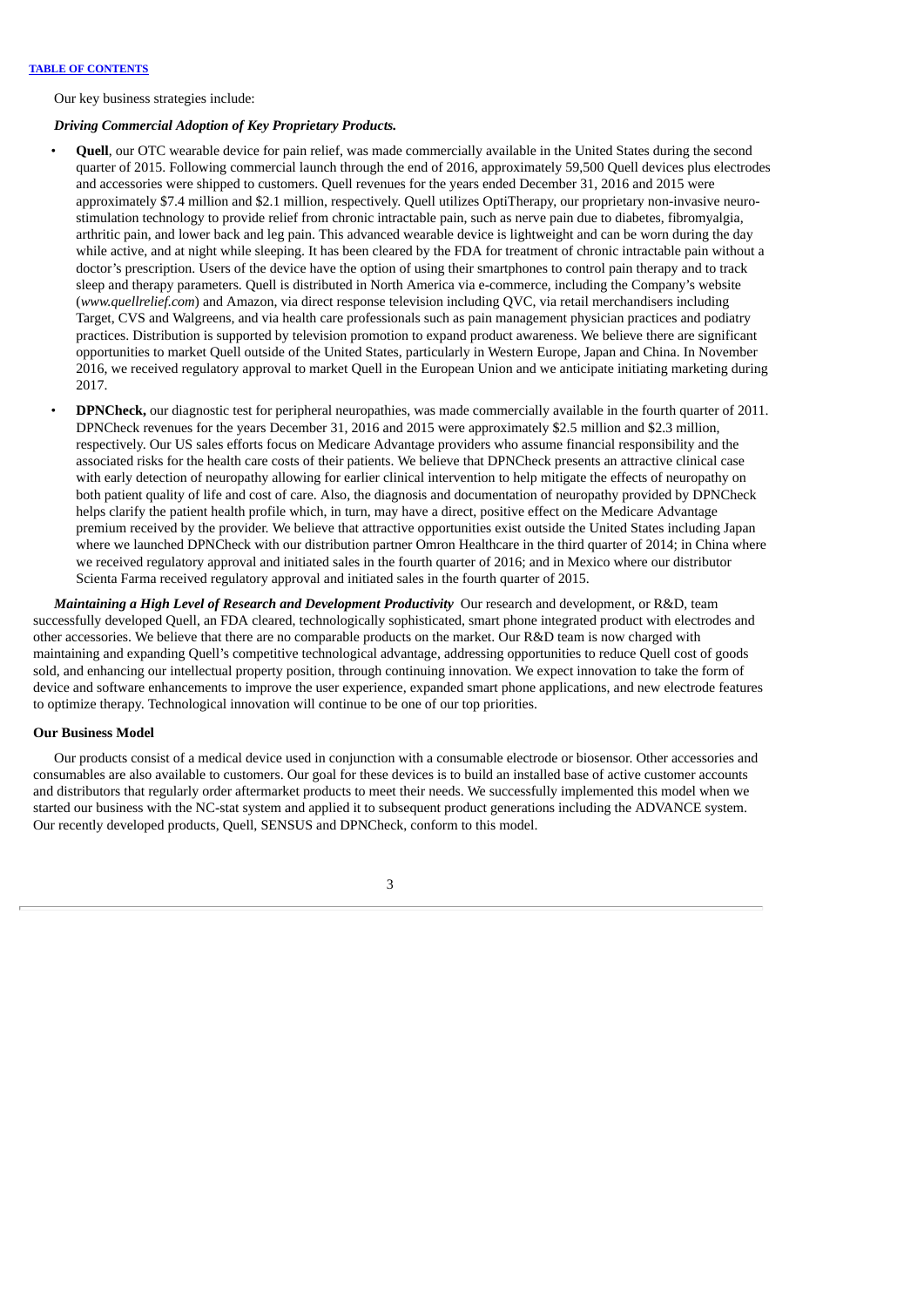#### **Marketed Products**

#### Quell

Quell is a wearable device for relief of chronic intractable pain, such as nerve pain due to diabetes and lower back problems. It incorporates our OptiTherapy technology, a collection of proprietary approaches designed to optimize the clinical efficacy of nerve stimulation. These include high power electrical stimulation hardware with precise control, algorithms that automatically determine therapeutic stimulation intensity and compensate for nerve desensitization, and automated detection of user sleep and appropriate adjustment of stimulation level. Quell is comprised of (1) an electronic device carried in a neoprene band that is worn on the upper calf and (2) an electrode that attaches to the device and is the interface between the device and the skin. The device is lightweight and can be worn during the day while active, and at night while sleeping. It has been cleared by the FDA for treatment of chronic intractable pain and is available OTC. Users of the device have the option of using their smartphones to control pain therapy and to track sleep and therapy parameters. The device was made commercially available in June 2015. In an independent post-market clinical study of Quell initiated by NeuroMetrix, 81% of subjects reported an improvement in management of their chronic pain and health, and 67% reported a reduction in their use of pain medications. To encourage persons with chronic pain to try Quell, we offer a 60-day trial period during which the product can be returned for a full refund. To date, product returns have averaged 25%. We estimate, over time, we will see product returns in the range of 20% to 25%, as indicated by the results of the post-market clinical study. The addressable market opportunity for Quell in the United States is estimated to be 19 million chronic pain sufferers. Quell is available via e-commerce on our product website (quellrelief.com) and on Amazon, via direct response television including QVC, via retail merchandisers including Target, CVS and Walgreens, and via select health care professionals. Distribution is supported by television promotion designed to expand product awareness. Following commercial launch through the fourth quarter of 2016 approximately 59,500 devices and accessories were shipped to customers with a total invoiced value of \$13.7 million prior to the impact of product returns.

### SENSUS

The SENSUS pain therapy device, the technological predecessor to Quell, is a prescription neuro-stimulation device based on TENS for relief of chronic, intractable pain. SENSUS, which was commercially launched in the first quarter of 2013, is a convenient and wearable device that offers physicians and their patients a non-narcotic pain relief option as a complement to medications. SENSUS is comprised of: (1) an electronic device with a strap that is worn on the upper calf and (2) an electrode which attaches to the device. We provide prescribing physicians with PC-based software that links to the device via a USB connection, thereby allowing them to download a record of the patient's use of the device. The SENSUS device and electrodes were cleared by the FDA for commercial distribution. When medically indicated and supported by proper documentation, TENS devices are generally reimbursed by Medicare and many commercial insurance companies under the DME benefit. SENSUS customers have purchased approximately 10,400 devices through December 31, 2016. We believe that the launch of Quell and contraction of the DME distribution channel due to Medicare competitive bidding will significantly reduce future opportunities for SENSUS sales. Accordingly, we believe SENSUS will have a limited impact on future revenues.

### DPNCheck

DPNCheck is a fast, accurate, and quantitative nerve conduction test that is used to evaluate systemic neuropathies such as diabetic peripheral neuropathy, or DPN. It is designed to be used by primary care physicians, endocrinologists, podiatrists and other clinicians at the point-of-care to objectively detect, stage, and monitor DPN. The device measures nerve conduction velocity and response amplitude of the sural nerve, a nerve in the lower leg and ankle. These parameters are widely recognized as sensitive and specific biomarkers of DPN. DPNCheck is comprised of: (1) an electronic hand-held device and (2) a single patient use biosensor. In addition, we provide users with PC-based software that links to the device via a USB connection. This PC software allows physicians to generate reports and manage their sural nerve conduction data.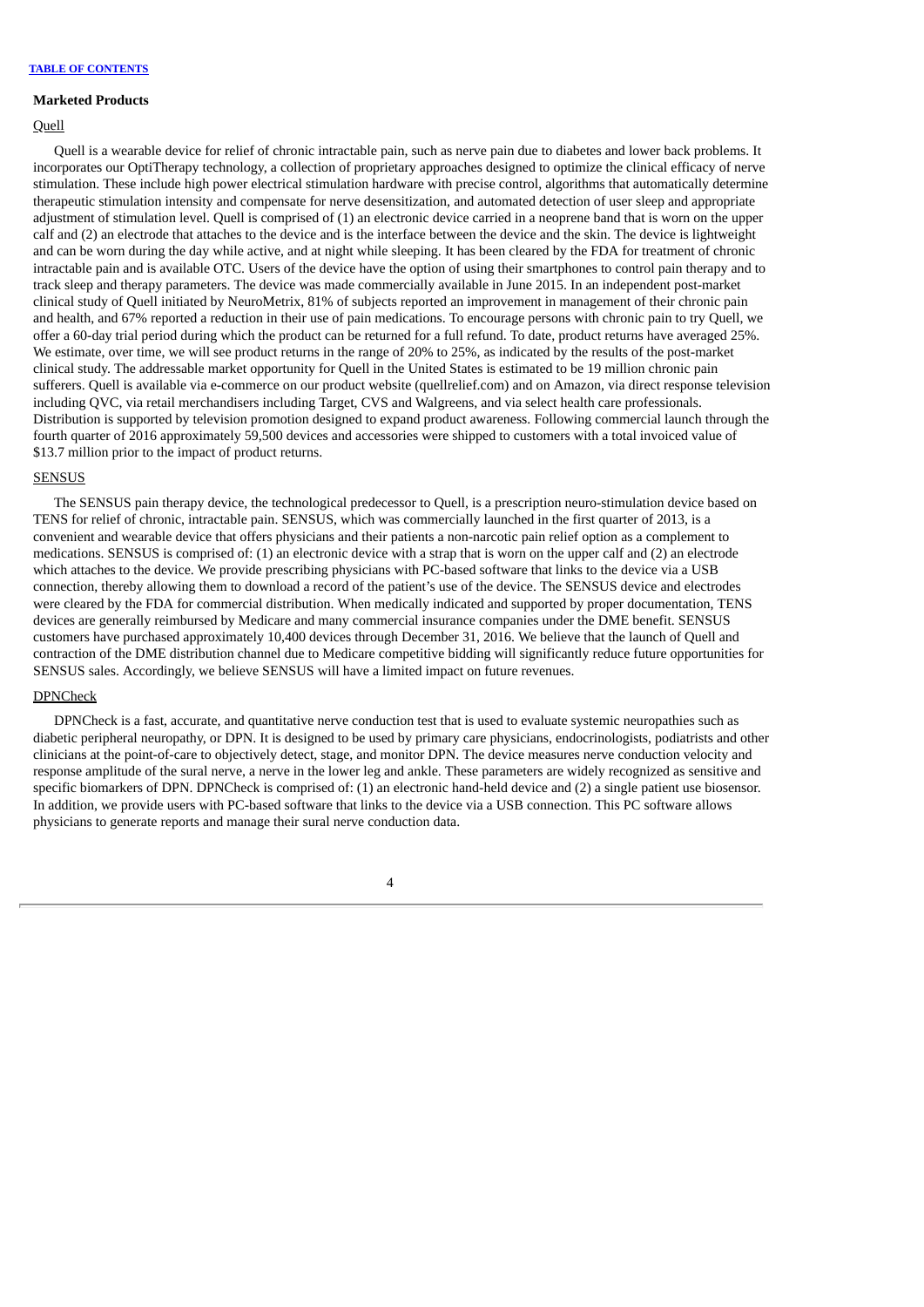DPNCheck is a modified version of our previously marketed NC-stat nerve testing device that has the same clinical indications with respect to DPN. The modified device which costs less than the original device, has the same functionality with respect to sural nerve testing. More than 2.4 million patient studies have been performed using our NC-stat technology and there have been approximately 7.0 million nerve tests. It has been the subject of many published studies, including several studies specifically addressing the accuracy and clinical utility of the device in assessment of DPN. DPNCheck shipments commenced in late 2011 and approximately 3,400 devices have been placed with customers through December 31, 2016.

### ADVANCE System

Our legacy neurodiagnostics business is based on the ADVANCE NCS/EMG System, or the ADVANCE System, which is a comprehensive platform for the performance of traditional nerve conduction studies. The ADVANCE System is comprised of: (1) the ADVANCE device and related modules, (2) various types of electrodes and needles, and (3) a communication hub that enables the physician's office to network their device to their personal computers and our servers for data archiving, report generation, and other network services. The ADVANCE System is most commonly used with proprietary nerve specific electrode arrays. These electrode arrays combine multiple individual electrodes and embedded microelectronic components into a single patient-use disposable unit. We currently market seven different nerve specific electrode arrays but do not actively market the ADVANCE device.

Historically, the ADVANCE System was marketed to a broad range of physician specialties including neurologists, orthopedic surgeons, primary care physicians, and endocrinologists, and utilized for a variety of different clinical indications including assessment of carpal tunnel syndrome, or CTS, low back and leg pain, and DPN. It is most commonly used in the assessment of CTS. Numerous papers have been published on the use of this technology in this clinical application. More than 2.4 million patient studies have been performed using our NC stat technology and there have been approximately 7.0 million nerve tests, including 1.3 million sural nerve tests. As of December 31, 2016, we had an installed base of approximately 400 active customers using our ADVANCE System.

**No. Patients**

The following chart summarizes our previously marketed products and currently marketed products.

| Product         | Time on Market      | Technology              | <b>Primary Clinical Indications</b>     | то. т ансию<br><b>Tested/Treated</b> |
|-----------------|---------------------|-------------------------|-----------------------------------------|--------------------------------------|
| Quell           | $Q2 2015 - present$ | Transcutaneous          | Relief for chronic,                     | > 59,000                             |
|                 |                     | Electrical Nerve        | intractable pain                        |                                      |
|                 |                     | Stimulation             |                                         |                                      |
| <b>SENSUS</b>   | $Q1 2013 - present$ | Transcutaneous          | Relief for chronic,                     | > 10,000                             |
|                 |                     | <b>Electrical Nerve</b> | intractable pain                        |                                      |
|                 |                     | Stimulation             |                                         |                                      |
| <b>DPNCheck</b> | $Q4 2011 - present$ | <b>Nerve Conduction</b> | Diagnosis and evaluation of $>$ 595,000 |                                      |
|                 |                     |                         | peripheral neuropathies,                |                                      |
|                 |                     |                         | such as DPN                             |                                      |
| <b>ADVANCE</b>  | $Q2 2008 - present$ | <b>Nerve Conduction</b> | Diagnosis and evaluation of             | >1,850,000                           |
|                 |                     |                         | CTS, low back pain,                     | (ADVANCE and                         |
|                 |                     |                         | peripheral neuropathies                 | $NC$ -stat $)$                       |
|                 |                     |                         | (including DPN)                         |                                      |
| NC-stat         | $Q2$ 1999 - Q3 2010 | <b>Nerve Conduction</b> | Diagnosis and evaluation of             |                                      |
|                 |                     |                         | CTS, low back pain,                     |                                      |
|                 |                     |                         | peripheral neuropathies                 |                                      |
|                 |                     |                         | (including DPN)                         |                                      |
|                 |                     |                         |                                         |                                      |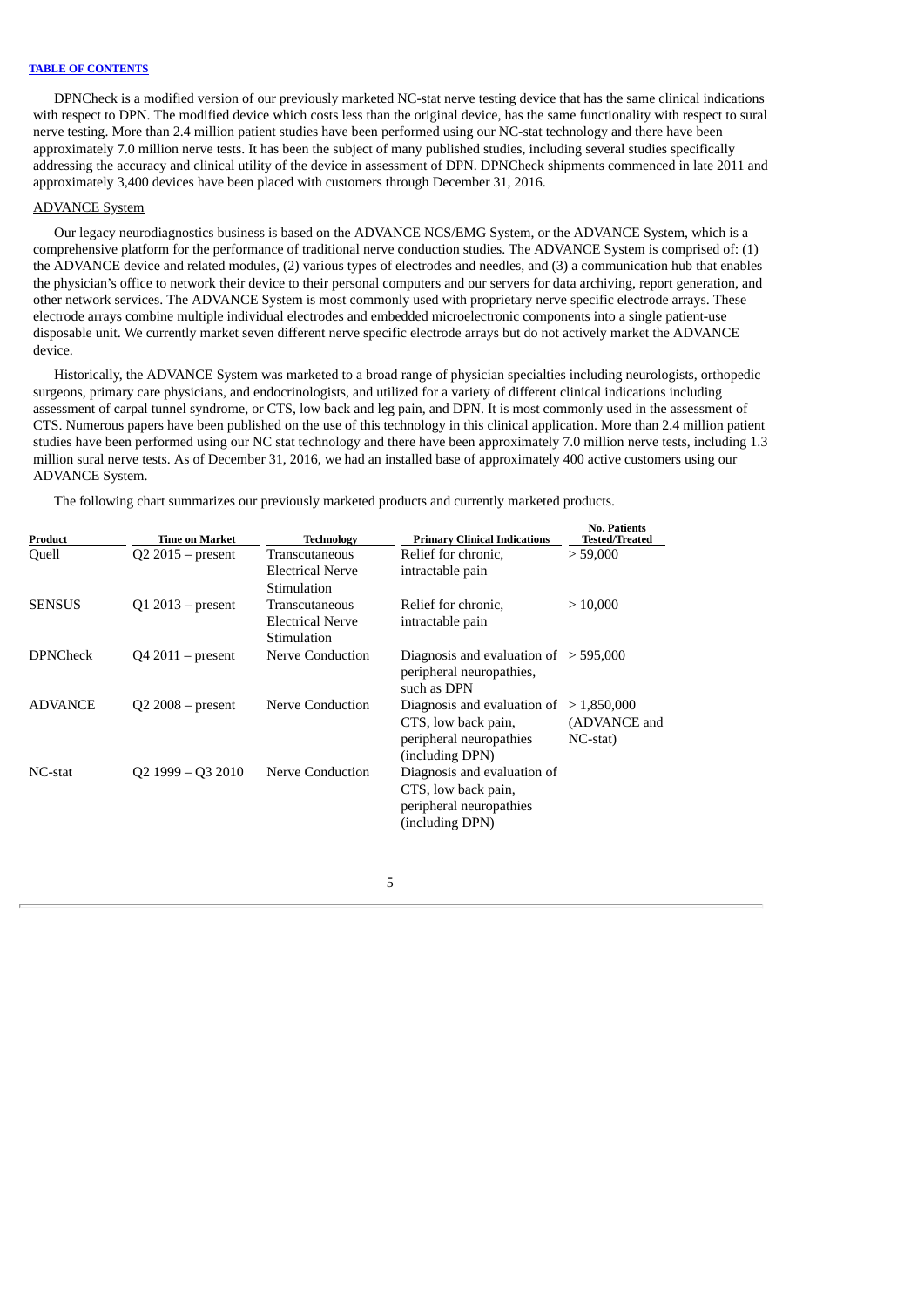#### **Customers**

Customers for our therapeutic products, Quell and SENSUS, include consumers, patients, retail merchandisers, health care professionals (physicians and clinics), and durable medical equipment (DME) suppliers in the United States. Customers for our diagnostic products, DPNCheck and ADVANCE, include physicians, clinics, hospitals, managed care organizations, and independent distributors in the United States and abroad. Through December 31, 2016, approximately 59,500 Quell devices have been shipped. SENSUS was launched in 2013 and is sold to DME suppliers who, in turn, distribute the product along with consumables directly to patients. SENSUS customers purchased approximately 10,400 devices since launch. DPNCheck shipments commenced in 2011 and approximately 3,400 devices had been placed with customers through December 31, 2016. These customers include managed care organizations, retail health businesses, endocrinologists, podiatrists and primary care physicians. As of December 31, 2016, we had an installed base of approximately 400 active customers using our ADVANCE System. These customers include primary care, internal medicine, orthopedic and hand surgeons, pain medicine physicians, neurologists, physical medicine and rehabilitation, or PM&R, physicians, and neurosurgeons. At December 31, 2016, two customers accounted for 41% of accounts receivable and no customers accounted for more than 10% of revenue.

### **Geographic Information**

Substantially all of our assets, revenues, and expenses for 2016, 2015, and 2014 were located in or derived from operations in the United States. In addition, we have had sales through distributors in Europe, Asia, the Middle East and various regions. During 2016, 2015, and 2014, international revenues accounted for approximately 12%, 19%, and 19%, respectively, of our total revenues.

#### **Sales, Marketing, and Distribution**

Quell was launched in the second quarter of 2015. It is distributed in North America via e-commerce including the Company's website *www.quellrelief.com* and Amazon, via direct response television including QVC, via retail merchandisers including Target, CVS and Walgreens, and via health care professionals such as pain management physician practices and podiatry practices. Distribution is supported by television promotion designed to expand product awareness. We believe there are significant opportunities to market Quell outside of the United States, particularly in Western Europe, Japan and China. We have filed for regulatory approval to market Quell in the European Union and, assuming we receive such approval, we plan to initiate marketing during 2017. SENSUS is sold through a combination of national and regional DME suppliers whose sales representatives call on endocrinologists, podiatrists, and primary care physicians that are challenged with trying to manage chronic pain in their patients, including patients with painful diabetic neuropathy. The efforts of DME suppliers are coordinated from our corporate office.

Our U.S. sales efforts for DPNCheck focus on Medicare Advantage providers who assume financial responsibility and the associated risks for the health care costs of their patients. We believe that DPNCheck presents an attractive clinical case with early detection of neuropathy allowing for earlier clinical intervention to help mitigate the effects of neuropathy on both patient quality of life and cost of care. Also, the diagnosis and documentation of neuropathy provided by DPNCheck helps clarify the patient health profile which, in turn, may have a direct, positive effect on the Medicare Advantage premium received by the provider. We believe that attractive growth opportunities exist outside the United States, including Japan where DPNCheck is sold by our distribution partner Omron Healthcare; in China where we recently received regulatory approval and are working with Omron Healthcare toward commercial launch in late 2016; and in Mexico where our distributor Scienta Farma initiated sales in the fourth quarter of 2015.

Our installed base of ADVANCE accounts is supported by our customer service department. We are not actively pursuing new ADVANCE customers. Internationally, ADVANCE sales and account support is handled by our network of independent distributors.

Quell sales and marketing efforts are led by our Senior Vice President, Consumer. Sales and marketing support for DPNCheck, ADVANCE and SENSUS are provided by our Senior Vice President, Commercial Operations and other staff in our corporate office.

We invest in technical, clinical, and business practices training for our commercial employees including sales and marketing and customer service staff. Promotion and sales of medical devices are highly regulated

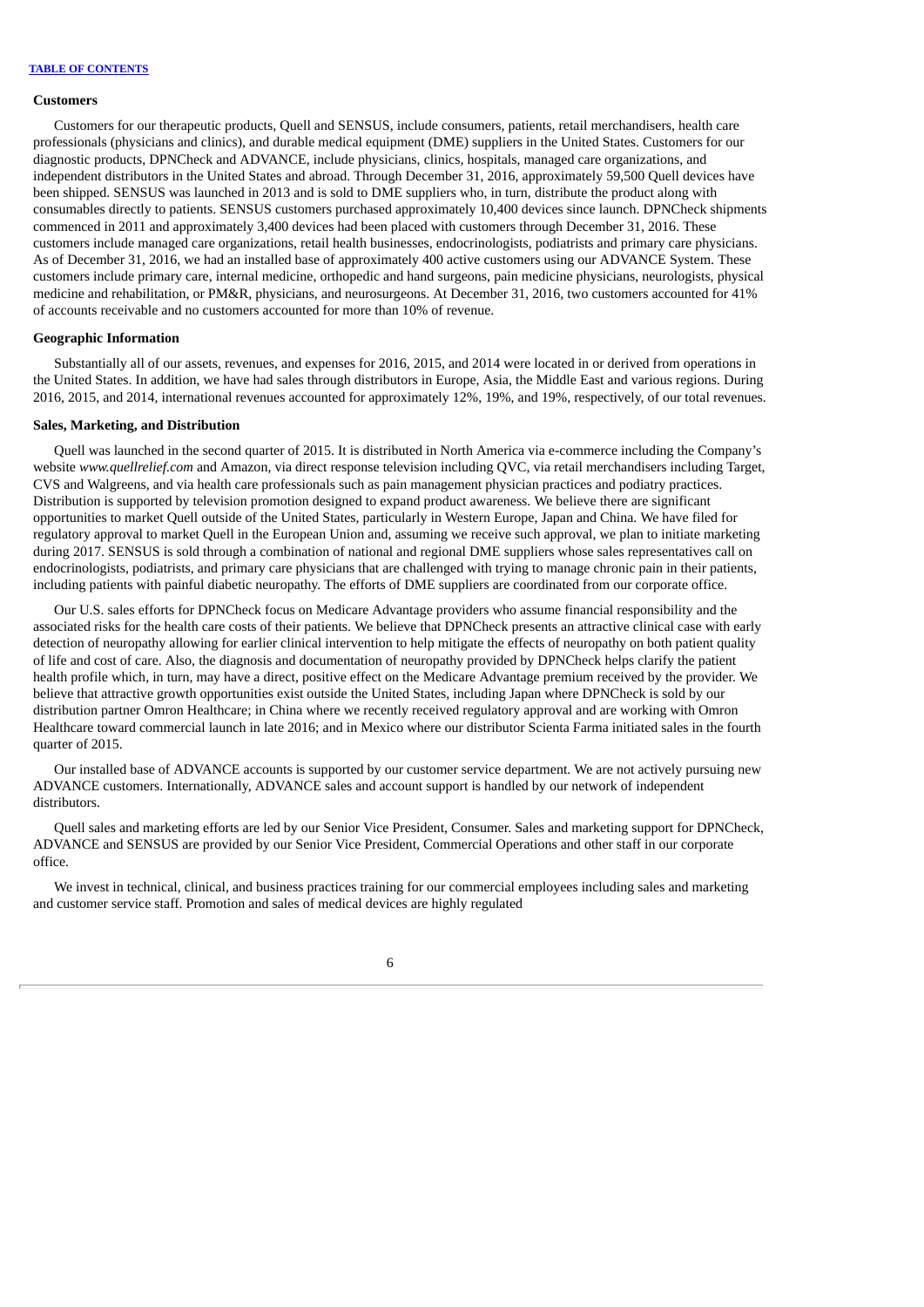not only by the FDA, but also by the U.S. Centers for Medicare and Medicaid Services, or CMS, and the Office of Inspector General, or OIG, and, outside the United States, by other international bodies, and are subject to federal and state fraud and abuse enforcement activities. See "FDA and other Governmental Regulation" below.

### **Manufacturing and Supply**

We perform final assembly and servicing of our Quell, SENSUS and DPNCheck devices at our manufacturing facility in Massachusetts. The ADVANCE device, which is no longer in production, but for which we continue to sell accessories, was previously manufactured by an outside manufacturer and is now serviced by us. Outside suppliers provide us the subassemblies and components that we use in manufacturing Quell, SENSUS and DPNCheck, as well as our consumable biosensor/electrodes. We maintain alternative suppliers for some but not all of the subassemblies and key components and are expanding our list of alternative suppliers. Consumable biosensor/electrodes are manufactured to our specifications by single, long standing suppliers. In outsourcing, we target companies that meet FDA, International Organization for Standardization, or ISO, and other quality standards supported by internal policies and procedures. Supplier performance is maintained and managed through a corrective action program ensuring all product requirements are met or exceeded. Following the receipt of products or product components from our third-party manufacturers, we conduct the necessary inspection, final assembly, packaging, and labeling at our corporate headquarters facility. We believe these manufacturing relationships minimize our capital investment, provide us with manufacturing expertise, and help control costs.

Sunburst EMS, Inc. has been manufacturing devices and providing sub-assemblies to us since 2005. Sunburst currently manufactures subassemblies for Quell, DPNCheck and SENSUS at a facility in Massachusetts.

MC Assembly, Inc., a contract manufacturer, initiated manufacture during 2016 of sub-assemblies for Quell, at a facility in Massachusetts.

Johnson Medtech, LLC. or Johnson, has been manufacturing electrodes for us since 1999. In 2006 we entered into a manufacturing agreement with Johnson for the manufacture and supply of our requirements of nerve specific electrodes for resale in the United States. Under the agreement, Johnson agreed not to manufacture electrodes to be used to measure nerve conduction for any other company during the term of the agreement and, in some cases, for a period of one year thereafter. This agreement will continue indefinitely until terminated by either party upon not less than 18 months prior written notice to the other party. Johnson manufactures our electrodes at a facility in Massachusetts and also has the ability to perform certain manufacturing steps for our electrodes at a second site located in the United Kingdom.

Katecho, Inc., a full service original equipment manufacturer, or OEM, specializing in medical and cosmetic devices, manufactures biosensors for use with our DPNCheck device and electrodes for use with our SENSUS and Quell devices under normal commercial terms contained in our purchase orders. Katecho manufactures electrodes at its facility in Iowa.

We and our third-party manufacturers are registered with the FDA and subject to compliance with FDA quality system regulations. We are also ISO registered and undergo frequent quality system audits by European agencies. Our ADVANCE System and DPNCheck are cleared for marketing within the United States, Canada, and the European Union. DPNCheck is also cleared for marketing in Japan, China and Mexico. Our neuro-stimulation systems for chronic pain, Quell and SENSUS, are cleared for marketing in the United States and Canada. Our facility is subject to periodic inspections by regulatory authorities, and may undergo compliance inspections conducted by the FDA and corresponding state agencies. As a registered device manufacturer, we will undergo regularly scheduled FDA quality system inspections. However, additional FDA inspections may occur if deemed necessary by the FDA.

# **Research and Development**

We believe that we have research and development (R&D) capability that is unique to the industry with nearly two decades of experience in developing diagnostic and therapeutic devices involving the stimulation and measurement of nerve signals for clinical purposes. This group has extensive experience in neurophysiology, biomedical instrumentation, signal processing, biomedical sensors, and information systems.

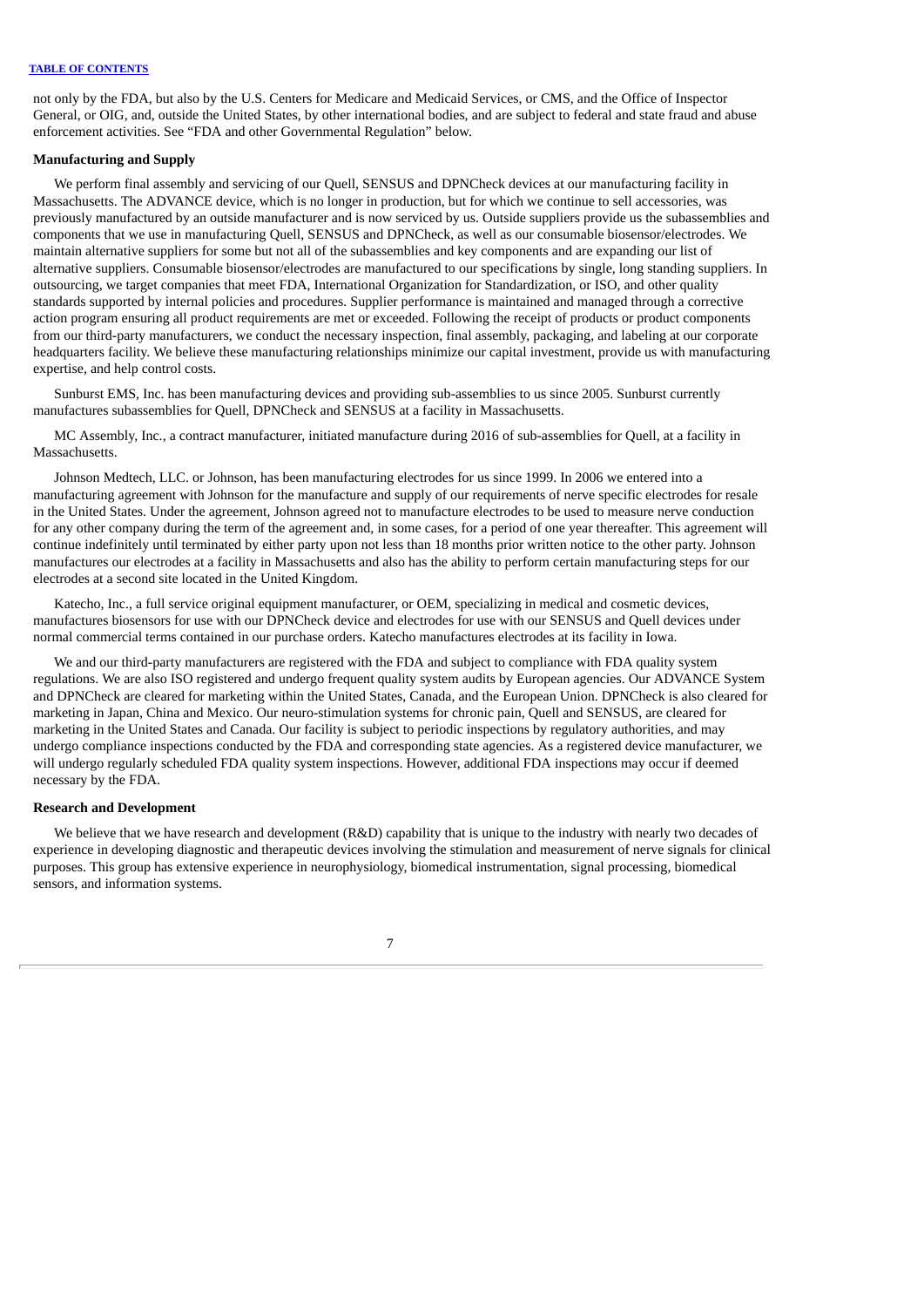Our R&D team works closely with our marketing group and customers to design products that are focused on improving clinical outcomes. The team consists of ten people including two who hold M.D. degrees and three who hold Ph.D. degrees. It includes the extensive involvement of our founder and Chief Executive Officer who holds both M.D. and Ph.D. degrees and who also coordinates the clinical programs that we support.

R&D efforts currently encompass the following areas:

- *Quell Innovation*. Quell utilizes our proprietary wearable intensive nerve stimulation (WINS) technology to provide relief from chronic pain which can encompass lower back problems, fibromyalgia, arthritis, painful diabetic neuropathy and others. Quell is unique among OTC neuro-stimulation products in its clinical indications, technology, personalization and digital health features. Our R&D efforts to date have provided us first-to-market competitive advantage. We anticipate that success will attract competition and that we must continually innovate to maintain a leadership position. Our product development strategy is focused on the annual delivery of new features that enhance usability and biometric tracking. These include form factor changes, electrode improvements and expanding digital health integration. We intend to strengthen our intellectual property position with the development of additional know-how and a growing body of patent applications.
- *Cost of Goods Sold (COGS) Improvement*. We have identified specific opportunities to reduce Quell COGS, with both near-term and longer-term initiatives underway. Lower COGS would improve gross margins, thereby providing pricing flexibility, which may be necessary to expand Quell adoption. These COGS initiatives involve R&D support as well as investment in engineering design and equipment.
- *Support for DPNCheck.* DPNCheck is our quantitative nerve conduction test for peripheral neuropathies including DPN. Its usage is growing in the Medicare Advantage market in the United States and in Japan, DPNCheck has received regulatory approval in China and Omron Healthcare initiated commercial launch in late 2016. The characteristics of new markets often require device modification for local acceptance which, in turn, involves our R&D team. We are collaborating with Omron Healthcare in Asia for DPNCheck and anticipate continuing engineering support requirements.
- *Support clinical studies for our wearable technology.* Quell is an FDA-cleared Class 2 medical device. We expect that an expanding body of evidence from clinical studies will continue to build Quell credibility among health care professionals and support our marketing efforts. As an example, in 2015 we completed an independent post-market clinical study for Quell. Results were positive with 81% of subjects reporting an improvement in their chronic pain and overall health, and 67% reporting a reduction in their use of pain medications while using Quell. This was directly relevant to Quell marketing and reinforced the need to continue to build the clinical foundation for Quell. We have underway small-scale clinical studies to assess efficacy in key pain indications, reduction in prescription opioid use in cancer patients, and improvements in sleep, among others.

Research and development expenses were approximately \$4.4 million, \$3.9 million, and \$4.1 million for 2016, 2015, and 2014, respectively.

### **Clinical Program**

Our clinical program operates under the direction of our Chief Executive Officer. This may from time-to-time be comprised of internal, collaborative, and external clinical studies. Internal clinical studies are designed and implemented directly by us for the purposes of product design and early clinical validation. Collaborative studies are conducted together with leading researchers around the world to provide clinical validation and to explore the clinical utility of our products. External studies are entirely independent of us, although in many cases the researchers request unrestricted grants for financial and/or material support, such as for devices and consumables. External studies may examine the clinical performance and utility of our products or our products may be used as outcomes measures. We actively seek to publish our clinical study results in leading peer-reviewed journals while also encouraging our clinical collaborators and clinical study grant recipients to do the same.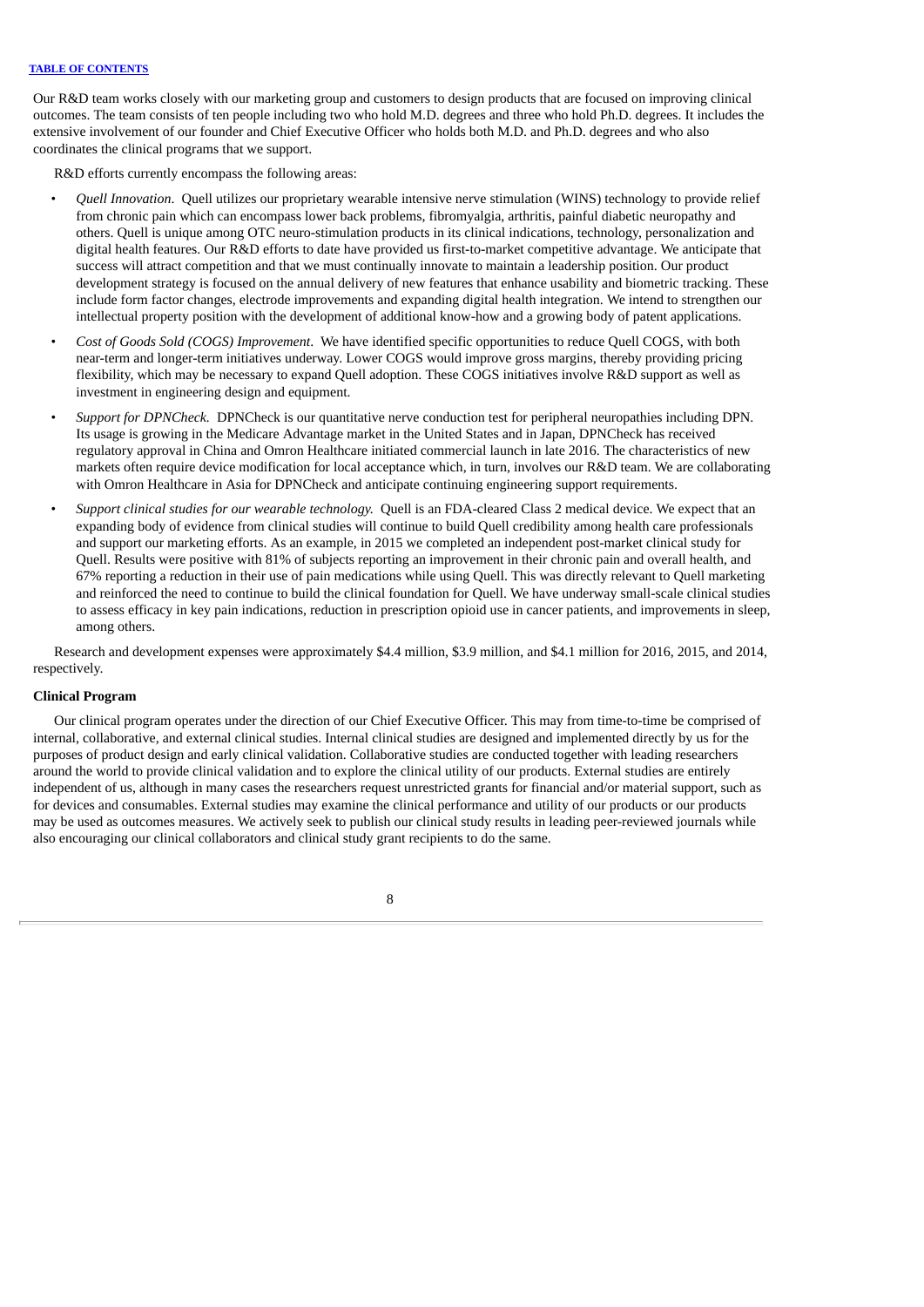During the third quarter of 2015 we completed an external study managed by Ipsos-Vantis of our wearable technology for chronic pain among subjects with several diseases accompanied by chronic pain. The results indicated a statistically significant improvement in chronic pain and a reduction in use of pain medications. The encouraging results have led us to planning further studies during 2016 and beyond with the goal of expanding the clinical foundation for our wearable technology for chronic pain. We initiated Quell clinical studies in 2016 related to chemotherapy-induced peripheral neuropathy (University of Rochester School of Medicine), opioid reduction and pain relief in patients with cancer (Scripps Translational Science Institute), and chronic low back pain (Brigham and Women's Hospital).

#### **Competition**

We believe there is no direct competition to our wearable neuro-stimulation devices, Quell and SENSUS, for the treatment of chronic pain. The most common approach to chronic pain is pain medication. This includes over-the-counter drugs (such as Advil and Motrin), and prescription drugs including anti-convulsants (such as Lyrica and Neurontin) and anti-depressants (such as Cymbalta and Elavil). Topical creams may also be used (such as Zostrix and Bengay). With severe pain, narcotic pain medications may be prescribed (such as codeine, fentanyl, morphine, and oxycodone). The approach to treatment is individualized, drug combinations may be employed, and the results are often hit or miss. Side effects and the potential for addiction are real and the risks are substantial.

Reflecting the difficulty in treating chronic pain, inadequate relief leads many pain sufferers to turn to the over-the-counter market for supplements or alternatives to prescription pain medications. These include non-prescription medications, topical creams, lotions, electrical stimulators, dietary products, braces, sleeves, pads and other items. In total they account for over \$4 billion in annual spending in the United States on pain relief products.

High frequency nerve stimulation is an established treatment for chronic pain supported by numerous clinical studies demonstrating efficacy. In simplified outline, the mechanism of action involves intensive nerve stimulation to activate the body's central pain inhibition system resulting in widespread analgesia, or pain relief. The nerve stimulation activates brainstem pain centers leading to the release of endogenous opioids that act primarily through the delta opioid receptor to reduce pain signal transmission through the central nervous system. This therapeutic approach is available through deep brain stimulation and through implantable spinal cord stimulation; however, both require surgery and have attendant risks. Non-invasive approaches to neurostimulation (transcutaneous electrical nerve stimulation, or TENS) have achieved limited efficacy in practice due to device limitations, ineffective dosing and low patient compliance. We believe that Quell and SENSUS clinical and market claims covering chronic pain and sleep, technical characteristics of high power and automation, and the digital health integration characteristics (Quell), place our products in a unique neuro-stimulation category. There are numerous manufacturers of transcutaneous electrical nerve stimulation devices including widely marketed over-the-counter TENS such as Sanofi's IcyHot SmartRelief, Omron PM3030 and Aleve Direct Therapy.

We believe that DPNCheck is currently the only objective and standardized test for DPN widely available at the point-of-care. The American Diabetes Association, or ADA, and other organizations recommend at least annual evaluation of all people with diabetes for DPN. Due to cost and availability, this screen is typically performed with a simple (5.07/10g) monofilament. This subjective method identifies late stage neuropathy where intervention is generally limited to foot care. Experts in the field have indicated that there is an unmet need for a practical, objective, and sensitive test for diabetic neuropathy that can be widely deployed in the regular care of all people with diabetes. Monofilaments (5.07/10g) are a commodity sold by a number of medical supply companies.

There are several companies that sell neurodiagnostic devices that compete with our ADVANCE System. These companies include Cadwell Laboratories, Inc. and Natus Medical Incorporated. Natus Medical Incorporated has substantially greater financial resources than we do. Natus Medical Incorporated and Cadwell Laboratories, Inc. have established reputations as having effective worldwide distribution channels for medical instruments to neurologists and PM&R physicians.

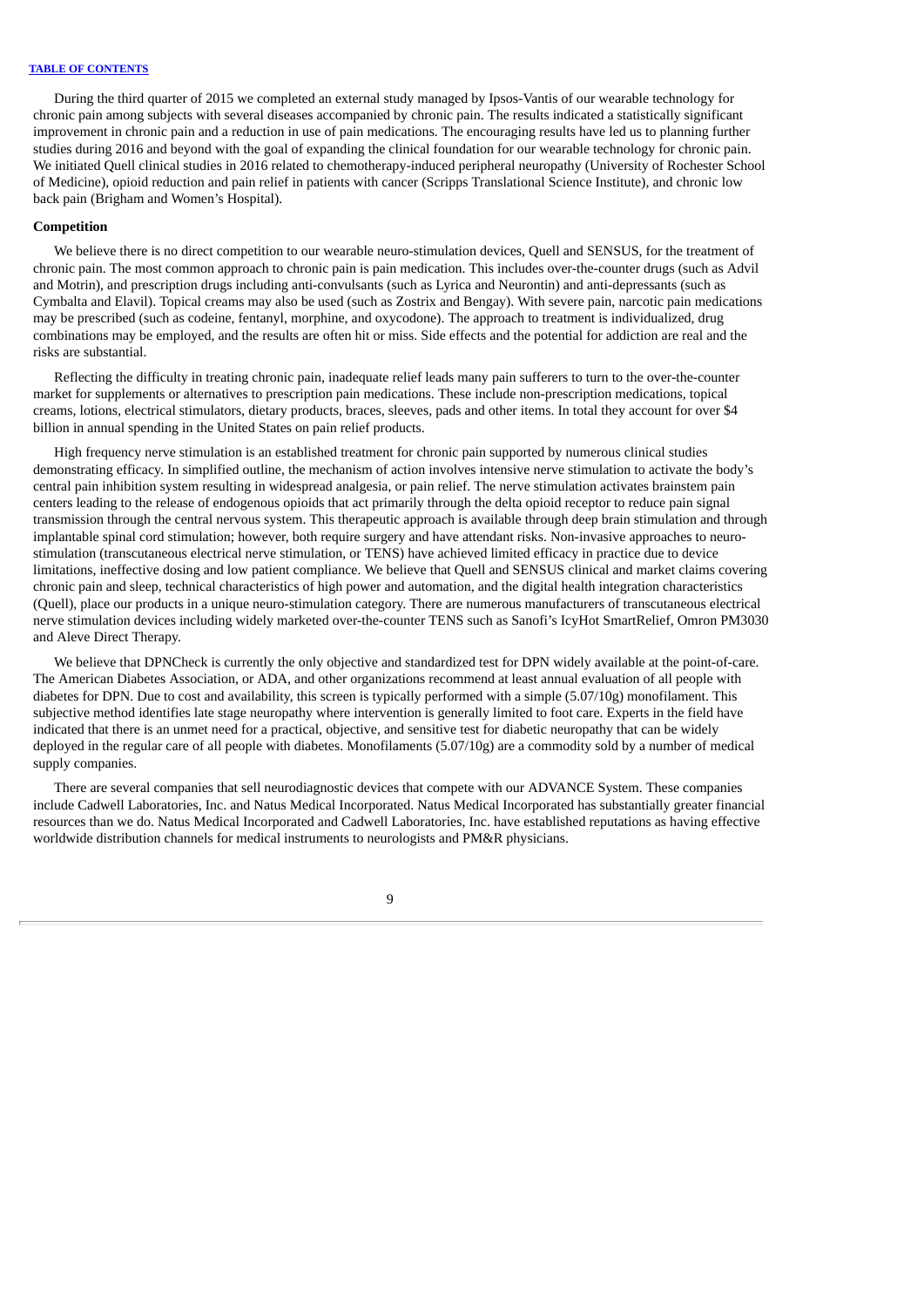#### **Intellectual Property**

We rely on a combination of patents, trademarks, copyrights, trade secrets, and other intellectual property laws, nondisclosure agreements and other measures to protect our proprietary technology, intellectual property rights, and know-how. We hold issued utility patents covering a number of important aspects of our Quell, SENSUS, DPNCheck and ADVANCE products. We believe that in order to have a competitive advantage, we must develop and maintain the proprietary aspects of our technologies. We also require our employees, consultants and advisors, whom we expect to work on our products, to agree to disclose and assign to us all inventions conceived, developed using our property, or which relate to our business. Despite any measures taken to protect our intellectual property, unauthorized parties may attempt to copy aspects of our products or to obtain and use information that we regard as proprietary.

#### *Patents*

As of December 31, 2016, we had 43 issued U.S. patents, three issued foreign patents, and 36 patent applications, including 19 U.S. applications, and 17 foreign applications. Our wearable therapeutic products have two issued U.S. utility patent and three issued design patents plus 31 utility and design patent applications. For our DPNCheck diagnostic device, five utility patents were issued that cover the core technology and there are seven additional utility patent applications.

With regard to our legacy neurodiagnostic products, our issued design patents began to expire in 2015, and our issued utility patents begin to expire in 2017. In particular, seven of our issued U.S. utility patents covering various aspects of the legacy neurodiagnostic products will expire on the same date in 2017. Although the patent protection for material aspects of these products covered by the claims of the patents will be lost at that time, we have additional patents and patent applications directed to other novel inventions that will have patent terms extending beyond 2017.

The medical device industry is characterized by the existence of a large number of patents and frequent litigation based on allegations of patent infringement. Patent litigation can involve complex factual and legal questions, and its outcome is uncertain. Any claim relating to infringement of patents that is successfully asserted against us may require us to pay substantial damages. Even if we were to prevail, any litigation could be costly and time-consuming and would divert the attention of our management and key personnel from our business operations. Our success will also depend in part on our not infringing patents issued to others, including our competitors and potential competitors. If our products are found to infringe the patents of others, our development, manufacture, and sale of these potential products could be severely restricted or prohibited. In addition, our competitors may independently develop similar technologies. Because of the importance of our patent portfolio to our business, we may lose market share to our competitors if we fail to protect our intellectual property rights.

A patent infringement suit brought against us may force us or any strategic partners or licensees to stop or delay developing, manufacturing, or selling potential products that are claimed to infringe a third-party's intellectual property, unless that party grants us rights to use its intellectual property. In such cases, we may be required to obtain licenses to patents or proprietary rights of others in order to continue to commercialize our products. However, we may not be able to obtain any licenses required under any patents or proprietary rights of third parties on acceptable terms, or at all. Even if we were able to obtain rights to the third-party's intellectual property, these rights may be non-exclusive, thereby giving our competitors access to the same intellectual property. Ultimately, we may be unable to commercialize some of our potential products or may have to cease some of our business operations as a result of patent infringement claims, which could severely harm our business.

# *Trademarks*

We hold domestic registrations for the trademarks NEUROMETRIX, Quell, OptiTherapy, DPNCheck, SENSUS, and NC-stat. We use a trademark for ADVANCE, and Wearable Pain Relief Technology. We hold certain foreign registrations for the marks NEUROMETRIX, Quell, OptiTherapy, NC-stat, and SENSUS.

### **Third-Party Reimbursement**

Procedures performed with our neurodiagnostic medical devices including ADVANCE and DPNCheck may be paid for by third-party payers, including government health programs, such as Medicare, and private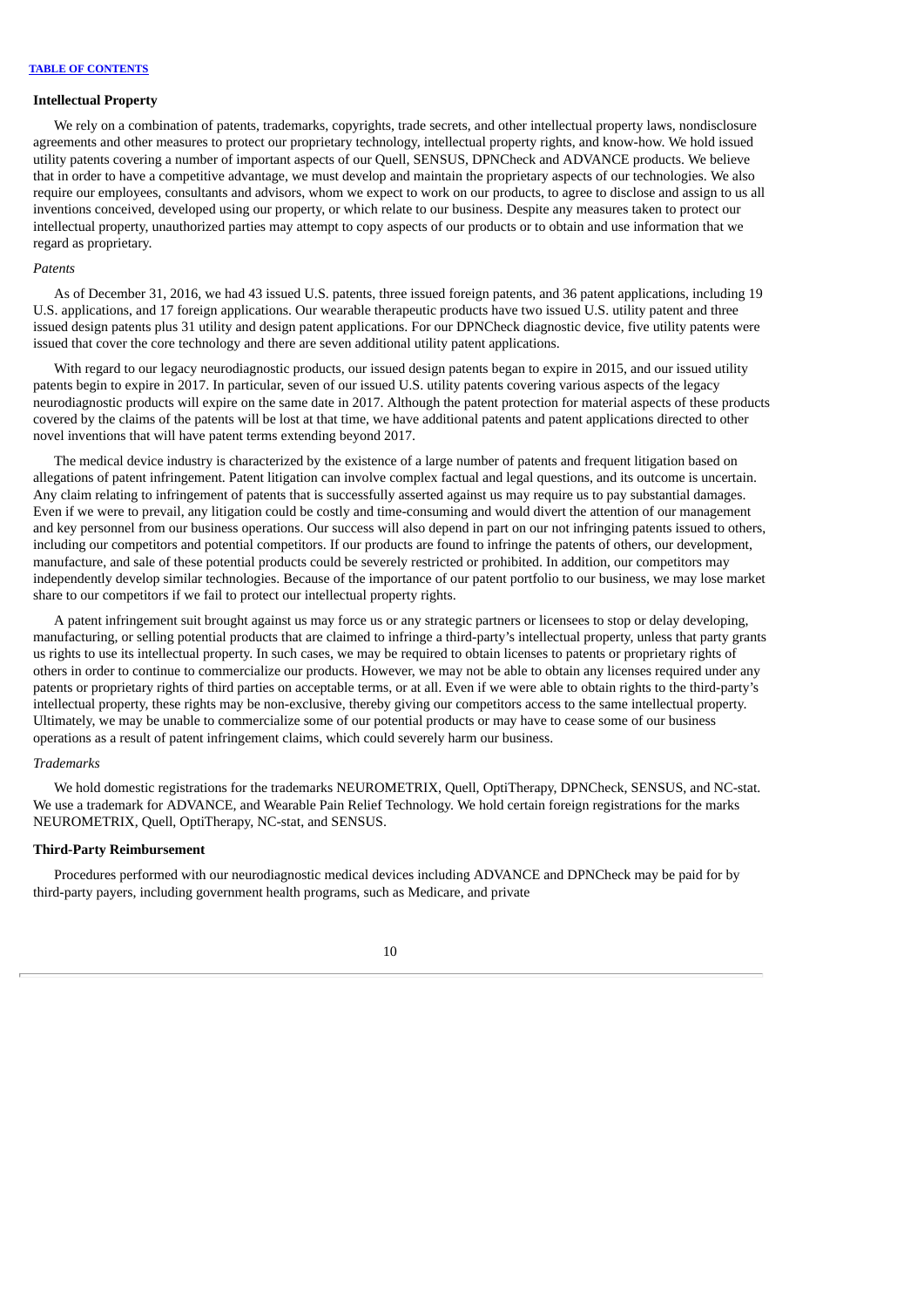insurance and managed care organizations. The 2016 Physicians Fee Schedule published by CMS includes CPT 95905 for nerve conduction studies performed with pre-configured electrode arrays such as are used with the DPNCheck device and the ADVANCE System.

We believe that physicians are generally receiving reimbursement under CPT 95905 from Medicare for nerve conduction studies performed for carpal tunnel syndrome using pre-configured electrode arrays that meet the medical necessity requirements in their local Medicare region but that commercial insurers are generally not providing reimbursement. Reimbursement by third-party payers is an important element of success for medical device companies. We do not foresee a significant near-term improvement in reimbursement for procedures performed with ADVANCE and DPNCheck.

In the United States, some insured individuals are receiving their medical care through managed care programs which monitor and often require pre-approval of the services that a member will receive. Some managed care programs are paying their providers on a per capita basis a predetermined annual payment per member which puts the providers at financial risk for the services provided to their members. This is generally the case under Medicare Advantage where contracting insurers receive a monthly capitated fee from CMS to provide all necessary medical care to participating members. These capitated fees are adjusted under CMS's risk-adjustment model which uses health status indicators, or risk scores, to ensure the adequacy of payment. Members with higher risk codes generally require more healthcare resources than those with lower risk codes. In turn, the insurer fully absorbs the risk of patient health care costs. Insurers may share a portion of the risk with provider organizations such as independent practice associations (IPAs) with whom they contract to provide medical services to their members. Proper assessment of each member's health status and accurate coding helps to assure that insurers receive capitation fees consistent with the cost of treating these members. Nerve conduction testing can provide valuable, early identification of neuropathy leading to clinical interventions that can reduce health care costs. Also, these tests provide valuable input regarding each member's health risk status which can result in more appropriate capitated payments from CMS. We believe that the clinical and economic proposition for DPNCheck is attractive to Medicare Advantage insurers and risk bearing provider organizations. We are focusing our sales effort for DPNCheck on the Medicare Advantage managed care market segment.

We believe that the SENSUS pain management therapeutic system is considered a durable medical equipment (DME) benefit and is reimbursed for chronic pain by Medicare and many commercial insurers under HCPCS code EO730 for the device and under HCPCS code A4595 for the consumable electrodes. These pre-existing codes apply to DME benefits employing transcutaneous electrical nerve stimulation equipment. We expect that Quell will generally not be reimbursed by third party payers in the near future.

We believe that the overall escalating cost of medical products and services has led to, and will continue to lead to, increased pressures on the healthcare industry to reduce the costs of products and services.

Our success in selling DPNCheck, SENSUS and ADVANCE will depend upon, among other things, our customers receiving, and our potential customers' expectation that they will receive sufficient reimbursement or patient capitated premium adjustments from third-party payers for procedures or therapies using these products. See "Risk Factors," *"If health care providers are unable* to obtain sufficient reimbursement or other financial incentives from third-party health care payers related to the use of our *products other than Quell, their adoption and our future product sales will be materially adversely affected."*

# **FDA and Other Governmental Regulation**

#### *FDA Regulation*

Our products are medical devices subject to extensive regulation by the FDA under the Federal Food, Drug, and Cosmetic Act, or FDCA, and the regulations promulgated thereunder, as well as by other regulatory bodies in the United States and abroad. The FDA classifies medical devices into one of three classes on the basis of the amount of risk associated with the medical device and the controls deemed necessary to reasonably ensure their safety and effectiveness:

• Class I, requiring general controls, including labeling, device listing, reporting and, for some products, adherence to good manufacturing practices through the FDA's quality system regulations and pre-market notification;

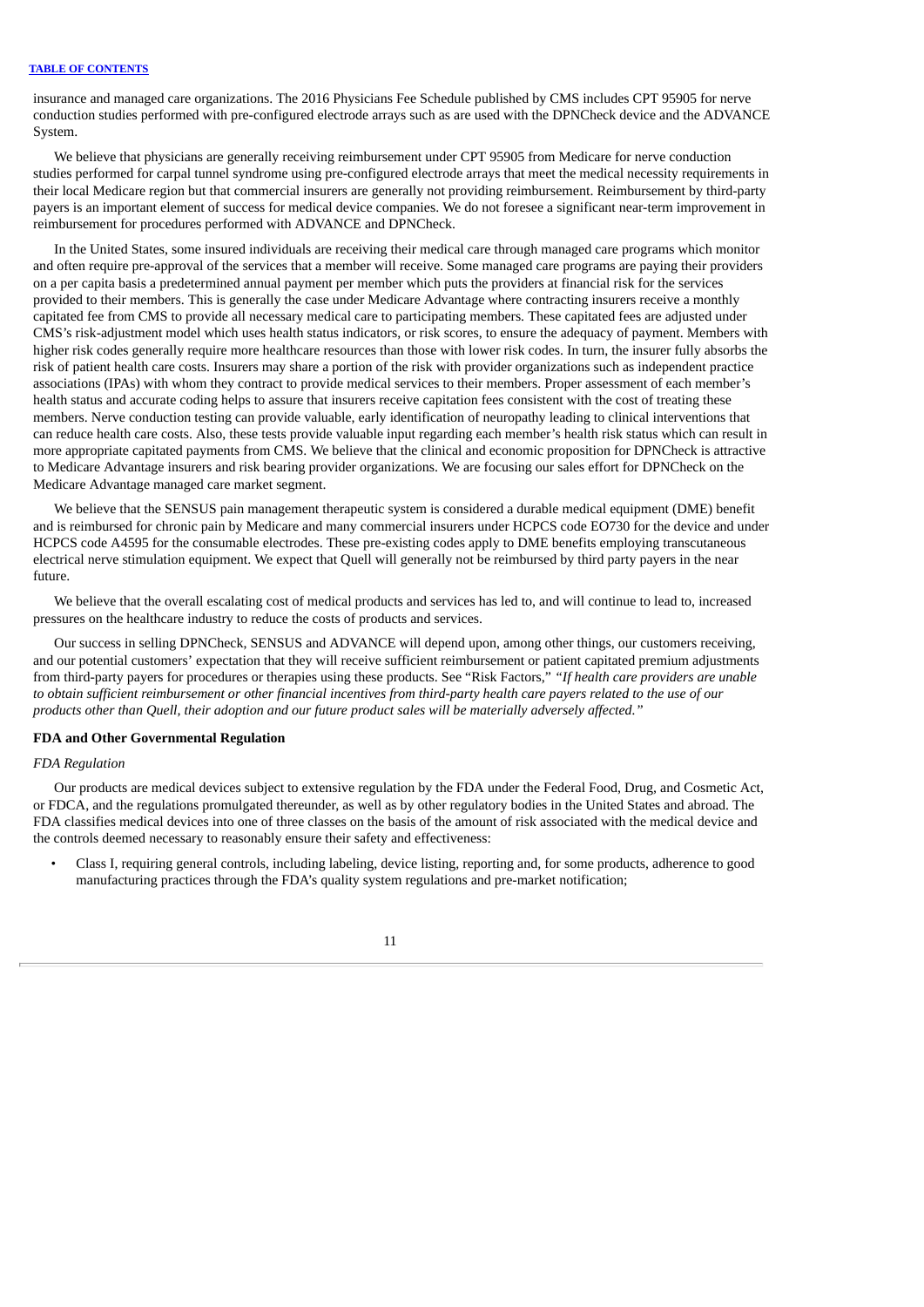- Class II, requiring general controls and special controls, which may include performance standards and post-market surveillance; and
- Class III, requiring general controls and pre-market approval, or PMA, which may include post-approval conditions and post-market surveillance.

Before being introduced into the market, our products must obtain market clearance or approval through the 510(k) pre-market notification process, the *de novo* review process or the PMA process, unless they qualify for an exemption from these processes. See "Risk Factors," "We are subject to extensive regulation by the FDA which could restrict the sales and marketing of the Quell, SENSUS and DPNCheck devices and the ADVANCE System, as well as other products for which we may seek FDA clearance or *approval, and could cause us to incur significant costs."*

### *510(k) Pre-Market Notification Process*

To obtain 510(k) clearance, we must submit a pre-market notification demonstrating that the proposed device is substantially equivalent to a legally marketed Class I or II medical device or to a Class III device marketed prior to May 28, 1976 for which the FDA has not required the submission of a PMA application. In some cases, we may be required to perform clinical trials to support a claim of substantial equivalence. If clinical trials are required, we must submit an application for an investigational device exemption, or IDE, which must be cleared by the FDA prior to the start of a clinical investigation, unless the device and clinical investigation are considered non-significant risk by the FDA or are exempt from the IDE requirements. It generally takes three months from the date of the pre-market notification submission to obtain a final 510(k) decision, but it can be significantly longer.

After a medical device receives 510(k) clearance, any modification that could significantly affect its safety or effectiveness, or that would constitute a major change in its intended use, requires the submission of a new 510(k) clearance or could require *de novo* classification or PMA. The FDA allows each company to make this determination, but the FDA can review the decision. If the FDA disagrees with a company's decision not to seek FDA authorization, the FDA may require the company to seek 510(k) clearance or PMA. The FDA also can require the company to cease marketing and/or recall the medical device in question until its regulatory status is resolved.

### *De Novo Review Process*

If a previously unclassified new medical device does not qualify for the 510(k) pre-market notification process because there is no predicate device to which it is substantially equivalent, and if the device may be adequately regulated through general controls or special controls, the device may be eligible for *de novo* classification through what is called the *de novo* review process. In order to use the de novo review process, a company must receive a letter from the FDA stating that, because the device has been found not substantially equivalent to a legally marketed Class I or II medical device or to a Class III device marketed prior to May 28, 1976 for which the FDA has not required the submission of a PMA application, it has been placed into Class III. After receiving this letter, the company, within 30 days, must submit to the FDA a request for a risk based down classification of the device from Class III to Class I or II based on the device's moderate or low risk profile which meets the definition of a Class I or Class II medical device. The FDA then has 60 days in which to decide whether to down classify the device. If the FDA agrees that a lower classification is warranted, it will issue a new regulation describing the device type and, for a Class II device, publish a Special Controls guidance document. The Special Controls guidance document specifies the scope of the device type and the recommendations for submission of subsequent devices for the same intended use. If a product is classified as Class II through the *de novo* review process, then that device may serve as a predicate device for subsequent 510(k) pre-market notifications.

# *PMA Process*

If a medical device does not qualify for the 510(k) pre-market notification process and is not eligible for clearance through the *de novo* review process, a company must submit a PMA application. The PMA requires more extensive pre-filing testing than is required in the 510(k) and is more costly, lengthy and uncertain. The FDA will decide within 45 days of receiving a PMA whether it is sufficiently complete to permit a substantive review and if the PMA is complete, the FDA will notify the applicant that the PMA has been filed. The PMA

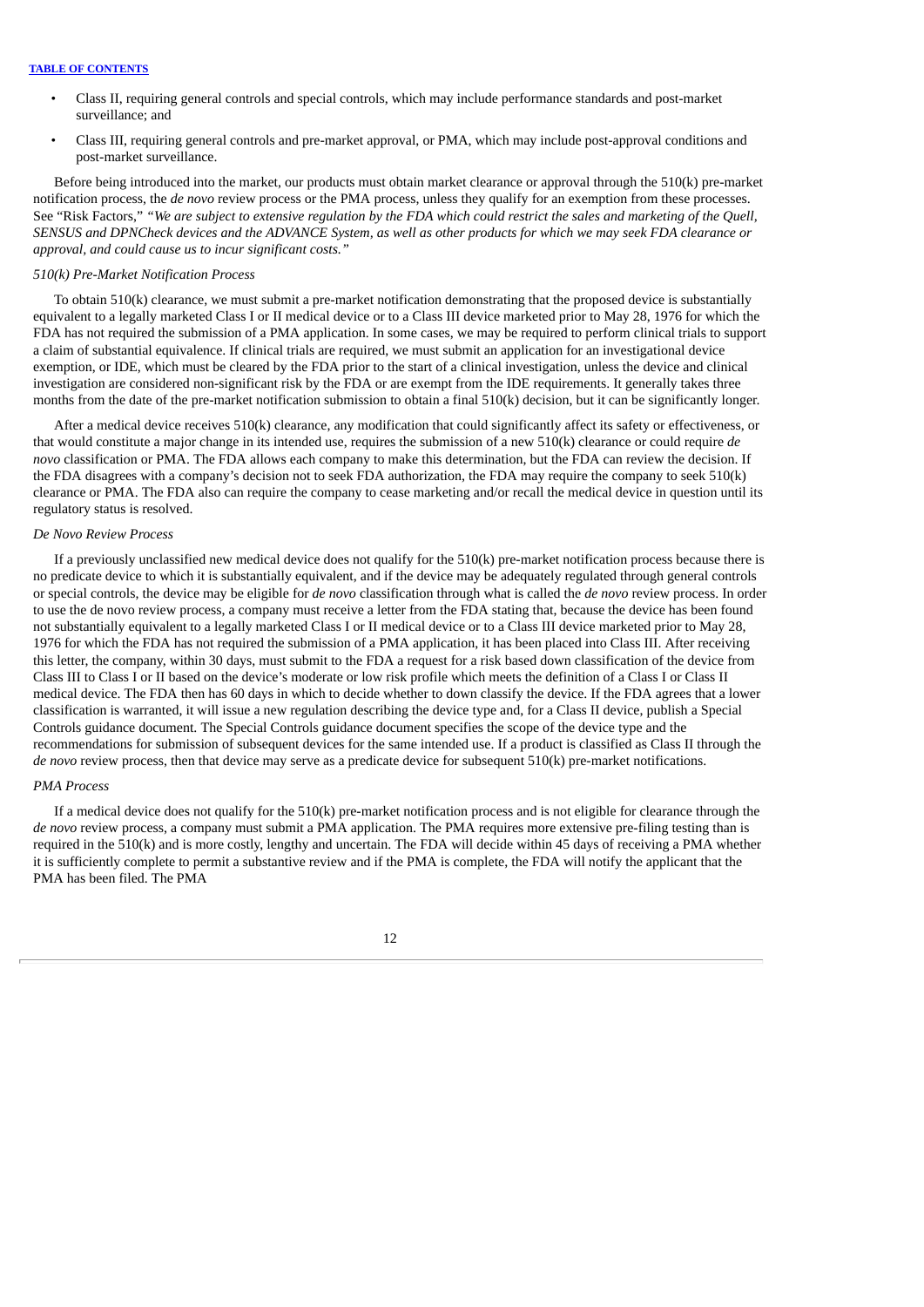process can take one to three years or longer, from the time the PMA application is filed with the FDA. The PMA process requires the company to prove that the medical device is safe and effective for its intended purpose. A PMA typically includes extensive pre-clinical and clinical trial data, and information about the device, its design, manufacture, labeling and components. Before approving a PMA, the FDA generally also performs an on-site inspection of manufacturing facilities for the product to ensure compliance with the FDA's quality system regulation, or QSR.

If FDA approves the PMA, the approved indications may be more limited than those originally sought. In addition, FDA's approval order may include post-approval conditions that the FDA believes necessary to ensure the safety and effectiveness of the device, including, among other things, restrictions on labeling, promotion, sale and distribution and post-market study requirements. Failure to comply with the post-approval conditions can result in adverse enforcement or administrative actions, including the withdrawal of the approval. Approval of a new PMA application or a PMA supplement may be required in the event of modifications to the device, including to its labeling, intended use or indication, or its manufacturing process that affect safety and effectiveness.

# *Post-Approval Obligations*

After a device is placed on the market, numerous regulatory requirements continue to apply. These include:

- the FDA's QSR, which requires manufacturers, including third-party manufacturers, to follow stringent design, testing, control, documentation and other good manufacturing practice and quality assurance procedures during all aspects of the manufacturing process;
- labeling regulations and FDA prohibitions against the promotion of products for uncleared or unapproved uses (known as off-label uses), as well as requirements to provide adequate information on both risks and benefits;
- medical device reporting regulations, which require that manufacturers report to FDA any device that may have caused or contributed to a death or serious injury or malfunctioned in a way that would likely cause or contribute to a death or serious injury if the malfunction were to recur;
- correction and removal reporting regulations, which require that manufacturers report to the FDA field corrections and device recalls or removals if undertaken to reduce a risk to health posed by the device or to remedy a violation of the FDCA caused by the device which may present a risk to health;
- post-market surveillance regulations, which apply to Class II or III devices if the FDA has issued a post-market surveillance order and the failure of the device would be reasonably likely to have serious adverse health consequences, the device is expected to have significant use in the pediatric population, the device is intended to be implanted in the human body for more than one year, or the device is intended to be used to support or sustain life and to be used outside a user facility;
- regular and for cause inspections by FDA to review a manufacturer's facilities and their compliance with applicable FDA requirements; and
- the FDA's recall authority, whereby it can ask, or order, device manufacturers to recall from the market a product that is in violation of applicable laws and regulations.

#### *Regulatory Approvals and Clearances*

The ADVANCE System received 510(k) clearance as a Class II medical device in April 2008 for its intended use by physicians to perform nerve conduction studies and needle electromyography procedures.

The NC-stat System is also a Class II medical device and has been the subject of several 510(k) clearances, the most recent in July 2006 (K060584). The NC-stat System is cleared for use to stimulate and measure neuromuscular signals that are useful in diagnosing and evaluating systemic and entrapment neuropathies. We believe our NC-stat DPNCheck, or DPNCheck, device is a technical modification to the 510(k) cleared NC-stat device and has the same intended use, and therefore does not raise safety or effectiveness questions. Under the FDA's published guidance on  $510(k)$  requirements for modified devices, we do not believe that a 510(k) submission is required for DPNCheck.

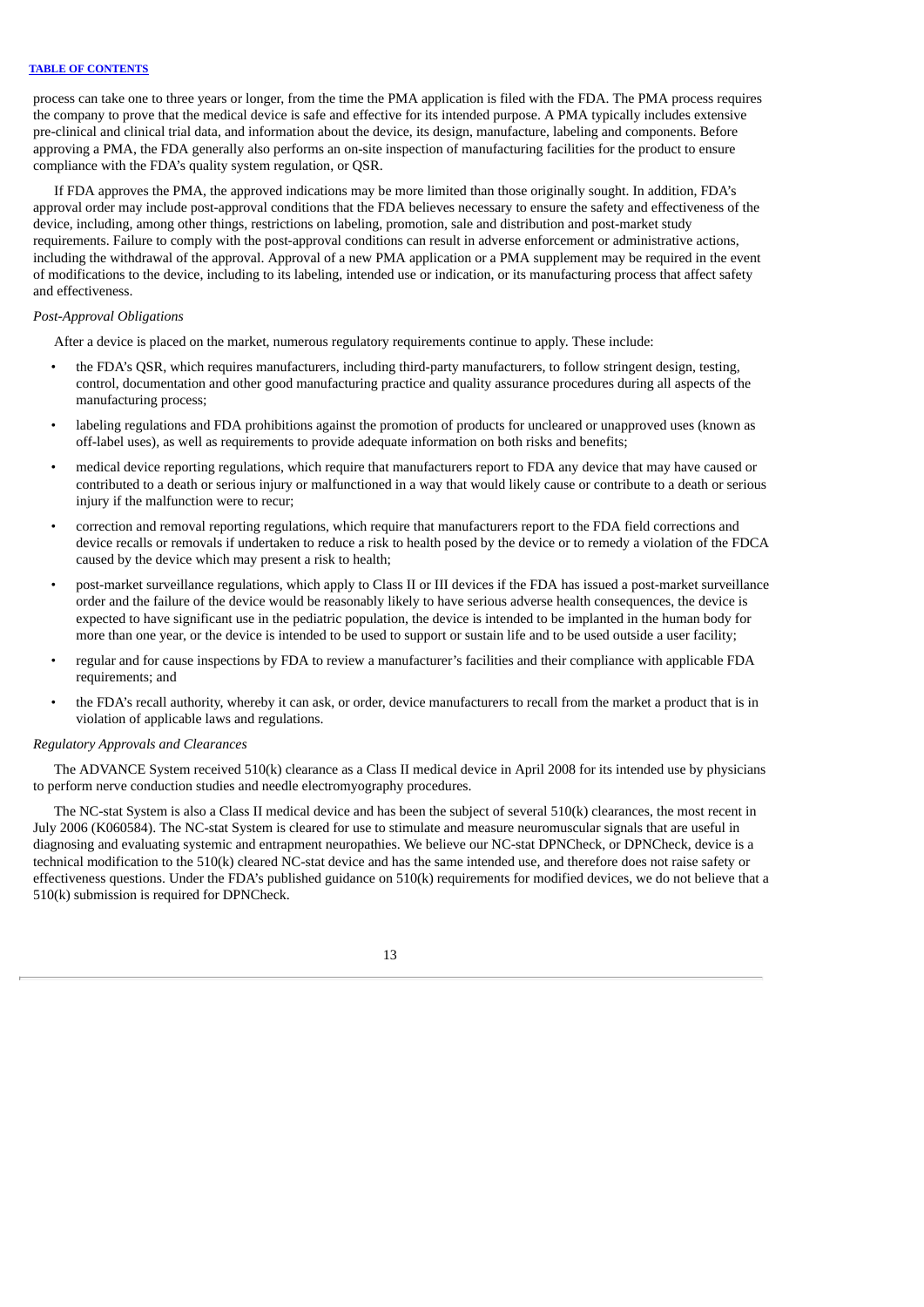As transcutaneous electrical nerve stimulators, the SENSUS and Quell pain therapy devices are Class II medical devices which received 510(k) clearance from the FDA in August 2012 and July 2014, respectively. In November 2012, the FDA provided 510(k) clearance for the disposable electrode used in conjunction with the SENSUS device, and in July 2013, the FDA provided 510(k) clearance for the use of SENSUS during sleep. The intended use of the SENSUS pain management therapeutic system is the symptomatic relief and management of chronic pain. In July 2014, our Quell device received 510(k) clearance for over-the-counter use and in November 2014, our Quell disposable electrode received 510(k) clearance for over-the-counter use. In January 2016, a number of new features were added to Quell and received 510(k) clearance, most notably use with an optional mobile app that contains several convenience features. The intended use of the Quell pain management therapeutic system is the symptomatic relief and management of chronic pain. The Quell device may also be used during nighttime sleep.

#### *Manufacturing Facilities*

Our facility, and the facilities utilized by Sunburst and MC Assemblies, Inc., our contract sub-assembly manufacturers, have each been inspected by FDA in the past, and observations were noted. There were no findings that involved a significant violation of regulatory requirements. The responses to these observations have been accepted by the FDA and we believe that we and our contract manufacturers are in substantial compliance with the QSR. We expect that our facility and our subcontract facilities will be inspected again as required by the FDA. If the FDA finds significant violations, we could be subject to fines, recalls, requirements to halt manufacturing, or other administrative or judicial sanctions.

#### *U.S. Anti-Kickback and False Claims Laws*

In the United States, the federal Anti-Kickback Statute, as well as numerous state anti-kickback laws, prohibit the offer, payment, solicitation or receipt of kickbacks, bribes or other remuneration, whether direct or indirect, overt or covert, in cash or in kind, intended, among other things, to induce the purchase or recommendation of healthcare products and services. While the federal law applies only to products and services for which payment may be made by a federal healthcare program, the state laws may apply regardless of whether any public healthcare funds are involved. Violations of these laws can lead to severe civil and criminal penalties, including exclusion from participation in federal healthcare programs. These laws are potentially applicable to manufacturers of medical devices, such as us, and to hospitals, physicians and other potential purchasers of our products.

Also, the federal False Claims Act, as well as many state false claims statutes, provides civil and criminal penalties for presenting, or causing to be presented, to third-party payers for reimbursement, claims that are false or fraudulent, or which are for items or services that were not provided as claimed. Under the federal False Claims Act, in addition to actions initiated by federal law enforcement authorities, the statute authorizes "qui tam" actions to be brought on behalf of the federal government by a private party in certain circumstances and, if successful, that private party can share in any monetary recovery. Any challenge by federal or state enforcement officials or others under these laws, could have a material adverse effect on our business, financial condition, and results of operations.

### **Legacy Neurodiagnostics Business**

We were founded in 1996 as a science-based health care company. Our focus had been the development of innovative products for the detection, diagnosis, and monitoring of peripheral nerve and spinal cord disorders, such as those associated with carpal tunnel syndrome, lumbosacral disc disease and spinal stenosis, and diabetes. Our NC-stat System for the performance of nerve conduction studies at the point-of-care was commercially launched in 1999. The second generation NC-stat was released in 2002. In 2008, we brought to market the more sophisticated ADVANCE System for nerve conduction testing and performance of invasive needle electromyography. These systems were general purpose with broad application in evaluating and diagnosing nerve disorders. Numerous studies demonstrating the clinical accuracy and utility of these devices have been conducted and published in high quality peer-reviewed journals. Furthermore, these devices have been used in FDA sanctioned clinical trials for pharmacological agents and large scale epidemiological studies sponsored by the NIH, Center for Disease Control, or CDC, and other governmental agencies. The products have been cleared by the FDA, field tested for over a decade and highly regarded for their ease of use, accuracy and reproducibility of results.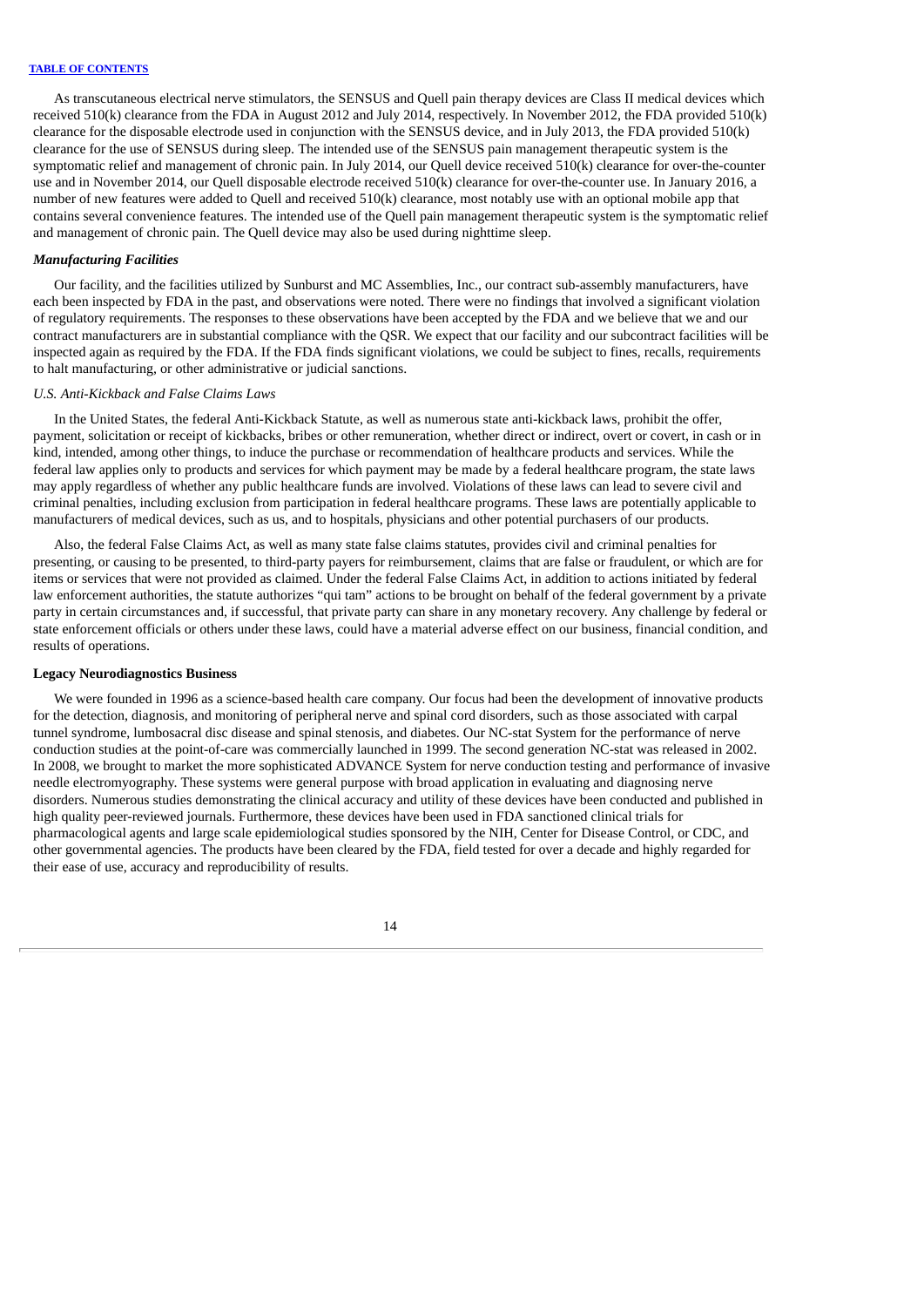Following launch of NC-stat in 1999, we experienced rapid revenue growth, which led to our initial public offering in 2004. The health market, particularly the physician office segment, embraced the opportunity to perform nerve conduction tests which previously had always required referral to specialists. Point-of-care nerve testing was seen to provide a combination of improved patient care and patient convenience. The success of point-of-care nerve testing, a market which we created, was met with resistance in some sectors of the medical community, particularly by neurologists and physical medicine and rehabilitation physicians, both of which had traditionally provided nerve testing services. As a consequence of successful lobbying by these specialists, physicians using our technology experienced increased denials of coverage by third party payers resulting in their discontinuing usage and our difficulty in accruing new customer accounts. In late 2009 CMS included in the Physician Fee Schedule a new Category I CPT Code, CPT 95905, for nerve conduction studies performed using preconfigured electrode such as those employed with our products. During 2010 most Medicare fiscal intermediaries assumed coverage for CPT 95905 for at least some clinical indications; however, the health care environment was such that we were unable to secure broad coverage among private payers, which was essential to the success of our ADVANCE System product. This experience was reflected in our revenues for the legacy Neurodiagnostics business, which peaked in 2006 at \$55.3 million. We reported revenue for our legacy Neurodiagnostics business of \$2.0 million, \$2.3 million and \$2.8 million in 2016, 2015 and 2014, respectively. We currently manage this business to optimize cash flow.

#### **Employees**

As of December 31, 2016, we had a total of 44 full time employees. Of these employees, ten were in research and development, 15 in sales and marketing, ten in production/distribution, and nine in general and administrative services. One employee holds both M.D. and Ph.D. degrees, one employee holds an M.D. degree and two additional employees hold Ph.D. degrees. Our employees are not represented by a labor union and are not subject to a collective bargaining agreement. We have never experienced a work stoppage. We believe that we have good relations with our employees.

#### **Available Information**

Access to our Annual Report on Form 10-K, Quarterly Reports on Form 10-Q, Current Reports on Form 8-K, and amendments to these reports filed with or furnished to the Securities and Exchange Commission, or SEC, may be obtained through the Investor Relations section of our website at *www.neurometrix.com/investor* as soon as reasonably practical after we electronically file or furnish these reports. We do not charge for access to and viewing of these reports. Information on our Investor Relations page and on our website is not part of this Annual Report on Form 10-K or any of our other securities filings unless specifically incorporated herein by reference. In addition, the public may read and copy any materials that we file with the SEC at the SEC's Public Reference Room at 100 F Street, NE, Washington, D.C. 20549. The public may obtain information on the operation of the Public Reference Room by calling the SEC at 1-800-SEC-0330. Also, our filings with the SEC may be accessed through the SEC's website at *www.sec.gov.* All statements made in any of our securities filings, including all forward-looking statements or information, are made as of the date of the document in which the statement is included, and we do not assume or undertake any obligation to update any of those statements or documents unless we are required to do so by law.

### **Corporate Information**

NeuroMetrix was founded in June 1996 by our President and Chief Executive Officer, Shai N. Gozani, M.D., Ph.D. We originally were incorporated in Massachusetts in 1996, and we reincorporated in Delaware in 2001. Our principal offices are located at 1000 Winter Street, Waltham, Massachusetts 02451.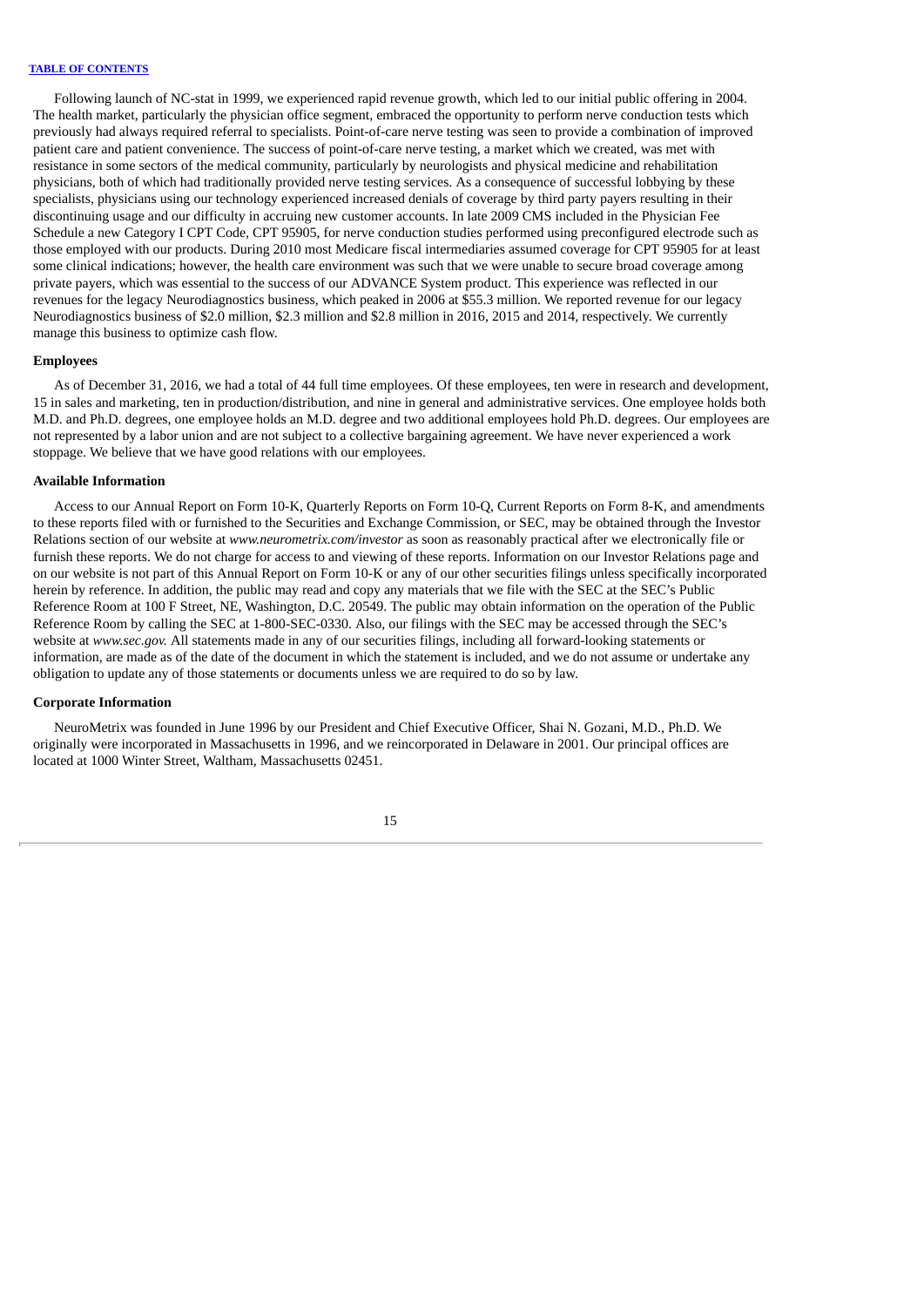#### <span id="page-18-0"></span>**ITEM 1A. Risk Factors**

You should carefully consider the following risks and all other information contained in this Annual Report on Form 10-K and our other public filings before making any investment decisions with respect to our securities. If any of the following risks occurs, our business, prospects, reputation, results of operations, or financial condition could be harmed. In that case, the trading price of our securities could decline, and our stockholders could lose all or part of their investment. This Annual Report also contains forward-looking statements that involve risks and uncertainties. Our actual results could differ materially from those anticipated in the forward-looking statements as a result of specific factors, including the risks described below and elsewhere in this Annual *Report on Form 10-K.*

# We have incurred significant operating losses since inception and cannot assure you that we will achieve profitability.

We have incurred significant cumulative net losses since our inception. Our net losses for the years ended December 31, 2016, 2015, and 2014, were approximately \$14.9 million, \$9.2 million, and \$7.8 million, respectively. At December 31, 2016, we had an accumulated deficit of \$178.5 million. The extent of our future operating income or losses is highly uncertain, and we cannot assure you that we will be able to achieve or maintain profitability.

# Our future capital needs are uncertain and our independent auditor has expressed substantial doubt about our ability to continue as a going concern. Our ability to continue as a going concern is dependent on our ability to raise additional capital and our operations could be curtailed if we are unable to obtain the required additional funding when needed. We may not be able to do so when necessary, and/or the terms of any financings may not be advantageous to us.

We held cash and cash equivalents of \$3.9 million as of December 31, 2016. We believe that these resources, cash proceeds from a \$7 million equity offering, the first tranche of which closed on January 5, 2017, and the cash to be generated from future product sales will be sufficient to meet our projected operating requirements into the fourth quarter of 2017. However, the amount of our future product sales is difficult to predict and actual sales may not be in line with our forecasts.

Our financial statements have been prepared assuming that we will continue as a going concern which contemplates the realization of assets and satisfaction of liabilities in the normal course of business. We expect to incur further losses as we aim to successfully commercialize Quell and DPNCheck and the operations of our business and will be dependent on funding our operations through additional public or private financing, collaborative arrangements with strategic partners, or through additional credit lines or other debt financing sources to increase the funds available to fund operations. These circumstances raise substantial doubt about our ability to continue as a going concern. As a result of this uncertainty and the substantial doubt about our ability to continue as a going concern as of December 31, 2016, the report of our independent registered public accounting firm in this Annual Report on Form 10-K for the year ended December 31, 2016 includes a going concern explanatory paragraph. Management's plans include increasing revenue through the commercialization of Quell and DPNCheck. However, no assurance can be given at this time as to whether we will be able to achieve these objectives. Our financial statements do not include any adjustment relating to the recoverability and classification of recorded asset amounts or the amounts and classification of liabilities that might be necessary should we be unable to continue as a going concern.

We continue to face significant challenges and uncertainties and, as a result, our available capital resources may be consumed more rapidly than currently expected due to (a) decreases in sales of our products and the uncertainty of future revenues from new products; (b) changes we may make to the business that affect ongoing operating expenses; (c) changes we may make in our business strategy; (d) regulatory developments affecting our existing products and delays in the FDA approval process for products under development; (e) changes in our research and development spending plans; and (f) other items affecting our forecasted level of expenditures and use of cash resources. Accordingly, we will need to raise additional funds to support our future operating and capital needs for the fourth quarter of 2017 and beyond. We may attempt to obtain additional funding through public or private financing, collaborative arrangements with strategic partners, or through additional credit lines or other debt financing sources to increase the funds available to fund operations. However, we may not be able to secure such financing in a timely manner or on favorable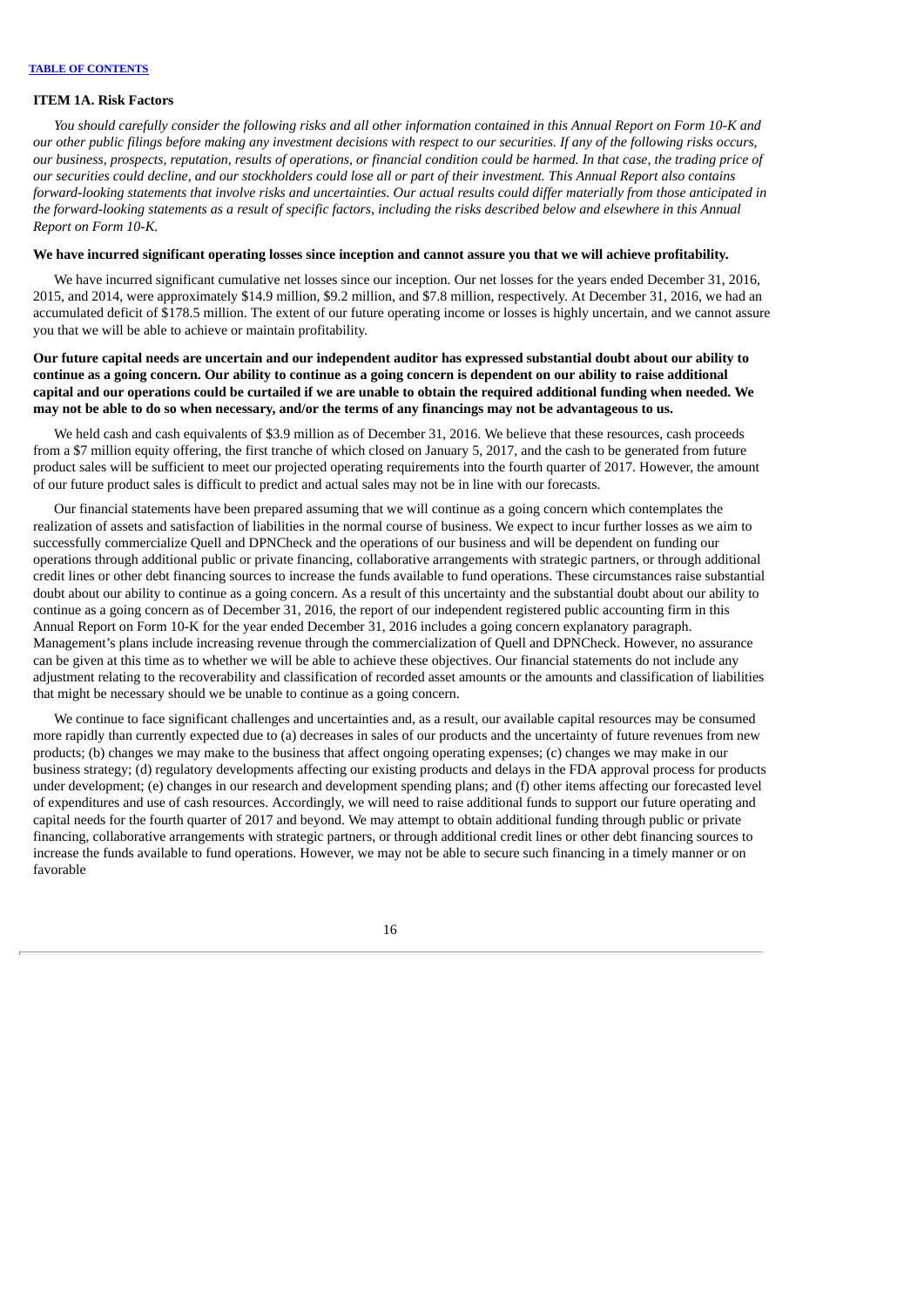terms, if at all. Furthermore, if we issue equity or debt securities to raise additional funds, our existing stockholders may experience dilution, and the new equity or debt securities may have rights, preferences and privileges senior to those of our existing stockholders. If we raise additional funds through collaboration, licensing or other similar arrangements, it may be necessary to relinquish valuable rights to our potential products or proprietary technologies, or grant licenses on terms that are not favorable to us. Without additional funds, we may be forced to delay, scale back or eliminate some of our sales and marketing efforts, research and development activities, or other operations and potentially delay product development in an effort to provide sufficient funds to continue our operations. If any of these events occurs, our ability to achieve our development and commercialization goals would be adversely affected.

# We are focused on commercialization of Quell, our over-the-counter, or OTC, wearable device for chronic pain. We cannot assure you that we will be successful in this field or that our current commercial product for peripheral neuropathy, **DPNCheck, or the product candidates or product enhancements in our development pipeline, will be successful.**

We are focused on the commercialization of Quell, our OTC wearable device for pain relief. Quell is based on our prescription product for pain relief, SENSUS. Quell has been on the market since June 2015 and we have shipped approximately 59,500 Quell devices since then. Additionally, DPNCheck, which was launched in 2011, is a quantitative nerve conduction test for systemic neuropathies, such as DPN. We also have other product candidates and product enhancements in our development pipeline. Our future prospects are closely tied to our success with Quell and DPNCheck, which, in turn, depend upon market acceptance and growth in future revenues. We cannot assure you that our commercialization strategy will be successful. If our strategy is not successful, it could materially affect our revenues and results of operations.

Our future success could be adversely affected by a number of factors, including:

- inability to create market demand for Quell through online marketing efforts, direct response television and other retail channels;
- manufacturing issues with Quell or our other products;
- inability to increase adoption of DPNCheck within the Medicare Advantage market;
- unfavorable market response to DPNCheck in Japan and other Asia markets;
- unfavorable changes to current Medicare, Medicare Advantage and commercial payer payment policies;
- changes to payor policies under the Patient Protection and Affordable Care Act;
- unfavorable experiences by patients and physicians using Quell and our other products; and,
- physicians' reluctance to alter their existing practices and adopt the use of our devices.

If we are unable to expand exposure and penetrate the market for Quell and/or DPNCheck, our ability to increase our revenues will be limited and our business prospects will be adversely affected.

# Our current and future revenue is dependent upon commercial acceptance of Quell by the market. The failure of such **acceptance will materially and adversely affect our operations.**

We anticipate that as revenue from our legacy neurodiagnostics business, the ADVANCE System, continues to decrease, we will continue to rely heavily on revenue from sales of Quell, our OTC wearable device. As a result, we will continue to incur operating losses until such time as sales of Quell and other products or product candidates reach a mature level and we are able to generate sufficient revenue from their sale to meet our operating expenses. There can be no assurance that customers will adopt our technology and products, or that prospective customers will agree to pay for our products. In the event that we are not able to significantly increase the number of customers that purchase our products, or if we are unable to charge the necessary prices, our financial condition and results of operations will be materially and adversely affected.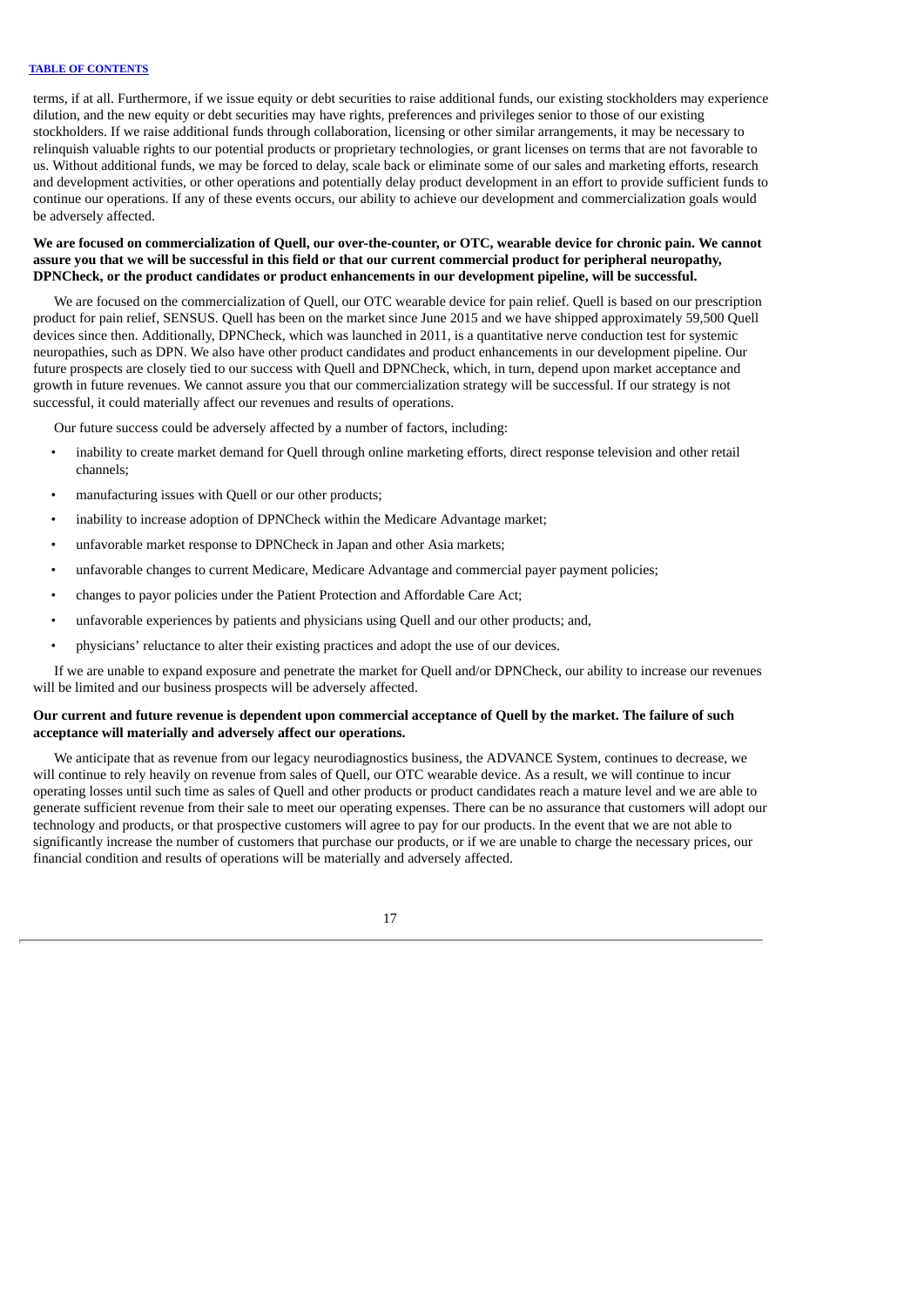# If health care providers are unable to obtain sufficient reimbursement or other financial incentives from third-party health care payers related to the use of our products other than Quell, their adoption and our future product sales will be **materially adversely affected.**

Widespread adoption of our SENSUS and DPNCheck products by the medical community is unlikely to occur without a financial incentive from third-party payers for the use of these products. If health care providers are unable to obtain adequate reimbursement for procedures performed using these products, if managed care organizations do not receive improved capitated payments due to more accurate patient risk assessment using our products, and if DME suppliers are not adequately reimbursed for supplying our therapeutic products, we may be unable to sell our products at levels that are sufficient to allow us to achieve and maintain profitability, and our business would suffer significantly. Additionally, even if these products and procedures are adequately reimbursed by third-party payers today, adverse changes in payers' future policies toward payment would harm our ability to market and sell our products. Third-party payers include those governmental programs such as Medicare and Medicaid, private health insurers, workers' compensation programs and other organizations.

Future regulatory action by CMS or other governmental agencies or negative clinical results may diminish reimbursement payments to physicians for performing procedures using our products. Medicaid reimbursement differs from state to state, and some state Medicaid programs may not cover the procedures performed with our products or pay physicians an adequate amount for performing those procedures, if at all. Additionally, some private payers do not follow the Medicare guidelines and may reimburse for only a portion of these procedures or not at all. We are unable to predict what changes will be made in the reimbursement methods used by private or governmental third-party payers. Importantly, we cannot predict the effects that implementation of the Patient Protection and Affordable Care Act, or potential repeal and replacement of that legislation, will have on CMS, commercial insurers, health care providers, and ultimately on our business.

### **Healthcare reform legislation could adversely affect our future revenues.**

Our future revenues from SENSUS will be impacted by the CMS Durable Medical Equipment, Prosthetics, Orthotics and Supplies (DMEPOS) Competitive Bidding Program. Under this program, Medicare will no longer reimburse suppliers for certain products and services, including transcutaneous electrical nerve stimulation (TENS), based on the Medicare fee schedule amount. Instead CMS will provide reimbursement for those products and services based on a competitive bidding process. Our SENSUS pain management system is presently classified within TENS. The DMEPOS Competitive Bidding Program will likely require us to sell SENSUS devices and related consumables subject to Medicare reimbursement at significantly lower prices which would have a material adverse effect on SENSUS profitability. In those regions of the country where DMEPOS Competitive Bidding was implemented in January 2014, low Medicare pricing is restricting our ability to sell SENSUS. As the DMEPOS program is expanded to other regions, a similar effect will likely be seen.

# We are subject to extensive regulation by the FDA which could restrict the sales and marketing of the Quell, SENSUS and DPNCheck devices and the ADVANCE System as well as other products for which we may seek FDA clearance or approval, **and could cause us to incur significant costs.**

We sell medical devices that are subject to extensive regulation in the United States by the FDA with regard to manufacturing, labeling, sale, promotion, distribution, shipping and ongoing monitoring and follow-up. Before a new medical device, or a new use of or claim for an existing product, can be marketed in the United States, it must first be cleared or approved by the FDA. Medical devices may be marketed only for the indications for which they are approved or cleared. The regulatory review process can be expensive and lengthy. The FDA's process for granting 510(k) clearance typically takes approximately three to six months, but it can be significantly longer. The process for obtaining a pre-market approval, or PMA, is much more costly and onerous. By law, the time period designated for the FDA's review of a PMA is 180 days; however, this time is often extended and it is not uncommon for the PMA review process to take three years or longer from the time the application is filed with the FDA.

The FDA may remove our devices from the market or enjoin them from commercial distribution if safety or effectiveness problems develop. Further, we may not be able to obtain additional 510(k) clearances or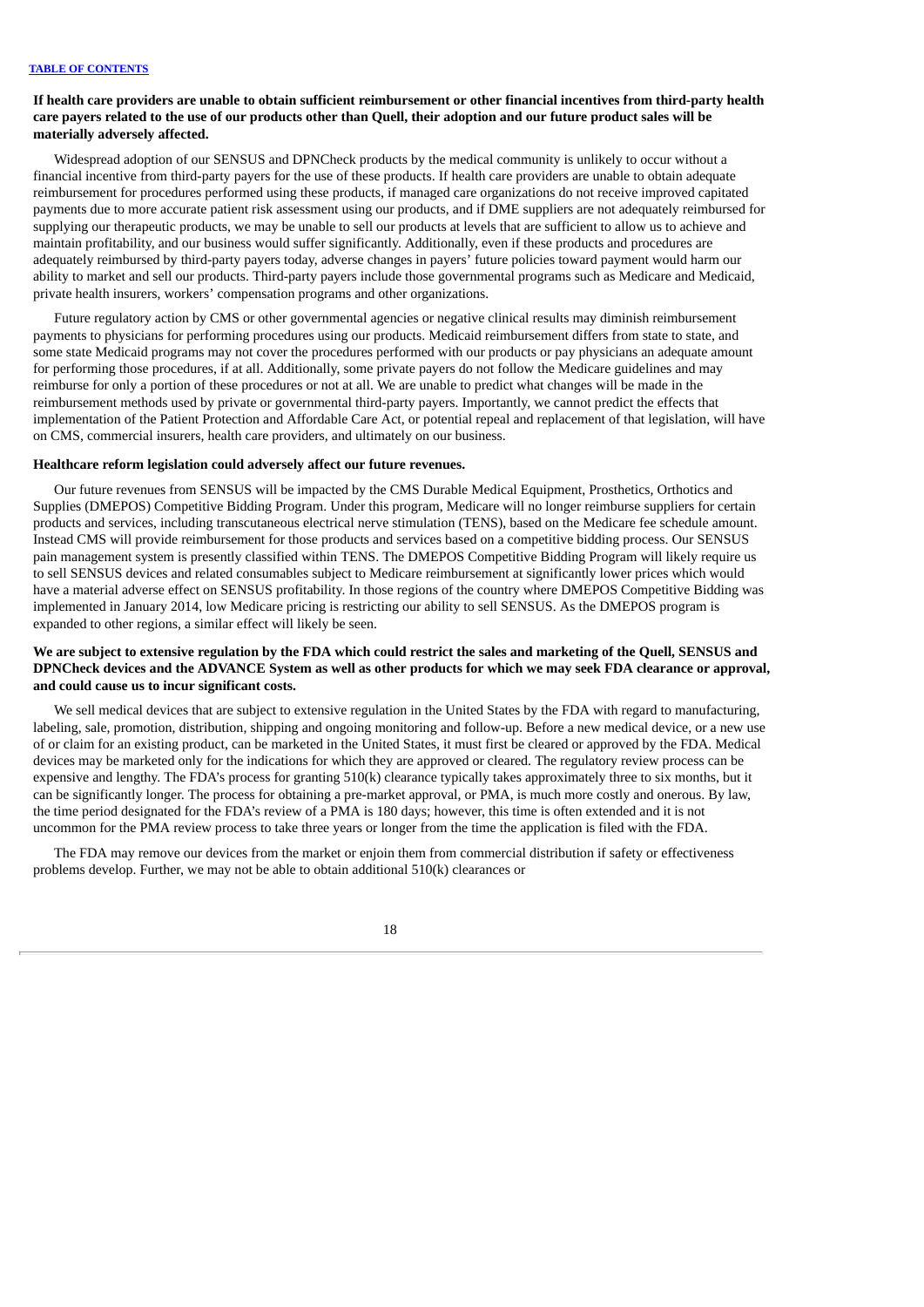pre-market approvals for new products or for modifications to, or additional indications for, our existing products in a timely fashion, or at all. Delays in obtaining future clearances or approvals would adversely affect our ability to introduce new or enhanced products in a timely manner, which in turn would harm our revenue and future profitability. We have made modifications to our devices in the past and may make additional modifications in the future that we believe do not or will not require additional clearances or approvals. If the FDA disagrees, and requires new clearances or approvals for the modifications, we may be required to recall and to stop marketing the modified devices. If any of these events occurs or if the FDA takes other enforcement actions, we may not be able to provide our customers with the products they require on a timely basis, our reputation could be harmed, and we could lose customers and suffer reduced revenues and increased costs.

We also are subject to numerous post-marketing regulatory requirements, including the FDA's quality system regulations, which relate to the design, manufacture, packaging, labeling, storage, installation and servicing of our products, labeling regulations, medical device reporting regulations and correction and removal reporting regulations. Our failure or the failure by any manufacturer of our products to comply with applicable regulatory requirements could result in enforcement action by the FDA. FDA enforcement actions relating to post-marketing regulatory requirements or other issues, may include any of the following:

- warning letters, untitled letters, fines, injunctions, product seizures, consent decrees and civil penalties;
- requiring repair, replacement, refunds, customer notifications or recall of our products;
- imposing operating restrictions, suspension or shutdown of production;
- refusing our requests for 510(k) clearance or PMA approval of new products, new intended uses, or modifications to existing products;
- requesting voluntary rescission of 510(k) clearances or withdrawing PMA approvals that have already been granted; and
- criminal prosecution.

If any of these events were to occur, they could harm our reputation, our ability to generate revenues and our profitability.

Also, from time to time, legislation is introduced into Congress that could significantly change the statutory provisions governing the approval, manufacturing and marketing of medical devices. FDA regulations and guidance are often revised or reinterpreted by the agency in ways that may significantly affect our business and our products. It is impossible to predict whether legislative changes will be enacted, or FDA regulations, guidance or interpretations changed, and what the impact of such changes, if any, may be. The FDA has publicly stated that it is reevaluating its longstanding 510(k) review program. It is not clear when, or if, the program will be modified and what effect the modified review process will have on our ability to bring our products to market.

# We depend on several single source manufacturers to produce components of our products. Any material adverse changes in our relationships with these manufacturers could prevent us from delivering products to our customers in a timely **manner and may adversely impact our future revenues or costs.**

We rely on third-party manufacturers to manufacture components of our Quell, DPNCheck and SENSUS systems, and to fully manufacture electrodes for the ADVANCE system. In the event that our manufacturers cease to manufacture sufficient quantities of our products or components in a timely manner and on terms acceptable to us, we would be forced to locate alternate manufacturers. Additionally, if our manufacturers experience a failure in their production process, are unable to obtain sufficient quantities of the components necessary to manufacture our products or otherwise fail to meet our quality requirements, we may be forced to delay the manufacture and sale of our products or locate an alternative manufacturer. We may be unable to locate suitable alternative manufacturers for our products or components for which the manufacturing process is relatively specialized, on terms acceptable to us, or at all. We have a manufacturing and supply agreement with Johnson Medtech, LLC. for the manufacture of the ADVANCE electrodes for nerve conduction testing.

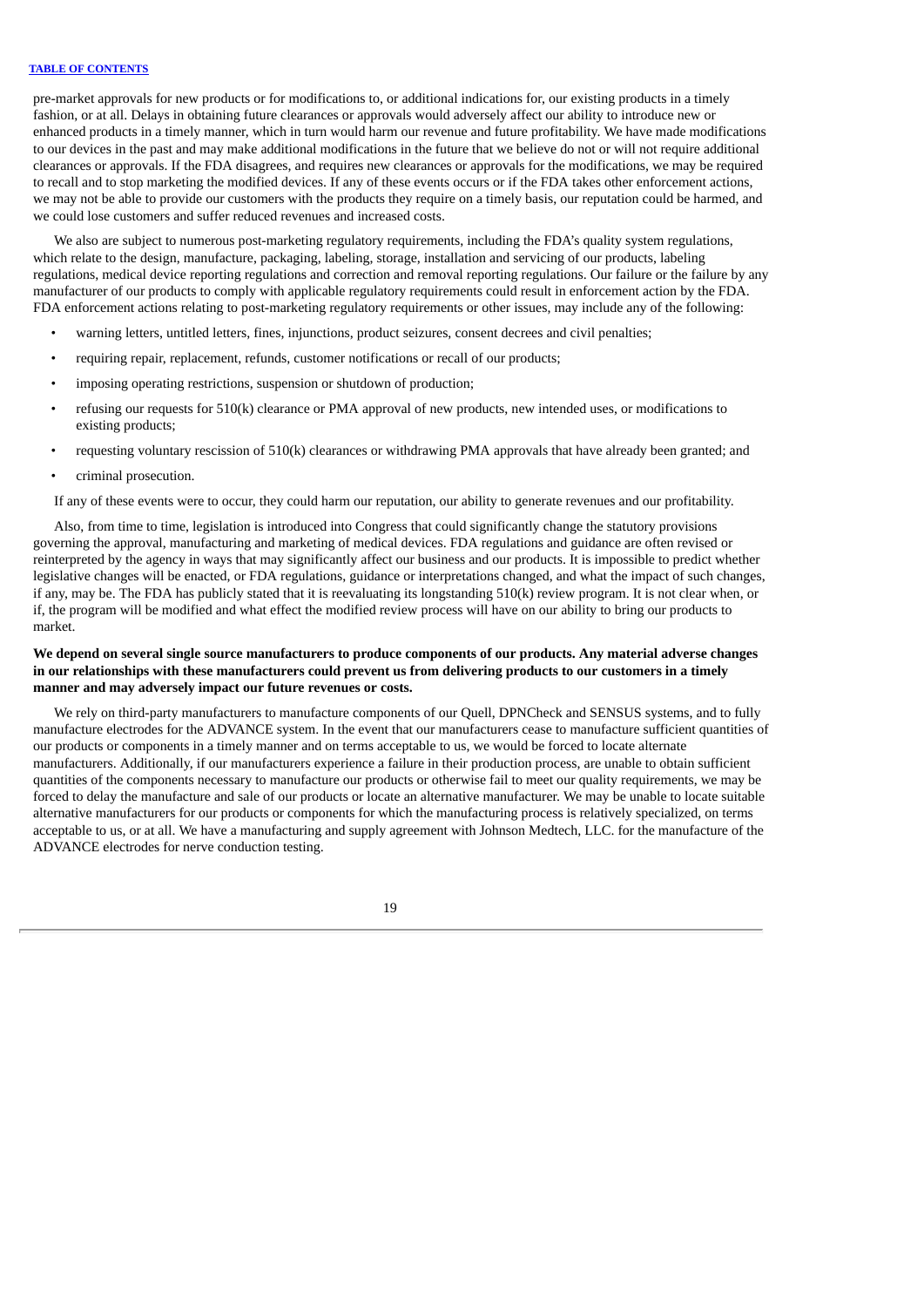Katecho, Inc. manufactures biosensors for use with our DPNCheck devices and manufactures electrodes for Quell and SENSUS, and Sunburst EMS, Inc. manufactures electronic boards and other components of our Quell, DPNCheck and SENSUS products which we assemble at our Massachusetts facility to produce completed devices. Moreover, other than Katecho, Inc., we do not have long-standing relationships with our manufacturers and may not be able to convince suppliers to continue to make components available to us unless there is demand for such components from their other customers. As a result, there is a risk that certain components could be discontinued and no longer available to us.

We have experienced transient inventory shortages on new products, including Quell, during the initial production ramp-up phase. If any materially adverse changes in our relationships with the manufacturers of our products occur, our ability to supply our customers will be severely limited until we are able to engage an alternate manufacturer or, if applicable, resolve any quality issues with our existing manufacturer. This situation could prevent us from delivering products to our customers in a timely manner, lead to decreased sales or increased costs, or harm our reputation with our customers.

# If our manufacturers are unable to supply us with an adequate supply of product components as we expand our markets, **we could lose customers, our potential future growth could be limited and our business could be harmed.**

In order for us to successfully expand our business within the United States and internationally, our contract manufacturers must be able to provide us with substantial quantities of components of our products in compliance with regulatory requirements, in accordance with agreed upon specifications, at acceptable cost and on a timely basis. Our potential future growth could strain the ability of our manufacturers to deliver products and obtain materials and components in sufficient quantities. Manufacturers often experience difficulties in scaling up production, including problems with production yields and quality control and assurance. If we are unable to obtain sufficient quantities of high quality products to meet customer demand on a timely basis, we could lose customers, our growth may be limited and our business could be harmed.

# If we or our manufacturers fail to comply with the FDA's quality system regulation, the manufacturing and distribution of **our products could be interrupted, and our product sales and operating results could suffer.**

We and our contract manufacturers are required to comply with the FDA's quality system regulation, or OSR, which is a complex regulation that governs the procedures and documentation of the design, testing, production, control, quality assurance, labeling, packaging, sterilization, storage and shipping of our devices. The FDA enforces the QSR through periodic inspections. We cannot assure you that our facilities or the facilities of the manufacturers of our products would pass any future inspection. If our facilities or any of the facilities of the manufacturers of our products fail an inspection, the manufacturing or distribution of our products could be interrupted and our operations disrupted. Failure to take adequate and timely corrective action in response to an adverse inspection could result in a suspension or shutdown of our packaging and labeling operations and the operations of the manufacturers of our products or a recall of our products, or other administrative or judicial sanctions. If any of these events occurs, we may not be able to provide our customers with the quantity of products they require on a timely basis, our reputation could be harmed, and we could lose customers and suffer reduced revenues and increased costs.

# Our products may be subject to recalls, even after receiving FDA clearance or approval, which would harm our reputation, **business and financial results.**

We are subject to the medical device reporting regulations, which require us to report to the FDA if our products may have caused or contributed to a death or serious injury, or have malfunctioned in a way that would likely cause or contribute to a death or serious injury if the malfunction were to occur. We are also subject to the correction and removal reporting regulations, which require us to report to the FDA any field corrections and device recalls or removals that we undertake to reduce a risk to health posed by the device or to remedy a violation of the Federal Food, Drug and Cosmetic Act, or FDCA, caused by the device which may present a risk to health. In addition, the FDA and similar governmental agencies in other countries have the authority to require the recall of our products if there is a reasonable probability that the products would cause serious adverse health consequences or death. A government-mandated or voluntary recall by us could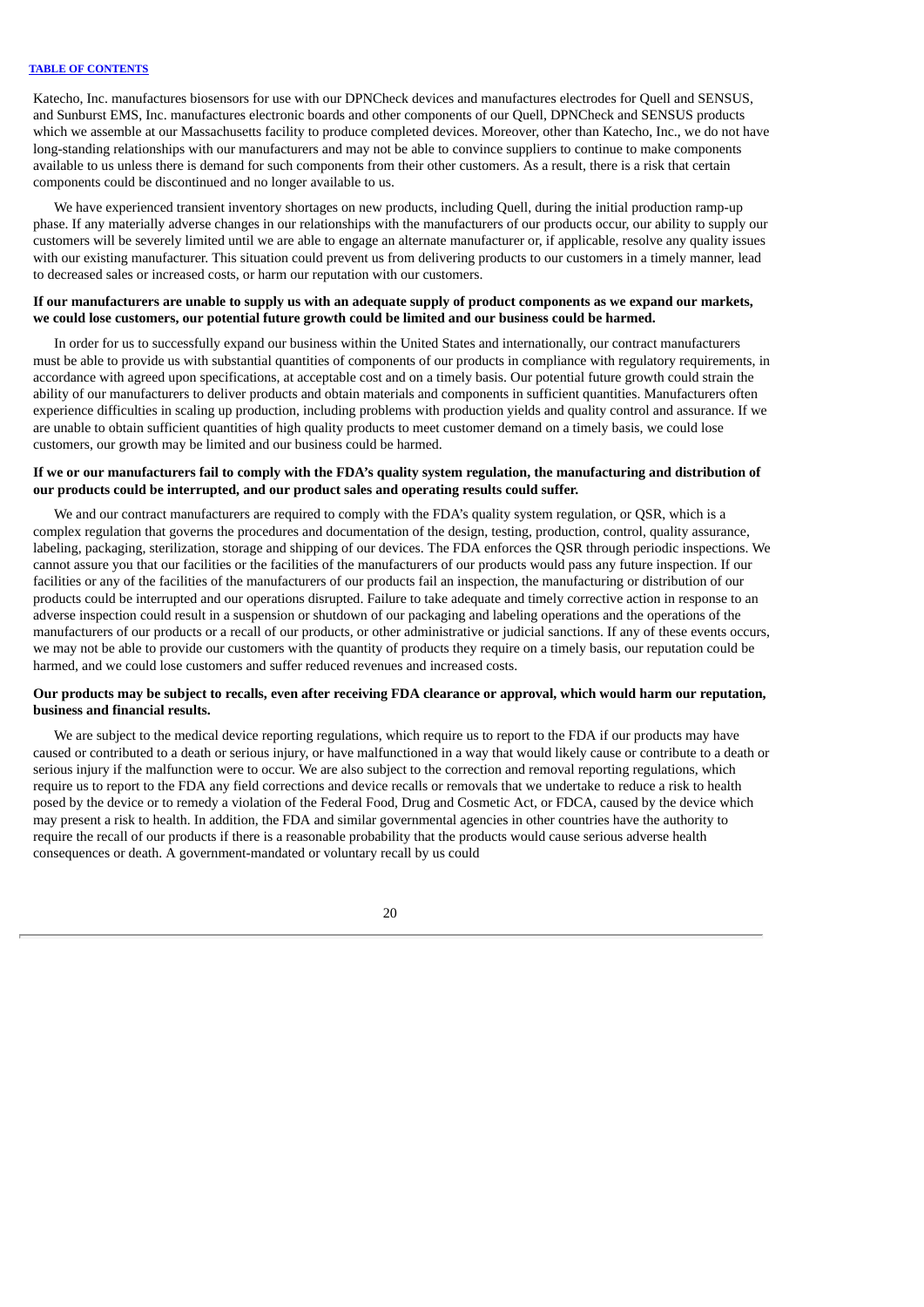occur as a result of manufacturing defects, labeling deficiencies, packaging defects or other failures to comply with applicable regulations. Any recall would divert management attention and financial resources and harm our reputation with customers and could have a material adverse effect on our financial condition and results of operations.

### **The success of our business depends upon our ability to advance our pipeline products to commercialization.**

We commenced commercialization of Quell in June 2015. We have additional product candidates and enhancements of our existing products in our R&D pipeline. We expect that advancing our pipeline products will require significant time and resources. We may not be successful in our commercialization efforts for any of the product candidates or product enhancements currently in our pipeline and we may not be successful in developing, acquiring, or in-licensing additional product candidates, to the extent we decide to do so. If we are not successful advancing new products through our development pipeline, the regulatory process and commercial launch, our business, financial condition, and results of operations will be adversely affected.

# Our ability to achieve profitability depends in part on maintaining or increasing our gross margins on product sales which **we may not be able to achieve.**

A number of factors may adversely impact our gross margins on product sales and services, including:

- lower than expected manufacturing yields of high cost components leading to increased manufacturing costs;
- low production volume which will result in high levels of overhead cost per unit of production;
- the timing of revenue recognition and revenue deferrals;
- increased material or labor costs:
- increased service or warranty costs or the failure to reduce service or warranty costs;
- increased price competition;
- variation in the margins across products in a particular period; and
- how well we execute on our strategic and operating plans.

If we are unable to maintain or increase our gross margins on product sales, our results of operations could be adversely impacted, we may not achieve profitability and our stock price could decline.

# The patent rights we rely upon to protect the intellectual property underlying our products may not be adequate, which could enable third parties to use our technology and would harm our ability to compete in the market.

Our success will depend in part on our ability to develop or acquire commercially valuable patent rights and to protect these rights adequately. The risks and uncertainties that we face with respect to our patents and other related rights include the following:

- the pending patent applications we have filed or to which we have exclusive rights may not result in issued patents or may take longer than we expect to result in issued patents;
- the claims of any patents that are issued may not provide meaningful protection;
- we may not be able to develop additional proprietary technologies that are patentable;
- other parties may challenge patents, patent claims or patent applications licensed or issued to us; and
- other companies may design around technologies we have patented, licensed or developed.

Our issued and filed patents for our wearable therapeutic products are recent. With regard to our legacy neurodiagnostic products, our issued design patents began to expire in 2015, and our issued utility patents begin to expire in 2017. Although the patent protection for material aspects of these products covered by the claims of the patents will be lost at that time, we have additional patents and patent applications directed to

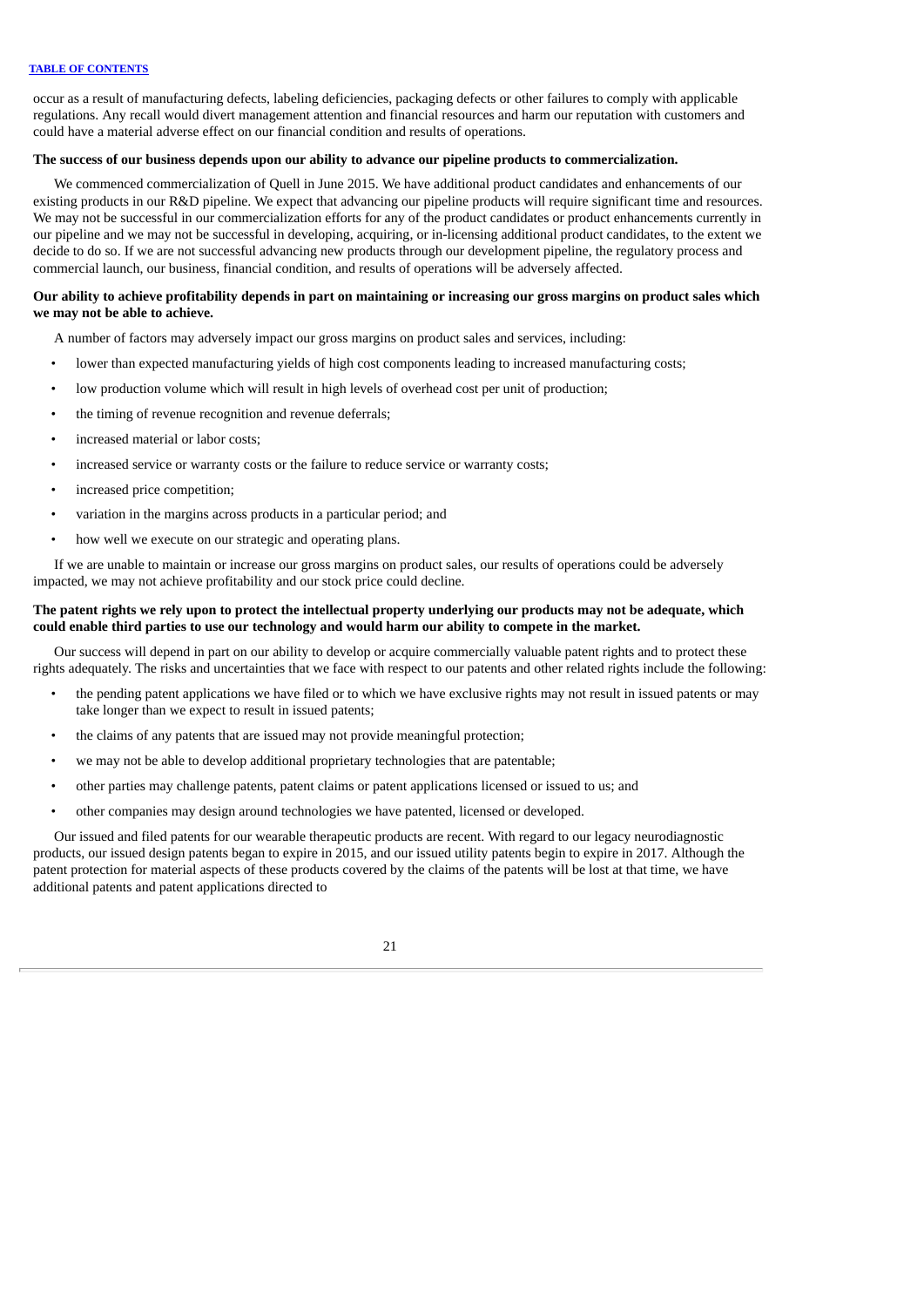other novel inventions that will have patent terms extending beyond 2017. We may not be able to protect our patent rights effectively in some foreign countries. For a variety of reasons, we may decide not to file for patent protection in the United States or in particular foreign countries. Our patent rights underlying our products may not be adequate, and our competitors or customers may design around our proprietary technologies or independently develop similar or alternative technologies or products that are equal or superior to our technology and products without infringing on any of our patent rights. In addition, the patents licensed or issued to us may not provide a competitive advantage. If any of these events were to occur, our ability to compete in the market would be harmed.

# Other rights and measures we have taken to protect our intellectual property may not be adequate, which would harm our **ability to compete in the market.**

In addition to patents, we rely on a combination of trade secrets, copyright and trademark laws, confidentiality, nondisclosure and assignment of invention agreements and other contractual provisions and technical measures to protect our intellectual property rights. We rely on trade secrets to protect the technology and algorithms we use in our customer data processing and warehousing information system. While we currently require employees, consultants and other third parties to enter into confidentiality, nondisclosure or assignment of invention agreements or a combination thereof where appropriate, any of the following could still occur:

- the agreements may be breached or not enforced in a particular jurisdiction;
- we may have inadequate remedies for any breach;
- trade secrets and other proprietary information could be disclosed to our competitors; or
- others may independently develop substantially equivalent proprietary information and techniques or otherwise gain access to our trade secrets or disclose such technologies.

If, for any of the above reasons, our intellectual property is disclosed or misappropriated, it would harm our ability to protect our rights and our competitive position.

# We may need to initiate lawsuits to protect or enforce our patents and other intellectual property rights, which could be expensive and, if we lose, could cause us to lose some of our intellectual property rights, which would harm our ability to **compete in the market.**

We rely on patents to protect a portion of our intellectual property and our competitive position. Patent law relating to the scope of claims in the technology fields in which we operate is still evolving and, consequently, patent positions in the medical device industry are generally uncertain. In order to protect or enforce our patent rights, we may initiate patent litigation against third parties, such as infringement suits or interference proceedings. Litigation may be necessary to:

- assert claims of infringement;
- enforce our patents;
- protect our trade secrets or know-how; or
- determine the enforceability, scope and validity of the proprietary rights of others.

Any lawsuits that we initiate could be expensive, take significant time and divert management's attention from other business concerns. Litigation also puts our patents at risk of being invalidated or interpreted narrowly and our patent applications at risk of not issuing. Additionally, we may provoke third parties to assert claims against us. We may not prevail in any lawsuits that we initiate and the damages or other remedies awarded, if any, may not be commercially valuable. The occurrence of any of these events could harm our business, our ability to compete in the market or our reputation.

# Claims that our products infringe on the proprietary rights of others could adversely affect our ability to sell our products **and increase our costs.**

Substantial litigation over intellectual property rights exists in the medical device industry. We expect that our products could be increasingly subject to third-party infringement claims as the number of competitors

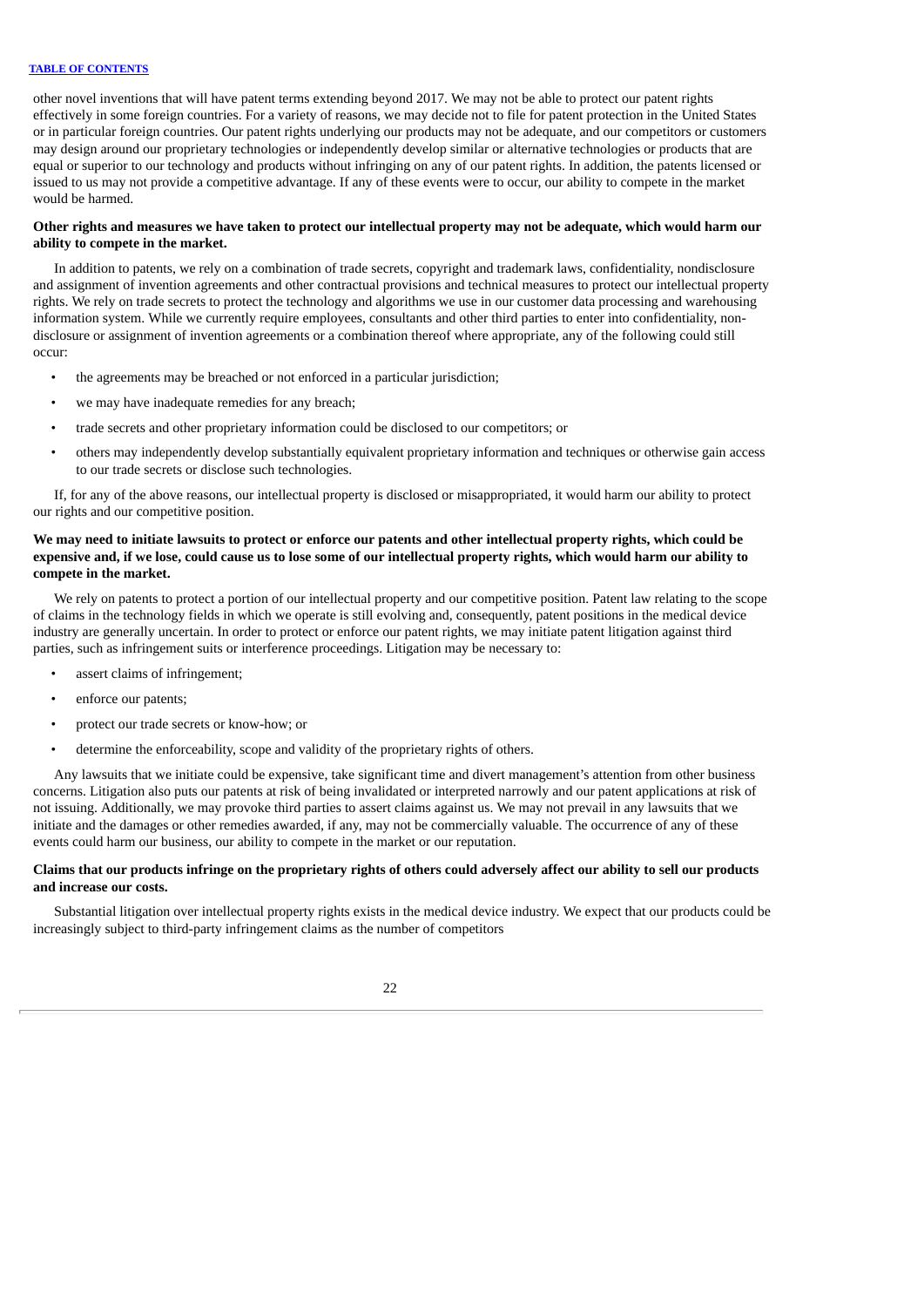grows and the functionality of products and technology in different industry segments overlap. Third parties may currently have, or may eventually be issued, patents on which our products or technologies may infringe. Any of these third parties might make a claim of infringement against us. Any litigation regardless of its impact would likely result in the expenditure of significant financial resources and the diversion of management's time and resources. In addition, litigation in which we are accused of infringement may cause negative publicity, adversely impact prospective customers, cause product shipment delays or require us to develop non-infringing technology, make substantial payments to third parties, or enter into royalty or license agreements, which may not be available on acceptable terms, or at all. If a successful claim of infringement were made against us and we could not develop non-infringing technology or license the infringed or similar technology on a timely and cost-effective basis, our revenues may decrease substantially and we could be exposed to significant liability.

# We are subject to federal and state laws prohibiting "kickbacks" and false or fraudulent claims, which, if violated, could subject us to substantial penalties. Additionally, any challenge to or investigation into our practices under these laws could **cause adverse publicity and be costly to respond to, and thus could harm our business.**

A federal law commonly known as the federal anti-kickback law, and several similar state laws, prohibit the payment of any remuneration that is intended to induce physicians or others either to refer patients or to acquire or arrange for or recommend the acquisition of health care products or services. These laws constrain a medical device company's sales, marketing and other promotional activities by limiting the kinds of business relationships and financial arrangements, including sales programs we may have with hospitals, physicians or other potential purchasers of medical devices. Other federal and state laws generally prohibit individuals or entities from knowingly presenting, or causing to be presented, claims for payment to Medicare, Medicaid or other third-party payers that are false or fraudulent, or for items or services that were not provided as claimed. From time to time, we may provide coding and billing information as product support to purchasers of our products. Anti-kickback and false claims laws prescribe civil and criminal penalties for noncompliance, which can be quite substantial including exclusion from participation in federal health care programs. A number of states have enacted laws that require pharmaceutical and medical device companies to monitor and report payments, gifts and other remuneration made to physicians and other health care professionals and health care organizations. Some state statutes, such as the one in Massachusetts, impose an outright ban on gifts to physicians. These laws are often referred to as "gift ban" or "aggregate spend" laws and carry substantial fines if they are violated. Similar legislation, known as the Physician Payments Sunshine Act, was enacted by Congress during 2014. In the event that we are found to have violated these laws or determine to settle a claim that we have done so, our business may be materially adversely affected as a result of any payments required to be made, restrictions on our future operations or actions required to be taken, damage to our business reputation or adverse publicity in connection with such a finding or settlement or other adverse effects relating thereto. Additionally, even an unsuccessful challenge or investigation into our practices could cause adverse publicity, and be costly to respond to, and thus could harm our business and results of operations.

# If we are found to have violated laws protecting the confidentiality of patient health information, we could be subject to civil **or criminal penalties, which could increase our liabilities, damage our reputation and harm our business.**

There are a number of federal and state laws protecting the confidentiality of individually identifiable patient health information, including patient records, and restricting the use and disclosure of that protected information. In particular, the U.S. Department of Health and Human Services promulgated patient privacy rules under the Health Insurance Portability and Accountability Act of 1996, or HIPAA. These privacy rules protect medical records and other personal health information by limiting their use and disclosure, giving individuals the right to access, amend and seek accounting of their own health information and limiting most use and disclosures of health information to the minimum amount reasonably necessary to accomplish the intended purpose. We do not believe that we are subject to the HIPAA rules. However, if we are found to be in violation of the privacy rules under HIPAA, we could be subject to civil or criminal penalties, which could increase our liabilities and harm our reputation or our business.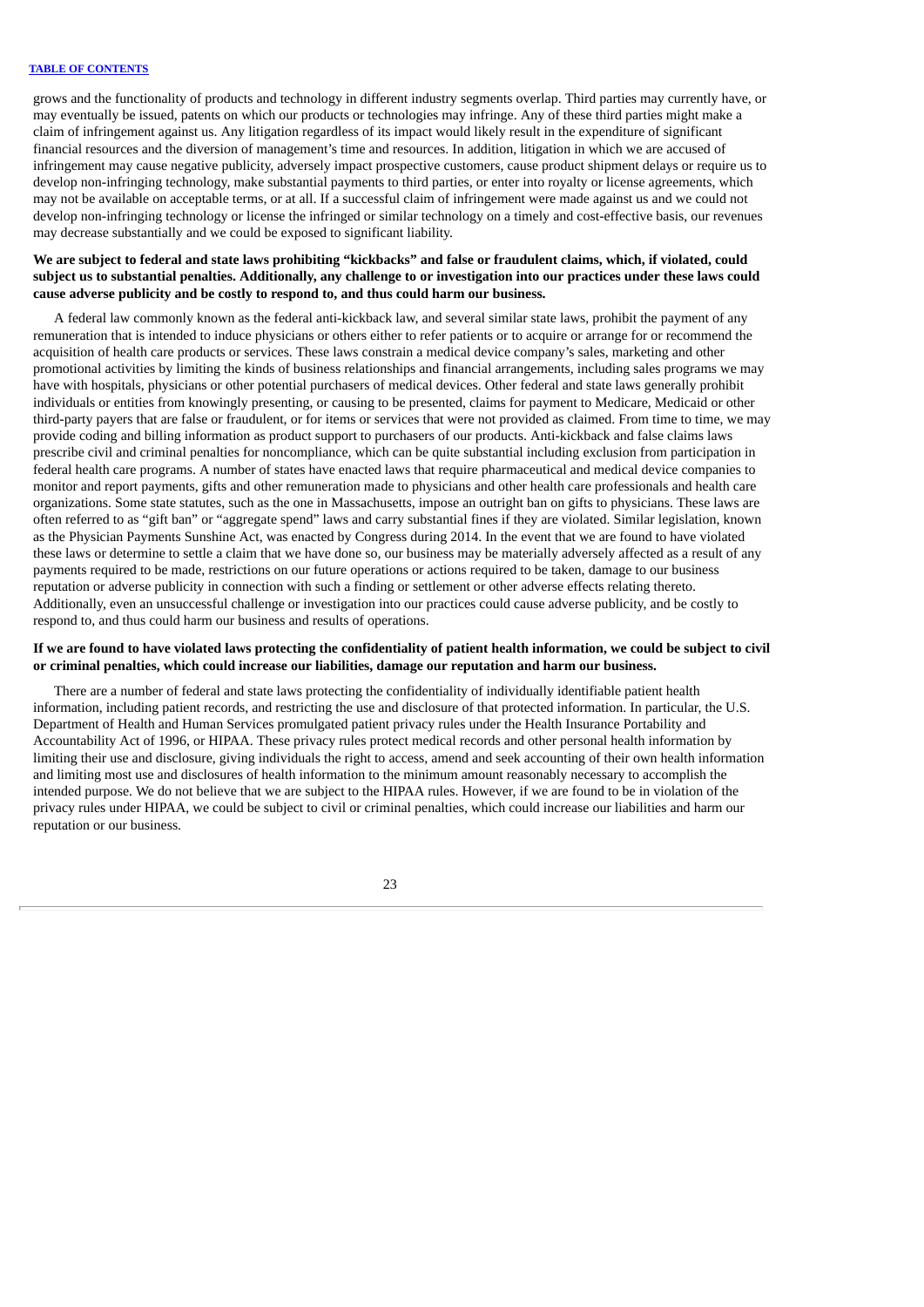# The use of our products could result in product liability claims that could be expensive, damage our reputation and harm **our business.**

Our business exposes us to an inherent risk of potential product liability claims related to the manufacturing, marketing and sale of medical devices. The medical device industry historically has been litigious, and we face financial exposure to product liability claims if the use of our products were to cause or contribute to injury or death. Our products may be susceptible to claims of injury because their use involves the electric stimulation of a patient's nerves. Although we maintain product liability insurance for our products and other commercial insurance, the coverage limits of these policies may not be adequate to cover future claims. As sales and use of our products increase, we may be unable to maintain sufficient product liability or other commercial insurance on acceptable terms or at reasonable costs, and this insurance may not provide us with adequate coverage against potential liabilities. A successful claim brought against us in excess of, or outside of, our insurance coverage could have a material adverse effect on our financial condition and results of operations. A product liability claim, regardless of its merit or eventual outcome, could result in substantial costs to us, a substantial diversion of management attention and adverse publicity. A product liability claim could also harm our reputation and result in a decline in revenues and an increase in expenses.

# Our products are complex in design, and defects may not be discovered prior to shipment to customers, which could result in warranty obligations or product liability or other claims, reducing our revenues and increasing our costs and liabilities.

We depend upon third parties for the manufacture of our products or components. Our products, particularly our electrodes, require a significant degree of technical expertise to produce. If these manufacturers fail to produce our products to specification, or if the manufacturers use defective materials or workmanship in the manufacturing process, the reliability and performance of our products will be compromised.

If our products contain defects that cannot be repaired quickly, easily and inexpensively, we may experience:

- loss of customer orders and delay in order fulfillment;
- damage to our brand reputation;
- increased cost of our warranty program due to product repair or replacement;
- inability to attract new customers;
- diversion of resources from our manufacturing and research and development departments into our service department; and
- legal action.

The occurrence of any one or more of the foregoing could harm our reputation and materially reduce our revenues and increase our costs and liabilities.

### If we lose any of our officers or key employees, our management and technical expertise could be weakened significantly.

Our success largely depends on the skills, experience, and efforts of our executive officers, including Shai N. Gozani, M.D., Ph.D., our founder, Chairman, President and Chief Executive Officer, Thomas T. Higgins, our Senior Vice President and Chief Financial Officer; and Francis X. McGillin, our Senior Vice President and Chief Commercial Officer. We do not maintain key person life insurance policies covering any of our employees. The loss of any of our executive officers could weaken our management and technical expertise significantly and harm our business.

# If we are unable to recruit, hire and retain skilled and experienced personnel, our ability to manage and expand our **business will be harmed, which would impair our future revenues and profitability.**

We are a small company with 44 employees as of December 31, 2016, and our ability to retain our skilled labor force and our success in attracting and hiring new skilled employees will be a critical factor in determining our future performance. We may not be able to meet our future hiring needs or retain existing

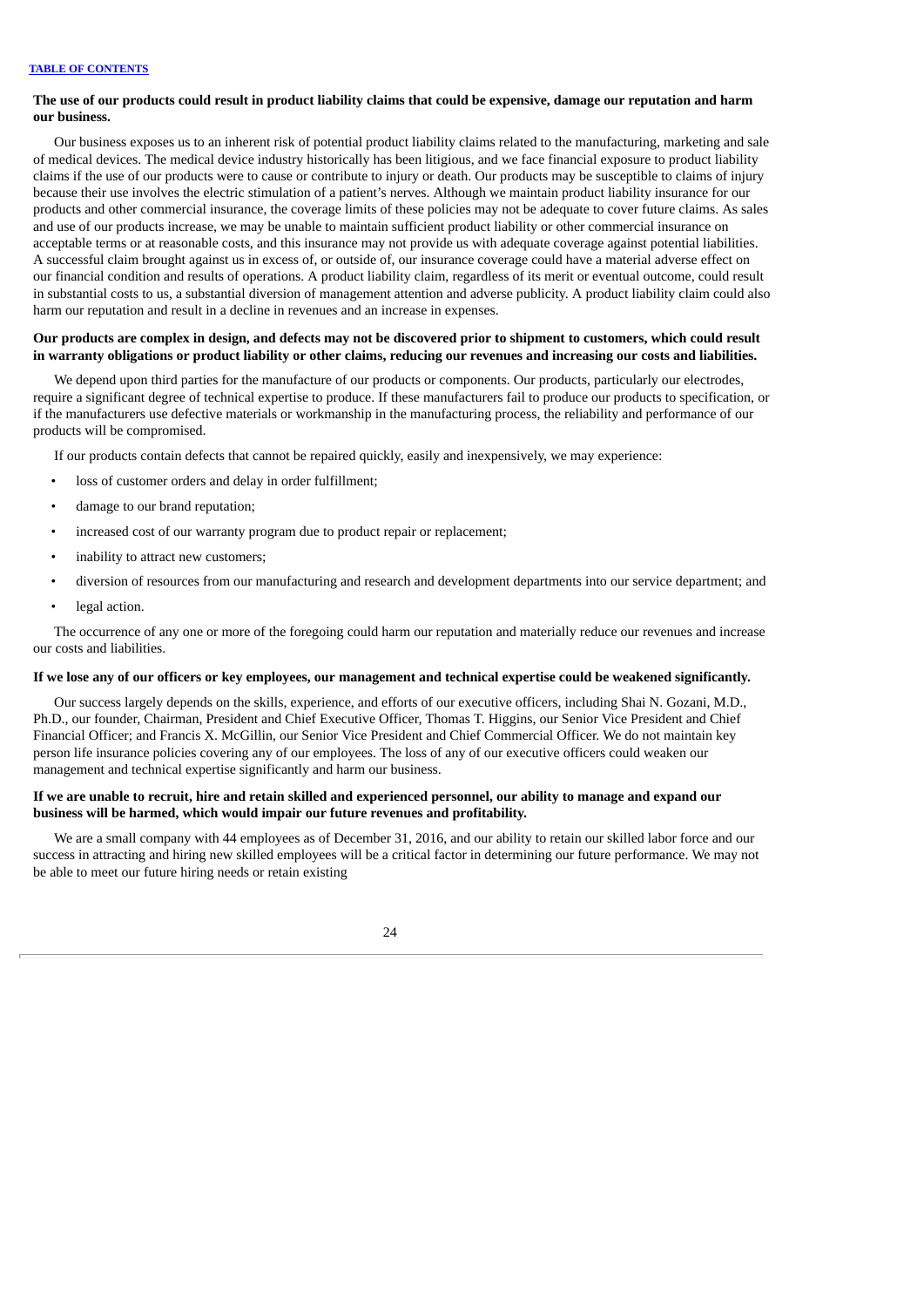personnel, particularly given the challenges faced by our business. We will face challenges and risks in hiring, training, managing and retaining engineering and sales and marketing employees. Failure to attract and retain personnel, particularly technical and sales and marketing personnel would materially harm our ability to compete effectively and grow our business.

# Failure to develop or enter into relationships to sell products other than our existing products or enhance our existing **products could have an adverse effect on our business prospects.**

Our future business and financial success will depend, in part, on our ability to effectively market our products, such as Quell and DPNCheck, and enhance these products in response to customer demand. Developing new products and upgrades to existing and future products imposes burdens on our research and development department and our management. This process is costly, and we cannot assure you that we will be able to successfully develop new products or enhance our current products. We also may not be able to enter into relationships with other companies to sell additional products. In addition, as we develop the market for our products, future competitors may develop desirable product features earlier than we do which could make our competitors' products less expensive or more effective than our products and could render our products obsolete or unmarketable. If our product development efforts are unsuccessful, we will have incurred significant costs without recognizing the expected benefits and our business prospects may suffer.

# If we are unable to develop new products or enhance existing products, we may be unable to attract or retain customers.

Our success depends on the successful development, regulatory clearance or approval (if required), introduction and commercialization of new generations of products, treatment systems, and enhancements to and/or simplification of existing products. Quell and DPNCheck must keep pace with, among other things, the products of our competitors. We are making significant investments in long-term growth initiatives. Such initiatives require significant capital commitments, involvement of senior management and other investments on our part, which we may be unable to recover. Our timeline for the development of new products or enhancements may not be achieved and price and profitability targets may not prove feasible. Commercialization of new products may prove challenging, and we may be required to invest more time and money than expected to successfully introduce them. Once introduced, new products may adversely impact orders and sales of our existing products, or make them less desirable or even obsolete. Compliance with regulations, competitive alternatives, and shifting market preferences may also impact the successful implementation of new products or enhancements.

Our ability to successfully develop and introduce new products and product enhancements, and the revenues and costs associated with these efforts, may be affected by our ability to:

- properly identify customer needs;
- prove feasibility of new products in a timely manner;
- educate physicians about the use of new products and procedures;
- comply with internal quality assurance systems and processes timely and efficiently;
- limit the timing and cost of obtaining required regulatory approvals or clearances;
- accurately predict and control costs associated with inventory overruns caused by phase-in of new products and phase-out of old products;
- price new products competitively;
- manufacture and deliver our products in sufficient volumes on time, and accurately predict and control costs associated with manufacture of the products; and
- meet our product development plan and launch timelines.

Even if customers accept new products or product enhancements, the revenues from these products may not be sufficient to offset the significant costs associated with making them available to customers.

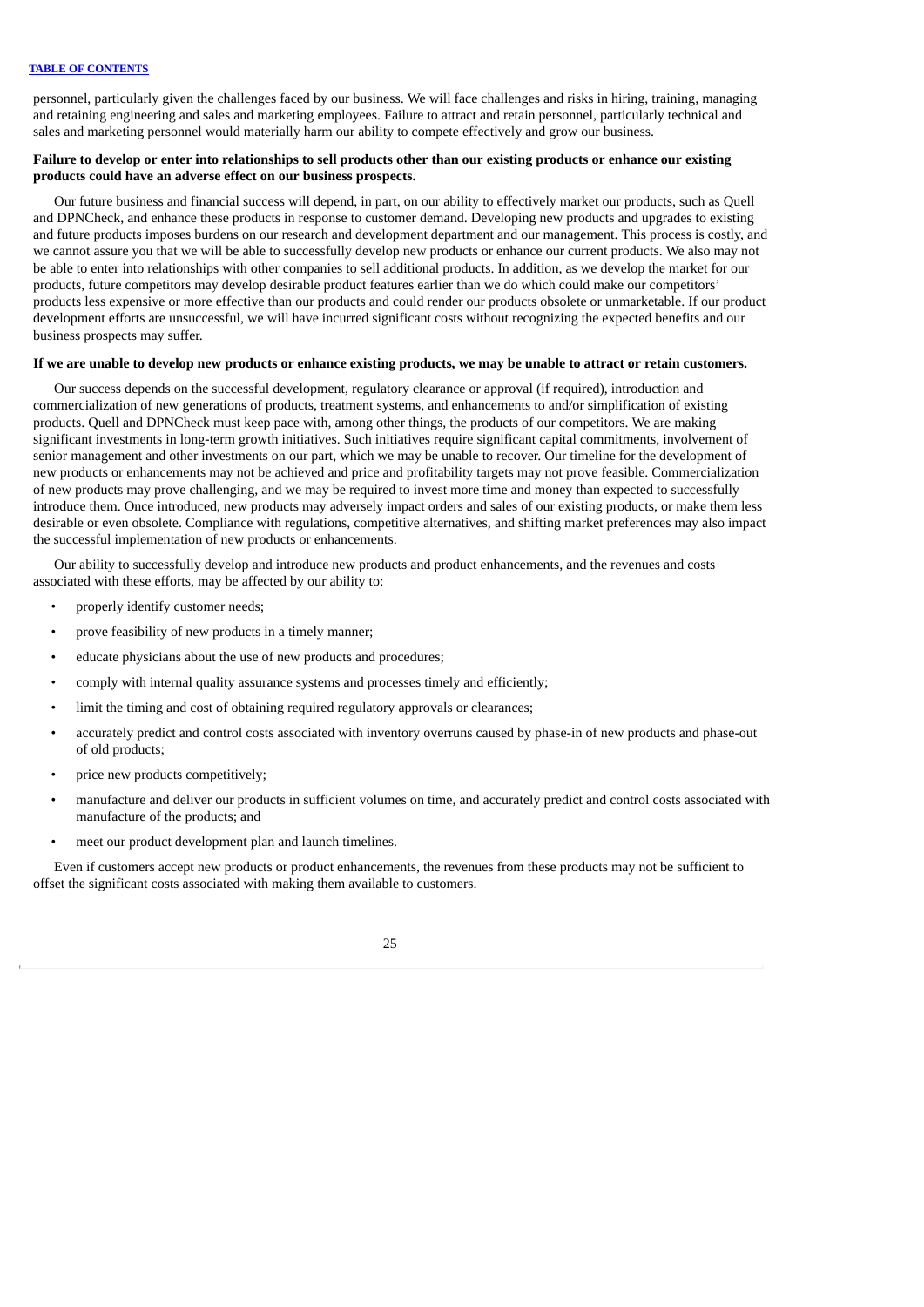Failure to successfully develop, obtain regulatory approval or clearance for, manufacture or introduce new products or to complete these processes in a timely and efficient manner could result in delays that could affect our ability to attract and retain customers, or could cause customers to delay or cancel orders, causing our backlog, revenues and operating results to suffer.

# We currently compete, and may in the future need to compete, against other medical device and consumer companies with **greater resources, more established distribution channels and other competitive advantages, and the success of these competitors may harm our ability to generate revenues.**

We currently do, and in the future may need to, compete directly and indirectly with a number of other companies that may have competitive advantages over us. Our diagnostic devices for nerve testing compete with companies that sell traditional nerve conduction study and electromyography equipment including Cadwell Laboratories, Inc. and Natus Medical Incorporated. These companies enjoy significant competitive advantages, including:

- greater resources for product development, sales and marketing;
- more established distribution networks;
- greater name recognition;
- more established relationships with health care professionals, customers and third-party payers; and
- additional lines of products and the ability to offer rebates or bundle products to offer discounts or incentives.

As we develop the market for wearable technology for chronic pain, we will likely be faced with competition from other companies that decide and are able to enter the market, as well as competition from other forms of treatment for chronic pain. Some or all of our future competitors in the diagnostic nerve testing market and the consumer market for pain relief may enjoy competitive advantages such as those described above. If we are unable to compete effectively against existing and future competitors, our sales will decline and our business will be harmed.

# Security breaches and other disruptions could compromise our information and expose us to liability, which could cause **our business and reputation to suffer.**

In the ordinary course of our business, we collect and store sensitive data in our data centers, on our networks, including intellectual property, our proprietary business information, and that of our customers, suppliers and business partners, and personally identifiable information of our employees. The secure processing, maintenance and transmission of this information is critical to our operations. Despite our security measures, our information technology and infrastructure may be vulnerable to attacks by hackers or breached due to employee error, malfeasance or other disruptions. Any such breach could compromise our networks and the information stored there could be accessed, publicly disclosed, lost or stolen. Any such access, disclosure or other loss of information could result in legal claims or proceedings, disrupt our operations, damage our reputation, and cause a loss of confidence in our products and services, which could have a material adverse effect on our business, financial condition, results of operations or cash flows.

# If future clinical studies or other articles are published, or physician associations or other organizations announce positions **that are unfavorable to our products, our sales efforts and revenues may be negatively affected.**

Future clinical studies or other articles regarding our existing products or any competing products may be published that either support a claim, or are perceived to support a claim, that a competitor's product is more accurate or effective than our products or that our products are not as accurate or effective as we claim or previous clinical studies have concluded. Additionally, physician associations or other organizations that may be viewed as authoritative or have an economic interest in nerve conduction studies and in related electrodiagnostic procedures or other procedures that may be performed using our products or in neurostimulation therapies using our devices could endorse products or methods that compete with our products or otherwise announce positions that are unfavorable to our products. Any of these events may negatively affect our sales efforts and result in decreased revenues.

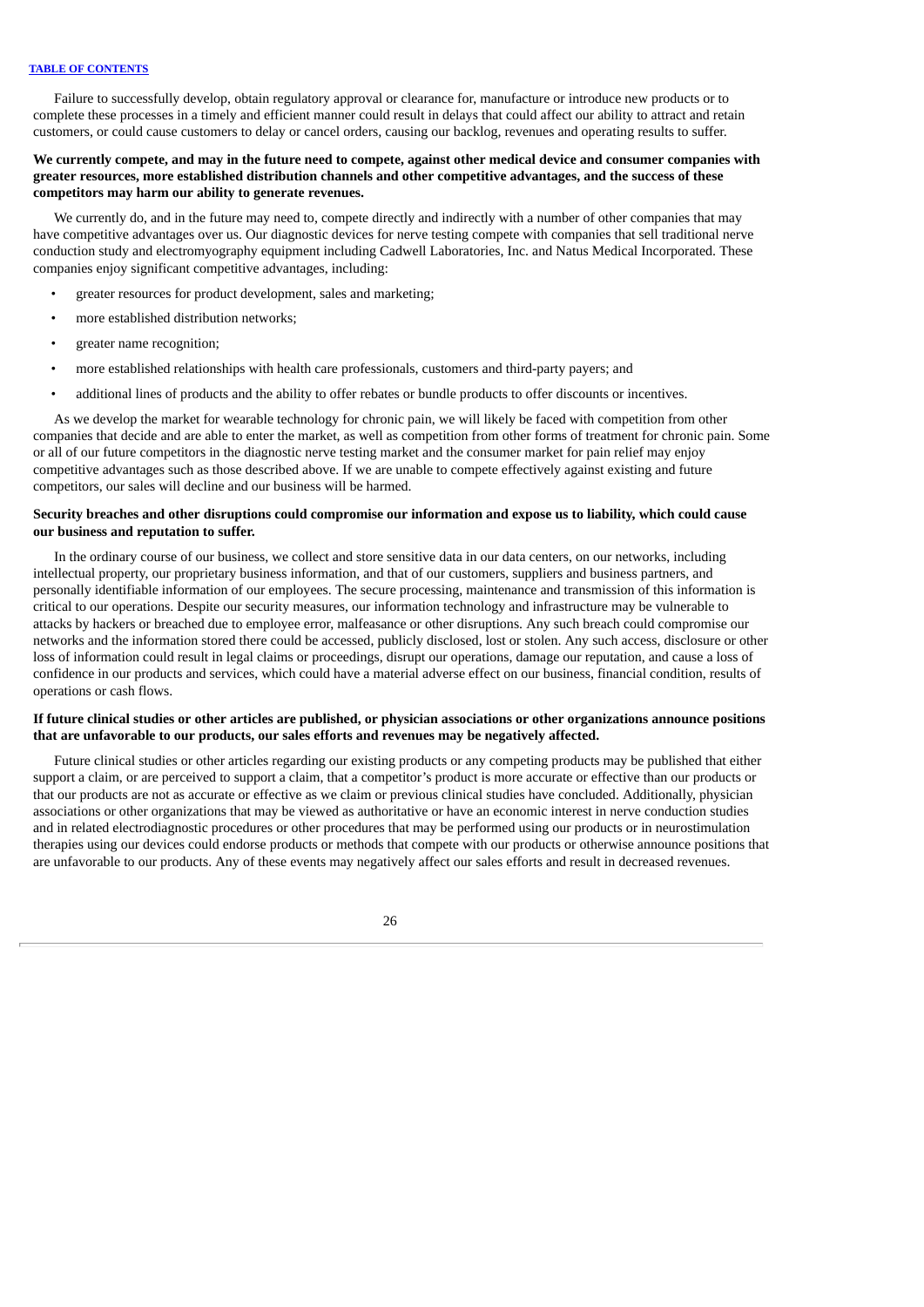# As we expand into foreign markets, we will be affected by new business risks that may adversely impact our financial **condition or results of operations.**

Foreign markets represented approximately 12% and 19% of our revenues in 2016 and 2015, respectively. We are working to expand market penetration, particularly in Asia. Any such expansion will subject us to the possibility of new business risks, including:

- failure to fulfill foreign regulatory requirements, if applicable, to market our products;
- availability of, and changes in, reimbursement within prevailing foreign health care payment systems;
- adapting to the differing business practices and laws in foreign countries;
- difficulties in managing foreign relationships and operations, including any relationships that we establish with foreign distributors or sales or marketing agents;
- limited protection for intellectual property rights in some countries;
- difficulty in collecting accounts receivable and longer collection periods;
- costs of enforcing contractual obligations in foreign jurisdictions;
- recessions in economies outside of the United States;
- political instability and unexpected changes in diplomatic and trade relationships;
- currency exchange rate fluctuations; and
- potentially adverse tax consequences.

If we are successful in introducing our products into foreign markets, we will be affected by these additional business risks, which may adversely impact our financial condition or results of operations. In addition, expansion into foreign markets imposes additional burdens on our executive and administrative personnel, research and sales departments, and general managerial resources. Our efforts to introduce our products into foreign markets may not be successful, in which case we may have expended significant resources without realizing the expected benefit.

# Our loan and security agreement with a bank, which we refer to as our credit facility, contains financial and operating restrictions that may limit our access to credit. If we fail to comply with covenants in the credit facility, we may be required **to repay any indebtedness thereunder, which may have an adverse effect on our liquidity.**

Although we have not borrowed any funds under the credit facility, provisions in the credit facility impose restrictions on our ability to, among other things:

- incur additional indebtedness:
- create liens;
- replace certain of our executive officers;
- enter into transactions with affiliates:
- transfer assets:
- pay dividends or make distributions on, or repurchase, our capital stock; and
- merge or consolidate.

In addition, we are required to meet certain financial covenants customary with this type of credit facility, including maintaining a minimum specified tangible net worth. The credit facility also contains other customary covenants, which we may not be able to comply with in the future. Our failure to comply with these covenants may result in the declaration of an event of default and could cause us to be unable to borrow under the credit facility. In addition to preventing additional borrowings under the credit facility, an event of default, if not cured or waived, may result in the acceleration of the maturity of indebtedness outstanding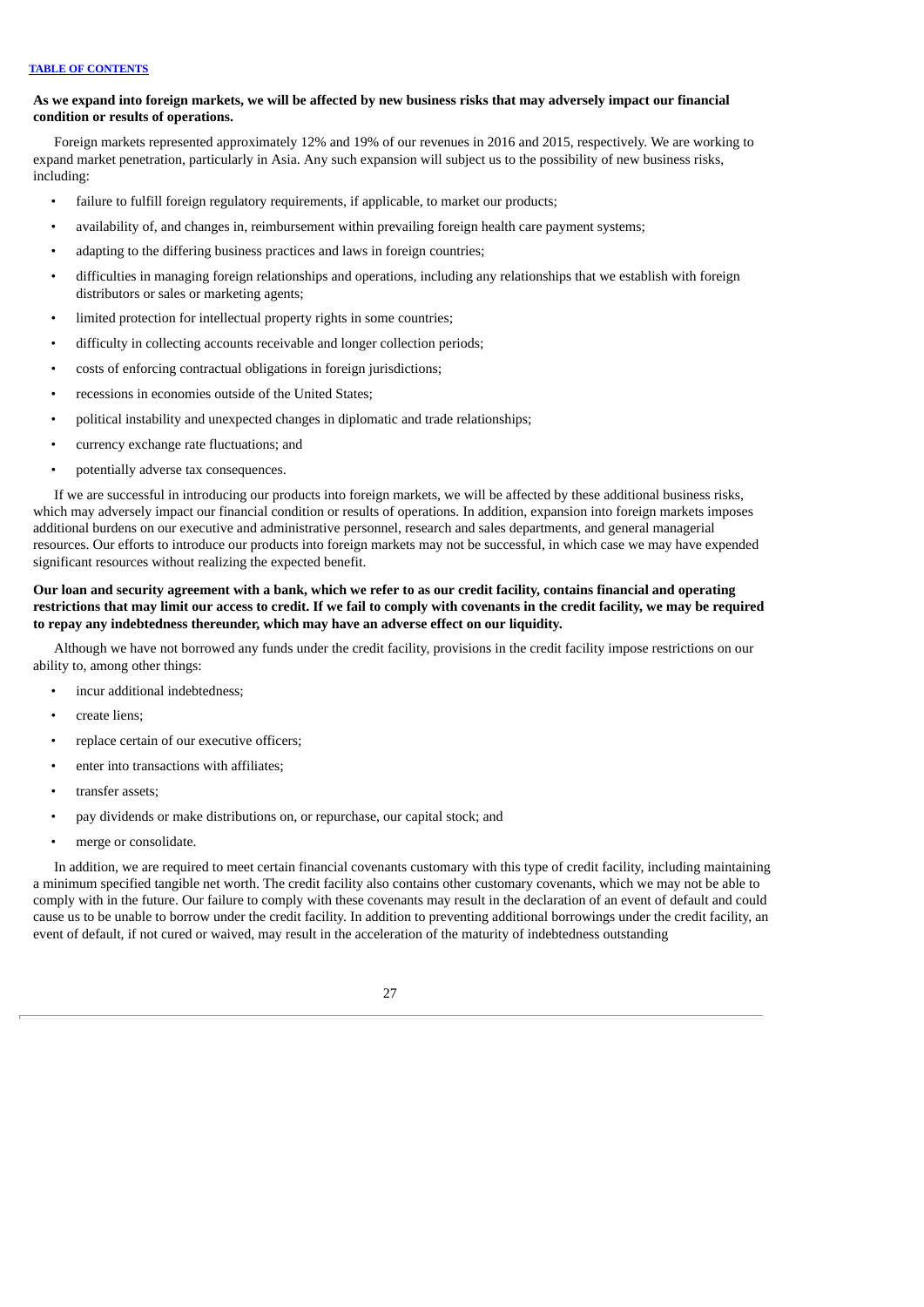under the credit facility at the time of the default, which would require us to pay all amounts outstanding. If an event of default occurs, we may not be able to cure it within any applicable cure period, if at all. If the maturity of our indebtedness is accelerated, we may not have sufficient funds available for repayment or we may not have the ability to borrow or obtain sufficient funds to replace the accelerated indebtedness on terms acceptable to us, or at all. We have not borrowed any funds under this agreement; however, as of December 31, 2016, \$896,571 of the amounts available under the agreement are restricted to support letters of credit issued in favor of our landlords and a materials component supplier.

### If we sell additional shares, our stock price may decline as a result of the dilution which will occur to existing stockholders.

Until we are profitable, we will need significant additional funds to develop our business and sustain our operations. We sold shares of convertible preferred stock and warrants in January 2017, June 2016 and December 2015, and any additional sales of shares of our common stock or other securities exercisable into our common stock are likely to have a dilutive effect on our then existing stockholders. Resales of newly issued shares in the open market could also have the effect of lowering our stock price, thereby increasing the number of shares we may need to issue in the future to raise the same dollar amount and consequently further diluting our outstanding shares.

The perceived risk associated with the possible sale of a large number of shares could cause some of our stockholders to sell their stock, thus causing the price of our stock to decline. In addition, actual or anticipated downward pressure on our stock price due to actual or anticipated issuances or sales of stock could cause some institutions or individuals to engage in short sales of our common stock, which may itself cause the price of our stock to decline.

If our stock price declines, we may be unable to raise additional capital. A sustained inability to raise capital could force us to go out of business. Significant declines in the price of our common stock could also impair our ability to attract and retain qualified employees, reduce the liquidity of our common stock and result in the delisting of our common stock from The NASDAQ Stock Market LLC, or NASDAQ.

### The trading price of our common stock has been volatile and is likely to be volatile in the future.

The trading price of our common stock has been highly volatile. For the five year period ended December 31, 2016, our stock price has fluctuated from a low of \$0.60 to a high of \$37.92, as adjusted for stock splits. The market price for our common stock will be affected by a number of factors, including:

- the denial or delay of regulatory clearances or approvals for our products under development or receipt of regulatory approval of competing products;
- our ability to accomplish clinical, regulatory and other product development and commercialization milestones and to do so in accordance with our timing estimates;
- changes in policies affecting third-party coverage and reimbursement in the United States and other countries;
- changes in government regulations and standards affecting the medical device industry and our products;
- ability of our products to achieve market success;
- the performance of third-party contract manufacturers and component suppliers;
- actual or anticipated variations in our results of operations or those of our competitors;
- announcements of new products, technological innovations or product advancements by us or our competitors;
- developments with respect to patents and other intellectual property rights;
- sales of common stock or other securities by us or our stockholders in the future;
- additions or departures of key scientific or management personnel;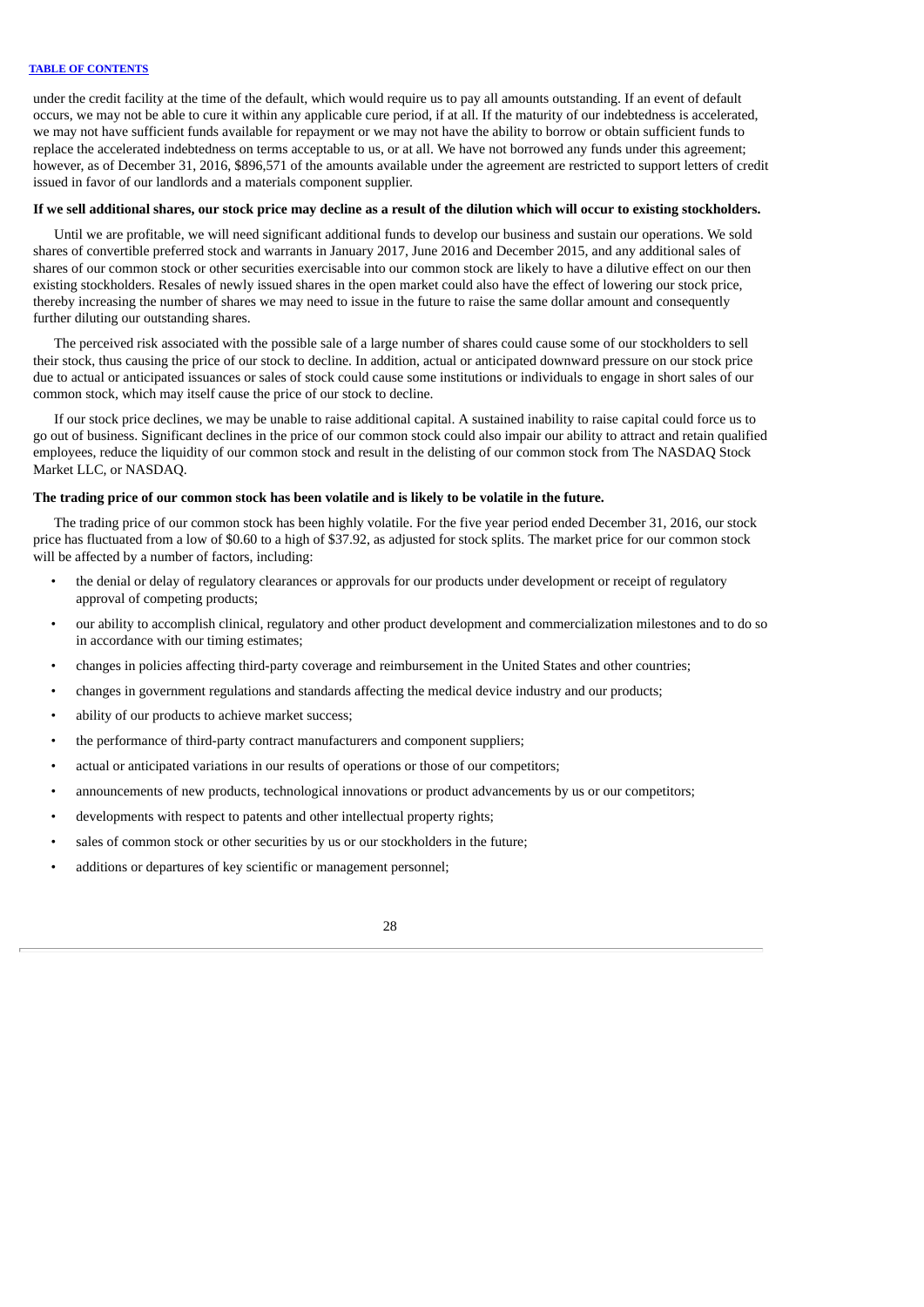- disputes or other developments relating to proprietary rights, including patents, litigation matters and our ability to obtain patent protection for our technologies;
- trading volume of our common stock;
- changes in earnings estimates or recommendations by securities analysts, failure to obtain or maintain analyst coverage of our common stock or our failure to achieve analyst earnings estimates;
- public statements by analysts or clinicians regarding their perceptions of our clinical results or the effectiveness of our products;
- decreases in market valuations of medical device companies; and
- general market conditions and other factors unrelated to our operating performance or the operating performance of our competitors.

The stock prices of many companies in the medical device industry have experienced wide fluctuations that have often been unrelated to the operating performance of these companies. Periods of volatility in the market price of a company's securities can result in securities class action litigation against a company. If class action litigation is initiated against us, we may incur substantial costs and our management's attention may be diverted from our operations, which could significantly harm our business.

### If we fail to continue to meet all applicable NASDAQ Capital Market requirements and The NASDAQ Stock Market determines to delist our common stock, the delisting could adversely affect the market liquidity of our common stock, **impair the value of your investment and harm our business.**

Our common stock is currently listed on the NASDAQ Capital Market. In order to maintain that listing, we must satisfy minimum financial and other requirements. On February 2, 2017, we received a notice from the Listing Qualifications Department of the NASDAQ Stock Market indicating that, for the last 30 consecutive business days, the bid price for our common stock had closed below the minimum \$1.00 per share required for continued inclusion on The NASDAQ Capital Market under NASDAQ Listing Rule 5550(a)(2). The notification letter states that pursuant to NASDAQ Listing Rule 5810(c)(3)(A) the Company will be afforded 180 calendar days, or until August 1, 2017, to regain compliance with the minimum bid price requirement. In order to regain compliance, shares of the Company's common stock must maintain a minimum bid closing price of at least \$1.00 per share for a minimum of ten consecutive business days. If we do not regain compliance by August 1, 2017, NASDAQ will provide written notification to us that our common stock will be delisted. At that time, we may appeal NASDAQ's delisting determination to a NASDAQ Listing Qualifications Panel. Alternatively, we may be eligible for an additional 180 day grace period if we satisfy all of the requirements, other than the minimum bid price requirement, for listing on The NASDAQ Capital Market set forth in NASDAQ Listing Rule 5505.

While we intend to engage in efforts to regain compliance, and thus maintain our listing, there can be no assurance that we will be able to regain compliance during the applicable time periods set forth above. If we fail to continue to meet all applicable NASDAQ Capital Market requirements in the future and NASDAQ determines to delist our common stock, the delisting could substantially decrease trading in our common stock and adversely affect the market liquidity of our common stock; adversely affect our ability to obtain financing on acceptable terms, if at all, for the continuation of our operations; and harm our business. Additionally, the market price of our common stock may decline further and stockholders may lose some or all of their investment. The closing bid price of our common stock on the NASDAQ Capital Market was \$0.68 on February 3, 2017.

# **The low trading volume of our common stock may adversely affect the price of our shares.**

Although our common stock is listed on The NASDAQ Capital Market, our common stock has experienced low trading volume. The 50 day average trading volume through December 31, 2016 as reported by NASDAQ was approximately 184,000 shares. Limited trading volume may subject our common stock to greater price volatility and may make it difficult for investors to sell shares at a price that is attractive to them.

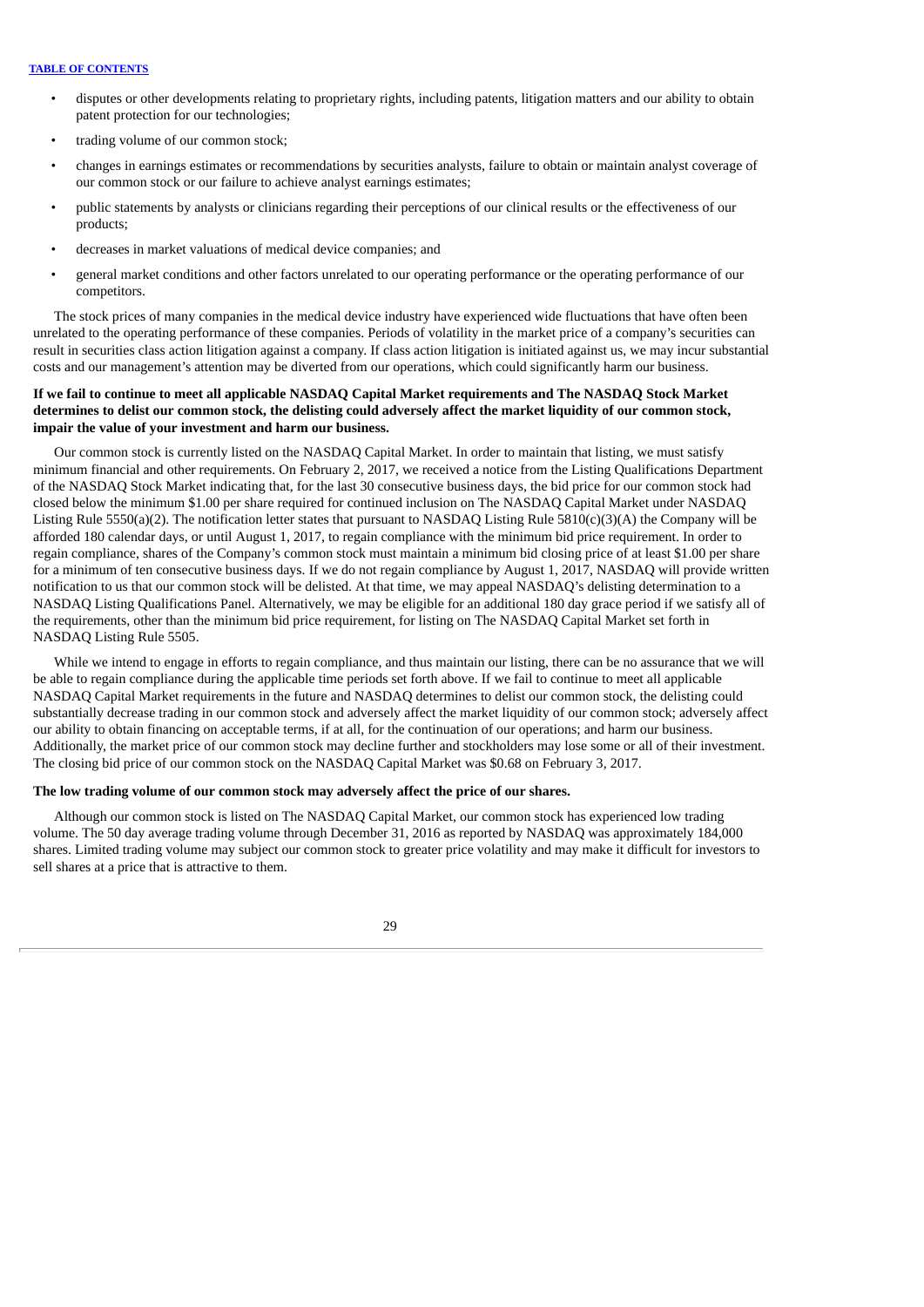Anti-takeover provisions in our organizational documents and Delaware law, and the shareholder rights plan that we previously adopted in 2007, may discourage or prevent a change of control, even if an acquisition would be beneficial to our stockholders, which could affect our stock price adversely and prevent attempts by our stockholders to replace or remove **our current management.**

Our certificate of incorporation and bylaws contain provisions that could delay or prevent a change of control of our company or changes in our Board of Directors that our stockholders might consider favorable. Some of these provisions:

- authorize the issuance of preferred stock which can be created and issued by the Board of Directors without prior stockholder approval, with rights senior to those of our common stock;
- provide for a classified Board of Directors, with each director serving a staggered three-year term;
- prohibit our stockholders from filling board vacancies, calling special stockholder meetings, or taking action by written consent;
- provide for the removal of a director only with cause and by the affirmative vote of the holders of 75% or more of the shares then entitled to vote at an election of our directors; and
- require advance written notice of stockholder proposals and director nominations.

We have also adopted a shareholder rights plan that could make it more difficult for a third party to acquire, or could discourage a third party from acquiring, us or a large block of our common stock. A third party that acquires 15% or more of our common stock could suffer substantial dilution of its ownership interest under the terms of the shareholder rights plan through the issuance of common stock to all stockholders other than the acquiring person.

In addition, we are subject to the provisions of Section 203 of the Delaware General Corporation Law, which may prohibit certain business combinations with stockholders owning 15% or more of our outstanding voting stock. These and other provisions in our certificate of incorporation, bylaws and Delaware law could make it more difficult for stockholders or potential acquirers to obtain control of our Board of Directors or initiate actions that are opposed by our then-current Board of Directors, including a merger, tender offer, or proxy contest involving our company. Any delay or prevention of a change of control transaction or changes in our Board of Directors could cause the market price of our common stock to decline.

#### **We do not intend to pay cash dividends.**

We have never declared or paid cash dividends on our capital stock. We currently intend to retain all available funds and any future earnings for use in the operation and expansion of our business and do not anticipate paying any cash dividends in the foreseeable future. In addition, the terms of our credit facility precludes us from paying any dividends. As a result, capital appreciation, if any, of our common stock will be our stockholders' sole source of potential gain for the foreseeable future.

### <span id="page-32-0"></span>**ITEM 1B. UNRESOLVED STAFF COMMENTS**

None.

# <span id="page-32-1"></span>**ITEM 2. PROPERTIES**

Our headquarters and engineering activities are located in an approximately 12,000 square foot leased facility in Waltham, Massachusetts and our manufacturing and fulfillment activities are located in a 6,000 square foot leased facility in Woburn, Massachusetts. We believe these facilities will be adequate for our needs during the foreseeable future.

# <span id="page-32-2"></span>**ITEM 3. LEGAL PROCEEDINGS**

While we are not currently a party to any material legal proceedings, we could become subject to legal proceedings in the ordinary course of business. We do not expect any such potential items to have a significant impact on our financial position.

# <span id="page-32-3"></span>**ITEM 4. MINE SAFETY DISCLOSURES**

Not applicable.

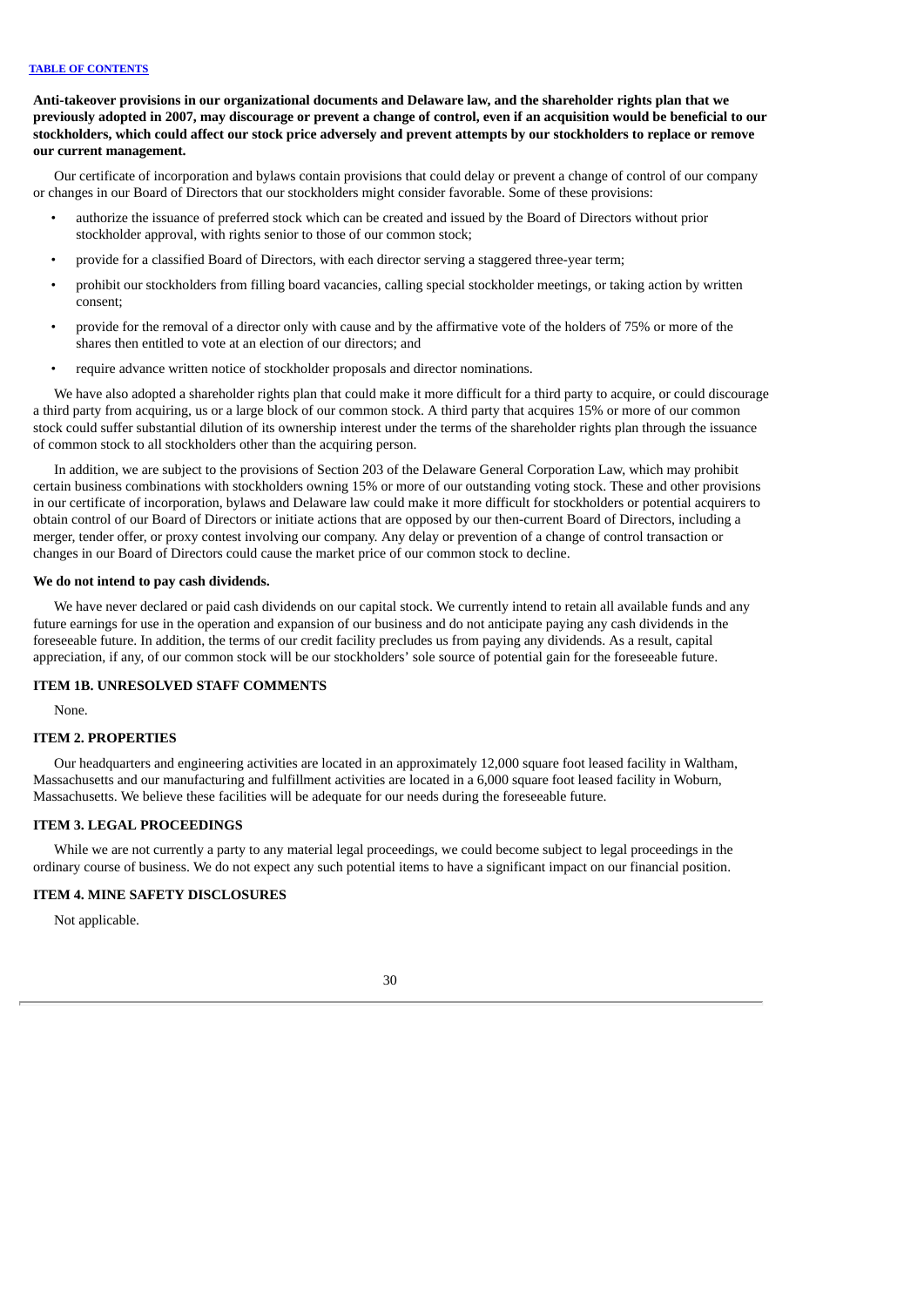### **PART II**

# <span id="page-33-0"></span>**ITEM 5. MARKET FOR REGISTRANT'S COMMON EQUITY, RELATED STOCKHOLDER MATTERS AND ISSUER PURCHASES OF EQUITY SECURITIES**

### **Market Information**

Our common stock is traded on the NASDAQ Capital Market under the symbol "NURO". The price range per share reflected in the table below is the high and low sales prices of our common stock as reported by NASDAQ (rounded to the nearest penny) for the periods presented and has been adjusted to reflect a 1-for-4 reverse stock split of our common stock completed on December 1, 2015.

|                |            | <b>Years ended December 31,</b> |      |           |  |  |  |  |
|----------------|------------|---------------------------------|------|-----------|--|--|--|--|
|                |            | 2016                            |      | 2015      |  |  |  |  |
|                | High       | High<br>Low                     |      | Low       |  |  |  |  |
| First quarter  | 2.35<br>\$ | 1.35                            | 8.20 | 6.40<br>S |  |  |  |  |
| Second quarter | 2.36       | 1.51                            | 6.80 | 3.37      |  |  |  |  |
| Third quarter  | 1.80       | 1.36                            | 4.96 | 2.84      |  |  |  |  |
| Fourth quarter | 1.60       | 0.60                            | 3.72 | 1.88      |  |  |  |  |

#### **Stockholders**

On February 1, 2017, there were approximately 56 stockholders of record of our common stock. This number does not include stockholders for whom shares were held in a "nominee" or "street" name. On February 1, 2017, the last reported sale price per share of our common stock on the NASDAQ Capital Market was \$0.68.

### **Dividends**

We have never declared or paid any cash dividends on our common stock. We currently intend to retain future earnings, if any, to finance the expansion and growth of our business and do not expect to pay any cash dividends in the foreseeable future. Payment of future cash dividends, if any, will be at the discretion of our board of directors after taking into account various factors, including our financial condition, operating results, current and anticipated cash needs, and plans for expansion. Additionally, the credit facility restricts our ability to pay dividends.

31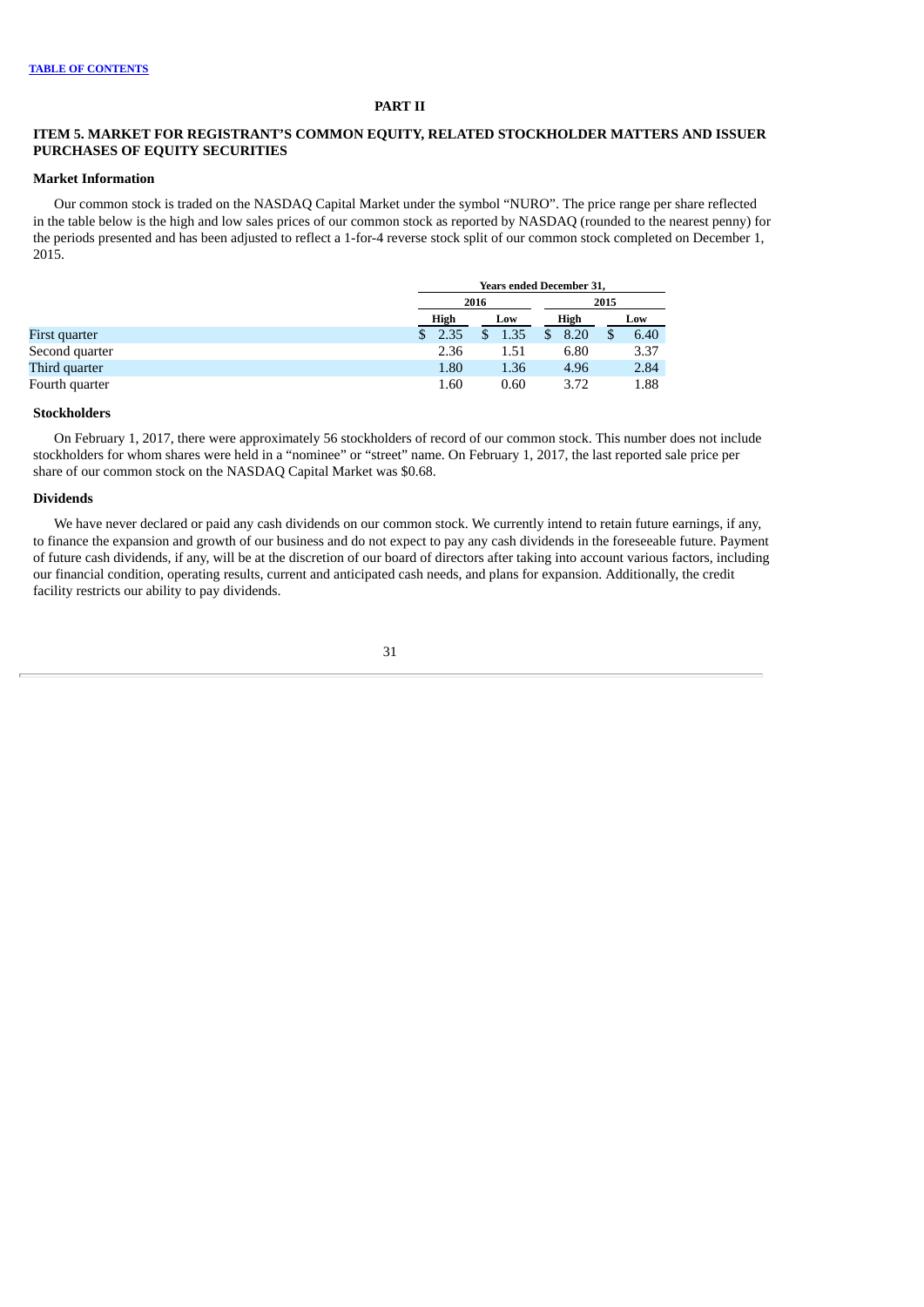# <span id="page-34-0"></span>**ITEM 6. SELECTED FINANCIAL DATA**

The following selected financial data are derived from our audited financial statements, which have been audited by PricewaterhouseCoopers LLP, an independent registered public accounting firm. The selected financial data below should be read in conjunction with Item 7, "Management's Discussion and Analysis of Financial Condition and Results of Operations," Item 7A, "Quantitative and Qualitative Disclosures About Market Risk" and our financial statements and related notes for the years ended 2016, 2015, and 2014 appearing elsewhere in this Annual Report on Form 10-K:

|                                                                                   | <b>Years Ended December 31,</b>                 |               |              |              |              |  |  |  |
|-----------------------------------------------------------------------------------|-------------------------------------------------|---------------|--------------|--------------|--------------|--|--|--|
|                                                                                   | 2016                                            | 2015          | 2014         | 2013         | 2012         |  |  |  |
|                                                                                   | (In thousands, except share and per share data) |               |              |              |              |  |  |  |
| <b>Statement of Operations Data:</b>                                              |                                                 |               |              |              |              |  |  |  |
| Revenues                                                                          | \$12,028                                        | 7,300<br>\$.  | 5,513<br>\$. | 5,279<br>\$. | S<br>7,575   |  |  |  |
| Cost of revenues                                                                  | 7,113                                           | 3,951         | 2,569        | 2,194        | 3,589        |  |  |  |
| Gross profit                                                                      | 4,915                                           | 3,349         | 2,944        | 3,085        | 3,986        |  |  |  |
| Operating expenses:                                                               |                                                 |               |              |              |              |  |  |  |
| Research and development                                                          | 4,394                                           | 3,895         | 4,076        | 3,438        | 3,546        |  |  |  |
| Sales and marketing                                                               | 10,856                                          | 7,233         | 2,913        | 2,780        | 5,727        |  |  |  |
| General and administrative                                                        | 4,873                                           | 5,497         | 4,725        | 4,225        | 4,735        |  |  |  |
| Total operating expenses                                                          | 20,123                                          | 16,625        | 11,714       | 10,443       | 14,008       |  |  |  |
| Loss from operations                                                              | (15,208)                                        | (13,276)      | (8,770)      | (7,358)      | (10,022)     |  |  |  |
| Interest and other income                                                         | 19                                              | 5.            | 5.           | 5            | 14           |  |  |  |
| Warrants offering costs                                                           |                                                 |               | (51)         | (376)        |              |  |  |  |
| Changes in fair value of warrant liability                                        | 276                                             | 4,084         | 1,050        | (290)        |              |  |  |  |
| Net loss                                                                          | \$(14,913)                                      | \$<br>(9,187) | \$(7,766)    | \$ (8,019)   | \$(10,008)   |  |  |  |
| Net loss per common share applicable to<br>common stockholders, basic and diluted | \$<br>(7.28)                                    | (7.75)<br>SS. | (6.15)<br>S  | \$(12.28)    | S<br>(20.86) |  |  |  |

Note: Net loss per common share applicable to common stockholders has been adjusted to reflect our 1-for-4 reverse stock split effected December 2015.

|                            |      | As of December 31. |          |      |        |      |        |      |        |
|----------------------------|------|--------------------|----------|------|--------|------|--------|------|--------|
|                            | 2016 |                    | 2015     | 2014 |        | 2013 |        | 2012 |        |
|                            |      | (in thousands)     |          |      |        |      |        |      |        |
| <b>Balance Sheet Data:</b> |      |                    |          |      |        |      |        |      |        |
| Cash and cash equivalents  |      | 3,949              | \$12,463 | \$   | 9,222  | S    | 9,196  | S    | 8,699  |
| Working capital            |      | 4,268              | 11,956   |      | 8,392  |      | 8.919  |      | 8,567  |
| Total assets               |      | 8.284              | 16,100   |      | 11,402 |      | 10,797 |      | 10,877 |
| <b>Total liabilities</b>   |      | 3,323              | 3,537    |      | 8,015  |      | 3,602  |      | 2,077  |
| Total stockholders' equity |      | 4,961              | 12,563   |      | 3,387  |      | 7,195  |      | 8,800  |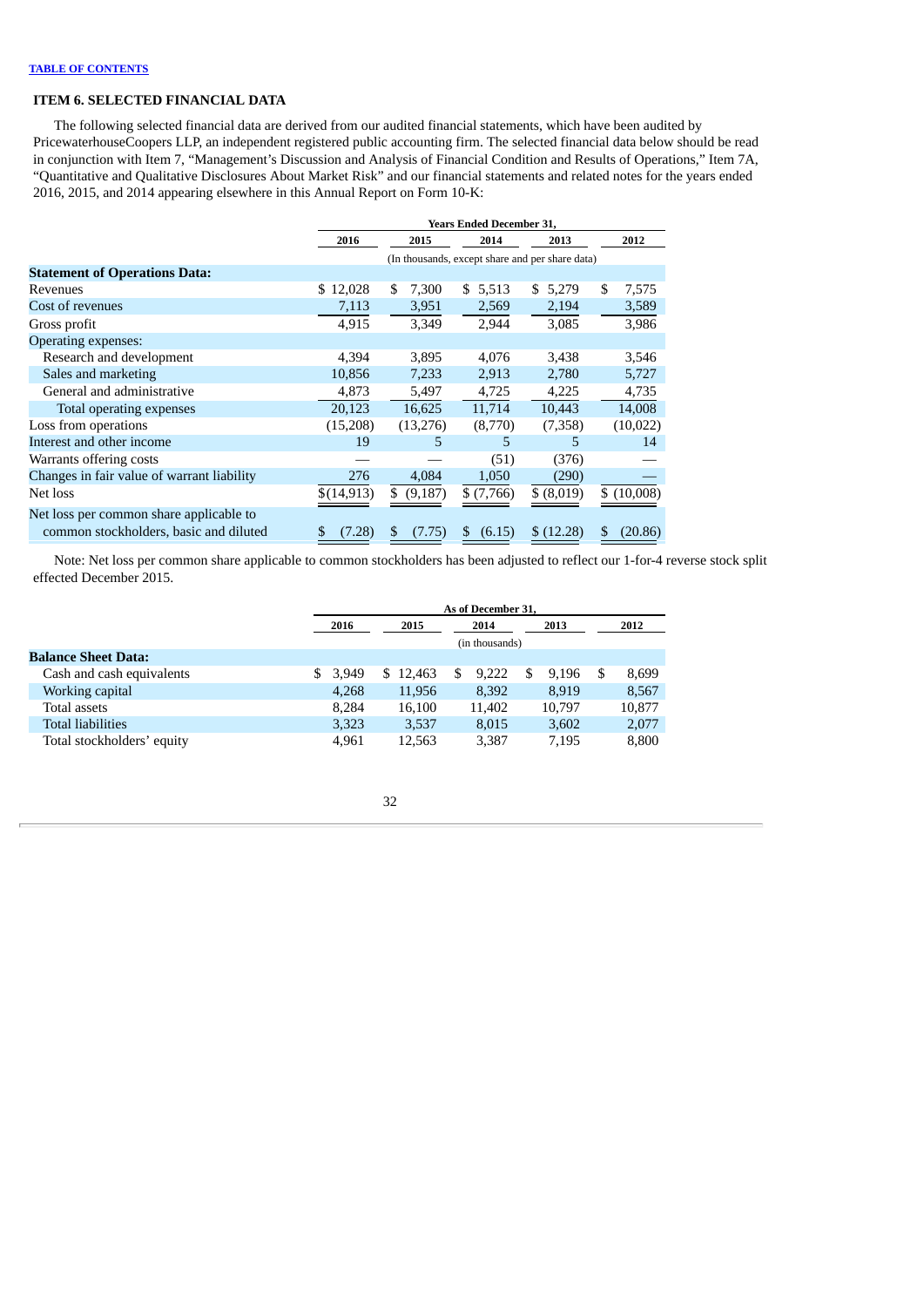# <span id="page-35-0"></span>**ITEM 7. MANAGEMENT'S DISCUSSION AND ANALYSIS OF FINANCIAL CONDITION AND RESULTS OF OPERATIONS**

You should read the following discussion of our financial condition and results of operations in conjunction with our selected financial data, our financial statements, and the accompanying notes to those financial statements included elsewhere in this Annual Report on Form 10-K. This discussion contains forward-looking statements that involve risks and uncertainties. For a description of factors that may cause our actual results to differ materially from those anticipated in these forward-looking statements, please refer to the section titled "Risk Factors", contained in Item 1A of this Annual Report on Form 10-K.

### **Overview**

NeuroMetrix is a commercial stage, innovation driven healthcare company combining bioelectrical and digital medicine to address chronic health conditions including chronic pain, sleep disorders, and diabetes. Our business is fully integrated with inhouse capabilities spanning product development, manufacturing, regulatory affairs and compliance, sales and marketing, and customer support. We derive revenues from the sale of medical devices and after-market consumable products and accessories. Our products are sold in the United States and selected overseas markets, and are cleared by the U.S. Food and Drug Administration, or FDA, and regulators in foreign jurisdictions where appropriate. We have two principal product lines:

- Wearable neuro-stimulation therapeutic devices
- Point-of-care neuropathy diagnostic tests

Our core expertise in biomedical engineering has been refined over nearly two decades of designing, building and marketing medical devices that stimulate nerves and analyze nerve response for diagnostic and therapeutic purposes. We created the market for point-of-care nerve testing and were first to market with sophisticated, wearable technology for management of chronic pain. We also have an experienced management team and Board of Directors.

Chronic pain is a significant public health problem. It is defined by the National Institutes of Health as any pain lasting more than 12 weeks in contrast to acute pain which is a normal bodily response to injury or trauma. Chronic pain conditions include painful diabetic neuropathy, or PDN, arthritis, fibromyalgia, sciatica, musculoskeletal pain, cancer pain and many others. Chronic pain may be triggered by an injury or there may be an ongoing cause such as disease or illness. There may also be no clear cause. Pain signals continue to be transmitted in the nervous system over extended periods of time often leading to other health problems. These can include fatigue, sleep disturbance, decreased appetite, and mood changes which cause difficulty in carrying out important activities and contributing to disability and despair. In general, chronic pain cannot be cured. Treatment of chronic pain is focused on reducing pain and improving function. The goal is effective pain management.

Chronic pain is widespread. It affects over 100 million adults in the United States and more than 1.5 billion people worldwide. The global market for pain management drugs and devices alone was valued at \$35 billion in 2012. The estimated incremental impact of chronic pain on health care costs in the United States is over \$250 billion per year and lost productivity is estimated to exceed \$300 billion per year. Estimated out-of-pocket spending in the United States on chronic pain is \$20 billion per year.

The most common approach to chronic pain is pain medication. This includes over-the-counter drugs (such as Advil and Motrin), and prescription drugs including anti-convulsants (such as Lyrica and Neurontin) and anti-depressants (such as Cymbalta and Elavil). Topical creams may also be used (such as Zostrix and Bengay). With severe pain, narcotic pain medications may be prescribed (such as codeine, fentanyl, morphine, and oxycodone). The approach to treatment is individualized, drug combinations may be employed, and the results are often hit or miss. Side effects and the potential for addiction are real and the risks are substantial.

Reflecting the difficulty in treating chronic pain, we believe that inadequate relief leads 25% to 50% of pain sufferers to turn to the over-the-counter market for supplements or alternatives to prescription pain medications. These include non-prescription medications, topical creams, lotions, electrical stimulators, dietary products, braces, sleeves, pads and other items. In total they account for over \$4 billion in annual spending in the United States on pain relief products.

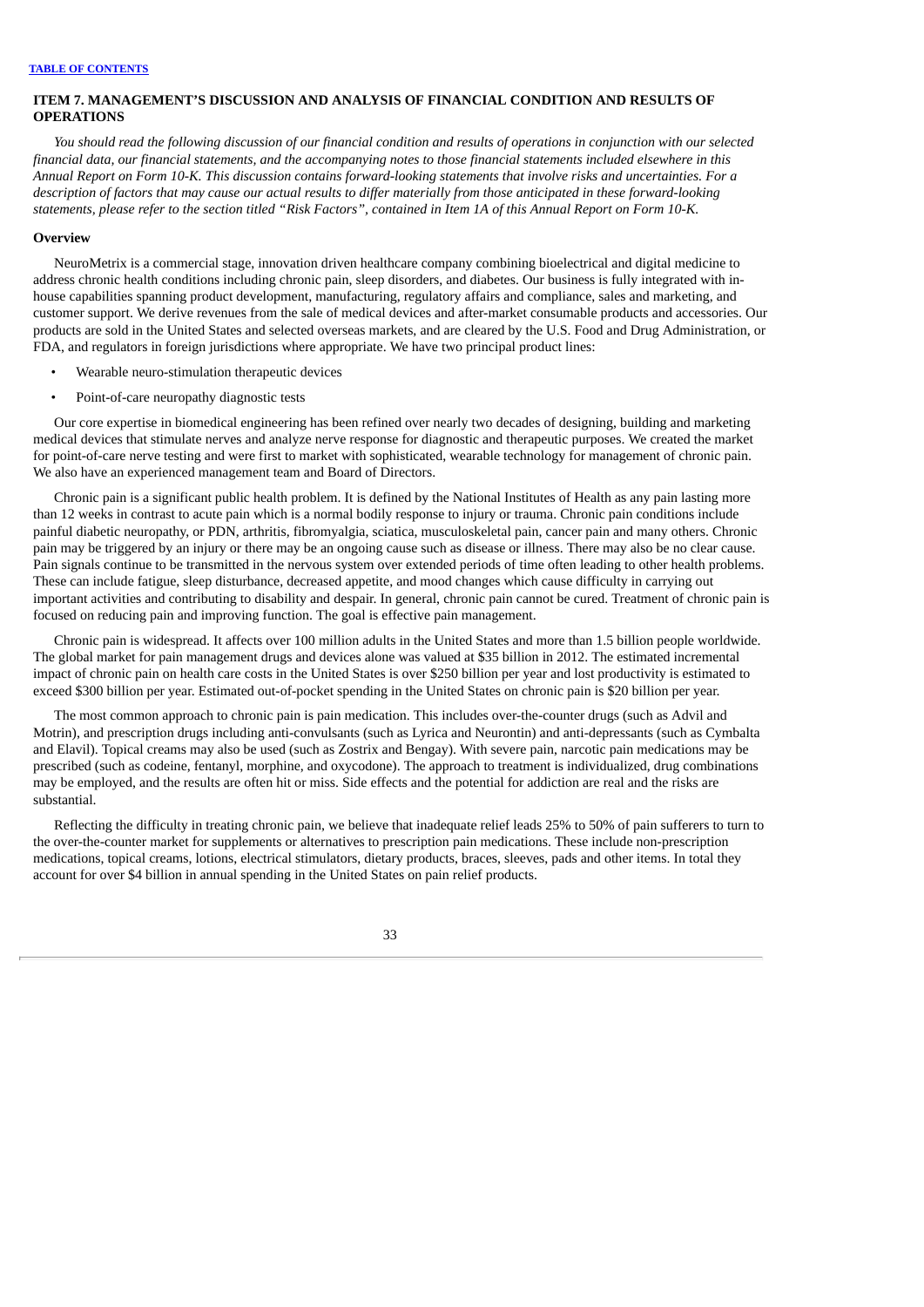High frequency nerve stimulation is an established treatment for chronic pain supported by numerous clinical studies demonstrating efficacy. In simplified outline, the mechanism of action involves intensive nerve stimulation to activate the body's central pain inhibition system resulting in widespread analgesia, or pain relief. The nerve stimulation activates brainstem pain centers leading to the release of endogenous opioids that act primarily through the delta opioid receptor to reduce pain signal transmission through the central nervous system. This therapeutic approach is available through deep brain stimulation and through implantable spinal cord stimulation, both of which require surgery and have attendant risks. Non-invasive approaches to neurostimulation (transcutaneous electrical nerve stimulation, or TENS) have achieved limited efficacy in practice due to device limitations, ineffective dosing and low patient compliance.

Quell, our OTC wearable device for pain relief, was unveiled at the January 2015 Consumer Electronics Show (CES) and made commercially available in the United States during the second quarter of 2015. Following commercial launch through the end of 2016, approximately 59,500 Quell devices plus electrodes and accessories were shipped to consumers with a total invoiced value of

\$13.7 million prior to the impact of product returns. Quell utilizes OptiTherapy  $^{TM}$ , our proprietary non-invasive neuro-stimulation technology to provide relief from chronic intractable pain, such as nerve pain due to diabetes, fibromyalgia, arthritic pain, and lower back and leg pain. This advanced wearable device is lightweight and can be worn during the day while active, and at night while sleeping. It has been cleared by the FDA for treatment of chronic intractable pain without a doctor's prescription. Users of the device have the option of using their smartphones to control pain therapy and to track sleep and therapy parameters. Quell is distributed in North America via e-commerce, including the Company's website (*www.quellrelief.com*) and Amazon, via direct response television including QVC, via retail merchandisers including Target, CVS and Walgreens, and via health care professionals such as pain management physician practices and podiatry practices. Distribution is supported by television promotion to expand product awareness. We believe there are significant opportunities to market Quell outside of the United States, particularly in Western Europe, Japan and China. In November 2016, we received regulatory approval to market Quell in the European Union and we anticipate initiating marketing during 2017.

DPNCheck, our diagnostic test for peripheral neuropathies, was made commercially available in the fourth quarter of 2011. DPNCheck revenues for 2016, 2015, and 2014 were approximately \$2.5 million, \$2.3 million, and \$1.8 million, respectively. Our U.S. sales efforts focus on Medicare Advantage providers who assume financial responsibility and the associated risks for the health care costs of their patients. We believe that DPNCheck presents an attractive clinical case with early detection of neuropathy allowing for earlier clinical intervention to help mitigate the effects of neuropathy on both patient quality of life and cost of care. Also, the diagnosis and documentation of neuropathy provided by DPNCheck helps clarify the patient health profile which, in turn, may have a direct, positive effect on the Medicare Advantage premium received by the provider. We believe that attractive opportunities exist outside the United States, including Japan where we launched DPNCheck with our distribution partner Omron Healthcare in the third quarter of 2014; in China where we received regulatory approval and launched DPNCheck with our distribution partner Omron Healthcare in the fourth quarter of 2016; and in Mexico where our distributor Scienta Farma received regulatory approval and initiated sales in the fourth quarter of 2015.

Our products consist of a medical device used in conjunction with a consumable electrode or biosensor. Other accessories and consumables are also available to customers. Our goal for these devices is to build an installed base of active customer accounts and distributors that regularly order aftermarket products to meet their needs. We successfully implemented this model when we started our business with the NC-stat system and applied it to subsequent product generations including ADVANCE. Our recent products, Quell, SENSUS and DPNCheck, conform to this model. Other products in our development pipeline are based on the device plus consumables business model.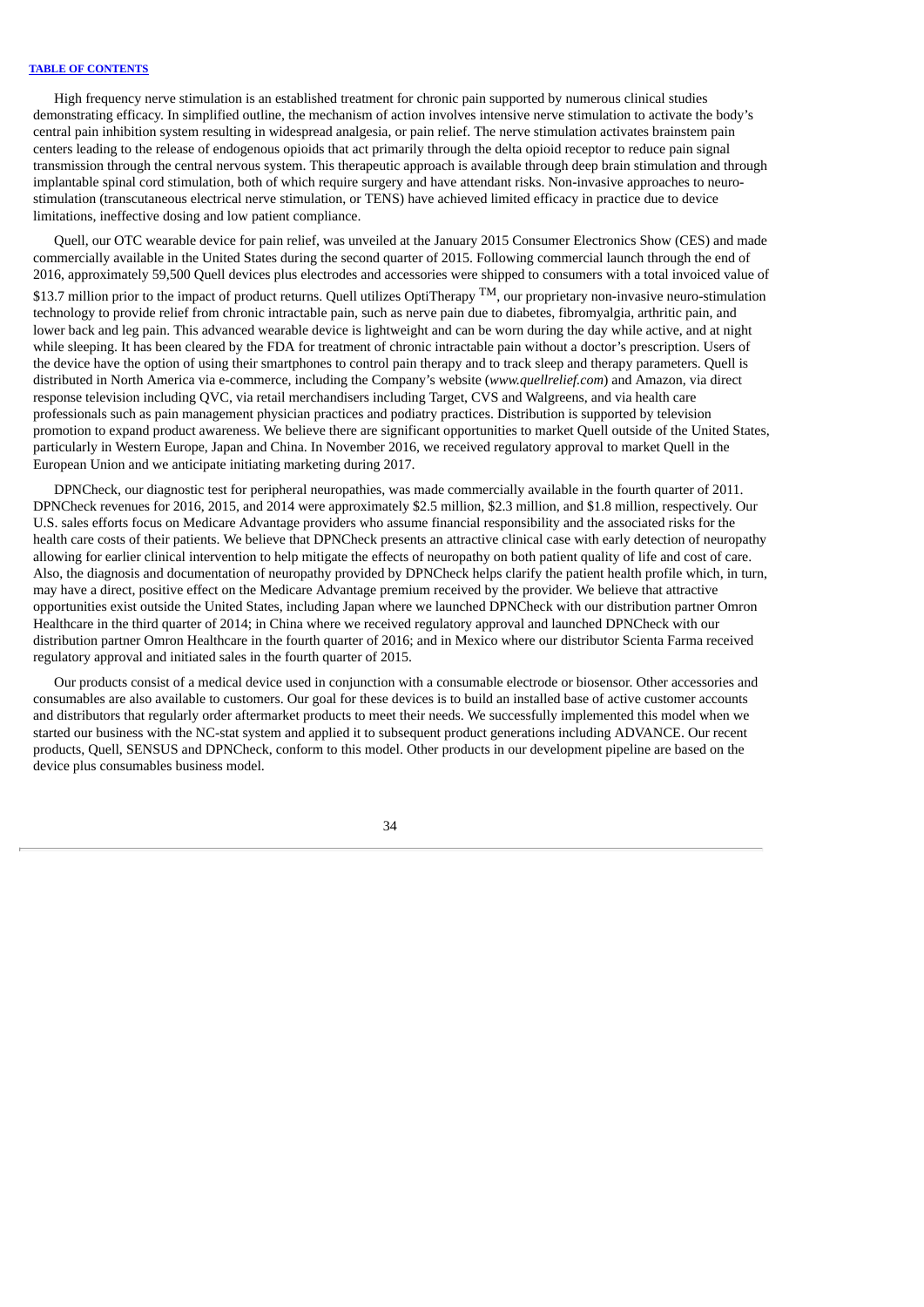#### **Results of Operations**

#### **Comparison of Years Ended December 31, 2016 and December 31, 2015**

### *Revenues*

The following table summarizes our revenues:

|          |            | <b>Years Ended December 31,</b> |        |          |
|----------|------------|---------------------------------|--------|----------|
|          | 2016       | 2015                            | Change | % Change |
|          |            | (in thousands)                  |        |          |
| Revenues | \$12,027.5 | $$7,299.8$ $$4,727.7$           |        | 64.8%    |

Revenues include sales from Quell, DPNCheck and our legacy neurodiagnostic products. Quell was made commercially available during the second quarter of 2015 and sales of DPNCheck launched in the fourth quarter of 2011. During 2016 total revenues increased by \$4.7 million, or 65%, from 2015.

Quell revenues were \$7.4 million and \$2.1 million in 2016 and 2015, respectively. This increase of approximately \$5.3 million was the largest contributor to overall revenue growth.

During 2016, 45,726 Quell devices and 52,658 electrode reorder packages with a total invoiced value of approximately \$10.6 million were shipped to Quell customers. In the comparative period of 2015, we shipped 13,796 Quell devices and 14,906 electrode reorder packages with a total invoiced value of approximately \$3.1 million. Quell revenues are recorded at the point of shipment or, where distributors have a contractual right to return unsold merchandise, when Quell is sold through to the ultimate customer. In both cases, revenues are recorded net of a provision for product returns under our right-of-return policy.

In 2016, DPNCheck revenue of approximately \$2.5 million reflected sales of 630 DPNCheck devices plus 188,925 biosensors. This compared with approximately \$2.3 million in revenue in 2015 reflecting sales of 703 DPNCheck devices and 159,000 biosensors.

ADVANCE neurodiagnostic products contributed approximately \$2.0 million in revenue for 2016, as compared to approximately \$2.3 million in 2015. SENSUS, our prescription wearable device for chronic pain had revenues of approximately \$0.1 million and \$0.6 million in 2016 and 2015, respectively.

#### *Cost of Revenues and Gross Margin*

The following table summarizes our cost of revenues and gross margin:

|                  |           | <b>Years Ended December 31,</b> |           |          |
|------------------|-----------|---------------------------------|-----------|----------|
|                  | 2016      | 2015                            | Change    | % Change |
|                  |           | (in thousands)                  |           |          |
| Cost of revenues | \$7,113.0 | $$3,950.7$ $$3,162.3$           |           | 80.0%    |
| Gross profit     | \$4,914.5 | \$3,349.1                       | \$1,565.4 | 46.7%    |

Our cost of revenues increased to \$7.1 million in 2016, compared to \$4.0 million in 2015, primarily due to the increase in orders and shipment volumes during the comparable periods. Gross margin decreased to 40.9% in 2016 compared to 45.9% in 2015. The contraction in gross margin conforms to the early stages of our plan for building a business with a high level of recurring revenue from an installed product base of medical devices. It reflects two factors: growing Quell sales which are heavily weighted toward lower margin devices rather than higher margin electrodes, and operating costs of our new manufacturing facility. As we build our installed base of Quell users we expect growth in recurring electrode sales at higher margins. Also, we expect continued growth in Quell sales to improve manufacturing cost absorption, contributing to future margin gains.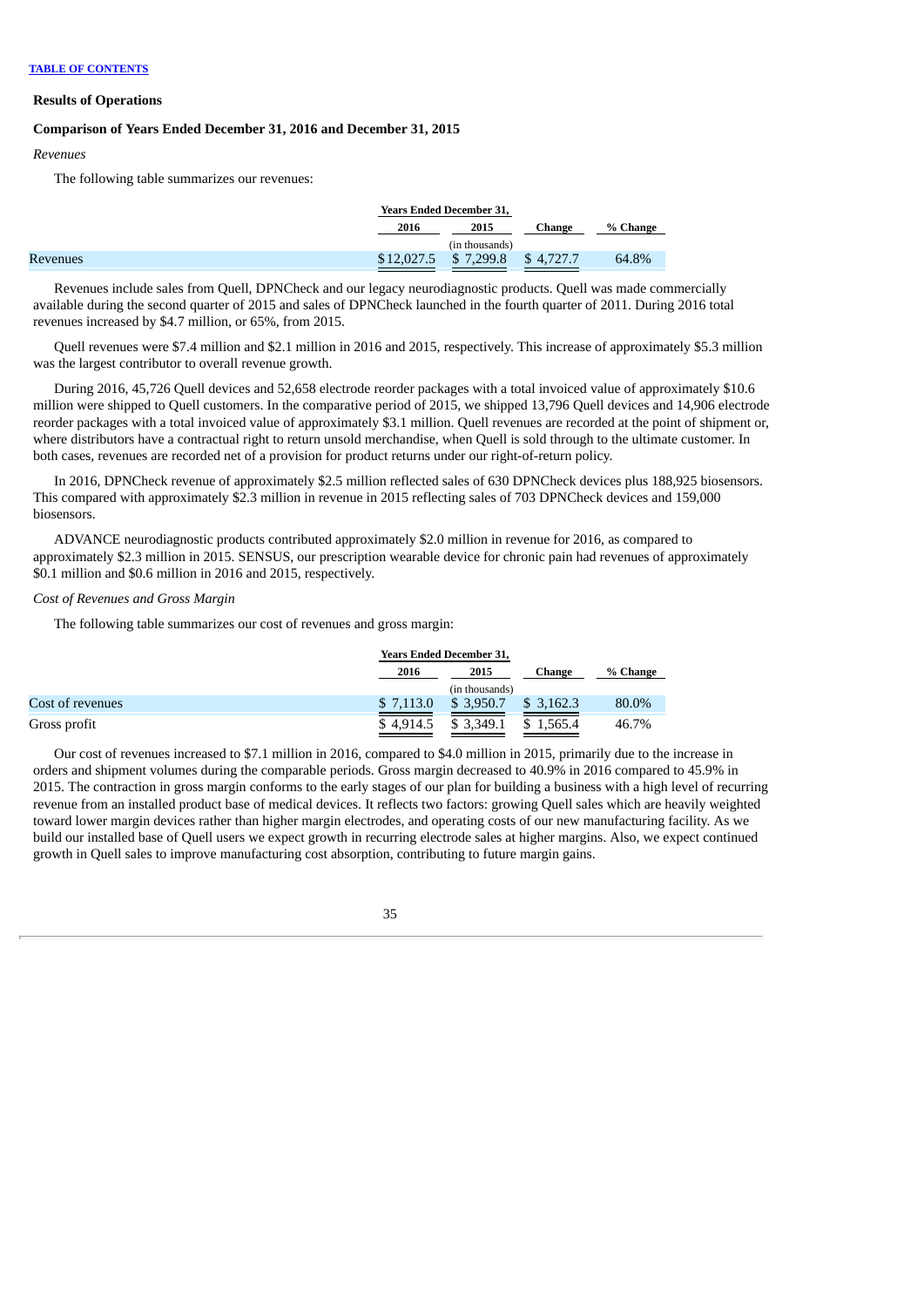#### *Operating Expenses*

The following table summarizes our operating expenses:

|                            | <b>Years Ended December 31,</b> |                |             |            |
|----------------------------|---------------------------------|----------------|-------------|------------|
|                            | 2016<br>2015                    |                | Change      | % Change   |
|                            |                                 | (in thousands) |             |            |
| Operating expenses:        |                                 |                |             |            |
| Research and development   | \$4.394.4                       | \$3.894.8      | 499.6<br>S. | 12.8%      |
| Sales and marketing        | 10,855.4                        | 7,233.0        | 3.622.4     | 50.1%      |
| General and administrative | 4.872.7                         | 5,497.5        | (624.8)     | $(11.4)\%$ |
| Total operating expenses   | \$20,122.5                      | \$16,625.3     | \$3,497.2   | 21.0%      |
|                            |                                 |                |             |            |

#### *Research and Development*

Research and development expenses for 2016 and 2015 were \$4.4 million and \$3.9 million, respectively. The increase of \$0.5 million primarily increased spending of \$0.4 million in consulting fees to develop the next product generation of Quell and increased spending of \$0.2 million related to clinical studies.

## *Sales and Marketing*

Sales and marketing expenses increased to \$10.9 million in 2016 from \$7.2 million in 2015. The \$3.6 million increase in spending was primarily attributable to Quell which was launched in the second quarter of 2015. Spending to build product awareness was responsible for the majority of the increase with approximately \$3.7 million attributable to TV advertising, on-line advertising and paid search.

#### *General and Administrative*

General and administrative expenses decreased by \$0.6 million to \$4.9 million in 2016 compared to \$5.5 million in the prior year. Personnel costs decreased by \$0.4 million during 2016, primarily due to lower incentive compensation and stock based compensation. In addition, scientific advisory board fees decreased by \$0.2 million.

#### *Interest Income*

Interest income was approximately \$19,100 and \$5,200 during 2016 and 2015, respectively. Interest income was earned from investments in cash equivalents.

## *Change in fair value of warrant liability*

The change in fair value of warrant liability was \$0.3 million in 2016 in comparison with \$4.1 million for 2015. The larger 2015 change in valuation reflects the combined effects of a lower base of outstanding warrants, a lower stock price and shorter remaining warrant life. Also, in the May 2015 financing (See "Liquidity and Capital Resources") we redeemed \$0.9 million in outstanding warrants.

## *Net loss per common share applicable to common stockholders, basic and diluted*

The net loss per common share applicable to common stockholders, basic and diluted, was \$7.28 and \$7.75 for 2016 and 2015, respectively.

Net loss per common share applicable to common stockholders in 2016 of \$7.28 reflected a deemed dividend attributable to preferred stockholders of \$19.8 million, or \$4.15 per share, related to our June 2016 equity offering; and our 2016 net loss reported in our Statement of Operations of \$14.9 million, or \$3.12 per share. Per share amounts are calculated using 4,777,037 weighted average shares outstanding as of December 31, 2016.

Net loss per common share applicable to common stockholders in 2015 of \$7.75 included a deemed dividend attributable to preferred stockholders of \$4.1 million, or \$1.52 per share, related to our May 2015 equity offering; a deemed dividend attributable to preferred stockholders of \$8.3 million, or \$3.06 per share, related to our December 2015 equity offering; and a return of capital to common shareholders and related embedded beneficial conversion of \$0.6 million, or \$0.22 per share, related to our December 2015 equity offering; and our 2015 net loss reported in our Statement of Operations of \$9.2 million, or \$3.38 per share. Per share amounts are calculated using 2,719,285 weighted average number of shares outstanding as of December 31, 2015.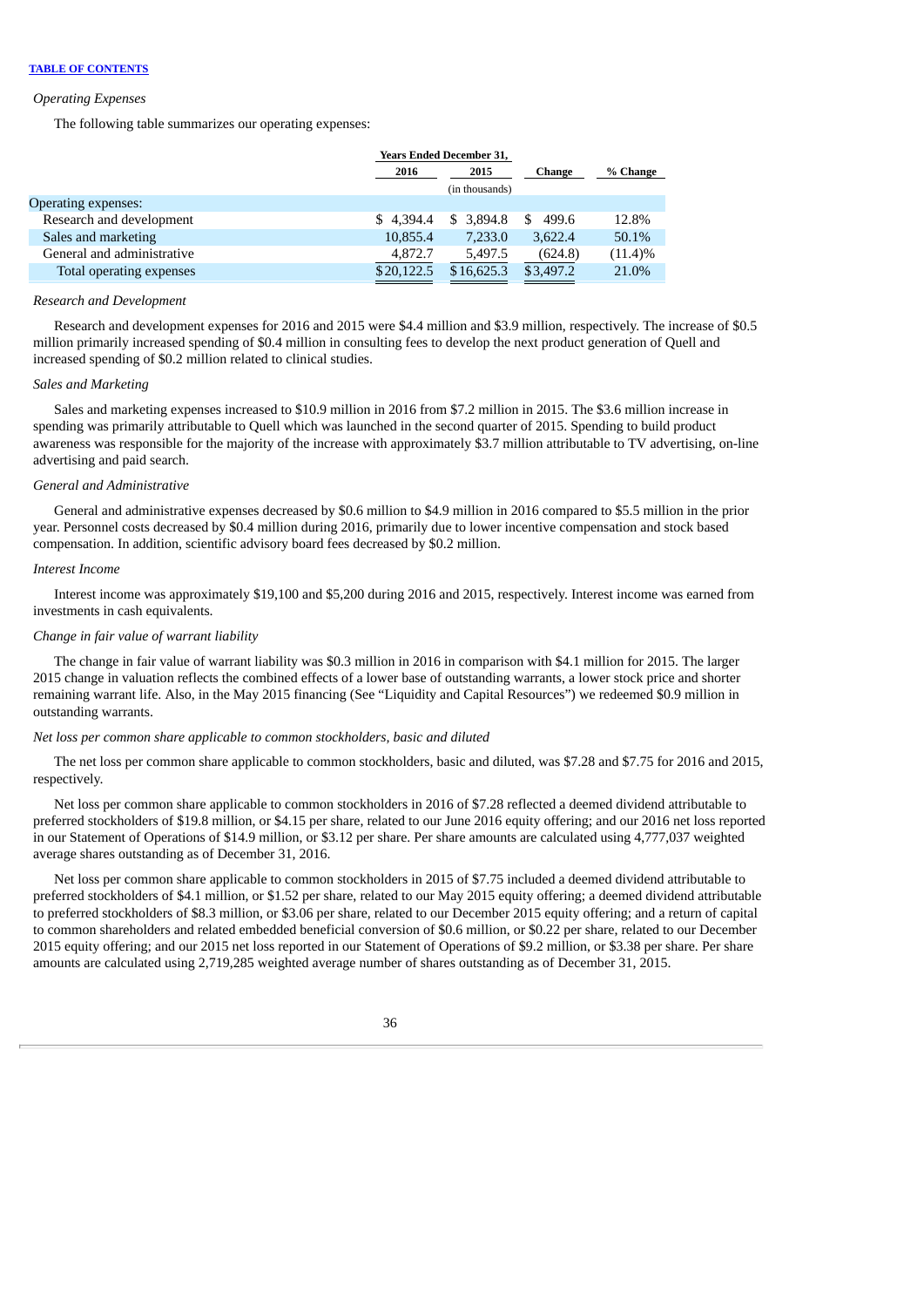## **Comparison of Years Ended December 31, 2015 and December 31, 2014**

#### *Revenues*

The following table summarizes our revenues:

|          |           | <b>Years Ended December 31,</b> |           |          |
|----------|-----------|---------------------------------|-----------|----------|
|          | 2015      | 2014                            | Change    | % Change |
|          |           | (in thousands)                  |           |          |
| Revenues | \$7,299.8 | \$5,512.8                       | \$1,787.0 | 32.4%    |

Revenues include sales from Quell, DPNCheck and our legacy products. Quell was made commercially available during the second quarter of 2015 and sales of DPNCheck launched in the fourth quarter of 2011. During 2015 total revenues increased by \$1.8 million, or 32.4%, from 2014.

Quell revenues were approximately \$2.1 million and zero in 2015 and 2014, respectively. This increase of approximately \$2.1 million was the largest contributor to overall revenue growth.

In 2015 DPNCheck revenue of approximately \$2.3 million reflected sales of 703 DPNCheck devices plus 159,000 biosensors. This compared with approximately \$1.8 million in revenue in 2014 reflecting sales of 677 DPNCheck devices and 109,525 biosensors.

ADVANCE neurodiagnostic products contributed approximately \$2.3 million in revenue for 2015, as compared to approximately \$2.8 million in 2014. SENSUS, our prescription wearable device for chronic pain had revenues of approximately \$0.6 million and \$0.9 million in 2015 and 2014, respectively.

#### *Cost of Revenues and Gross Margin*

The following table summarizes our cost of revenues and gross margin:

|                  | <b>Years Ended December 31,</b> |                |             |          |
|------------------|---------------------------------|----------------|-------------|----------|
|                  | 2015                            | 2014           | Change      | % Change |
|                  |                                 | (in thousands) |             |          |
| Cost of revenues | \$ 3.950.7                      | \$2.568.6      | \$1,382.1   | 53.8%    |
| Gross profit     | \$3,349.1                       | \$2.944.2      | 404.9<br>\$ | 13.8     |

Our cost of revenues increased to \$4.0 million in 2015, compared to \$2.6 million in 2014, primarily due to the increase in orders and shipment volumes during the comparable periods. Gross margin decreased to 45.9% in 2015 compared to 53.4% in 2014. The contraction in gross margin conforms to the early stages of our plan for building a business with a high level of recurring revenue from an installed product base of medical devices. It reflects two factors: growing Quell sales which are heavily weighted toward lower margin devices rather than higher margin electrodes, and operating costs of our new manufacturing facility. As we build our installed base of Quell users we expect growth in recurring electrode sales at higher margins. Also, we expect continued growth in Quell sales to improve manufacturing cost absorption, contributing to future margin gains.

## *Operating Expenses*

The following table summarizes our operating expenses:

|                            |          | <b>Years Ended December 31,</b> |         |          |
|----------------------------|----------|---------------------------------|---------|----------|
|                            | 2015     | 2014                            | Change  | % Change |
|                            |          | (in thousands)                  |         |          |
| Operating expenses:        |          |                                 |         |          |
| Research and development   | 3.894.8  | 4.076.0                         | (181.2) | (4.4)%   |
| Sales and marketing        | 7,233.0  | 2.913.1                         | 4.319.9 | 148.3    |
| General and administrative | 5.497.5  | 4.725.1                         | 772.4   | 16.3     |
| Total operating expenses   | 16,625.3 | 11.714.2                        | 4.911.1 | 41.9     |
|                            |          |                                 |         |          |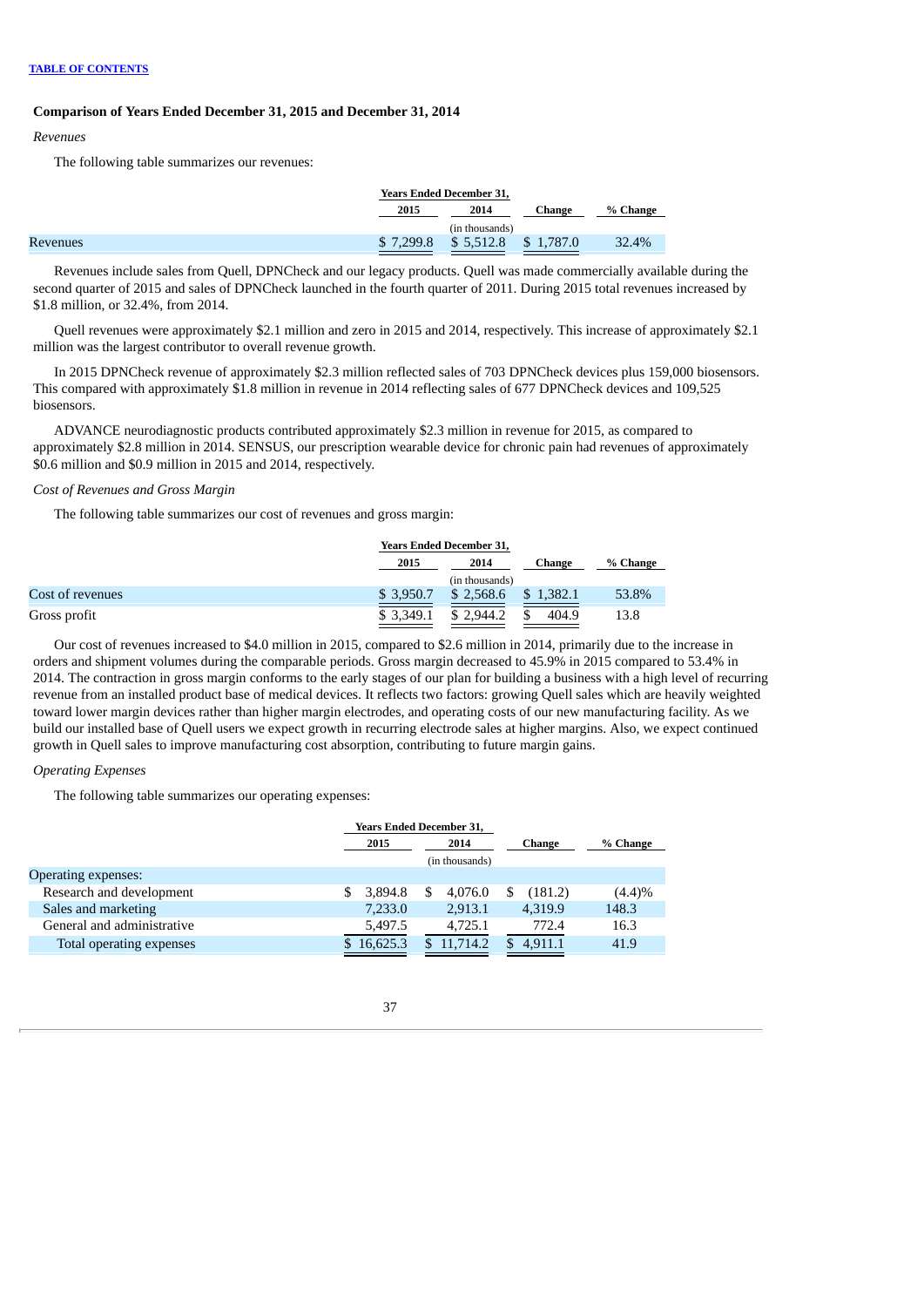#### *Research and Development*

Research and development expenses for 2015 and 2014 were \$3.9 million and \$4.1 million, respectively. The decrease of \$0.2 million primarily reflects decreased spending of \$0.5 million in personnel costs, partially offset by increased spending of \$0.3 million in consulting fees to develop Quell for launch in June 2015 and in transitioning the engineering focus to Quell enhancements and eventually the next product generation.

#### *Sales and Marketing*

Sales and marketing expenses increased to \$7.2 million in 2015 from \$2.9 million in 2014. The increase of \$4.3 million included incremental expenses to build product awareness was responsible for the majority of the increase with approximately \$1.9 million attributable to TV advertising, on-line advertising and paid search. An increase in personnel costs of \$1.7 million and travel and expense of \$0.3 million as compared to the same period last year is attributed to the addition of 14 new employees hired specifically to support the commercialization of Quell, which included a new marketing team, a field sales force, and expansion of the customer care function.

## *General and Administrative*

General and administrative expenses increased by \$0.8 million to \$5.5 million in 2015 compared to \$4.7 million in the prior year. This increase reflected \$0.3 million in incremental temporary staffing and consulting services and recruiting fees of \$0.1 million related to staff turnover in accounting and information technology as well as costs related to relocating the company's corporate offices and production to new facilities in the first quarter of 2015.

#### *Interest Income*

Interest income was approximately \$5,200 and \$4,600 during 2015 and 2014, respectively. Interest income was earned from investments in cash equivalents.

## *Change in fair value of warrant liability*

The change in fair value of warrant liability of \$4.1 million for 2015 reflects the combined effects of a lower base of outstanding warrants for valuation purposes plus a lower stock price and a shorter remaining life of the remaining warrants. In connection with the May 2015 financing (see "Liquidity and Capital Resources"), we redeemed \$0.9 million in outstanding warrants. The change in the fair value of the warrant liability in the year ended December 31, 2014 was \$1.1 million.

## *Net loss per common share applicable to common stockholders, basic and diluted*

The net loss per common share applicable to common stockholders, basic and diluted, was \$7.75 and \$6.15 for 2015 and 2014, respectively.

Net loss per common share applicable to common stockholders in 2015 of \$7.75 included a deemed dividend attributable to preferred stockholders of \$4.1 million, or \$1.52 per share, related to our May 2015 equity offering; a deemed dividend attributable to preferred stockholders of \$8.3 million, or \$3.06 per share, related to our December 2015 equity offering; and a return of capital to common shareholders and related embedded beneficial conversion of \$0.6 million, or \$0.22 per share, related to our December 2015 equity offering; and our 2015 net loss reported in our Statement of Operations of \$9.2 million, or \$3.38 per share. Per share amounts are calculated using 2,719,285 weighted average number of shares outstanding as of December 31, 2015.

Net loss per common share applicable to common stockholders in 2014 of \$6.15 included a deemed dividend attributable to preferred stockholders of \$3.0 million, or \$1.70 per share, related to our 2014 equity offering; and our 2014 net loss reported in our Statement of Operations of \$7.8 million, or \$4.45 per share. Per share amounts are calculated using 1,743,494 weighted average number of shares outstanding at December 31, 2014.

## **Liquidity and Capital Resources**

Our principal source of liquidity is our cash and cash equivalents. As of December 31, 2016, cash and cash equivalents totaled \$3.9 million. Our ability to generate revenue to fund our operations will largely depend on the success of our wearable therapeutic products for chronic pain and our diagnostic products for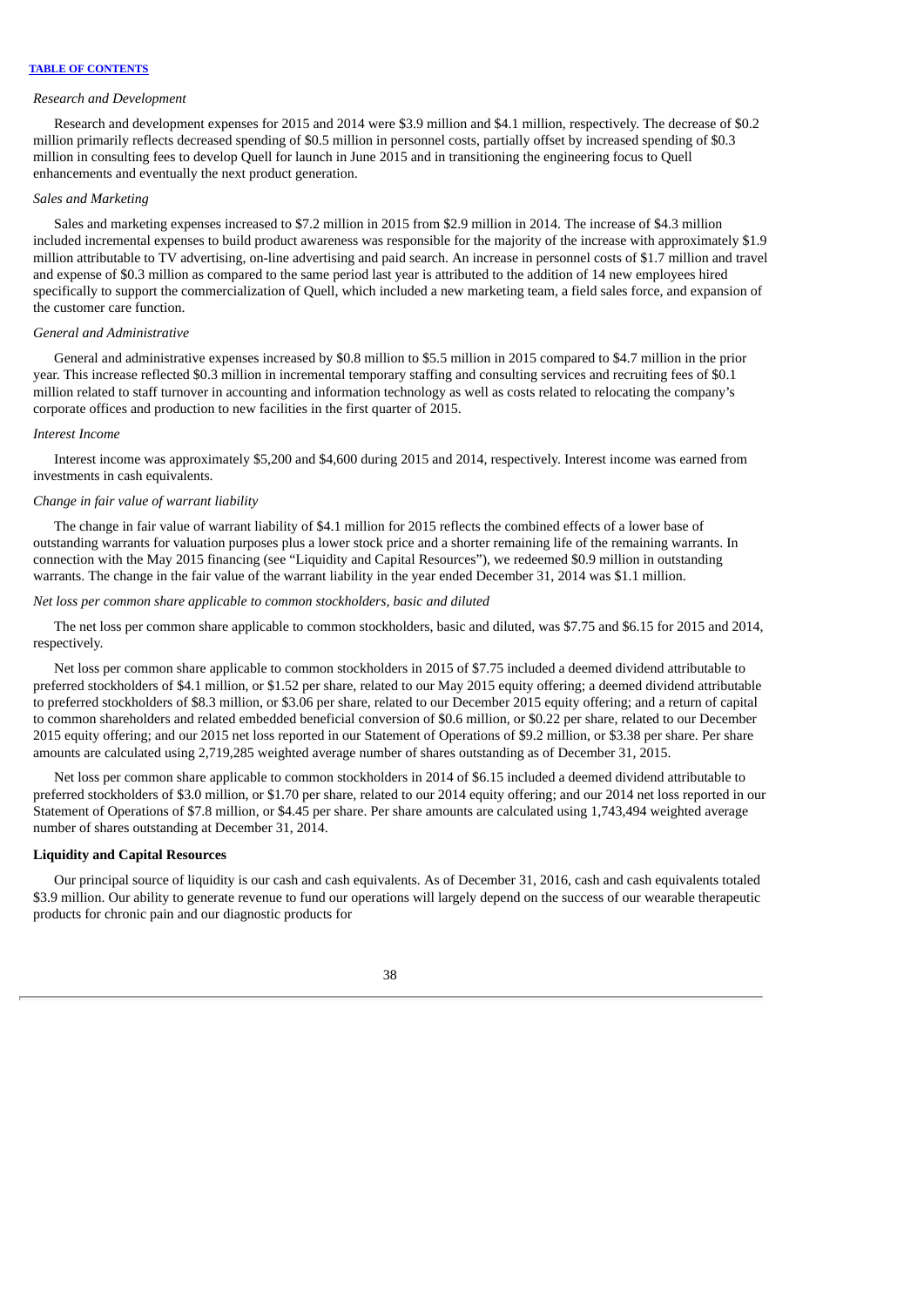neuropathy. A low level of market interest in Quell or DPNCheck, an accelerated decline in our neurodiagnostics consumables sales, or unanticipated increases in our operating costs would have an adverse effect on our liquidity and cash generated from operations. The following table sets forth information relating to our cash and cash equivalents:

|                           | December 31,<br>2016   | December 31.<br>2015 | Change       | % Change   |
|---------------------------|------------------------|----------------------|--------------|------------|
|                           |                        | (in thousands)       |              |            |
| Cash and cash equivalents | $$3,949.1$ $$12,462.9$ |                      | \$ (8,513.8) | $(68.3)\%$ |

During 2016 our cash and cash equivalents decreased by \$8.5 million reflecting the net proceeds provided by our 2016 equity offering, offset by \$15.1 million of net cash used in operations and \$0.1 million used in investing activities.

In June 2016, we completed a private equity offering providing for the issuance of (i) 21,300 shares of Series D convertible preferred stock at a price of \$1,000 per share, and (ii) warrants to purchase up to 11,800,554 shares of our common stock, at an exercise price of \$1.69 per share. The offering resulted in approximately \$6.7 million in net proceeds after deducting placement agent fees and expenses and the redemption of 13,800 shares of previously issued Series C convertible preferred stock.

On December 28, 2016, we entered into a \$7 million private equity offering providing for the issuance of (i) 7,000 shares of Series E convertible preferred stock at a price of \$1,000 per share, and (ii) warrants to purchase 10 million shares of our common stock, at an initial exercise price of \$0.92 per share. The equity offering is designed to be funded in two tranches: an initial tranche of \$4.0 million, which closed on January 5, 2017 contributing net proceeds of approximately \$3.6 million after fees and expenses, and a second tranche, subject to shareholder approval, of \$3.0 million and is expected to close late in the first quarter of 2017.

In order to supplement our access to capital, we are party to an amended Loan and Security Agreement, most recently amended on December 29, 2016, with a bank which provides us with a credit facility in the amount of \$2.5 million on a revolving basis. The amended credit facility expires on January 15, 2018. Amounts borrowed under the credit facility will bear interest equal to the prime rate plus 0.5%. Any borrowings under the credit facility will be collateralized by our cash, accounts receivable, inventory, and equipment. The credit facility includes traditional lending and reporting covenants. These include certain financial covenants applicable to liquidity that are to be maintained by us. As of December 31, 2016, we were in compliance with these covenants and had not borrowed any funds under the credit facility. However, \$896,571 of the amount under the Credit Facility is restricted to support letters of credit issued in favor of our facilities landlords and a materials component supplier. Consequently, the amount available for borrowing under the credit facility as of December 31, 2016 was approximately \$1.6 million.

In managing working capital, we focus on two important financial measurements as presented below:

|                                          | <b>Years Ended December 31.</b> |      |
|------------------------------------------|---------------------------------|------|
|                                          | 2016                            | 2015 |
| Days sales outstanding (days)            |                                 |      |
| Inventory turnover rate (times per year) |                                 | 4.5  |

Customer payment terms generally vary from payment-on-order for Quell e-commerce sales to 30 days from invoice date. Both days sales outstanding and inventory turnover improved during 2016.

The following sets forth information relating to sources and uses of our cash:

|                                           |              | <b>Years Ended December 31,</b> |  |                         |  |
|-------------------------------------------|--------------|---------------------------------|--|-------------------------|--|
|                                           | 2016         | 2014<br>2015                    |  |                         |  |
|                                           |              | (in thousands)                  |  |                         |  |
| Net cash used in operating activities     | \$(15,080.3) | \$(13,099.9)                    |  | $\frac{1}{2}$ (7,678.5) |  |
| Net cash used in investing activities     | (100.5)      | (594.6)                         |  | (227.3)                 |  |
| Net cash provided by financing activities | 6,667.0      | 16,935.3                        |  | 7,932.0                 |  |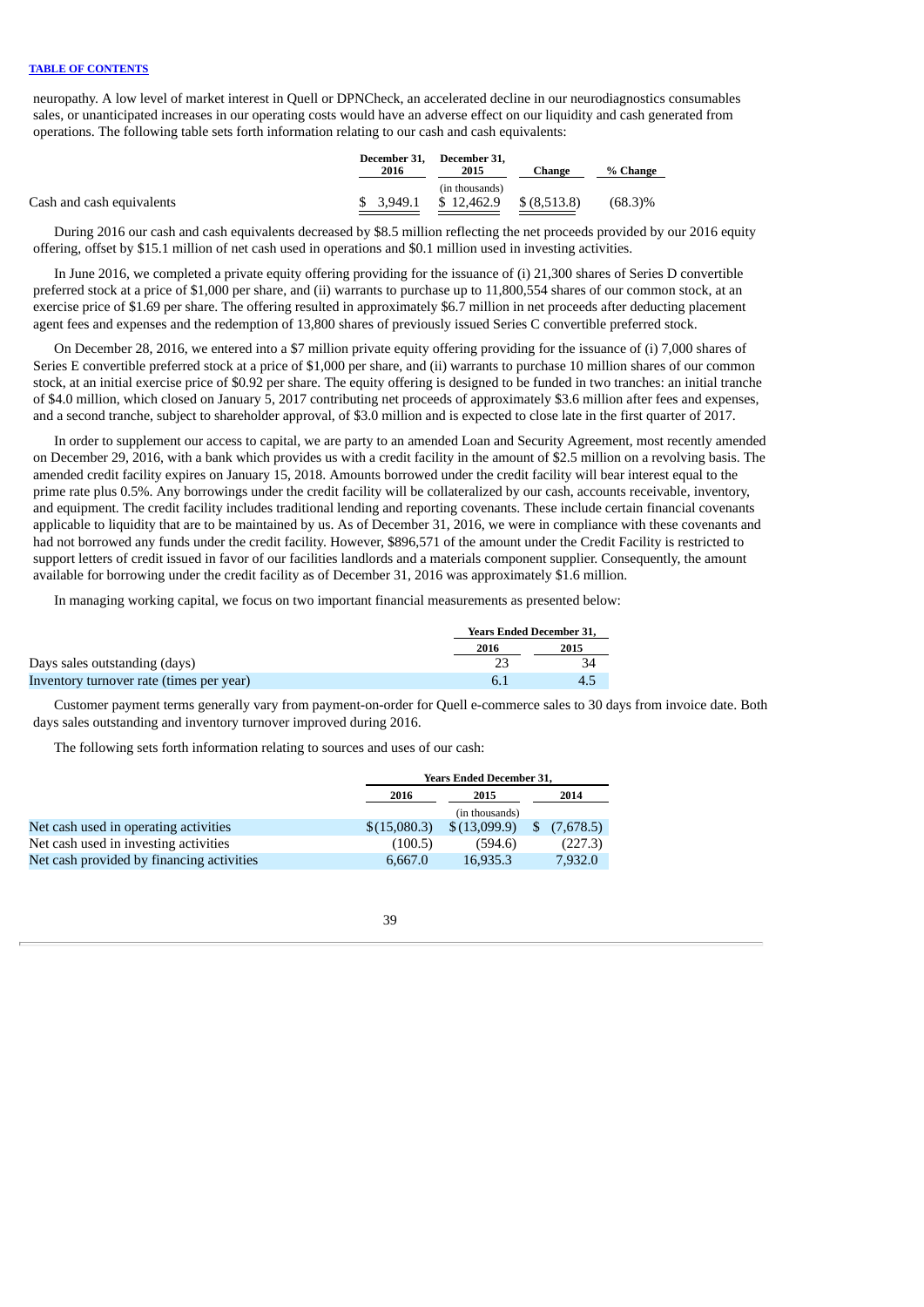Our operating activities used \$15.1 million for the year ended December 31, 2016 primarily attributable to our net loss of \$14.9 million. This loss included non-cash credits of approximately \$0.3 million for revaluing outstanding warrants at fair value. In addition, operating activities included increases in prepaid expenses and other assets of \$0.8 million, partially offset by increases in deferred revenue of \$0.4 million.

During the year ended December 31, 2016, our investing activities reflected \$0.1 million spent for the acquisition of fixed assets, primarily related to production system upgrades.

We held cash and cash equivalents of \$3.9 million as of December 31, 2016. On January 5, 2017 we received net proceeds of \$3.6 million upon closing the first tranche of the equity offering described above and expect net proceeds of \$2.7 million in March 2017 from the second tranche of the equity offering, subject to shareholder approval. We believe that these resources and the cash to be generated from expected product sales will be sufficient to meet our projected operating requirements into the fourth quarter of 2017. We continue to face significant challenges and uncertainties and, as a result, our available capital resources may be consumed more rapidly than currently expected due to (a) decreases in sales of our products; (b) changes we may make to the business that affect ongoing operating expenses; (c) changes we may make in our business strategy; (d) regulatory developments affecting our existing products; (e) changes we may make in our research and development spending plans; and (f) other items affecting our forecasted level of expenditures and use of cash resources. Accordingly, we will need to raise additional funds to support our operating and capital needs in the fourth quarter of 2017 and beyond. These factors raise substantial doubt about our ability to continue as a going concern. The financial statements do not include any adjustments that might result from the outcome of this uncertainty. We will attempt to obtain additional funding through public or private financing, collaborative arrangements with strategic partners, or through additional credit lines or other debt financing sources. However, we may not be able to secure such financing in a timely manner or on favorable terms, if at all. We filed a shelf registration statement on Form S-3 with the SEC covering shares of our common stock and other securities for sale, giving us the opportunity to raise funding when needed or otherwise considered appropriate at prices and on terms to be determined at the time of any such offerings. However, pursuant to the instructions to Form S-3, we only have the ability to sell shares under the shelf registration statement, during any 12-month period, in an amount less than or equal to one-third of the aggregate market value of our common stock held by non-affiliates. If we raise additional funds by issuing equity or debt securities, either through the sale of securities pursuant to a registration statement or by other means, our existing stockholders may experience dilution, and the new equity or debt securities may have rights, preferences and privileges senior to those of our existing stockholders. If we raise additional funds through collaboration, licensing or other similar arrangements, it may be necessary to relinquish valuable rights to our potential products or proprietary technologies, or grant licenses on terms that are not favorable to us. Without additional funds, we may be forced to delay, scale back or eliminate some of our sales and marketing efforts, research and development activities, or other operations and potentially delay product development in an effort to provide sufficient funds to continue our operations. If any of these events occurs, our ability to achieve our development and commercialization goals would be adversely affected.

Our common stock is quoted on the NASDAQ Capital Market under the symbol "NURO." One of the requirements for continued listing on the NASDAQ Capital Market is maintenance of a minimum closing bid price of \$1.00. The closing bid price of our common stock on the NASDAQ Global Market was \$0.68 on February 3, 2017.

On February 2, 2017, we received a notice from the Listing Qualifications Department of the NASDAQ Stock Market indicating that, for the last 30 consecutive business days, the bid price for our common stock had closed below the minimum \$1.00 per share required for continued inclusion on The NASDAQ Capital Market under NASDAQ Listing Rule 5550(a)(2). The notification letter states that pursuant to NASDAQ Listing Rule 5810(c)(3)(A) the Company will be afforded 180 calendar days, or until August 1, 2017, to regain compliance with the minimum bid price requirement. In order to regain compliance, shares of the Company's common stock must maintain a minimum bid closing price of at least \$1.00 per share for a minimum of ten consecutive business days. If we do not regain compliance by August 1, 2017, NASDAQ will provide written notification to us that our common stock will be delisted. At that time, we may appeal NASDAQ's delisting determination to a NASDAQ Listing Qualifications Panel. Alternatively, we may be eligible for an additional 180 day grace period if we satisfy all of the requirements, other than the minimum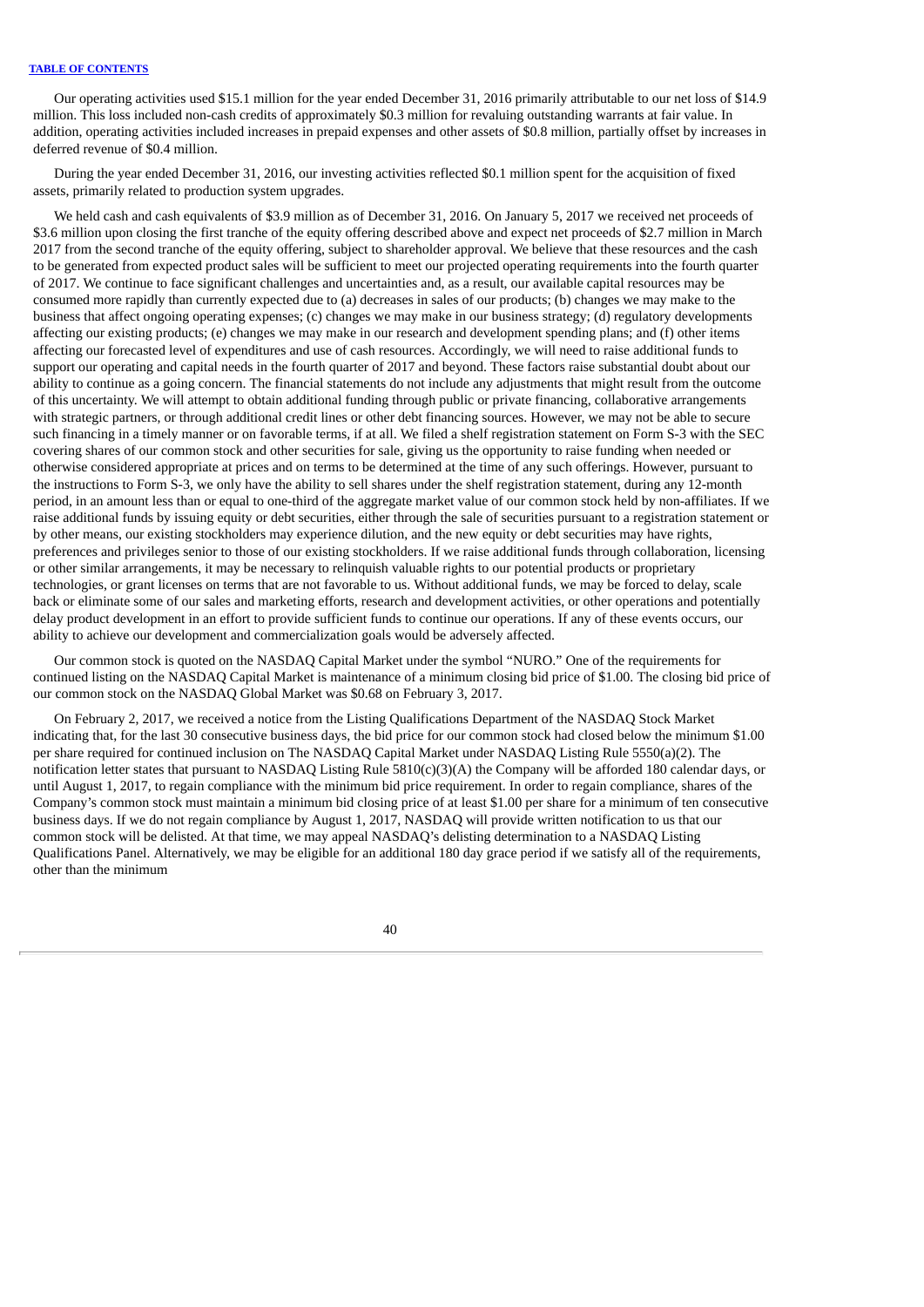bid price requirement, for listing on The NASDAQ Capital Market set forth in NASDAQ Listing Rule 5505. The notification letter has no effect at this time on the listing of our common stock on NASDAQ Capital Market.

The Company intends to actively monitor the bid price for its common stock between now and August 1, 2017 while continuing to demonstrate commercial and strategic progress with its Quell wearable technology for chronic pain. The Company believes that this may improve investor confidence and increase the market valuation of its common stock.

At December 31, 2016, we had federal and state net operating loss carryforwards ("NOL") of \$132.9 million and \$43.2 million, respectively, as well as federal and state tax credits of \$1.4 million and \$1.1 million, respectively, which may be available to reduce future taxable income and the related taxes thereon. The federal NOLs begin to expire in 2019 and the state NOLs begin to expire in 2017. The federal and state research and development credits both begin to expire in 2018. A full valuation allowance has been provided against our NOL carryforwards and research and development credit carryforwards and, if an adjustment is required, this adjustment would be offset by an adjustment to the valuation allowance. Thus, there would be no impact to the balance sheet or statement of operations if an adjustment were required.

*Off-Balance Sheet Arrangements, Contractual Obligations, and Contingent Liabilities and Commitments*

As of December 31, 2016, we did not have any off-balance sheet financing arrangements.

The following table summarizes our principal contractual obligations as of December 31, 2016 and the effects such obligations are expected to have on our liquidity and cash flows in future periods.

|                                |             |             | Payments due in |               |    |           |
|--------------------------------|-------------|-------------|-----------------|---------------|----|-----------|
|                                |             | Less than   |                 |               |    | More than |
| <b>Contractual Obligations</b> | Total       | 1 vear      | $1-3$ vears     | $3 - 5$ vears |    | 5 years   |
| Operating lease obligations    | \$2,664,686 | 530.674     | \$1,089,663     | 962,787       | \$ | 81,562    |
| Purchase order obligations     | 1,699,823   | 1,699,823   |                 |               |    |           |
| Total contractual obligations  | \$4,364,509 | \$2,230,497 | \$1,089,663     | 962,787       |    | 81,562    |

### **Critical Accounting Policies and Estimates**

Our financial statements are based on the selection and application of generally accepted accounting principles, which require us to make estimates and assumptions about future events that affect the amounts reported in our financial statements and the accompanying notes. Future events and their effects cannot be determined with certainty. Therefore, the determination of estimates requires the exercise of judgment. Actual results could differ significantly from those estimates, and any such differences may be material to our financial statements. We believe that the policies set forth below may involve a higher degree of judgment and complexity in their application than our other accounting policies and represent the critical accounting policies used in the preparation of our financial statements. If different assumptions or conditions were to prevail, the results could be materially different from our reported results. Our significant accounting policies are presented within Note 2 to our Financial Statements.

#### *Revenue Recognition and Accounts Receivable*

We recognize revenue when the following criteria have been met: persuasive evidence of an arrangement exists, delivery has occurred and risk of loss has passed, the seller's price to the buyer is fixed or determinable, and collection is reasonably assured. Revenues associated with our medical devices and consumables, including single use nerve specific electrodes and other accessories are generally recognized upon shipment, assuming all other revenue criteria have been met.

Revenue recognition involves judgments, including assessments of expected returns and expected customer relationship periods. We analyze various factors, including a review of specific transactions, its historical product returns, average customer relationship periods, customer usage, customer balances, and market and economic conditions. Changes in judgments or estimates on these factors could materially impact the timing and amount of revenues and costs recognized. Should market or economic conditions deteriorate, our actual return or bad debt experience could exceed its estimate. Certain product sales are made with a 30 day or 60-day right of return. Where we can reasonably estimate future returns, we recognize revenues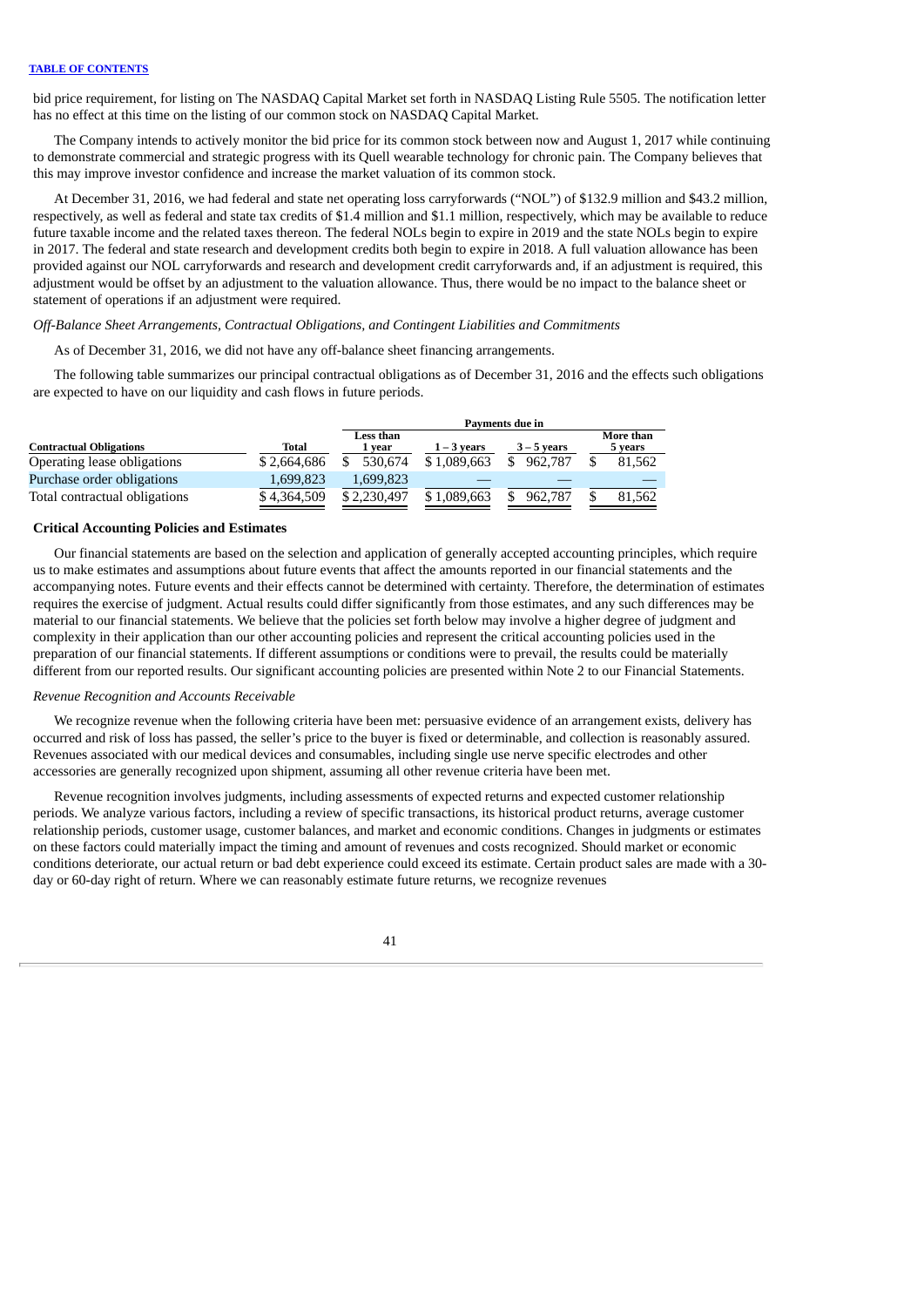upon shipment and record as a reduction of revenue a provision for estimated returns. Where we cannot reasonably estimate future returns, we defer revenues until we gain sufficient experience to estimate returns or until the right of return lapses.

Trade accounts receivable are recorded at the invoiced amount and do not bear interest.

Accounts receivable are recorded net of the allowance for doubtful accounts receivable. The allowance for doubtful accounts is our best estimate of the amount of probable credit losses in our existing accounts receivable. We review our allowance for doubtful accounts and determine the allowance based on an analysis of customer past payment history, product usage activity, and recent communications between us and the customer. Individual customer balances which are past due and over 90 days outstanding are reviewed individually for collectability. Account balances are written-off against the allowance when we feel it is probable the receivable will not be recovered. We do not have any off-balance sheet credit exposure related to our customers.

#### *Inventories*

Inventories, consisting primarily of finished goods and purchased components, are stated at the lower of cost or market. Cost is determined using the first-in, first-out method. We write down inventory to its net realizable value for excess or obsolete inventory. Finished goods inventories owned by us, but stored in third party warehouses prior to order fulfillment, are disclosed separately as finished goods on consignment. The realizable value of inventories is based upon the types and levels of inventories held, forecasted demand, pricing, competition, and changes in technology. Our consumables have an eighteen to twenty-four month shelf life. Should current market and economic conditions deteriorate, our actual recoveries could be less than our estimates.

## **Recently Issued or Adopted Accounting Pronouncements**

In February 2016, the FASB issued Accounting Standards Update No. 2016-02, *Leases (Topic 842)* ("ASU 2016-02"). ASU 2016-02 requires that lessees will need to recognize virtually all of their leases on the balance sheet, by recording a right-of-use asset and lease liability. The provisions of this guidance are effective for annual periods beginning after December 31, 2018, and for interim periods therein. The Company is in the process of evaluating the new standard and assessing the impact, if any, ASU 2016- 02 will have on the Company's financial statements.

In May 2014, the FASB and the International Accounting Standards Board ("IASB") jointly issued Accounting Standards Update ("ASU") No. 2014-09, *Revenue from Contracts with Customers* ("ASU 2014-09"), a comprehensive new revenue recognition standard that will supersede nearly all existing revenue recognition guidance. The objective of ASU 2014-09 is that a company will recognize revenue when it transfers promised goods or services to customers in an amount that reflects the consideration to which the entity expects to be entitled in exchange for those goods or services. In August 2015, the FASB issued ASU No. 2015-14, *Revenue from Contracts with Customers*, which delayed the effective date of the new standard from January 1, 2017 to January 1, 2018. An entity can elect to adopt ASU 2014-09 using one of two methods, either full retrospective adoption to each prior reporting period, or recognizing the cumulative effect of adoption at the date of initial application. In March 2016, the FASB issued ASU No. 2016-08, *Principal Versus Agent Considerations (Reporting Revenue Gross Versus Net)*, which clarifies the implementation guidance on principal versus agent considerations. The Company is in the process of evaluating the new standard and assessing the impact, if any, ASU 2014-09 will have on the Company's financial statements and which adoption method will be used.

## **ITEM 7A. Quantitative and Qualitative Disclosures about Market Risk**

We do not use derivative financial instruments in our investment portfolio and have no foreign exchange contracts. Our financial instruments consist of cash and cash equivalents. We consider investments that, when purchased, have a remaining maturity of 90 days or less to be cash equivalents. The primary objectives of our investment strategy are to preserve principal, maintain proper liquidity to meet operating needs, and maximize yields. To minimize our exposure to an adverse shift in interest rates, we invest mainly in cash equivalents and short-term investments with a maturity of twelve months or less and maintain an average maturity of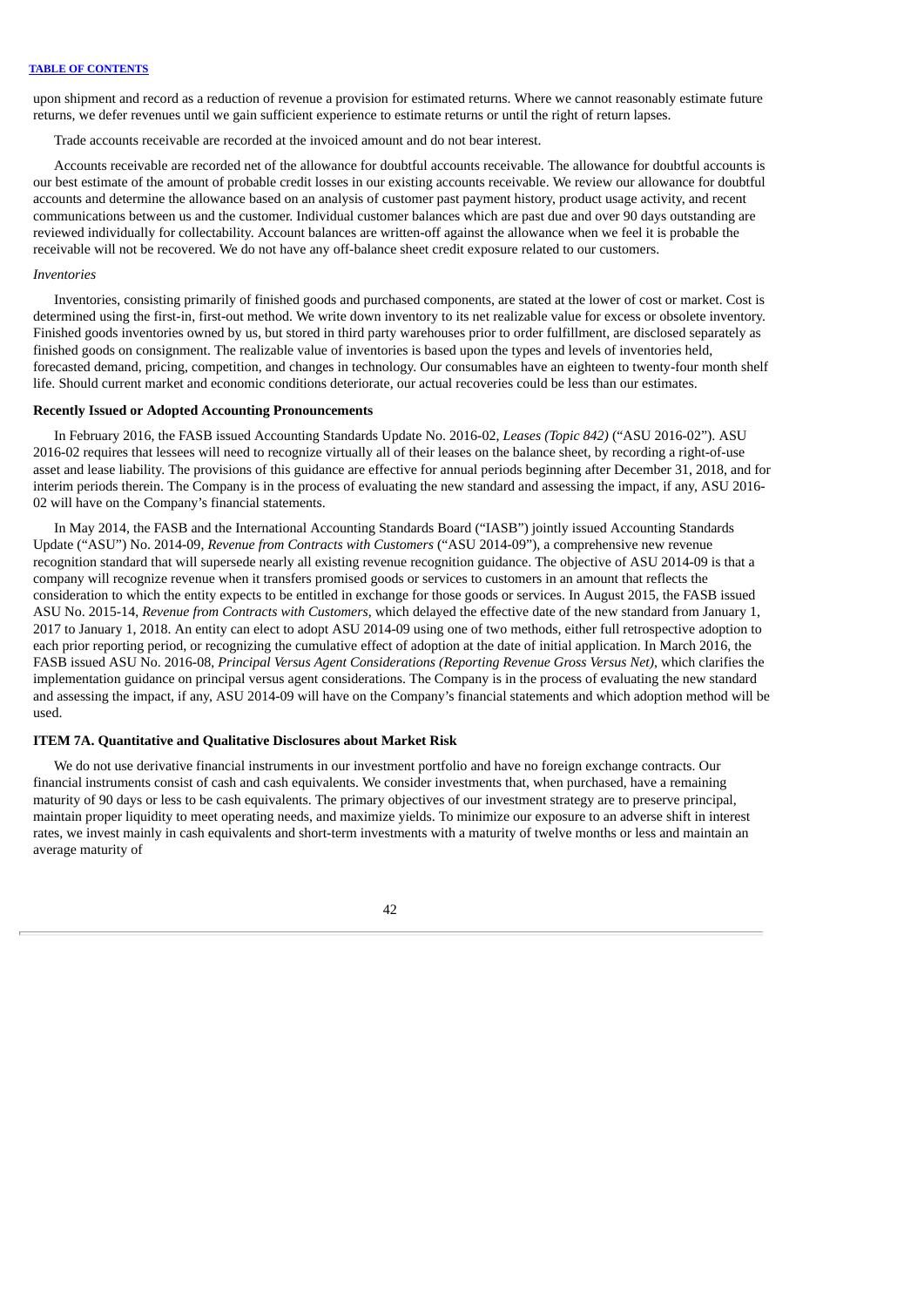twelve months or less. We do not believe that a notional or hypothetical 10% change in interest rate percentages would have a material impact on the fair value of our investment portfolio or our interest income.

## **ITEM 8. Financial Statements and Supplementary Data**

The information required by this item may be found on pages  $F-1$  $F-1$  through  $F-24$  $F-24$  of this Annual Report on Form 10-K with the exception of the unaudited summarized quarterly financial data which is presented below. Net loss per common share is calculated independently for each of the periods presented. Therefore, the sum of the quarterly net loss per common share amounts will not necessarily equal the total for the full fiscal year. Per common share amounts have been adjusted for all periods to reflect a 1-for-4 reverse split of our common stock completed on December 1, 2015.

|                                                 |                         |                   |    | Year Ended December 31, 2016 |    |                          |                |
|-------------------------------------------------|-------------------------|-------------------|----|------------------------------|----|--------------------------|----------------|
|                                                 | First<br><b>Quarter</b> | Second<br>Quarter |    | Third<br>Ouarter             |    | Fourth<br><b>Quarter</b> | Total          |
| Revenues                                        | \$2,275,247             | \$2,647,422       |    | \$3,389,427                  |    | \$ 3,715,432             | \$12,027,528   |
| Cost of revenues                                | 1,482,513               | 1,572,370         |    | 2,031,823                    |    | 2,026,299                | 7,113,005      |
| Gross profit                                    | 792,734                 | 1,075,052         |    | 1,357,604                    |    | 1,689,133                | 4,914,523      |
| Net loss                                        | (4,095,255)             | (4,095,520)       |    | (3,908,153)                  |    | (2,814,223)              | (14, 913, 151) |
| Net loss per common share,                      |                         |                   |    |                              |    |                          |                |
| basic and diluted                               | \$<br>(1.00)            | \$<br>(5.37)      | \$ | (0.76)                       | S  | (0.52)                   | \$<br>(7.28)   |
|                                                 |                         |                   |    | Year Ended December 31, 2015 |    |                          |                |
|                                                 | First                   | Second            |    | Third                        |    | Fourth                   |                |
|                                                 | Ouarter                 | Ouarter           |    | Quarter                      |    | Ouarter                  | <b>Total</b>   |
| Revenues                                        | \$1,282,960             | \$1,224,987       |    | \$2,054,432                  |    | \$2,737,451              | \$7,299,830    |
| Cost of revenues                                | 637,261                 | 595,032           |    | 1,119,186                    |    | 1,599,267                | 3,950,746      |
| Gross profit                                    | 645,699                 | 629,955           |    | 935,246                      |    | 1,138,184                | 3,349,084      |
| Net loss                                        | (2,071,228)             | (1,203,206)       |    | (3,203,778)                  |    | (2,709,136)              | (9, 187, 348)  |
| Net loss per common share, basic<br>and diluted | \$<br>(1.00)            | \$<br>(2.07)      | S  | (1.06)                       | \$ | (3.19)                   | \$<br>(7.75)   |

### **ITEM 9. Changes in and Disagreements with Accountants on Accounting and Financial Disclosure**

There have been no changes in or disagreements with accountants on accounting and financial disclosure matters in the last fiscal year.

#### **ITEM 9A. Controls and Procedures**

### **(a) Evaluation of disclosure controls and procedures.**

Our principal executive officer and principal financial officer, after evaluating the effectiveness of our disclosure controls and procedures (as defined in Exchange Act Rules 13a-15(e) and 15d-15(e)) as of the end of the period covered by this Form 10-K, have concluded that, based on such evaluation, our disclosure controls and procedures were effective to ensure that information required to be disclosed by us in the reports that we file or submit under the Exchange Act is recorded, processed, summarized and reported, within the time periods specified in the SEC's rules and forms, and is accumulated and communicated to our management, including our principal executive and principal financial officers, or persons performing similar functions, as appropriate to allow timely decisions regarding required disclosure.

## **(b) Management's Report on Internal Control Over Financial Reporting.**

Our management is responsible for establishing and maintaining adequate internal control over financial reporting, as such term is defined in Rules 13a-15(f) and 15d-15(f) under the Exchange Act. Because of its inherent limitations, internal control over financial reporting may not prevent or detect misstatements. Projections of any evaluation of effectiveness to future periods are subject to the risk that controls may become inadequate because of changes in conditions, or that the degree of compliance with the policies or procedures may deteriorate. Under the supervision and with the participation of our management, including our Chief Executive Officer and our Chief Financial Officer, we conducted an evaluation of the effectiveness

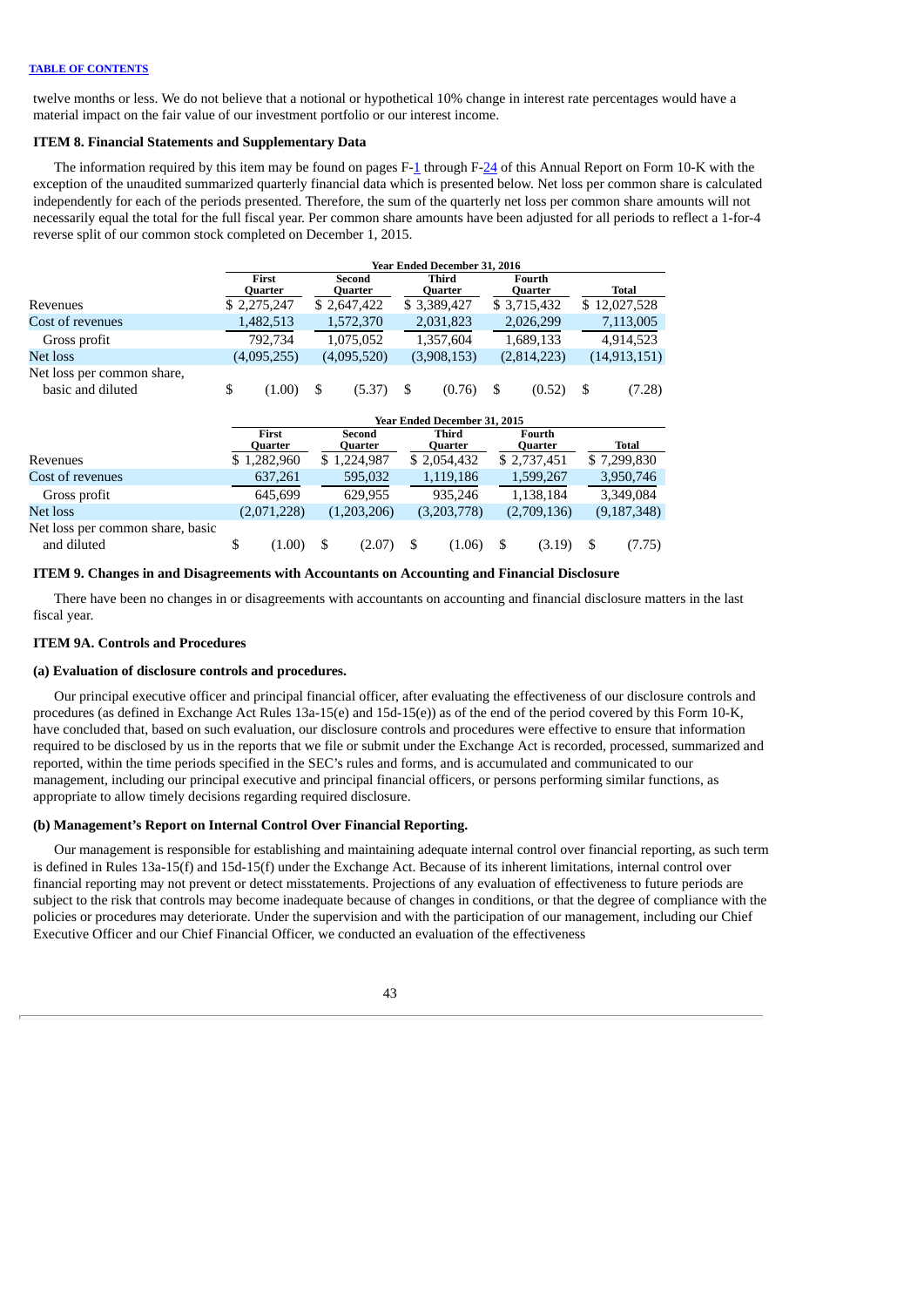of our internal control over financial reporting as of December 31, 2016 based on the criteria in *Internal Control — Integrated Framework* (2013) issued by the Committee of Sponsoring Organizations of the Treadway Commission ("COSO"). Based on our evaluation under the framework in *Internal Control — Integrated Framework* (2013) issued by the COSO, our management concluded that our internal control over financial reporting was effective as of December 31, 2016.

This Annual Report on Form 10-K does not include an attestation report of our independent registered public accounting firm regarding internal control over financial reporting. Management's report was not subject to attestation by our independent registered public accounting firm pursuant to rules of the SEC that permit us to provide only management's report in this Annual Report on Form 10-K.

## **(c) Changes in internal control over financial reporting.**

There have been no changes to our internal control over financial reporting (as defined in Rules 13a-15(f) and 15d-15(f) under the Exchange Act) during the quarter ended December 31, 2016 that have materially affected, or are reasonably likely to materially affect, our internal control over financial reporting.

#### **ITEM 9B. Other Information**

On February 3, 2017, the Compensation Committee of the Board of Directors approved modifications to the Management Retention and Incentive Plan (the "Plan"). A full description of the Plan is included under Part II, Item 5 of the Company's Quarterly Report on Form 10-Q for the quarter ended June 30, 2012, as filed on August 3, 2012, as modified and described in Part II, Item 5 of the Company's Quarterly Report on Form 10-Q for the quarter ended September 30, 2014, as filed on October 28, 2014, and Company's Annual Report on Form 10-K for the year ended December 31, 2016, as filed on February 9, 2017, which are incorporated herein by reference. Under the Plan, a portion of the consideration payable upon a change of control transaction, as defined in the Plan, would be paid to executive officers and certain other key employees. The modifications of the Plan reflect changes to participant interests. The description of the Plan, as modified, contained herein does not purport to be complete and is qualified in its entirety by reference to the full text of the Plan, as modified, a copy of which is set forth as Exhibit 10.17 to this Annual Report on Form 10-K and is incorporated herein by reference.

On February 8, 2017, we entered into Amendment No. 8 to our Shareholder Rights Agreement ("Amendment No. 8") with American Stock Transfer & Trust Company, LLC dated as of March 7, 2007, as amended. Amendment No. 8 extends the term of the Shareholder Rights Agreement by one year. The foregoing description of Amendment No. 8 is subject to, and is qualified in its entirety by reference to, the full text of Amendment No. 8, a copy of which is set forth as Exhibit 4.2.9 to this Annual Report on Form 10-K and is incorporated herein by reference.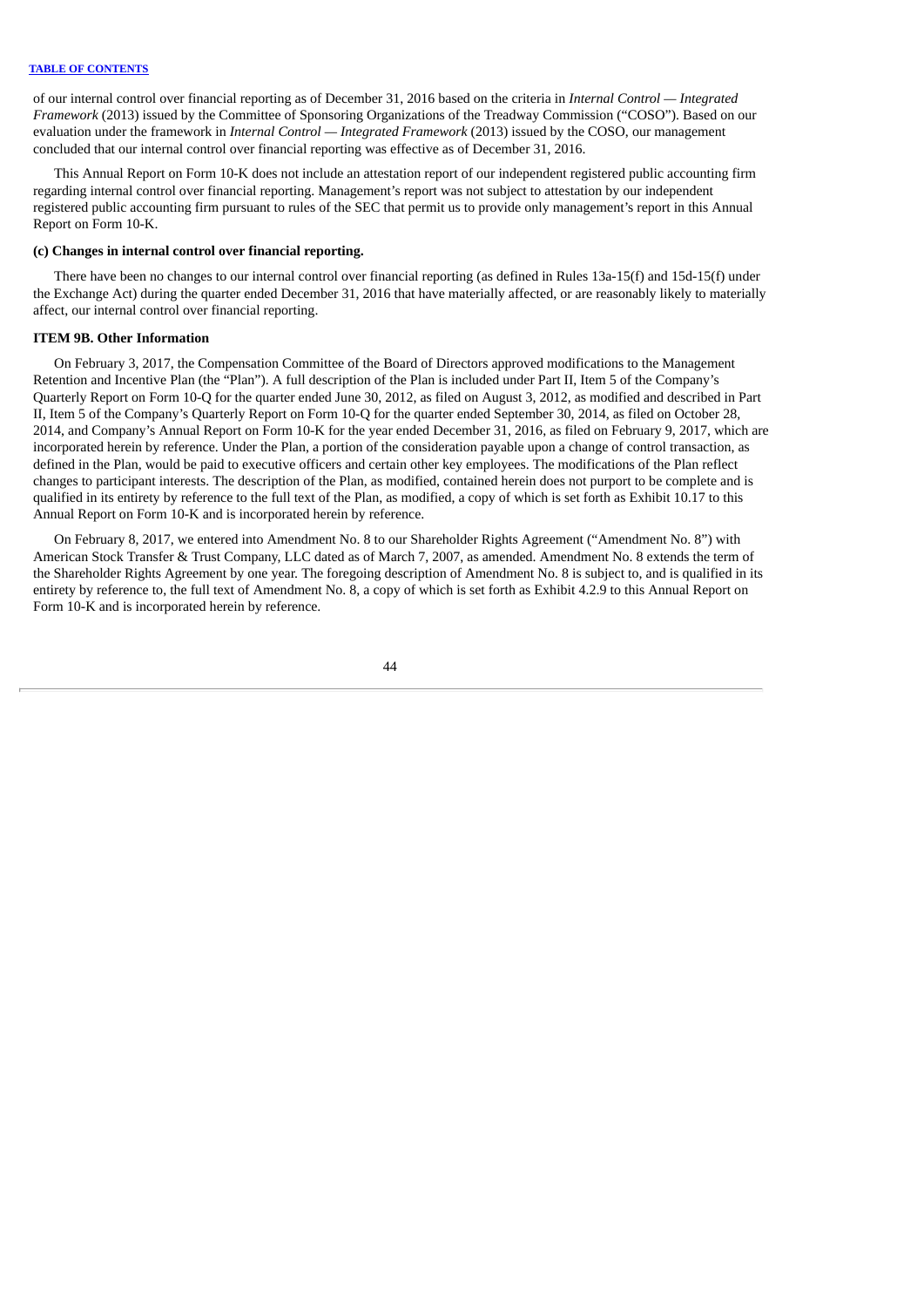#### **PART III**

#### **ITEM 10. Directors, Executive Officers and Corporate Governance**

## **DIRECTORS AND EXECUTIVE OFFICERS**

The following table and biographical descriptions set forth information regarding our executive officers and directors, based on information furnished to us by each executive officer and director, as of December 31, 2016:

| Name                                  | Age | <b>Position</b>                                    |
|---------------------------------------|-----|----------------------------------------------------|
| Shai N. Gozani, M.D., Ph.D.           | 52  | Chairman of the Board, Chief Executive Officer,    |
|                                       |     | <b>President and Secretary</b>                     |
| Thomas T. Higgins                     | 65  | Senior Vice President, Chief Financial Officer and |
|                                       |     | Treasurer                                          |
| Francis X. McGillin                   | 56  | Senior Vice President and Chief Commercial Officer |
| David E. Goodman, $M.D.(1)(2)$        | 60  | Director                                           |
| Allen J. Hinkle, M.D. $(2)(3)$        | 66  | Director                                           |
| Nancy E. $Katz^{(1)}$                 | 57  | Director                                           |
| Timothy R. Surgenor <sup>(1)(3)</sup> | 57  | Director                                           |
| David Van Avermaete                   | 65  | Director                                           |
|                                       |     |                                                    |

(1) Member of Audit Committee

(2) Member of Compensation Committee

(3) Member of Nominating and Corporate Governance Committee

**Shai N. Gozani, M.D., Ph.D.** founded our Company in 1996 and currently serves as Chairman of our Board of Directors and as our President, Chief Executive Officer and Secretary. Since founding our Company in 1996, Dr. Gozani has served in a number of positions at our company including Chairman since 1996, President from 1996 to 1998 and from 2002 to the present, Chief Executive Officer since 1997 and Secretary since July 2008. Dr. Gozani holds a B.A. in computer science, an M.S. in Biomedical Engineering and a Ph.D. in Neurobiology, from the University of California, Berkeley. He also received an M.D. from Harvard Medical School and the Harvard-M.I.T. Division of Health Sciences at M.I.T. Prior to forming our Company, Dr. Gozani completed a neurophysiology research fellowship in the laboratory of Dr. Gerald Fischbach at Harvard Medical School. Dr. Gozani has published articles in the areas of basic and clinical neurophysiology, biomedical engineering and computational chemistry. The Board has concluded that Dr. Gozani should serve as a director because Dr. Gozani's extensive knowledge of engineering and neurophysiology, combined with the unique understanding of our technology and business he has gained as our founder and as a key executive, provides invaluable insight to our Board and to the entire organization.

**Thomas T. Higgins** has served as our Senior Vice President, Chief Financial Officer and Treasurer since September 2009. Prior to joining NeuroMetrix, from January 2005 to March 2008, Mr. Higgins was Executive Vice President and Chief Financial Officer at Caliper Life Sciences, Inc., a provider of technology and services for life sciences research. Before Caliper, Mr. Higgins was Executive Vice President, Operations and Chief Financial Officer at V.I. Technologies, Inc. (Vitex), a biotechnology company addressing blood safety. Before Vitex, Mr. Higgins served at Cabot Corporation in various senior finance and operations roles. His last position at Cabot was President of Distrigas of Massachusetts Corporation, a subsidiary involved in the liquefied natural gas business, and prior to that he was responsible for Cabot's Asia Pacific carbon black operations. Before joining Cabot, Mr. Higgins was with PricewaterhouseCoopers where he started his career. Mr. Higgins holds a BBA with honors from Boston University.

**Francis X. McGillin** has served as Senior Vice President and Chief Commercial Officer since August 2014. Prior to joining NeuroMetrix, from September 2001 to January 2014, Mr. McGillin was Vice President and General Manager at Philips, having served in a number of senior marketing and management positions in the company's consumer and healthcare businesses. His last role with Philips, was leading the globalization of Philips Sonicare business. Before Philips, Mr. McGillin, was Executive Director, Marketing at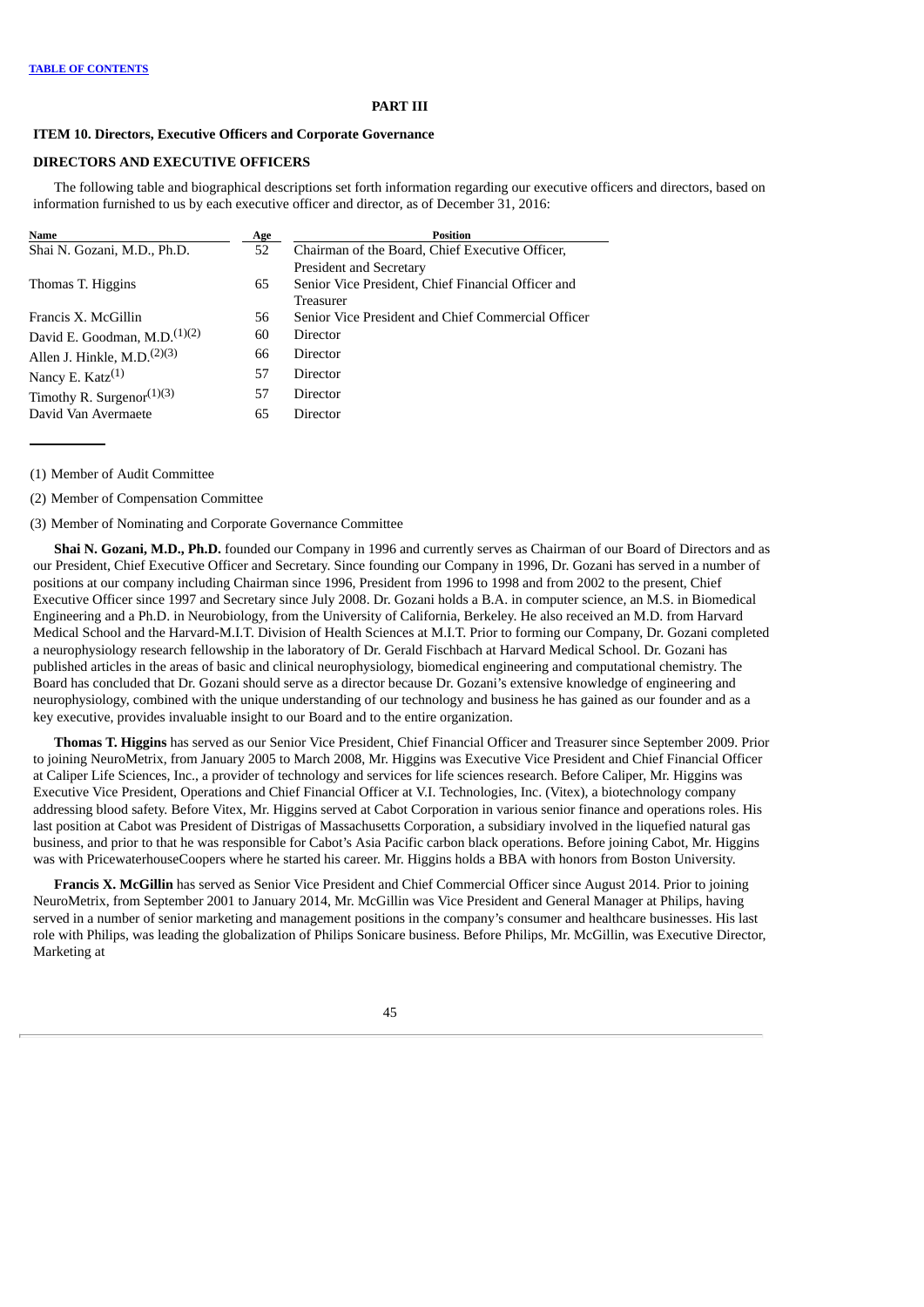Johnson & Johnson, working across a number of the company's global consumer brands. Mr. McGillin holds a MBA from Fordham University and a BS degree from Northeastern University.

**David E. Goodman, M.D., M.S.E.** has served as a member of our Board of Directors since June 2004. Since 2013, Dr. Goodman has served as CEO of FeetFirst, a technology-focused healthcare services company he co-founded that is committed to preventing the devastating and expensive microvascular complications of diabetes. From 2014 – 2016, Dr. Goodman served as a director of Xtant Medical (OTC QX: BONE), a comprehensive supplier of orthopedic and spine surgery products. From 2012 – 2015, Dr. Goodman has served as CMO of FirstVitals, a healthcare services company focused on wellness and prevention. Since 2011, Dr. Goodman has also served as an independent consultant. During 2010, Dr. Goodman has served as President and Chief Executive Officer of SEDline, Inc., a research-focused company with the mission to expand the scope and applications for neuromonitoring. From 2008 to 2009, Dr. Goodman served as Executive Vice President of Business Development for Masimo Corporation, a manufacturer of non-invasive patient monitors. From 2006 to 2008, Dr. Goodman served as an independent consultant providing product design, regulatory and analytical consulting services to medical device and biopharmaceutical companies and also served in this capacity from 2003 to 2004 and from 2001 to 2002. From 2005 to 2006, Dr. Goodman served as President and Chief Executive Officer of BaroSense, Inc., a medical device company focused on developing minimally invasive devices for the long-term treatment of obesity. From 2004 to 2005, Dr. Goodman served as President and Chief Executive Officer of Interventional Therapeutic Solutions, Inc., an implantable drug delivery systems company. From 2002 to 2003, Dr. Goodman served as Chairman, President and Chief Executive Officer of Pherin Pharmaceuticals, a pharmaceutical discovery and development company. From 1994 to 2001, Dr. Goodman held various positions, including Chief Executive Officer, Chief Medical Officer and director, for LifeMasters Supported SelfCare, Inc., a disease management services company that Dr. Goodman founded. Dr. Goodman also served as a director of Sound Surgical Technologies LLC, a private manufacturer of aesthetic surgical tools from 2011 until its acquisition by Solta Medical (Nasdaq:SLTM) in 2013. Dr. Goodman holds a B.A.S. in applied science and bioengineering and a M.S.E. in bioengineering from the University of Pennsylvania. He also received an M.D. from Harvard Medical School and the Harvard-M.I.T. Division of Health Sciences and Technology. Dr. Goodman holds 22 issued and pending patents and is a practicing physician with licenses in California and Hawaii. The Board has concluded that Dr. Goodman should serve as a director because Dr. Goodman's medical and engineering background and his many years of executive experience in the medical device industry provide important experience and expertise to the Board.

**Allen J. Hinkle, M.D.** has served as a member of our Board of Directors since January 2006. From December 2010 through the present, Dr. Hinkle has served as the Chief Medical Officer of MVP Health Care, a not-for-profit health insurer. Dr. Hinkle was the Chief Medical Officer and Senior Vice President for Tufts Health Plan in Massachusetts, a health insurance provider, where he was responsible for medical management programs and initiatives from 2004 to 2009. Prior to becoming the Chief Medical Officer of Tufts Health Plan, Dr. Hinkle was Senior Medical Director and Vice President of Health Care Quality, Policy and Innovations at Blue Cross Blue Shield of Massachusetts, a health insurance provider, from 2001 through September 2004. From 1995 to 2001, Dr. Hinkle was the Chief Medical Officer and Senior Vice President of Quality — Healthcare Management for Anthem Blue Cross Blue Shield of New Hampshire and Matthew Thornton Plan, health insurance provider organizations. Dr. Hinkle has over 40 years of experience in the healthcare field. Dr. Hinkle received a B.S. from the University of Massachusetts at Amherst and an M.D. from Albert Einstein College of Medicine in New York. He is board certified in pediatrics and anesthesiology and is an Associate Professor at Dartmouth Medical School. He also owns several U.S. patents on medical devices. The Board has concluded that Dr. Hinkle should serve as a director because Dr. Hinkle's years of experience as a physician and in executive positions in the health insurance industry provide the Board with valuable insights in the areas of product development and reimbursement.

**Nancy E. Katz** has served as a member of our Board of Directors since December 2010. From May 2011 to August 2014, Ms. Katz served as Vice President, Consumer Marketing at Medtronic, Inc., a medical technology company. From July 2005 to July 2010, Ms. Katz was Senior Vice President, Bayer Diabetes Care — North America. Prior to this position, she was President and Chief Executive Officer of Calypte Biomedical Corporation, a manufacturer of HIV diagnostics, President of Zila Pharmaceutical,  $Inc$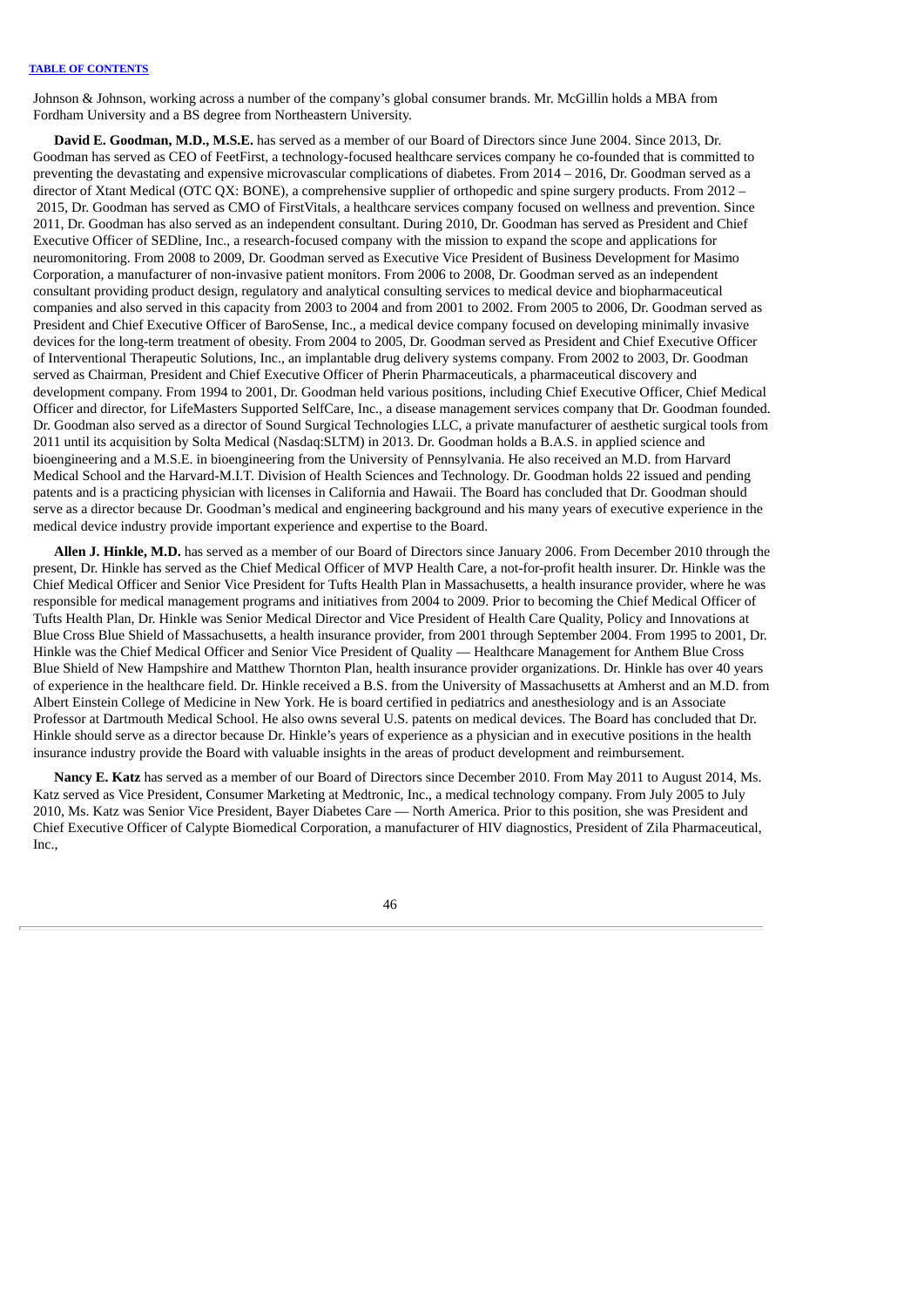a manufacturer of oral care products, and held senior marketing positions with the Lifescan division of Johnson & Johnson (blood glucose diabetes products), Schering-Plough Healthcare Products, and with American Home Products. Since October 2016, Ms. Katz has served on the Board of Directors of Cyanotech Corporation (NASDAQ: CYAN). She has previously served on the Boards of Directors of Neoprobe Corporation (AMEX: NEOP), Calypte Biomedical Corporation, LXN Corporation and Pepgen Corporation. She received a B.S. in business from the University of South Florida. The Board has concluded that Ms. Katz should serve as a director because her experience in diabetes care and marketing into the diabetes sector provides valuable insight to the Board and management in our diabetes strategy.

**Timothy R. Surgenor** has served as a member of our Board of Directors since April 2009. Since April 2009, Mr. Surgenor has been a partner at Red Sky Partners, LLC, a provider of general management consulting services to the biotechnology industry. Since July 2012 Mr. Surgenor has also served as a director of Precision Ventures, a developer of medical and consumer devices. From 2003 to 2009, Mr. Surgenor served as President, Chief Executive Officer and director of Cyberkinetics Neurotechnology Systems (OTC: CYKN.PK), a medical device company. From January 1999 to January 2003, Mr. Surgenor was Executive Vice President at Haemonetics Corporation, which is a medical device company. From 1994 to 1999, Mr. Surgenor was President of Genzyme Tissue Repair, the cell therapy division of Genzyme Corporation. Previously, Mr. Surgenor was Executive Vice President and Chief Financial Officer of BioSurface Technology, Inc. and also held various positions in operations at Integrated Genetics. Mr. Surgenor received a B.A. in Biochemistry from Williams College and an M.B.A. from Harvard Business School. The Board has concluded that Mr. Surgenor should serve as a director because Mr. Surgenor's long career in the medical device and biotechnology business as both an entrepreneur and in senior executive positions in public companies provides the Board with important industry experience as well as valuable finance, accounting and executive management expertise.

**David Van Avermaete** has served as a member of our Board of Directors since September 2013. Since January 2015, Mr. Van Avermaete has served as President of Inject Safe Technologies, a privately held company that has developed a bandage specifically designed to support injections. From April 2004 to February 2013, Mr. Van Avermaete served as Chief Executive Officer of VeraLight, Inc., a medical device company he founded, that focuses on non-invasive screening for type 2 diabetes. From 2000 to 2004, Mr. Van Avermaete served as Senior Vice President Non-Invasive Technology of InLight Solutions, a Johnson & Johnson company focused on transformational technology in the diabetes field. From 1998 to 2000, Mr. Van Avermaete served as U.S. President of the LifeScan division of Johnson & Johnson and, from 1990 to 1998, in various senior level positions at LifeScan concentrating in sales and marketing. Previously, Mr. Van Avermaete served as Vice President Sales and Marketing at Biotope, Director of Marketing at Roche Diagnostics, and Director of Marketing and Sales at Syntex Medical Diagnostics. Mr. Van Avermaete received a Master of Business Administration and a Master of Science Degree in Microbiology from the University of Arizona and a Bachelor of Science Degree in medical technology and chemistry from Ball State University. The Board has concluded that Mr. Van Avermaete should serve as a director because his executive level experience in the medical device and diabetes field, as well as in entrepreneurial ventures, provides the Board with a valuable perspective in commercializing medical device products.

### **BOARD MATTERS AND CORPORATE GOVERNANCE**

#### **Board of Directors**

Our amended and restated certificate of incorporation, as amended, provides for a classified board of directors consisting of three staggered classes of directors (Class I, Class II and Class III). The members of each class of our Board of Directors serve for staggered three-year terms, with the terms of our Class I, Class II and Class III directors expiring upon the election and qualification of directors at the annual meetings of stockholders to be held in 2017, 2018, and 2019, respectively. Currently:

- our Class I directors are Allen J. Hinkle, M.D. and Timothy R. Surgenor;
- our Class II directors are Shai N. Gozani, M.D., Ph.D. and David Van Avermaete; and
- our Class III directors are David E. Goodman, M.D. and Nancy E. Katz.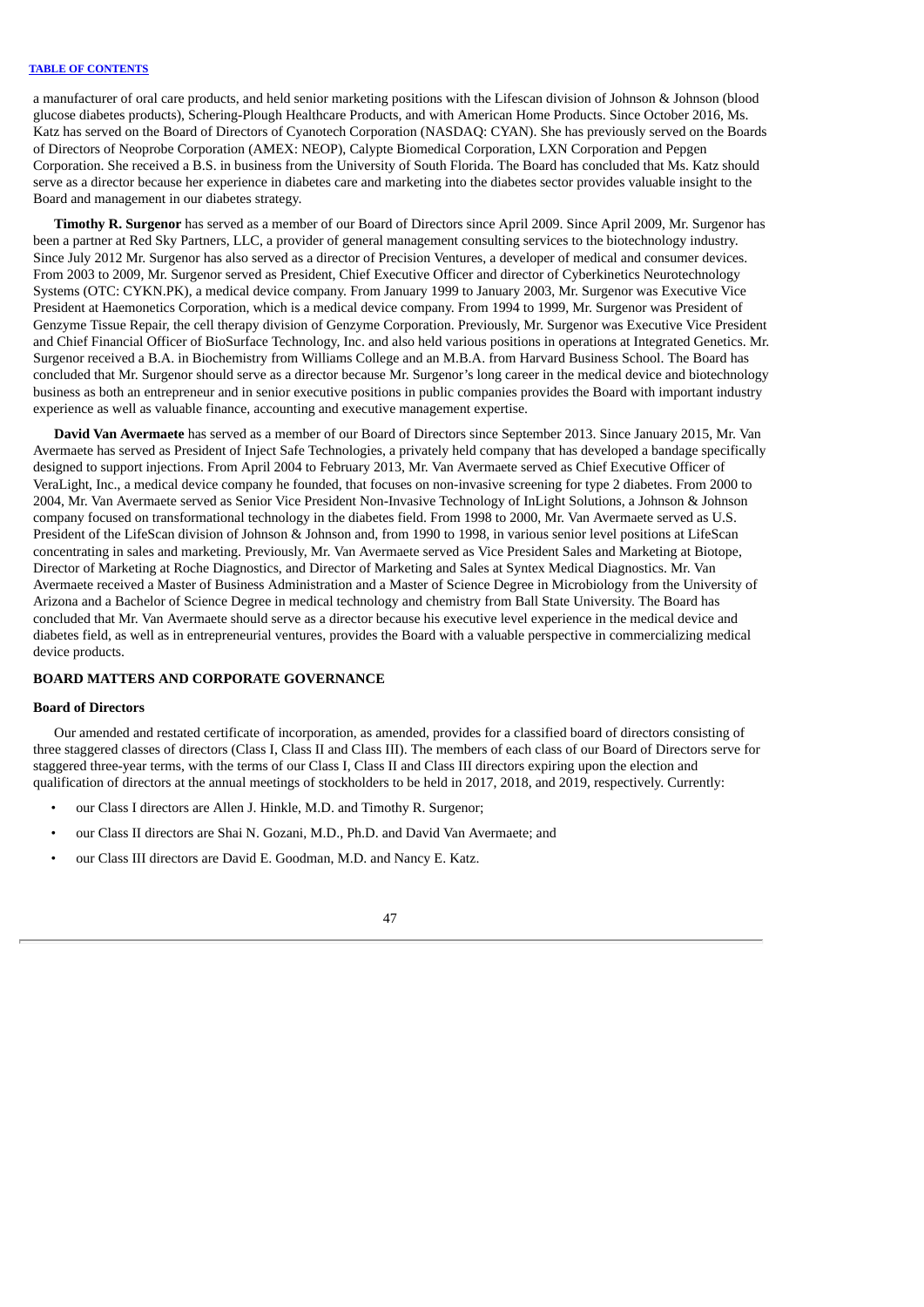Our Board of Directors has determined that Dr. Goodman, Dr. Hinkle, Mr. Surgenor, Ms. Katz, and Mr. Van Avermaete are independent directors for purposes of the corporate governance rules contained in the NASDAQ Marketplace Rules, or the NASDAQ rules.

Our Board of Directors has an Audit Committee, a Compensation Committee, and a Nominating and Corporate Governance Committee.

The Audit Committee currently consists of Mr. Surgenor, Chairman, Dr. Goodman, and Ms. Katz. The Audit Committee operates pursuant to a charter that was approved by our Board of Directors, a copy of which is available on our website at *http://www.neurometrix.com* under the heading "Investor Relations" and subheading "Corporate Governance". The purposes of the Audit Committee are to, among other functions, assist the Board of Directors in overseeing the operation of a comprehensive system of internal controls covering the integrity of our financial statements and reports, compliance with laws, regulations and corporate policies, and the qualifications, performance and independence of our registered public accounting firm. Mr. Surgenor, Dr. Goodman, and Ms. Katz are all "independent" as that term is defined in the rules of the SEC and the applicable NASDAQ rules relating to audit committee members. Our Board of Directors has determined that Mr. Surgenor qualifies as an "audit committee financial expert" as such term is defined in the rules of the SEC. The Audit Committee held five meetings during 2016.

#### **Procedures by which Stockholders may Nominate Directors**

There have been no changes to the procedures disclosed in our proxy statement for the 2016 annual meeting of stockholders by which stockholders may nominate directors.

### **Code of Business Conduct and Ethics**

We have adopted a Code of Business Conduct and Ethics that applies to all of our directors, officers and employees, including our principal executive officer, principal financial officer, principal accounting officer or controller and persons performing similar functions. A current copy of the Code of Business Conduct and Ethics is available on our website at *http://www.neurometrix.com* under the heading "Investor Relations" and subheading "Corporate Governance," and we intend to disclose on this website any amendment to, or waiver of, any provision of the Code of Business Conduct and Ethics applicable to our directors or executive officers that would otherwise be required to be disclosed under the SEC rules, to the extent permitted, by the NASDAQ rules. A current copy of the Code of Business Conduct and Ethics may also be obtained, without charge, upon written request directed to us at: NeuroMetrix, Inc., 1000 Winter Street, Waltham, Massachusetts 02451, Attention: Compliance Officer.

## **Section 16(a) Beneficial Ownership Reporting Compliance**

Section 16(a) of the Exchange Act requires our directors and executive officers and holders of more than 10% of our common stock (collectively, "Reporting Persons") to file with the SEC initial reports of ownership and reports of changes in ownership of our common stock. Such Reporting Persons are required by regulations of the SEC to furnish us with copies of all such filings. Our records reflect that all reports which were required to be filed pursuant to Section 16(a) of the Exchange Act were filed on a timely basis. We received a written statement from our directors, officers, and 10% stockholders or know from other means that any required Forms 5 were filed or that no Forms 5 were required to be filed.

## **ITEM 11. Executive Compensation**

#### **Directors' Compensation**

As of December 31, 2016, the non-employee members of our Board of Directors were entitled to receive annual cash compensation in the amount of \$15,000 for service as a member of our Board of Directors, which is paid following each annual meeting of our stockholders. In addition, these non-employee directors were entitled to receive \$2,000 for each board or committee meeting that they attend, provided that they are not entitled to additional compensation for attending committee meetings that occur on the same day as a board meeting which they attend. This cash compensation is in addition to any stock options or other equity compensation that we determine to grant to our directors. Dr. Gozani, the only member of our Board of Directors who is also an employee, is not separately compensated for his service on our Board of Directors.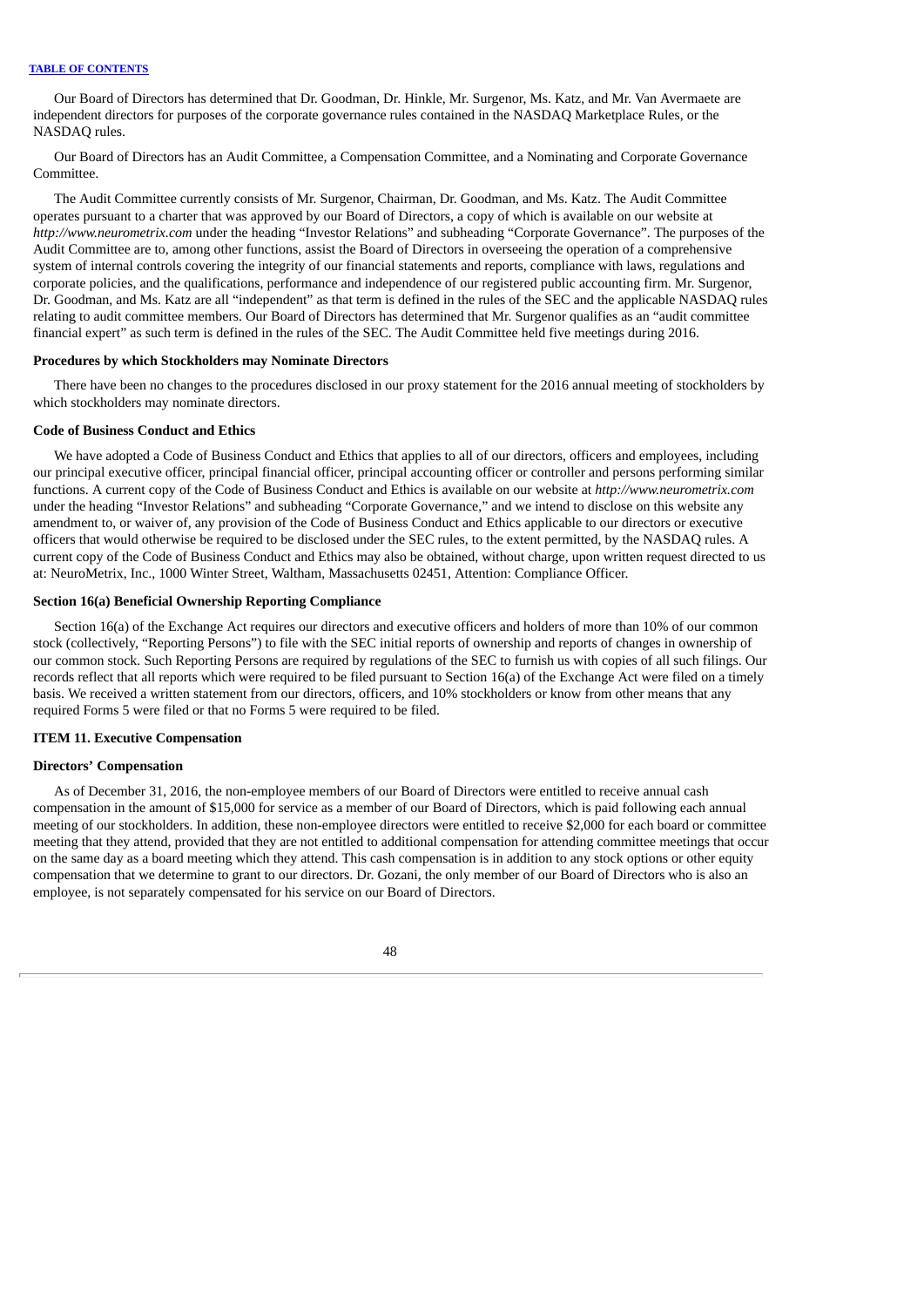In addition to the compensation described above, we reimburse all non-employee directors for their reasonable out-of-pocket expenses incurred in attending meetings of our Board of Directors or any committees thereof.

The following table shows compensation information with respect to services rendered to us in all capacities during the fiscal year ended December 31, 2016 for each non-employee member of the Board of Directors.

### **Director Compensation Table — 2016**

| Name                                      | <b>Fees Earned</b><br>or Paid in<br>Cash<br>(S) | Option<br>Awards<br>$(5)^{(1)}$ | Total<br>Compensation<br>(S) |
|-------------------------------------------|-------------------------------------------------|---------------------------------|------------------------------|
| David E. Goodman, M.D. <sup>(2)</sup>     | 39,000                                          | 4,938                           | 43,938                       |
| Allen J. Hinkle, M.D. <sup>(3)</sup>      | 31,000                                          | 4.938                           | 35,938                       |
| Nancy E. Katz <sup><math>(4)</math></sup> | 37,000                                          | 4,938                           | 41,938                       |
| Timothy R. Surgenor <sup>(5)</sup>        | 40,000                                          | 4.938                           | 44,938                       |
| David Van Avermaete <sup>(6)</sup>        | 31,000                                          | 4.938                           | 35,938                       |

(1) These amounts represent the aggregate grant date fair value for 5,000 stock options granted to each director during fiscal year 2016.

(2) As of December 31, 2016, Dr. Goodman held options to purchase 7,744 shares of common stock, 1,498 of which were vested.

(3) As of December 31, 2016, Dr. Hinkle held options to purchase 7,744 shares of common stock, 1,498 of which were vested.

(4) As of December 31, 2016, Ms. Katz held options to purchase 7,744 shares of common stock, 1,498 of which were vested.

(5) As of December 31, 2016, Mr. Surgenor held options to purchase 7,744 shares of common stock, 1,498 of which were vested.

(6) As of December 31, 2016, Mr. Van Avermaete held options to purchase 10,000 shares of common stock, 3,130 of which were vested.

#### **Summary of Executive Compensation**

The following table sets forth the total compensation paid or accrued during the fiscal years ended December 31, 2016 and 2015 to (i) our Chief Executive Officer, and (ii) our two next most highly compensated executive officers who earned more than \$100,000 during the fiscal year ended December 31, 2016 and were serving as executive officers as of such date (we refer to these individuals as the "named executive officers"):

| <b>Name and Principal Position</b>                          | Year | <b>Salarv</b><br>(\$) | <b>Bonus</b><br>$(5)^{(2)}$ | Option<br>Awards $(1)$<br>(5) | <b>All Other</b><br>Compensation<br>(\$) | <b>Total</b><br>$($)$ |
|-------------------------------------------------------------|------|-----------------------|-----------------------------|-------------------------------|------------------------------------------|-----------------------|
| Shai N. Gozani, M.D. Ph.D.                                  |      |                       |                             |                               |                                          |                       |
| Chairman of the Board, Chief                                | 2016 | 415,000               |                             | 170,091                       |                                          | 585,091               |
| Executive Officer, President and                            | 2015 |                       |                             |                               |                                          |                       |
| Secretary                                                   |      | 415,000               | 226,823                     |                               |                                          | 641,823               |
| Thomas T. Higgins<br>Senior Vice President, Chief Financial | 2016 | 325,000               |                             | 85,045                        |                                          | 410,045               |
| Officer and Treasurer                                       | 2015 | 325,000               | 142,106                     |                               |                                          | 467,106               |
| Frank McGillin<br>Senior Vice President, Chief              | 2016 | 325,000               |                             | 85.045                        |                                          | 410,045               |
| Commercial Officer                                          | 2015 | 325,000               | 113.685                     |                               |                                          | 438,685               |

(1) These amounts include the aggregate grant date fair value for option awards granted during fiscal years 2016 and 2015 computed in accordance with FASB ASC Topic 718. The amount of each grant is set forth below under "Discussion of Summary Compensation Table — Long-Term Incentive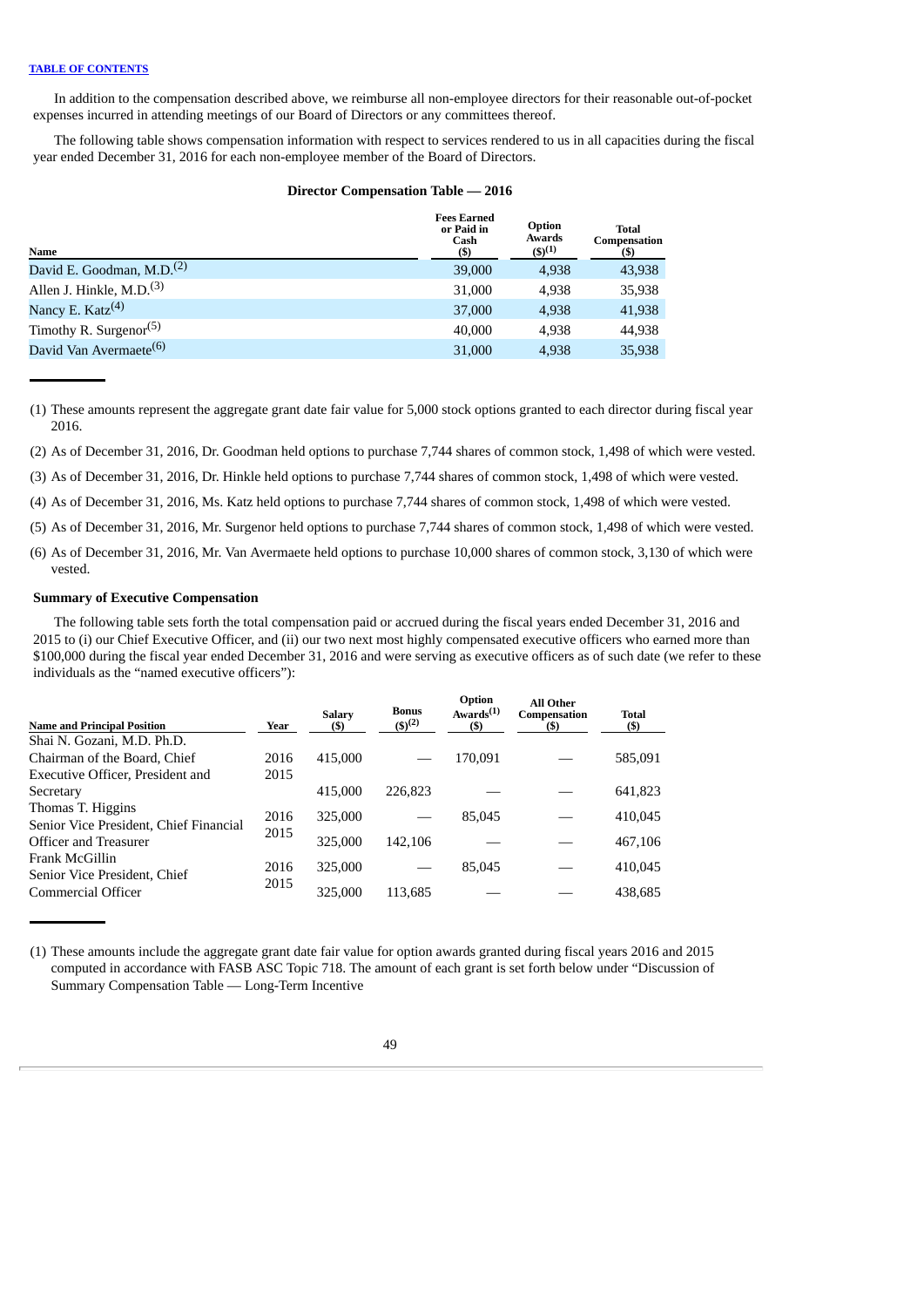Compensation." A discussion of the assumptions used in determining grant date fair value may be found in Note 3 to our Financial Statements, included elsewhere in this Annual Report on Form 10-K.

(2) Executive officer bonuses for fiscal years 2016 and 2015 were paid in fully-vested shares of the Company's common stock. See "Discussion of Summary Compensation Table — Bonus Payments."

### **Discussion of Summary Compensation Table**

The compensation paid to the named executive officers may include salary, cash incentive compensation, and equity incentive compensation. The terms of employment agreements that we have entered into with our named executive officers are described below under "Employment Agreements and Potential Payments upon Termination or Change-in-Control."

#### *Cash Compensation*

We pay our executive officers a base salary which we review and determine annually. As of December 31, 2016, base salaries for our executive officers are Dr. Gozani — \$415,000, Mr. Higgins — \$325,000, and Mr. McGillin — \$325,000.

#### *Bonus Payments*

Each executive officer has an annual bonus target which is expressed as a percentage of base salary. For 2016, executive officer bonus targets as a percentage of base salary were as follows: Dr. Gozani — 62.5%; Mr. Higgins — 50%; and Mr. McGillin — 40%.

The Compensation Committee has established a process for annual assessment of corporate performance which is the foundation for decisions regarding bonus payments to executive officers. Metrics are established following approval by the Board of Directors of the annual operating budget. These are monitored quarterly during the year and assessed after the end of the year. The Compensation Committee evaluates performance against these metrics and also applies judgment in arriving at an overall corporate performance rating or "factor". The Compensation Committee, in consultation with its independent compensation consultant, Radford, implemented a primarily quantitative formula for use in developing the corporate factor for the management bonus pool. In concept, the management bonus pool is activated by achievement of a single threshold or "gating" metric. Following activation, value is then created within the pool by achievement toward specific performance metrics.

The management pool metrics for 2016 encompassed targets for new equity funding and sales revenue. The Compensation Committee concluded that the gating metric of new equity funding had not been met in 2016 and therefore a management bonus pool was not created.

#### *Long-Term Incentive Compensation*

We grant long-term equity incentive awards in the form of stock options and restricted shares to executives as part of our total compensation package. The Compensation Committee awarded in August 2016 the following equity grants comprised of stock options, to our named executive officers under our 2004 Stock Plan in the following amounts: Dr. Gozani — 200,000 options; Mr. Higgins — 100,000 options; and Mr. McGillin — 100,000 options. During 2015 there were no equity grants to the executive officers.

Stock options referred to above have a term of ten years and vest over four years with 25% of the total award vesting after one year and the remainder vesting in equal quarterly installments thereafter. Generally, to the extent vested, each stock option is exercisable during the term of the option while the grantee is employed by us and for a period of three months thereafter, unless such termination is upon death or disability, in which case the grantee may continue to exercise the option for a period of 12 months, or for cause, in which case the option terminates immediately. Vesting of stock options is also subject to acceleration in some certain circumstances in connection with a change-in-control as described below in "Employment Agreements and Potential Payments upon Termination or Change-in-Control."

### *Management Retention and Incentive Plan*

Our board of directors implemented the Management Retention and Incentive Plan, or the MRIP, under which a portion of the consideration payable upon a change of control transaction, as defined in the MRIP, would be paid to our executive officers and certain other key employees. The MRIP was designed to retain

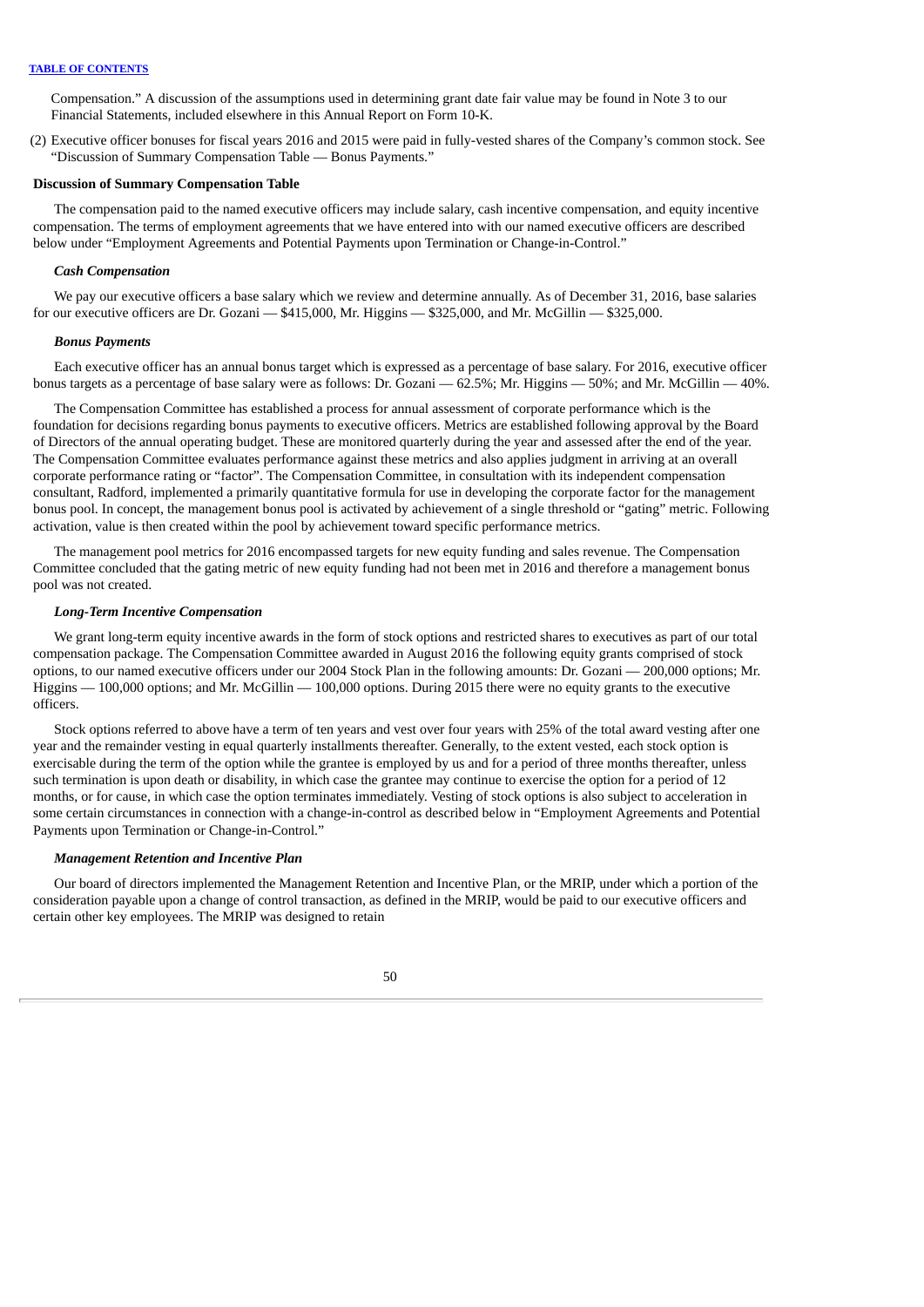these individuals during the critical, early commercialization phases of our diabetes and pain initiatives while providing management with an incentive to rapidly build corporate value potentially leading to a change of control transaction. The MRIP has been structured to work in conjunction with, and not replace, our other incentive programs such as our equity plans, severance arrangements, compensation and bonus plan, and other benefits. The MRIP is designed to provide an appropriate, market-based incentive to our executive officers and key employees which will be reduced over time as a result of any future equity grants to participants. Effectively, the MRIP has an embedded self-liquidation feature.

In the event of a change of control transaction, subject to the participant's continued employment or service with us, the participant shall receive cash consideration equal to a fixed percentage of the value of the change of control transaction to be received by the Corporation or our stockholders, net of expenses. Each participant's payment shall be reduced by (i) any payments to be made to the participant in the change of control transaction as a result of securities issued pursuant to our equity plans, (ii) the value then held by the participant of securities previously issued to the participant under our equity plans; and (iii) the then current value of shares issued to the participant under our equity plans and previously sold by the participant, excluding any founders shares.

## **Outstanding Equity Awards at Fiscal Year-End**

The table below sets forth information with respect to our named executive officers concerning the outstanding equity awards as of December 31, 2016.

|                             |                                | <b>Option Awards</b>                                                           |                 |                                  |  |
|-----------------------------|--------------------------------|--------------------------------------------------------------------------------|-----------------|----------------------------------|--|
|                             |                                | <b>Number of Securities</b><br><b>Underlying Unexercised</b><br><b>Options</b> |                 | <b>Option</b>                    |  |
|                             | <b>Exercisable</b><br>$^{(#)}$ | Unexercisable<br>$($ # $)$                                                     | Price<br>$($ \$ | <b>Expiration</b><br><b>Date</b> |  |
| Shai N. Gozani, M.D., Ph.D. | 243                            |                                                                                | 286.56          | 4/01/18                          |  |
|                             | 1,389                          |                                                                                | 244.80          | 2/12/19                          |  |
|                             | 582                            |                                                                                | 243.36          | 4/02/20                          |  |
|                             | 1,164                          |                                                                                | 79.20           | 2/01/21                          |  |
|                             | 31,250                         |                                                                                | 7.08            | 7/26/23                          |  |
|                             | 50,000                         |                                                                                | 7.08            | 7/31/24                          |  |
|                             |                                | $200,000^{(1)}$                                                                | 1.47            | 8/22/26                          |  |
| Thomas T. Higgins           | 490                            |                                                                                | 79.20           | 2/01/21                          |  |
|                             | 13,750                         |                                                                                | 7.08            | 7/26/23                          |  |
|                             | 22,000                         |                                                                                | 7.08            | 7/31/24                          |  |
|                             |                                | $100,000^{(2)}$                                                                | 1.47            | 8/22/26                          |  |
| Frank McGillin              | 28,125                         | $21,875^{(3)}$                                                                 | 7.52            | 8/25/24                          |  |
|                             |                                | $100,000^{(2)}$                                                                | 1.47            | 8/22/26                          |  |

<sup>(1)</sup> Reflects the unexercised portion of a stock option for 200,000 shares of common stock that was granted on August 22, 2016. The option vests 25% on the first anniversary of the vesting start date and then 1/16<sup>th</sup> each quarter thereafter until fully vested.

(3) Reflects the unexercised portion of a stock option for 50,000 shares of common stock that was granted on August 25, 2014. The option vests 25% on the first anniversary of the vesting start date and then  $1/16^{\text{th}}$  each quarter thereafter until fully vested.

## **Employment Agreements and Potential Payments upon Termination or Change-in-Control**

### *Shai N. Gozani, M.D., Ph.D.*

We entered into an employment agreement with Dr. Gozani, effective as of June 21, 2004 and amended on December 31, 2008. Under the terms of the employment agreement, Dr. Gozani is to be paid an annual



<sup>(2)</sup> Reflects the unexercised portion of a stock option for 100,000 shares of common stock that was granted on August 22, 2016. The option vests 25% on the first anniversary of the vesting start date and then 1/16<sup>th</sup> each quarter thereafter until fully vested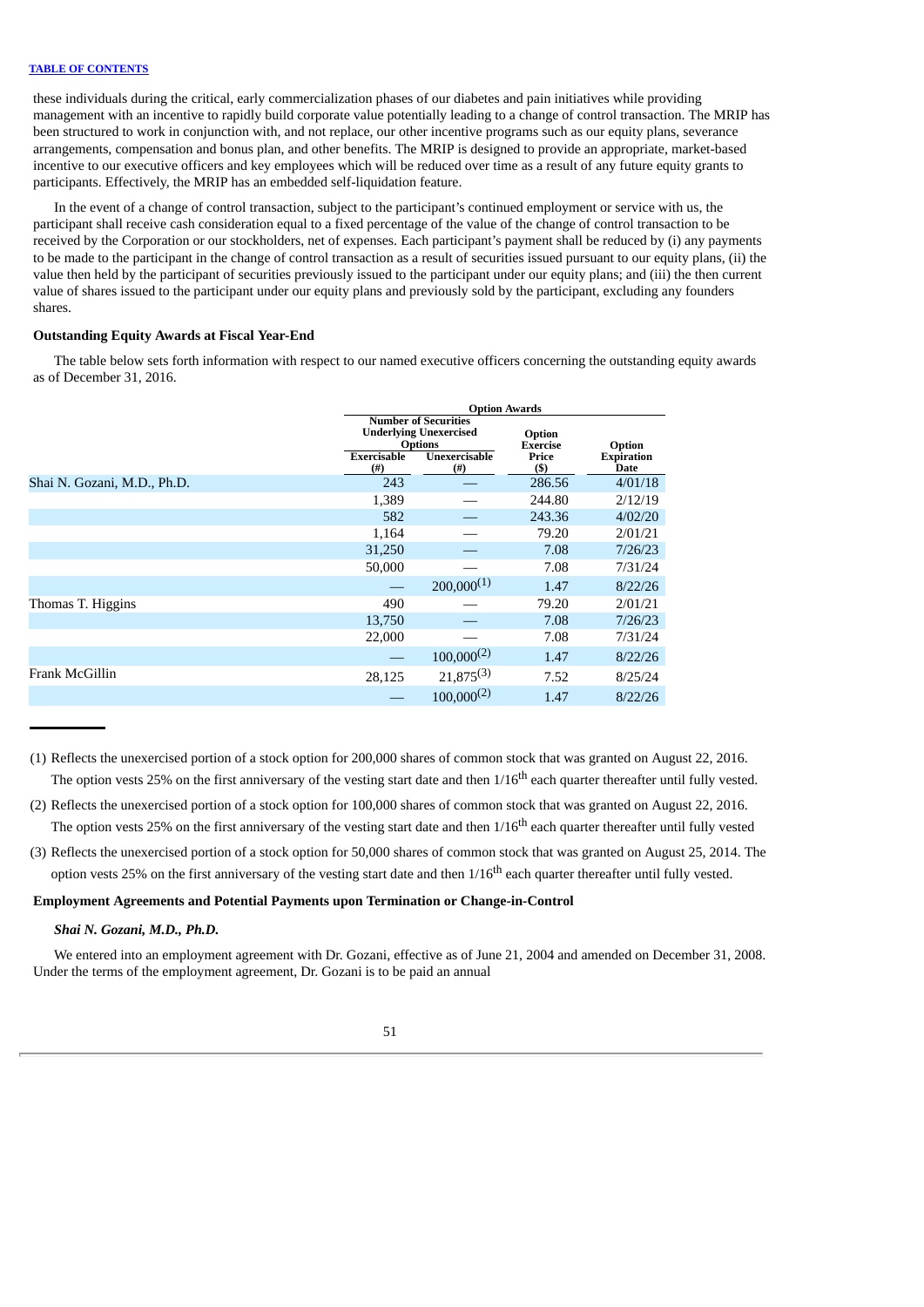base salary determined by the Compensation Committee. Dr. Gozani's salary for 2015 was \$415,000. Dr. Gozani is also eligible to receive an annual cash performance bonus of up to 62.5% of his annual salary if certain performance objectives, determined by Dr. Gozani and our Compensation Committee, are met.

The employment agreement may be terminated by us with or without cause or by Dr. Gozani. Under the terms of the employment agreement, if (1) we terminate Dr. Gozani for any reason other than willful non-performance of his duties under the employment agreement, intentional fraud or dishonesty with respect to our business or conviction of a felony, which we refer to as a termination without cause, or (2) Dr. Gozani resigns as a result of a reduction in his responsibilities with us, reduction in his status with us, reduction of his salary, relocation of our corporate offices more than 35 miles from their current location or breach by us of the employment agreement, which we refer to as a termination for good reason, Dr. Gozani will be entitled to his full base salary at his then-current annual rate of pay, plus benefits and applicable bonus payments, through the date of his termination. In addition, in the event of such a termination, we will continue to pay Dr. Gozani his then-current annual base salary for one year following the termination. Additionally, Dr. Gozani will be entitled to his full annual cash performance bonus in the year that any of the following transactions occurs:

- a sale of substantially all of our assets;
- a merger or combination with another entity, unless the merger or combination does not result in a change in ownership of our voting securities of more than 50%; or
- the sale or transfer of more than 50% of our voting securities.

## *Thomas T. Higgins*

We entered an Employment Agreement with Mr. Higgins on October 27, 2014 which provides for our employment of Mr. Higgins as our Senior Vice President, Chief Financial Officer and Treasurer for a three year term at an annual salary of \$325,000, subject to periodic review and adjustment at our discretion. Under the Employment Agreement, Mr. Higgins is also eligible to receive an annual performance bonus, payable in cash or stock, of up to 50% of his annual salary. Under the terms of the Employment Agreement, if (1) we terminate Mr. Higgins for cause or if he resigns for other than good reason, Mr. Higgins will not be entitled to any separation benefits; (2) we terminate Mr. Higgins' employment without cause other than within 6 months prior to or 12 months following a change in control of the company or Mr. Higgins resigns for good reason, he will be entitled to receive separation benefits equal to his base salary, target bonus amount and continuation of health benefits for a period of twelve months from the date of such termination; (3) we terminate Mr. Higgins' employment within 6 months prior to or 12 months following a change in control of the company or Mr. Higgins resigns for good reason, he will be entitled to the same benefits as described in (2) above, and in addition, we will accelerate his rights to exercise shares under any stock option grants; and (4) Mr. Higgins dies or becomes totally disabled, we will accelerate the rights of his representative to exercise shares under and stock option grants. In connection with the Employment Agreement, Mr. Higgins executed a Confidentiality & Non-Compete Agreement with the Company.

#### *Frank McGillin*

We entered an Employment Agreement with Mr. McGillin on August 14, 2014 in connection with his joining the Company which provides for our employment of Mr. McGillin as our Senior Vice President and Chief Commercial Officer for a three year term at an annual salary of \$325,000, subject to periodic review and adjustment at our discretion. Under the Employment Agreement, Mr. McGillin is also eligible to receive an annual performance bonus, payable in cash or stock, of up to 40% of his annual salary. Under the terms of the Employment Agreement, if (1) we terminate Mr. McGillin for cause or if he resigns for other than good reason, Mr. McGillin will not be entitled to any separation benefits; (2) we terminate Mr. McGillin's employment without cause other than within 6 months prior to or 12 months following a change in control of the company or Mr. McGillin resigns for good reason, he will be entitled to receive separation benefits equal to his base salary, target bonus amount and continuation of health benefits for a period of twelve months from the date of such termination; (3) we terminate Mr. McGillin's employment within 6 months prior to or 12 months following a change in control of the company or Mr. McGillin resigns for good reason, he will be entitled to the same benefits as described in (2) above, and in addition, we will accelerate his rights to

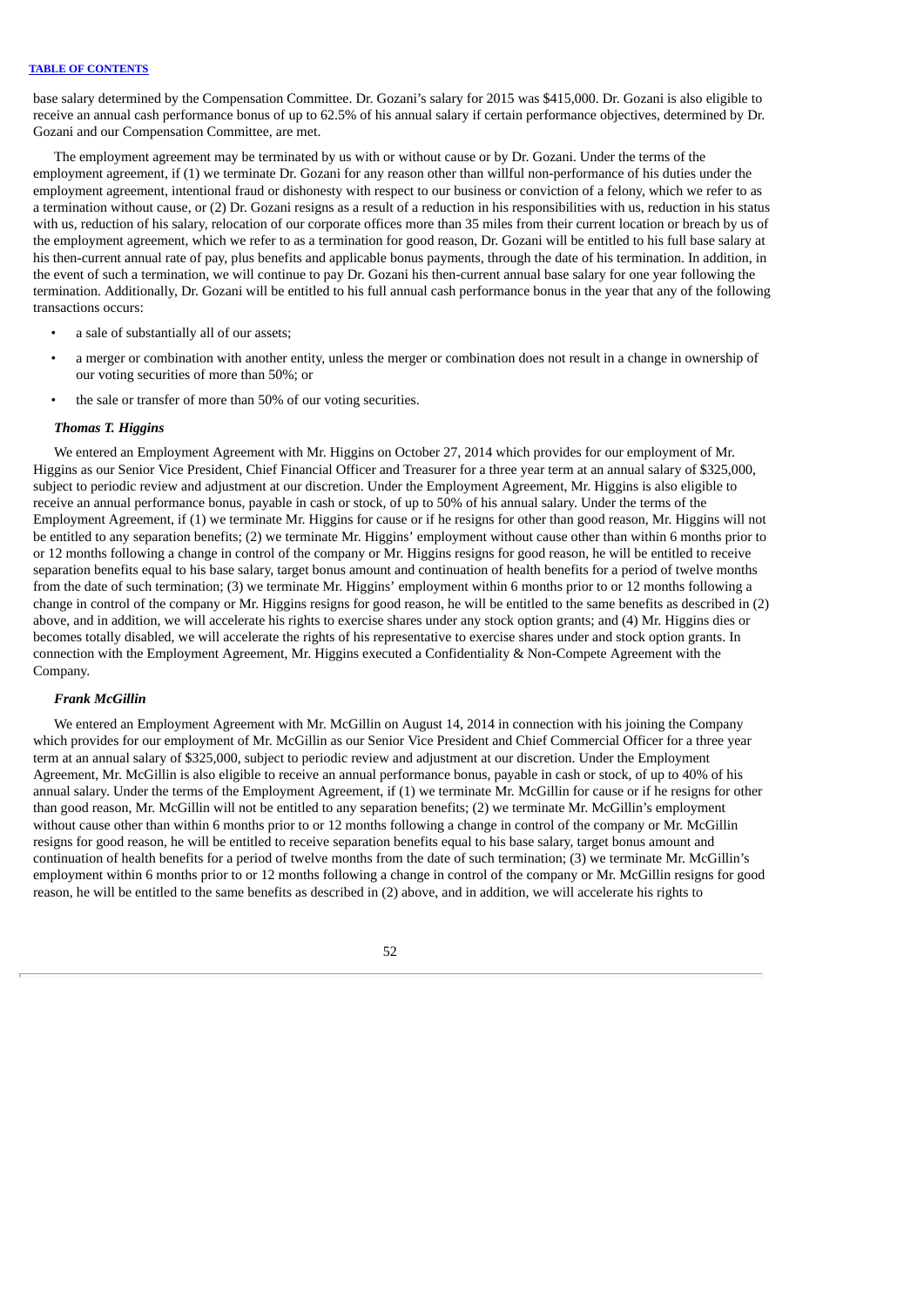exercise shares under any stock option grants; and (4) Mr. McGillin dies or becomes totally disabled, we will accelerate the rights of his representative to exercise shares under and stock option grants. In connection with the Employment Agreement, Mr. McGillin executed a Confidentiality & Non-Compete Agreement with the Company.

## **Confidentiality and Non-Competition Agreements**

Dr. Gozani, Mr. Higgins, and Mr. McGillin have each entered into a confidentiality and non-competition agreement with us, which provides for protection of our confidential information, assignment to us of intellectual property developed by the executive officer and non-compete and non-solicitation obligations that are effective during, and for 12 months following termination of, the executive officer's employment.

### **ITEM 12. Security Ownership of Certain Beneficial Owners and Management and Related Stockholder Matters**

### **PRINCIPAL AND MANAGEMENT STOCKHOLDERS**

The following table sets forth certain information concerning beneficial ownership as of February 1, 2017, except as noted below, of our common stock by:

- each of our directors;
- each of our named executive officers;
- all of our directors and executive officers as a group; and
- each stockholder known by us to beneficially own more than five percent of our common stock.

The number of common shares "beneficially owned" by each stockholder is determined under rules issued by the SEC regarding the beneficial ownership of securities. This information is not necessarily indicative of beneficial ownership for any other purpose. Under these rules, beneficial ownership of common stock includes (1) any shares as to which the person or entity has sole or shared voting power or investment power and (2) any shares as to which the person or entity has the right to acquire beneficial ownership within 60 days after February 1, 2017, including any shares that could be purchased by the exercise of options or warrants on or within 60 days after February 1, 2017. Each stockholder's percentage ownership is based on 7,914,901 shares of our common stock outstanding as of February 1, 2016 plus the number of shares of common stock that may be acquired by such stockholder upon exercise of options or warrants that are exercisable on or within 60 days after February 1, 2017.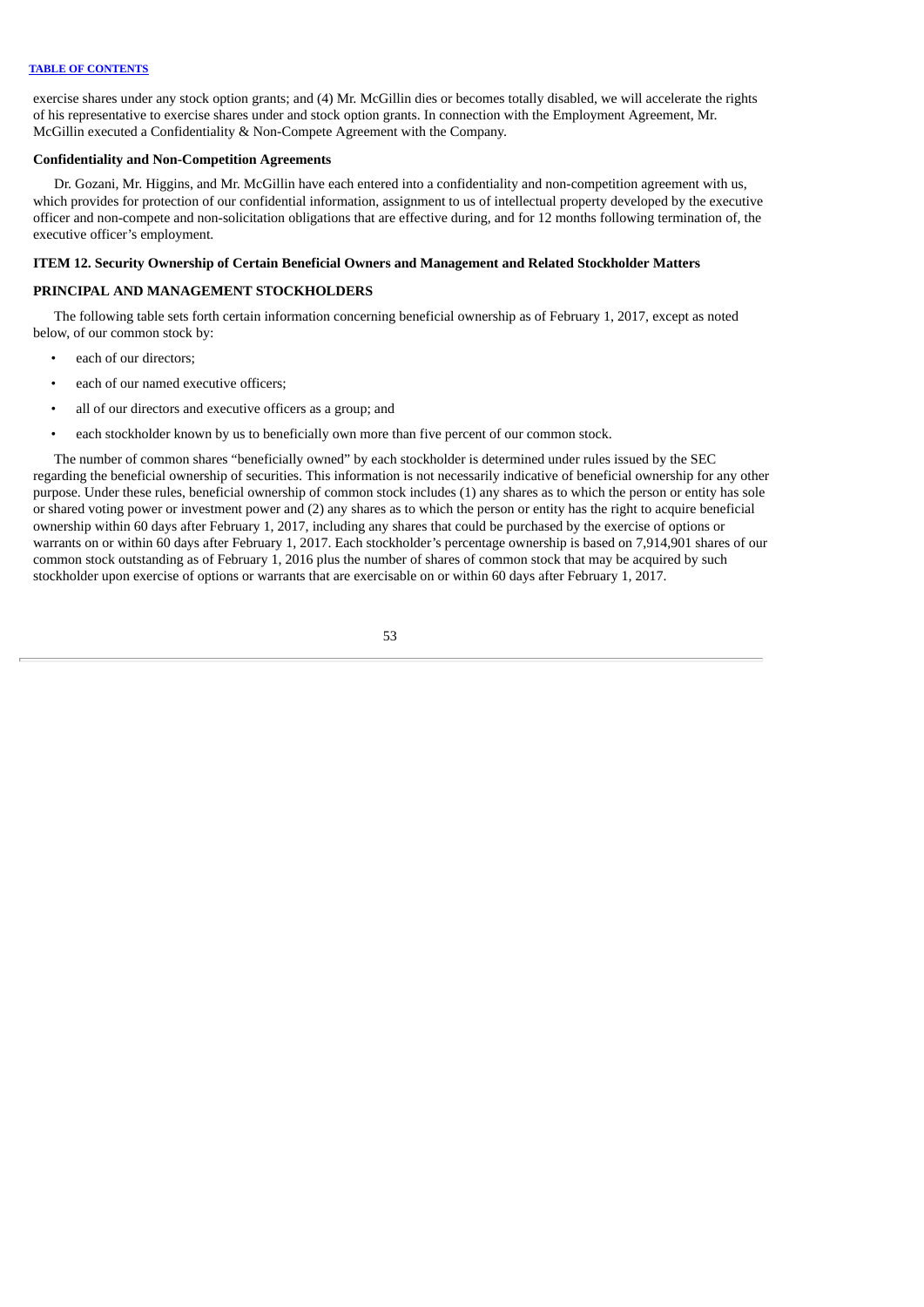Sabby Management, LLC(3)

Unless otherwise indicated below, to our knowledge, all persons named in the table have sole voting and investment power with respect to their shares of common stock, except to the extent authority is shared by spouses under community property laws.

|                                                     | <b>Amount and Nature of Beneficial Ownership</b> |                                     |              |                                     |
|-----------------------------------------------------|--------------------------------------------------|-------------------------------------|--------------|-------------------------------------|
| Name and Address <sup>(1)</sup> of Beneficial Owner | Common<br><b>Stock</b>                           | Options <sup><math>(2)</math></sup> | <b>Total</b> | Percent of<br><b>Class of Total</b> |
| <b>Directors and Executive Officers</b>             |                                                  |                                     |              |                                     |
| Shai N. Gozani, M.D., Ph.D.                         | 150,909                                          | 84,632                              | 235,541      | 2.9%                                |
| Thomas T. Higgins                                   | 73,309                                           | 36,240                              | 109,549      | 1.4%                                |
| Francis X. McGillin                                 | 37,886                                           | 31,250                              | 69,136       | $\ast$                              |
| Allen Hinkle, M.D.                                  | 209                                              | 1,656                               | 1,865        | $\ast$                              |
| David E. Goodman, M.D.                              | 209                                              | 1,656                               | 1,865        | $\ast$                              |
| Timothy R. Surgenor                                 | 1,834                                            | 1,656                               | 3,490        | $\ast$                              |
| Nancy E. Katz                                       | 209                                              | 1,656                               | 1,865        | $\ast$                              |
| David Van Avermaete                                 |                                                  | 3.444                               | 3.444        | $*$                                 |
| All Current Directors and Executive Officers as a   |                                                  |                                     |              |                                     |
| group (8 persons)                                   | 264,565                                          | 162,190                             | 426,755      | 5.3%                                |
|                                                     | <b>Amount and Nature of Beneficial Ownership</b> |                                     |              | Percent of                          |
| Name and Address <sup>(1)</sup> of Beneficial Owner | Common<br>Stock                                  | Warrants <sup>(3)</sup>             | <b>Total</b> | <b>Class of Total</b>               |
| <b>Beneficial Owner of 5% or More Other than</b>    |                                                  |                                     |              |                                     |
| <b>Directors and Executive Officers</b>             |                                                  |                                     |              |                                     |

Represents less than 1% of the outstanding shares of common stock.

(1) Unless otherwise indicated, the address of each stockholder is c/o NeuroMetrix, Inc., 1000 Winter Street, Waltham, Massachusetts 02451.

(2) Includes all options that are exercisable on or within 60 days from February 1, 2017 by the beneficial owner, except as otherwise noted.

 $(3)$  and  $(3)$  and  $(3)$  and  $(3)$  and  $(3)$  and  $(3)$  and  $(3)$  and  $(3)$  and  $(3)$  and  $(3)$  and  $(3)$  and  $(3)$  and  $(3)$  and  $(3)$  and  $(3)$  and  $(3)$  and  $(3)$  and  $(3)$  and  $(3)$  and  $(3)$  and  $(3)$  and  $(3)$  and

(3) Reflects shares of common stock issuable upon the exercise of warrants beneficially owned by Sabby Healthcare Volatility Master Fund, Ltd. and Sabby Volatility Warrant Master Fund, Ltd. The amount does not include 31,336,408 shares of common stock issuable upon exercise of warrants issued to Sabby Healthcare Volatility Master Fund, Ltd. and Sabby Volatility Warrant Master Fund, Ltd. in 2012, 2013, 2014, 2015 and 2016 and 14,024,840 shares of common stock issuable upon the conversion of 19,000.55 shares of Series D and Series E Convertible Preferred Stock issued to Sabby Healthcare Volatility Master Fund, Ltd. and Sabby Volatility Warrant Master Fund, Ltd., all of which are subject to a 9.99% beneficial ownership limitation and related warrant exercise restriction. Sabby Management, LLC and Hal Mintz do not directly own shares of common stock, but are deemed to have beneficial ownership over these shares of common stock because Sabby Management, LLC is the investment manager for both Sabby Healthcare Volatility Master Fund, Ltd. and Sabby Volatility Warrant Master Fund, Ltd. and Hal Mintz is the manager of Sabby Management, LLC. The address for these reporting persons is 10 Mountainview Road, Suite 205, Upper Saddle River, New Jersey 07458.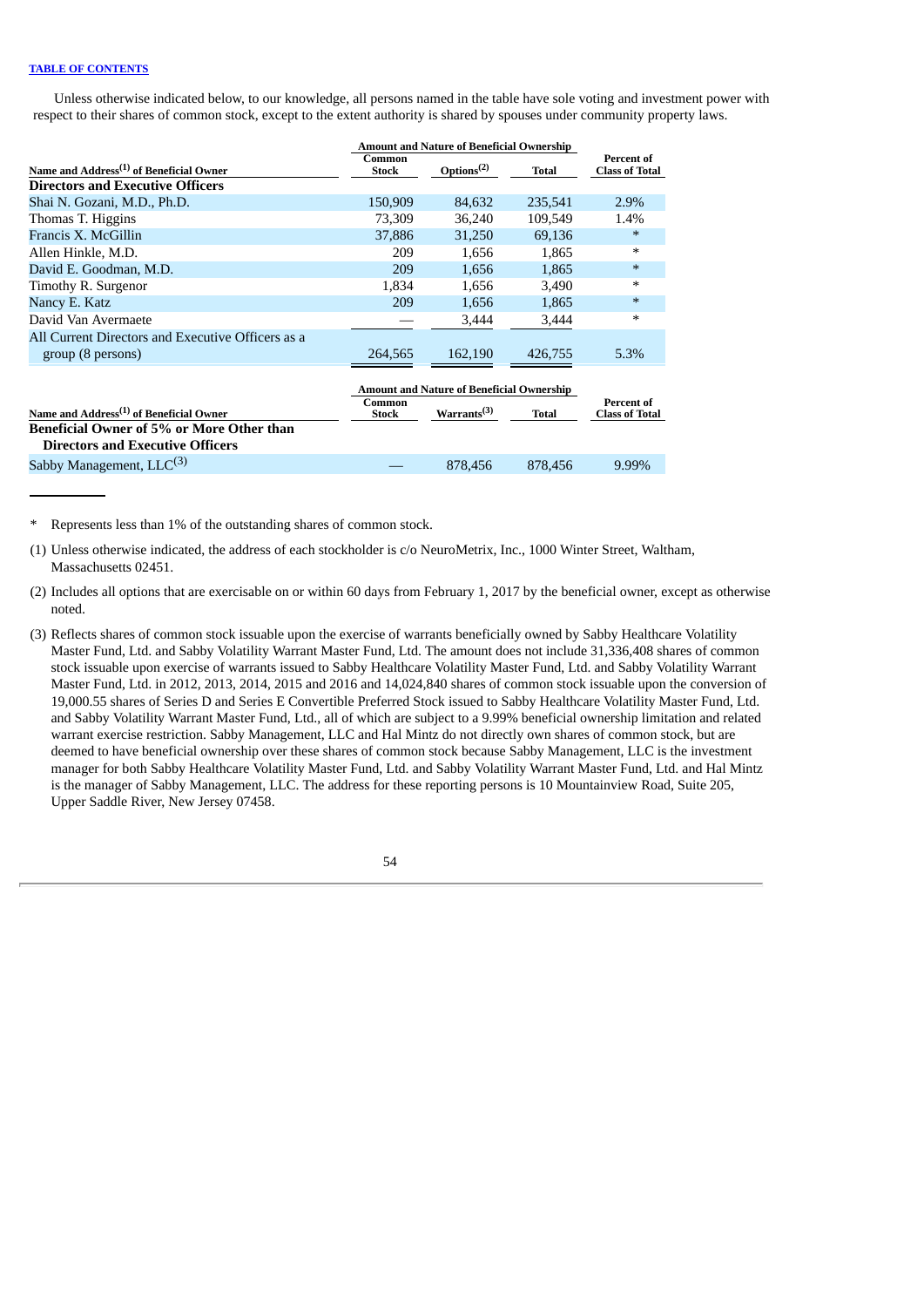## **EQUITY COMPENSATION PLAN INFORMATION**

The following table sets forth information as of December 31, 2016 regarding the number of securities to be issued upon exercise, and the weighted average exercise price of outstanding options, warrants, and rights under our equity compensation plans and the number of securities available for future issuance under our equity compensation plans.

### **Equity Compensation Plan Information as of December 31, 2016**

| Number of<br>securities to be<br>issued upon<br>Weighted average<br>exercise price of<br>exercise of<br>outstanding<br>outstanding<br>options, warrants<br>options, warrants<br>and rights<br>and rights | securities remaining<br>available for future<br>issuance under<br>equity<br>compensation plans<br>(excluding<br>securities reflected<br>in column a) |
|----------------------------------------------------------------------------------------------------------------------------------------------------------------------------------------------------------|------------------------------------------------------------------------------------------------------------------------------------------------------|
| (b)<br>(a)                                                                                                                                                                                               | (c)                                                                                                                                                  |
| Equity compensation plans approved by security holders $(1)$<br>732,364<br>4.37<br>\$.                                                                                                                   | $115,377^{(2)}$                                                                                                                                      |
| Equity compensation plans not approved by security                                                                                                                                                       |                                                                                                                                                      |
| holders $(3)$<br>50,000<br>7.52                                                                                                                                                                          | 50,000                                                                                                                                               |
| 782,364<br>4.57<br>Totals                                                                                                                                                                                | 165,377                                                                                                                                              |

- (1) Includes information related to our Amended and Restated 1996 Stock Option/Restricted Stock Plan, Amended and Restated 1998 Equity Incentive Plan, Eighth Amended and Restated 2004 Stock Option and Incentive Plan, and Third Amended and Restated 2010 Employee Stock Purchase Plan.
- (2) As of December 31, 2016, there were 26,420 shares available for future grant under the Eighth Amended and Restated 2004 Stock Option and Incentive Plan and 88,957 shares available under the Third Amended and Restated 2010 Employee Stock Purchase Plan. No new stock grants or awards will be made under the Amended and Restated 1996 Stock Option/Restricted Stock Plan or the Amended and Restated 1998 Equity Incentive Plan.
- (3) Includes information related to our Amended and Restated 2009 Non-Qualified Inducement Stock Plan, which is designed to provide equity grants to new employees. Pursuant to this plan, we were authorized to issue Non-Qualified Stock Options, Restricted Stock Awards and Unrestricted Stock Awards.

#### **ITEM 13. Certain Relationships and Related Transactions, and Director Independence**

## **TRANSACTIONS WITH RELATED PERSONS**

Except as otherwise set forth below, we did not engage in any related person transactions during the years ended December 31, 2016 and December 31, 2015. Pursuant to our audit committee charter currently in effect, the audit committee is responsible for reviewing and approving, prior to our entry into any such transaction, all transactions in which we are a participant and in which any parties related to us has or will have a direct or indirect material interest.

### *Private Offering of Convertible Preferred Stock and Warrants; Repurchase of Series C Convertible Preferred Stock*

In June 2016, we completed a private equity offering, or the 2016 June Offering, with entities affiliated with Sabby Management, LLC and its affiliates, or Sabby, a principal stockholder, providing for the issuance of (i) 21,300 shares of Series D convertible preferred stock at a price of \$1,000 per share, and (ii) warrants to purchase up to 11,800,554 shares of our common stock at an exercise price of \$1.69 per share. As a part of this offering, the Company redeemed 13,800 shares of Series C convertible preferred stock issued in the December 2015 Offering that were held by Sabby. Accordingly, the June 2016 Offering resulted in proceeds of \$7.5 million. After underwriting discounts, commission and expenses, net proceeds of the June 2016 Offering were \$6.7 million. Each share of Series D convertible preferred stock has a stated value of \$1,000 and is convertible, at any time at the option of the holder thereof, into a number of shares of our common stock determined by dividing the stated value by the initial conversion price of \$1.805, subject to a 4.99% beneficial ownership limitation.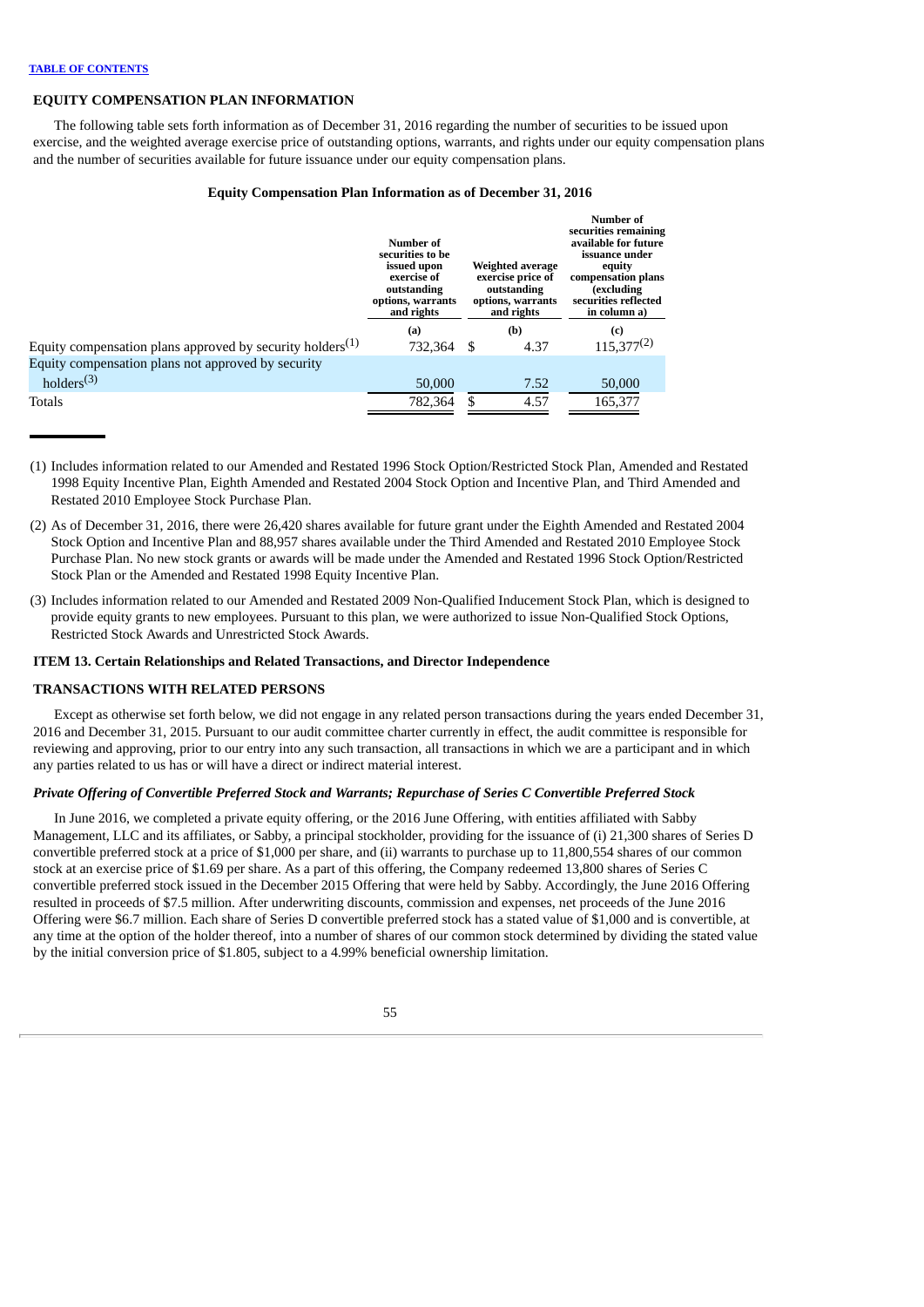## Public Offering of Convertible Preferred Stock and Warrants: Repurchase of Series B Convertible Preferred Stock and Series *A-4 Convertible Preferred Stock and Forfeiture of Warrants*

In December 2015, we completed a private equity offering, or the 2015 December Offering, with Sabby providing for the issuance of (i) 13,800 shares of Series C convertible preferred stock at a price of \$1,000 per share, and (ii) warrants to purchase up to 10,823,528 shares of our common stock, at an exercise price of \$2.30 per share. The 2015 December Offering resulted in approximately \$6.7 million in net proceeds after deducting placement agent fees and expenses and the redemption of \$6.3 million of Series B convertible preferred stock.

In May 2015, we completed an underwritten public offering, or the 2015 May Offering, of (i) 147,000 shares of Series B convertible preferred stock at a price of \$100 per share, which is the stated value, and (ii) five year warrants to purchase up to 3,638,250 shares of common stock with an exercise price of \$5.00 per share. As part of the 2015 May Offering, Sabby agreed to purchase 122,000 units at the public offering price of \$100 per unit. Simultaneous with the closing of the 2015 May Offering, we repurchased from Sabby the then outstanding 3,206.357 shares of the Series A-4 convertible preferred stock for an aggregate purchase price of \$3.2 million, which we refer to as the Repurchase. Additionally, as part of the Repurchase, Sabby agreed to forfeit warrants to purchase 392,936 shares of our common stock that were issued in connection with the original issuance of the Series A-4 convertible preferred stock, which warrants had an exercise price of \$8.16.

## **DIRECTOR INDEPENDENCE**

See Item 10, "Directors, Executive Officers and Corporate Governance — Board Matters and Corporate Governance".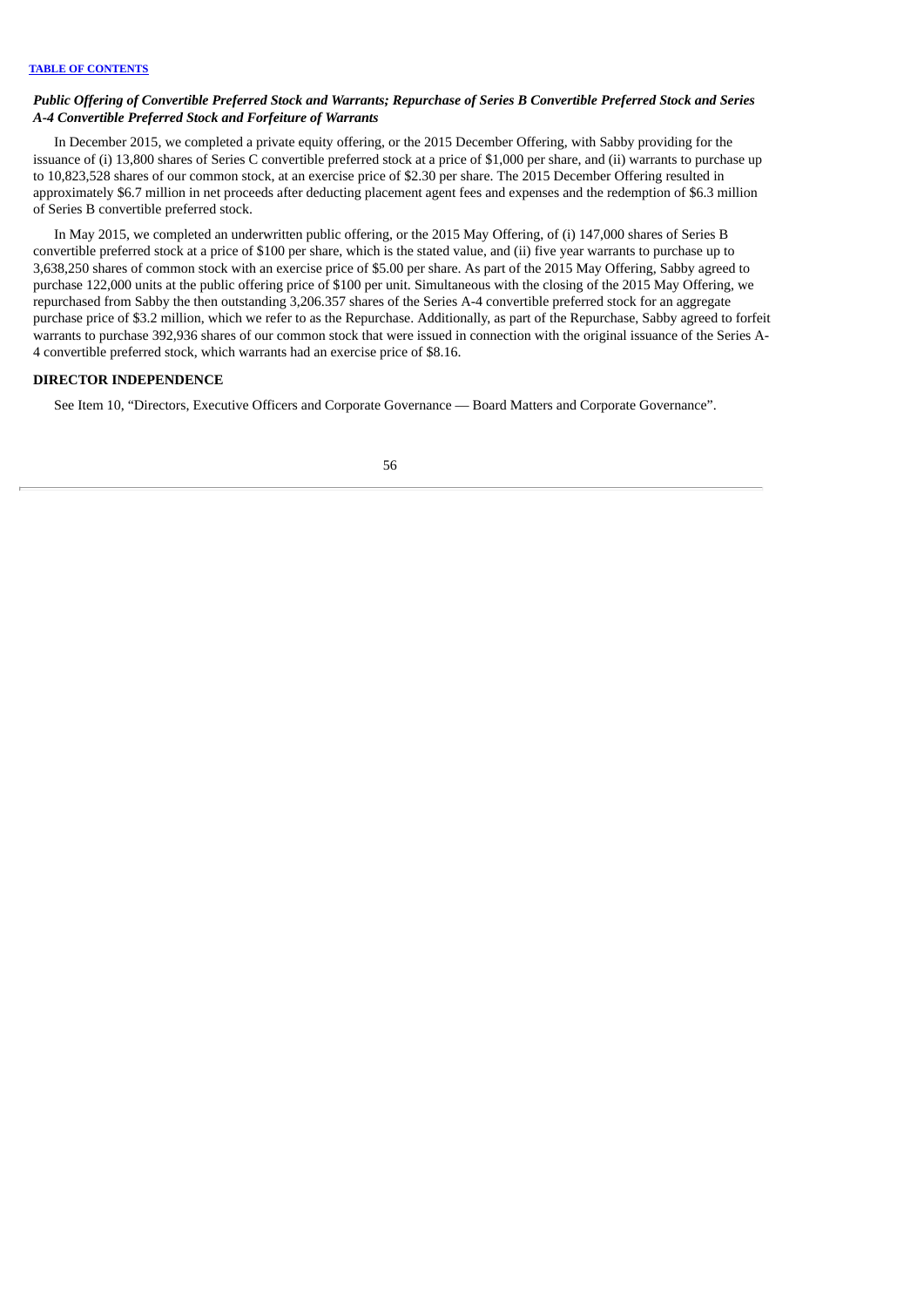## **ITEM 14. Principal Accounting Fees and Services**

#### **ACCOUNTING FEES**

Aggregate fees for professional services rendered by PricewaterhouseCoopers LLP for the years ended December 31, 2016 and 2015 are as follows:

### *Audit Fees*

The audit fees for PricewaterhouseCoopers LLP for professional services rendered for the 2016 audit of our annual financial statements and the review of the financial statements included in our quarterly reports on Form 10-Q, issuance of comfort letter, issuance of consents, and review of documents filed with the SEC totaled \$609,250, of which \$406,000 was billed in 2016 and \$203,250 was billed in 2017.

The audit fees for PricewaterhouseCoopers LLP for professional services rendered for the 2015 audit of our annual financial statements and the review of the financial statements included in our quarterly reports on Form 10-Q, issuance of comfort letter, issuance of consents, and review of documents filed with the SEC totaled \$641,000, of which \$440,000 was billed in 2015 and \$201,000 was billed in 2016.

#### *Audit-Related Fees*

There were no audit-related fees for PricewaterhouseCoopers LLP in 2016 and 2015.

### *All Other Fees*

Fees for PricewaterhouseCoopers LLP for services other than audit-related services were \$1,800 for 2016 and 2015, for a software subscription used to review accounting literature.

#### *Tax Fees*

There were no tax fees for PricewaterhouseCoopers LLP in 2016 and 2015.

## *Pre-Approval Policies and Procedures*

The Audit Committee approved all audit and non-audit services provided to us by PricewaterhouseCoopers LLP during the 2016 and 2015 fiscal years.

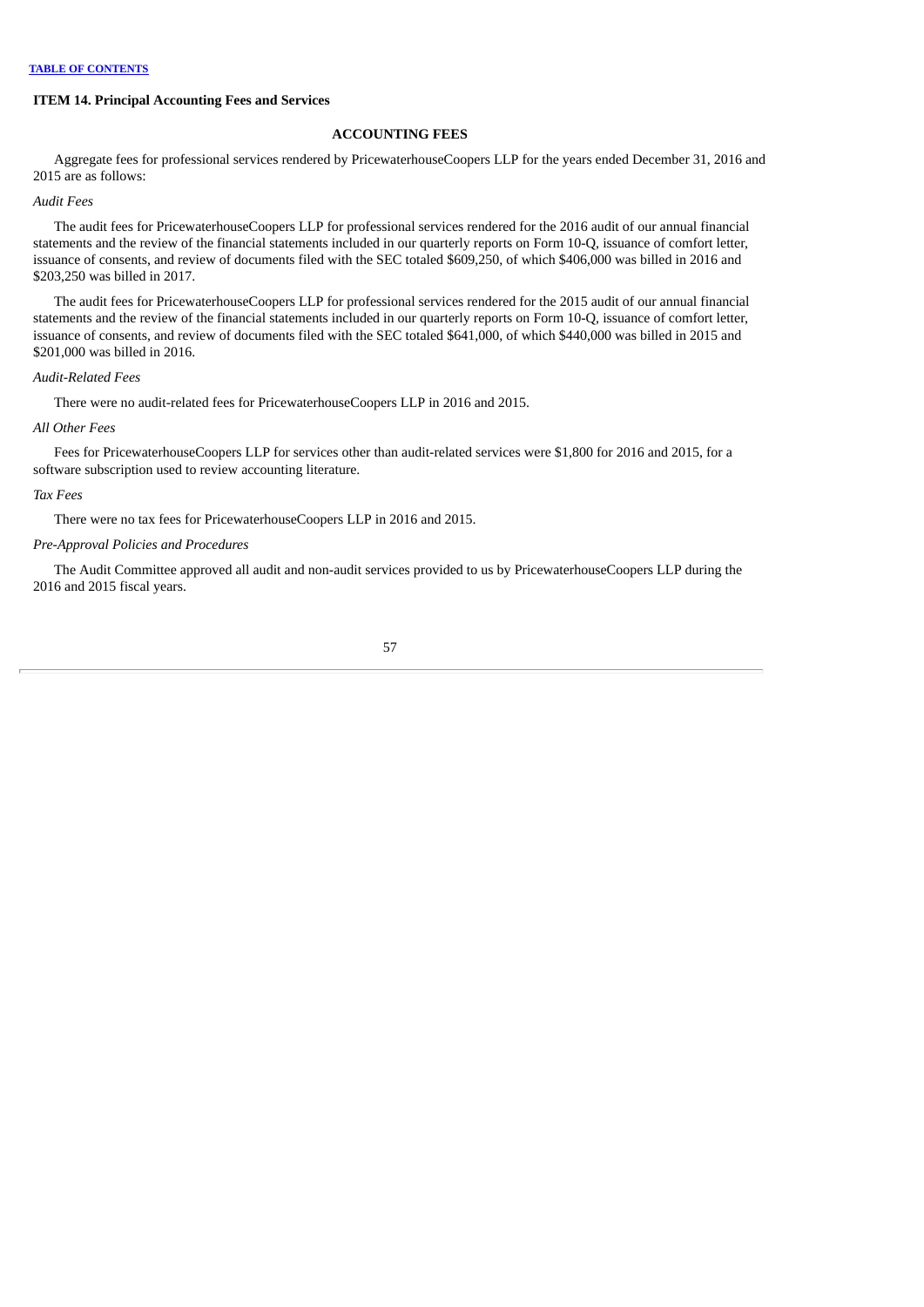## **PART IV**

## **ITEM 15. Exhibits and Financial Statement Schedule**

**(a) 1.** *Financial Statements*

The financial statements are listed in the accompanying index to financial statements on page F[-1.](#page-67-0)

**2.** *Financial Statement Schedule*

The financial statement schedule is listed in the accompanying index to financial statements on page F-[1](#page-67-0). Other financial statement schedules required under this Item and Item 8 are omitted because they are not applicable or the required information is shown in the consolidated financial statements or the footnotes thereto.

## **3.** *Exhibit Index*

The following is a list of exhibits filed as part of this Annual Report on Form 10-K:

| <b>Exhibit</b> |                                                                                                                   | <b>Filed with</b> | <b>Incorporated by</b><br><b>Reference herein</b><br>from Form or |                    | <b>SEC File/</b><br><b>Registration</b> |
|----------------|-------------------------------------------------------------------------------------------------------------------|-------------------|-------------------------------------------------------------------|--------------------|-----------------------------------------|
| <b>Number</b>  | <b>Exhibit Description</b><br>Third Amended and Restated Certificate of                                           | this Report       | Schedule<br>$\overline{S-8}$                                      | <b>Filing Date</b> | Number                                  |
| 3.1.1          |                                                                                                                   |                   |                                                                   | 8/9/04             | 333-118059                              |
|                | Incorporation of NeuroMetrix, Inc. dated July<br>27, 2004                                                         |                   | (Exhibit 4.1)                                                     |                    |                                         |
| 3.1.2          | Certificate of Designations for Series A Junior                                                                   |                   | $8 - A12(b)$                                                      | 3/8/07             | 001-33351                               |
|                | Cumulative Preferred Stock, par value \$0.001<br>per share, dated March 7, 2007                                   |                   | (Exhibit 3.1)                                                     |                    |                                         |
| 3.1.3          | Certificate of Amendment to Restated Certificate                                                                  |                   | $8-K$                                                             | 9/1/11             | 001-33351                               |
|                | of Incorporation of NeuroMetrix, Inc. dated<br>September 1, 2011                                                  |                   | (Exhibit 3.1)                                                     |                    |                                         |
| 3.1.4          | Certificate of Amendment to Restated Certificate                                                                  |                   | $8-K$                                                             | 2/15/13            | 001-33351                               |
|                | of Incorporation of NeuroMetrix, Inc. dated<br>February 15, 2013                                                  |                   | (Exhibit 3.1)                                                     |                    |                                         |
| 3.1.5          | Certificate of Amendment to Restated Certificate                                                                  |                   | $8-K$                                                             | 12/1/15            | 001-33351                               |
|                | of Incorporation of NeuroMetrix, Inc. dated<br>December 1, 2015                                                   |                   | (Exhibit 3.1)                                                     |                    |                                         |
| 3.1.6          | Certificate of Designation of Preferences, Rights                                                                 |                   | $8-K$                                                             | 6/6/13             | 001-33351                               |
|                | and Limitations of Series A-1 Convertible<br>Preferred Stock, par value \$0.001 per share,<br>dated June 5, 2013  |                   | (Exhibit 3.1)                                                     |                    |                                         |
| 3.1.7          | Certificate of Designation of Preferences, Rights                                                                 |                   | $8-K$                                                             | 6/6/13             | 001-33351                               |
|                | and Limitations of Series A-2 Convertible<br>Preferred Stock, par value \$0.001 per share,<br>dated June 5, 2013  |                   | (Exhibit 3.2)                                                     |                    |                                         |
| 3.1.8          | Certificate of Designation of Preferences, Rights                                                                 |                   | $8-K$                                                             | 6/25/14            | 001-33351                               |
|                | and Limitations of Series A-3 Convertible<br>Preferred Stock, par value \$0.001 per share,<br>dated June 24, 2014 |                   | (Exhibit 3.1)                                                     |                    |                                         |
| 3.1.9          | Certificate of Designation of Preferences, Rights                                                                 |                   | $8-K$                                                             | 6/25/14            | 001-33351                               |
|                | and Limitations of Series A-4 Convertible                                                                         |                   | (Exhibit 3.2)                                                     |                    |                                         |
|                | Preferred Stock, par value \$0.001 per share,<br>dated June 24, 2014                                              |                   |                                                                   |                    |                                         |
| 3.1.10         | Certificate of Designation of Preferences, Rights                                                                 |                   | $8-K$                                                             | 5/29/15            | 001-33351                               |
|                | and Limitations of Series B Convertible<br>Preferred Stock, par value \$0.001 per share,<br>dated May 26, 2015    |                   | (Exhibit 3.1)                                                     |                    |                                         |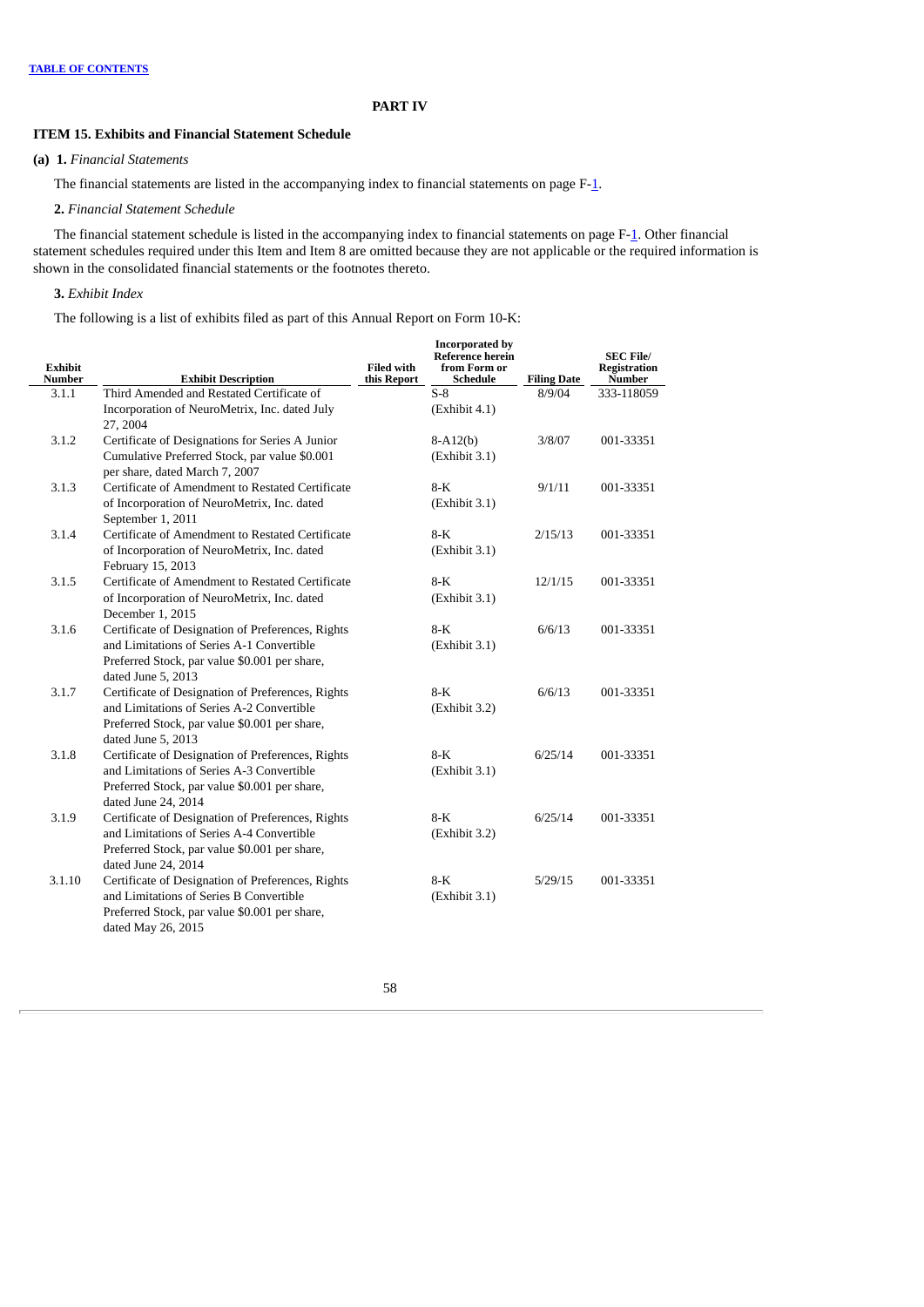| <b>Exhibit</b><br>Number                    | <b>Exhibit Description</b>                                          | <b>Filed with</b><br>this Report | <b>Incorporated by</b><br>Reference herein<br>from Form or<br><b>Schedule</b> | <b>Filing Date</b> | <b>SEC File/</b><br>Registration<br>Number |  |
|---------------------------------------------|---------------------------------------------------------------------|----------------------------------|-------------------------------------------------------------------------------|--------------------|--------------------------------------------|--|
| 3.1.11                                      | Certificate of Designation of Preferences, Rights                   |                                  | 8-K                                                                           | 12/30/15           | 001-33351                                  |  |
|                                             | and Limitations of Series C Convertible                             |                                  | (Exhibit 3.1)                                                                 |                    |                                            |  |
|                                             | Preferred Stock, par value \$0.001 per share,                       |                                  |                                                                               |                    |                                            |  |
|                                             | dated December 30, 2015                                             |                                  |                                                                               |                    |                                            |  |
| 3.1.12                                      | Certificate of Designation of Preferences, Rights                   |                                  | 8-K                                                                           | 6/3/16             | 001-33351                                  |  |
|                                             | and Limitations of Series D Convertible                             |                                  | (Exhibit 3.1)                                                                 |                    |                                            |  |
|                                             | Preferred Stock, par value \$0.001 per share,<br>dated June 3, 2016 |                                  |                                                                               |                    |                                            |  |
| 3.1.12                                      | Certificate of Designation of Preferences, Rights                   |                                  | $8-K$                                                                         | 12/29/16           | 001-33351                                  |  |
|                                             | and Limitations of Series E Convertible                             |                                  | (Exhibit 3.1)                                                                 |                    |                                            |  |
|                                             | Preferred Stock, par value \$0.001 per share,                       |                                  |                                                                               |                    |                                            |  |
|                                             | dated December 28, 2016                                             |                                  |                                                                               |                    |                                            |  |
| 3.2.1                                       | Second Amended and Restated Bylaws of                               |                                  | S-8                                                                           | 8/9/04             | 333-118059                                 |  |
|                                             | NeuroMetrix, Inc.                                                   |                                  | (Exhibit 4.2)                                                                 |                    |                                            |  |
| 3.2.2                                       | Amendment No. 1 to Second Amended and                               |                                  | 8-K                                                                           | 9/17/07            | 001-33351                                  |  |
|                                             | Restated Bylaws of NeuroMetrix, Inc.                                |                                  | (Exhibit 3.1)                                                                 |                    |                                            |  |
| 4.1                                         | Specimen Certificate for Shares of Common                           |                                  | $S-1/A$                                                                       | 7/19/04            | 333-115440                                 |  |
|                                             | <b>Stock</b>                                                        |                                  | (Exhibit 4.1)                                                                 |                    |                                            |  |
| 4.2.1                                       | Shareholder Rights Agreement, dated as of                           |                                  | $8 - A12(b)$                                                                  | 3/8/07             | 001-33351                                  |  |
|                                             | March 7, 2007, between NeuroMetrix, Inc. and                        |                                  | (Exhibit 4.1)                                                                 |                    |                                            |  |
|                                             | American Stock Transfer & Trust Company, as                         |                                  |                                                                               |                    |                                            |  |
|                                             | <b>Rights Agent</b>                                                 |                                  |                                                                               |                    |                                            |  |
| 4.2.2                                       | Amendment to Shareholder Rights Agreement,                          |                                  | $8-K$                                                                         | 9/14/09            | 001-33351                                  |  |
|                                             | dated September 8, 2009, between NeuroMetrix,                       |                                  | (Exhibit 4.1)                                                                 |                    |                                            |  |
|                                             | Inc. and American Stock Transfer & Trust                            |                                  |                                                                               |                    |                                            |  |
|                                             | Company, as Rights Agent                                            |                                  |                                                                               |                    |                                            |  |
| 4.2.3                                       | Amendment No. 2 to Shareholder Rights                               |                                  | 8-K                                                                           | 6/6/13             | 001-33351                                  |  |
|                                             | Agreement, dated June 5, 2013, between                              |                                  | (Exhibit 4.2)                                                                 |                    |                                            |  |
|                                             | NeuroMetrix, Inc. and American Stock Transfer                       |                                  |                                                                               |                    |                                            |  |
|                                             | & Trust Company, as Rights Agent                                    |                                  |                                                                               |                    |                                            |  |
| 4.2.4                                       | Amendment No. 3 to Shareholder Rights                               |                                  | $8-K$                                                                         | 6/25/14            | 001-33351                                  |  |
|                                             | Agreement, dated June 25, 2014, between                             |                                  | (Exhibit 4.2)                                                                 |                    |                                            |  |
|                                             | NeuroMetrix, Inc. and American Stock Transfer                       |                                  |                                                                               |                    |                                            |  |
|                                             | & Trust Company, as Rights Agent                                    |                                  |                                                                               |                    |                                            |  |
| 4.2.5                                       | Amendment No. 4 to Shareholder Rights                               |                                  | $10-Q$                                                                        | 7/23/15            | 001-33351                                  |  |
|                                             | Agreement, dated May 28, 2015, between                              |                                  | (Exhibit 4.1)                                                                 |                    |                                            |  |
|                                             | NeuroMetrix, Inc. and American Stock Transfer                       |                                  |                                                                               |                    |                                            |  |
|                                             | & Trust Company, as Rights Agent                                    |                                  |                                                                               |                    |                                            |  |
| 4.2.6                                       | Amendment No. 5 to Shareholder Rights                               |                                  | 8-K                                                                           | 12/30/15           | 001-33351                                  |  |
| Agreement, dated December 29, 2015, between |                                                                     | (Exhibit 4.3)                    |                                                                               |                    |                                            |  |
|                                             | NeuroMetrix, Inc. and American Stock Transfer                       |                                  |                                                                               |                    |                                            |  |
|                                             | & Trust Company, as Rights Agent                                    |                                  |                                                                               |                    |                                            |  |
| 4.2.7                                       | Amendment No. 6 to Shareholder Rights                               |                                  | 8-K                                                                           | 6/3/16             | 001-33351                                  |  |
|                                             | Agreement, dated June 3, 2016, between                              |                                  | (Exhibit 4.2)                                                                 |                    |                                            |  |
|                                             | NeuroMetrix, Inc. and American Stock Transfer                       |                                  |                                                                               |                    |                                            |  |
|                                             | & Trust Company, as Rights Agent                                    |                                  |                                                                               |                    |                                            |  |
| 4.2.8                                       | Amendment No. 7 to Shareholder Rights                               |                                  | 8-K                                                                           | 12/29/16           | 001-33351                                  |  |
|                                             | Agreement, dated December 28, 2016, between                         |                                  | (Exhibit 4.2)                                                                 |                    |                                            |  |
|                                             | NeuroMetrix, Inc. and American Stock Transfer                       |                                  |                                                                               |                    |                                            |  |
|                                             | & Trust Company, as Rights Agent                                    |                                  |                                                                               |                    |                                            |  |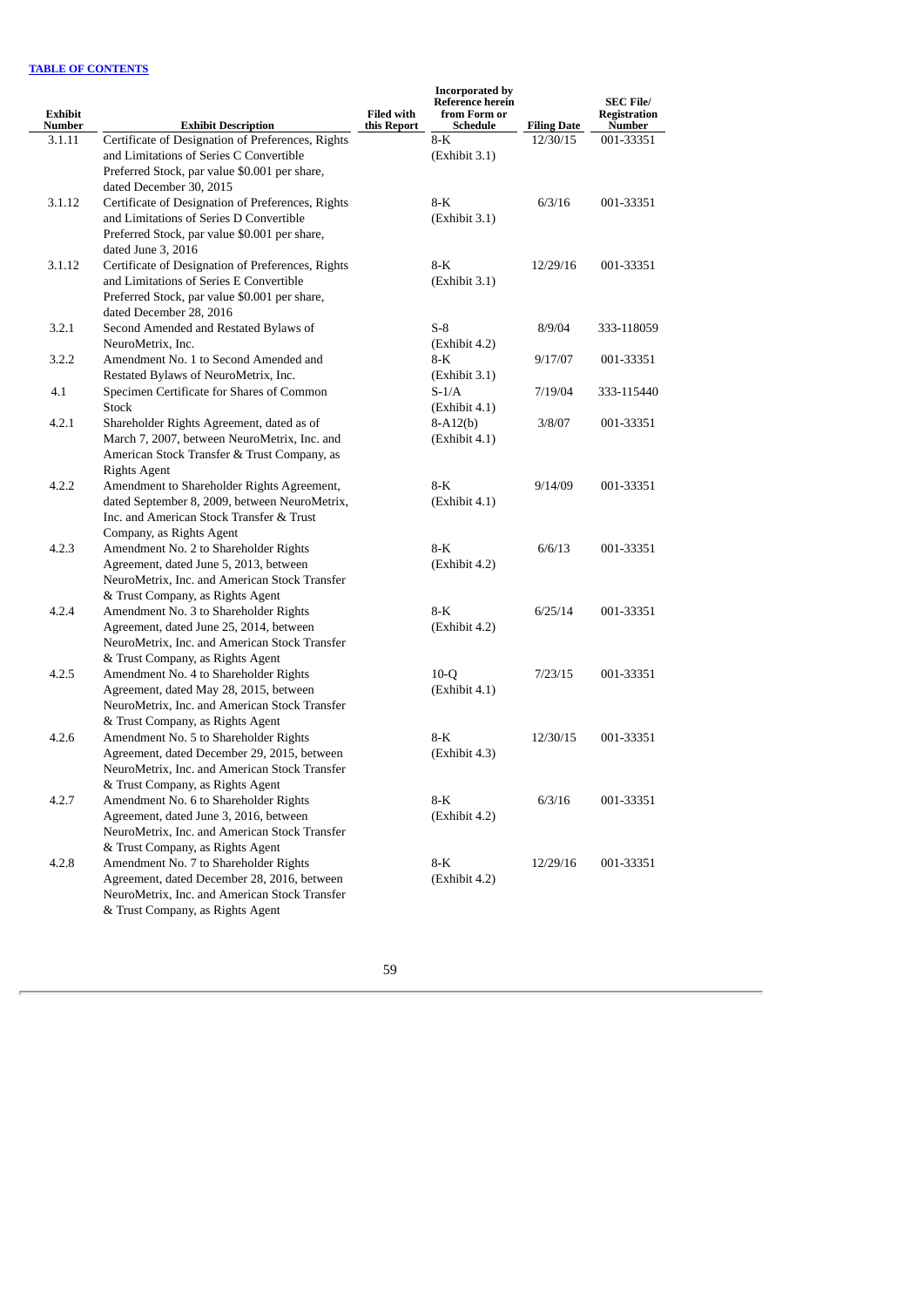| <b>Exhibit</b><br>Number | <b>Exhibit Description</b>                      | <b>Filed with</b><br>this Report | <b>Incorporated by</b><br><b>Reference herein</b><br>from Form or<br>Schedule | <b>Filing Date</b> | <b>SEC File/</b><br><b>Registration</b><br>Number |
|--------------------------|-------------------------------------------------|----------------------------------|-------------------------------------------------------------------------------|--------------------|---------------------------------------------------|
| 4.2.9                    | Amendment No. 8 to Shareholder Rights           | Χ                                |                                                                               |                    |                                                   |
|                          | Agreement, dated February 8, 2017, between      |                                  |                                                                               |                    |                                                   |
|                          | NeuroMetrix, Inc. and American Stock Transfer   |                                  |                                                                               |                    |                                                   |
|                          | & Trust Company, as Rights Agent                |                                  |                                                                               |                    |                                                   |
| 4.3.1                    | Form of Unit Warrant to purchase Common         |                                  | $S-1/A$                                                                       | 1/31/12            | 333-178165                                        |
|                          | Stock (February 2012)                           |                                  | (Exhibit 4.5)                                                                 |                    |                                                   |
| 4.3.2                    | Form of Placement Agent Warrant (February       |                                  | $S-1/A$                                                                       | 1/31/12            | 333-178165                                        |
|                          | 2012)                                           |                                  | (Exhibit 4.6)                                                                 |                    |                                                   |
| 4.4                      | Form of Common Stock Purchase Warrant (June     |                                  | $8-K/A$                                                                       | 6/7/13             | 001-33351                                         |
|                          | 2013)                                           |                                  | (Exhibit 4.1)                                                                 |                    |                                                   |
| 4.5                      | Form of Common Stock Purchase Warrant (June     |                                  | 8-K                                                                           | 6/25/14            | 001-33351                                         |
|                          | 2014)                                           |                                  | (Exhibit 4.1)                                                                 |                    |                                                   |
| 4.6.1                    | Form of Warrant (2015) issued as part of a Unit |                                  | $S-1/A$                                                                       | 5/4/15             | 333-188133                                        |
|                          | on May 29, 2015                                 |                                  | (Exhibit 4.3)                                                                 |                    |                                                   |
| 4.6.2                    | Form of Underwriter's Warrant (2015) issued on  |                                  | $S-1/A$                                                                       | 4/13/15            | 333-188133                                        |
|                          | May 29, 2015                                    |                                  | (Exhibit 4.5)                                                                 |                    |                                                   |
| 4.7                      | Form of Series A Common Stock Purchase          |                                  | 8-K                                                                           | 12/30/15           | 001-33351                                         |
|                          | Warrant (December 2015)                         |                                  | (Exhibit 4.1)                                                                 |                    |                                                   |
| 4.8                      | Form of Series B Common Stock Purchase          |                                  | $8-K$                                                                         | 12/30/15           | 001-33351                                         |
|                          | Warrant (December 2015)                         |                                  | (Exhibit 4.2)                                                                 |                    |                                                   |
| 4.9                      | Form of Common Stock Purchase Warrant (June     |                                  | 8-K                                                                           | 6/3/16             | 001-33351                                         |
|                          | 2016)                                           |                                  | (Exhibit 4.1)                                                                 |                    |                                                   |
| 4.10                     | Form of Common Stock Purchase Warrant           |                                  | 8-K                                                                           | 12/29/16           | 001-33351                                         |
|                          | (December 2016)                                 |                                  | (Exhibit 4.1)                                                                 |                    |                                                   |
| <b>Lease Agreements</b>  |                                                 |                                  |                                                                               |                    |                                                   |
| 10.1.1                   | Lease Agreement, dated August 27, 2014,         |                                  | $10-Q$                                                                        | 10/28/14           | 011-33351                                         |
|                          | between Cummings Properties, LLC and            |                                  | (Exhibit 10.1)                                                                |                    |                                                   |
|                          | NeuroMetrix, Inc.                               |                                  |                                                                               |                    |                                                   |
| 10.1.2                   | Lease Agreement, dated September 10, 2014,      |                                  | $10-Q$                                                                        | 10/28/14           | 011-33351                                         |
|                          | between, Boston Properties, Inc. and            |                                  | (Exhibit 10.2)                                                                |                    |                                                   |
|                          | NeuroMetrix, Inc.                               |                                  |                                                                               |                    |                                                   |
|                          | Credit Facilities, Loan and Equity Agreements   |                                  |                                                                               |                    |                                                   |
| 10.2.1                   | Loan and Security Agreement between             |                                  | $10-Q$                                                                        | 5/14/10            | 001-33351                                         |
|                          | NeuroMetrix, Inc. and Comerica Bank, dated      |                                  | (Exhibit 10.1)                                                                |                    |                                                   |
|                          | March 5, 2010                                   |                                  |                                                                               |                    |                                                   |
| 10.2.2                   | First Modification to Loan and Security         |                                  | $8-K$                                                                         | 3/3/11             | 001-33351                                         |
|                          | Agreement between NeuroMetrix, Inc. and         |                                  | (Exhibit 10.1)                                                                |                    |                                                   |
|                          | Comerica Bank, dated March 1, 2011              |                                  |                                                                               |                    |                                                   |
| 10.2.3                   | Fifth Modification to Loan and Security         |                                  | $10-Q$                                                                        | 4/24/14            | 001-33351                                         |
|                          | Agreement between NeuroMetrix, Inc. and         |                                  | (Exhibit 10.1)                                                                |                    |                                                   |
|                          | Comerica Bank, dated January 31, 2014           |                                  |                                                                               |                    |                                                   |
| 10.2.4                   | Sixth Modification to Loan and Security         |                                  | $10-Q$                                                                        | 4/24/15            | 001-33351                                         |
|                          | Agreement with Comerica Bank, dated January     |                                  | (Exhibit 10.1)                                                                |                    |                                                   |
|                          | 23, 2015                                        |                                  |                                                                               |                    |                                                   |
| 10.2.5                   | Seventh Modification to Loan and Security       |                                  | $10-K$                                                                        | 2/12/16            | 001-33351                                         |
|                          | Agreement with Comerica Bank, dated January     |                                  | (Exhibit 10.2.5)                                                              |                    |                                                   |
|                          | 14, 2016                                        |                                  |                                                                               |                    |                                                   |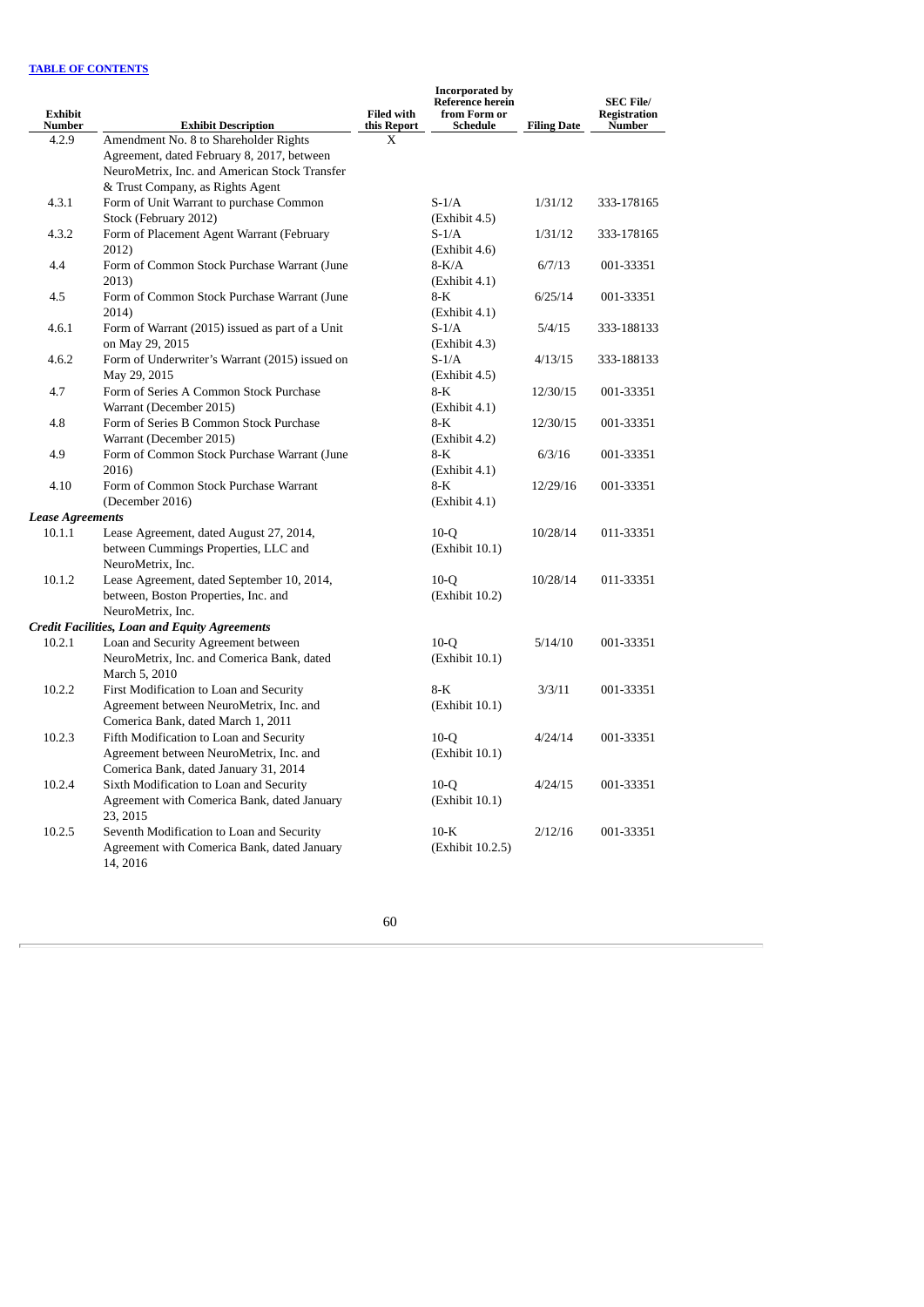| Exhibit<br>Number | <b>Exhibit Description</b>                                   | <b>Filed with</b><br>this Report | <b>Incorporated by</b><br><b>Reference herein</b><br>from Form or<br>Schedule | <b>Filing Date</b> | <b>SEC File/</b><br>Registration<br>Number |
|-------------------|--------------------------------------------------------------|----------------------------------|-------------------------------------------------------------------------------|--------------------|--------------------------------------------|
| 10.2.6            | Eighth Modification to Loan and Security                     | Х                                |                                                                               |                    |                                            |
|                   | Agreement with Comerica Bank, dated                          |                                  |                                                                               |                    |                                            |
|                   | December 27, 2016                                            |                                  |                                                                               |                    |                                            |
| 10.3              | Repurchase and Forfeiture Agreement by and                   |                                  | $10-Q$                                                                        | 7/23/15            | 001-33351                                  |
|                   | between NeuroMetrix, Inc. and the parties                    |                                  | (Exhibit 10.1)                                                                |                    |                                            |
|                   | named therein                                                |                                  |                                                                               |                    |                                            |
| 10.4.1            | Securities Purchase Agreement by and between                 |                                  | $8-K$                                                                         | 12/30/15           | 001-33351                                  |
|                   | NeuroMetrix, Inc. and the purchasers named<br>(Exhibit 10.1) |                                  |                                                                               |                    |                                            |
|                   | therein, dated December 29, 2015                             |                                  |                                                                               |                    |                                            |
| 10.4.2            | Registration Rights Agreement by and between                 |                                  | $8-K$                                                                         | 12/30/15           | 001-33351                                  |
|                   | NeuroMetrix, Inc. and the purchasers named                   |                                  | (Exhibit 10.2)                                                                |                    |                                            |
|                   | therein, dated December 29, 2015                             |                                  |                                                                               |                    |                                            |
| 10.5.1            | Securities Purchase Agreement by and between                 |                                  | $8-K$                                                                         | 6/3/16             | 001-33351                                  |
|                   | NeuroMetrix, Inc. and the purchasers named                   |                                  | (Exhibit 10.1)                                                                |                    |                                            |
|                   | therein, dated June 2, 2016                                  |                                  |                                                                               |                    |                                            |
| 10.5.2            | Registration Rights Agreement by and between                 |                                  | $8-K$                                                                         | 6/3/16             | 001-33351                                  |
|                   | NeuroMetrix, Inc. and the purchasers named                   |                                  | (Exhibit 10.2)                                                                |                    |                                            |
|                   | therein, dated June 2, 2016                                  |                                  |                                                                               |                    |                                            |
| 10.6.1            | Securities Purchase Agreement by and between                 |                                  | 8-K                                                                           | 12/29/16           | 001-33351                                  |
|                   | NeuroMetrix, Inc. and the purchasers named                   |                                  | (Exhibit 10.1)                                                                |                    |                                            |
|                   | therein, dated December 28, 2016                             |                                  |                                                                               |                    |                                            |
| 10.6.2            | Registration Rights Agreement by and between                 |                                  | $8-K$                                                                         | 12/29/16           | 001-33351                                  |
|                   | NeuroMetrix, Inc. and the purchasers named                   |                                  | (Exhibit 10.2)                                                                |                    |                                            |
|                   | therein, dated December 28, 2016                             |                                  |                                                                               |                    |                                            |
| 10.7.1            | Engagement Agreement with Rodman &                           |                                  | $S-1/A$                                                                       | 11/23/16           | 333-207566                                 |
|                   | Renshaw, dated as of June 2, 2016                            | (Exhibit 10.8.1)                 |                                                                               |                    |                                            |
| 10.7.2            | Amendment to Engagement Agreement with                       |                                  | 8-K                                                                           | 12/29/16           | 001-33351                                  |
|                   | Rodman & Renshaw, dated as of December 19,                   |                                  | (Exhibit 1.1)                                                                 |                    |                                            |
|                   | 2016                                                         |                                  |                                                                               |                    |                                            |
| 10.7.3            | Amendment to Engagement Agreement with                       |                                  | $S-3$                                                                         | 1/27/17            | 333-215792                                 |
|                   | Rodman & Renshaw, as amended, dated as of                    |                                  | (Exhibit 10.3)                                                                |                    |                                            |
|                   | January 3, 2017                                              |                                  |                                                                               |                    |                                            |
|                   | <b>Equity Compensation Plans</b>                             |                                  |                                                                               |                    |                                            |
| $10.8+$           | Amended and Restated 1996 Stock                              |                                  | $S-1/A$                                                                       | 6/22/04            | 333-115440                                 |
|                   | Option/Restricted Stock Plan                                 |                                  | (Exhibit 10.2)                                                                |                    |                                            |
| $10.9.1+$         | Amended and Restated 1998 Equity Incentive                   |                                  | $S-1/A$                                                                       | 6/22/04            | 333-115440                                 |
|                   | Plan                                                         |                                  | (Exhibit 10.3)                                                                |                    |                                            |
| $10.9.2+$         | Second Amendment to Amended and Restated                     |                                  | $S-1$                                                                         | 6/22/04            | 333-115440                                 |
|                   | 1998 Equity Incentive Plan                                   |                                  | (Exhibit 10.18)                                                               |                    |                                            |
| $10.10.1+$        | Seventh Amended and Restated 2004 Stock                      |                                  | 14A                                                                           | 3/30/15            | 001-33351                                  |
|                   | Option and Incentive Plan                                    |                                  | (Appendix A)                                                                  |                    |                                            |
| $10.10.2+$        | Form of Restricted Stock Agreement                           |                                  | $10-Q$                                                                        | 5/14/10            | 001-33351                                  |
|                   |                                                              |                                  | (Exhibit 10.4)                                                                |                    |                                            |
| $10.10.3+$        | Form of Incentive Stock Option Agreement                     |                                  | $10-Q$                                                                        | 11/15/04           | 000-50856                                  |
|                   |                                                              |                                  | (Exhibit 10.1)                                                                |                    |                                            |
| $10.10.4+$        | Form of Non-Qualified Stock Option Agreement                 |                                  | $10-Q$                                                                        | 11/15/04           | 000-50856                                  |
|                   | For Company Employees                                        |                                  | (Exhibit 10.2)                                                                |                    |                                            |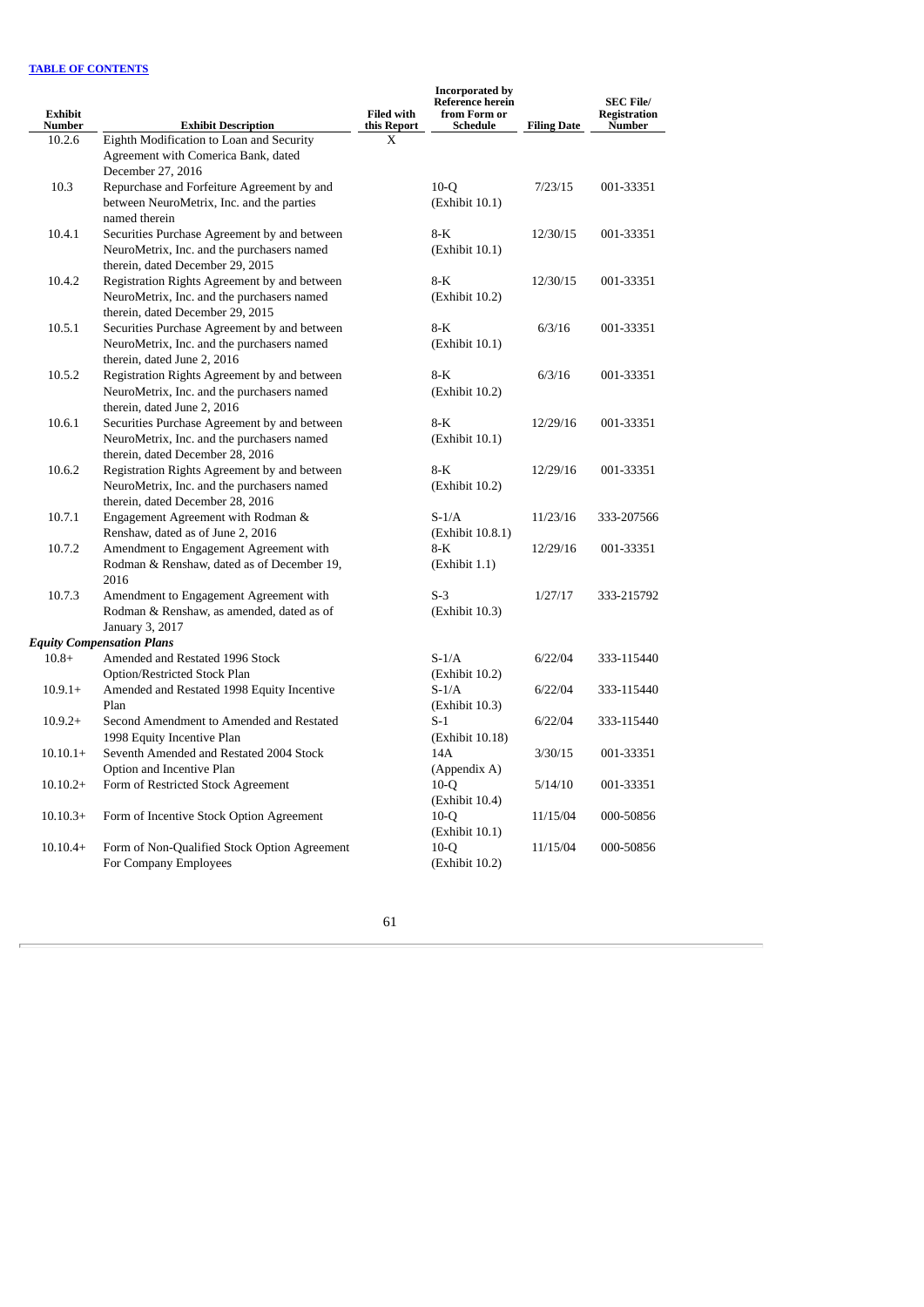|                |                                                                               |                   | <b>Incorporated by</b>                  |                    |                               |
|----------------|-------------------------------------------------------------------------------|-------------------|-----------------------------------------|--------------------|-------------------------------|
| <b>Exhibit</b> |                                                                               | <b>Filed with</b> | <b>Reference herein</b><br>from Form or |                    | <b>SEC File/</b>              |
| Number         | <b>Exhibit Description</b>                                                    | this Report       | <b>Schedule</b>                         | <b>Filing Date</b> | <b>Registration</b><br>Number |
| $10.10.5+$     | Form of Non-Qualified Stock Option Agreement                                  |                   | $10-o$                                  | 11/15/04           | 000-50856                     |
|                | For Non-Employee Directors                                                    |                   | (Exhibit 10.3)                          |                    |                               |
|                |                                                                               |                   |                                         |                    |                               |
| $10.11+$       | 2009 Non-Qualified Inducement Stock Plan                                      |                   | $S-8$                                   | 6/3/09             | 333-159712                    |
|                |                                                                               |                   | (Exhibit 99.1)                          |                    |                               |
| $10.12.1+$     | Third Amended and Restated 2010 Employee                                      |                   | 14A                                     | 3/17/16            | 001-33351                     |
|                | <b>Stock Purchase Plan</b>                                                    |                   | (Appendix B)                            |                    |                               |
|                | <b>Agreements with Executive Officers and Directors</b>                       |                   |                                         |                    |                               |
| $10.13+$       | Form of Indemnification Agreement between                                     |                   | $S-1/A$                                 | 6/22/04            | 333-115440                    |
|                | NeuroMetrix, Inc. and each of its directors                                   |                   | (Exhibit 10.8)                          |                    |                               |
| $10.14.1+$     | Employment Agreement, dated June 21, 2004,                                    |                   | $S-1/A$                                 | 6/22/04            | 333-115440                    |
|                | by and between NeuroMetrix, Inc. and Shai N.                                  |                   | (Exhibit 10.9)                          |                    |                               |
|                | Gozani, M.D., Ph.D.                                                           |                   |                                         |                    |                               |
| $10.14.2+$     | First Amendment to Employment Agreement                                       |                   | $10-K$                                  | 3/20/09            | 001-33351                     |
|                | dated December 31, 2008, by and between                                       |                   | (Exhibit 10.11)                         |                    |                               |
|                |                                                                               |                   |                                         |                    |                               |
|                | NeuroMetrix, Inc. and Shai N. Gozani, M.D.,                                   |                   |                                         |                    |                               |
|                | Ph.D.                                                                         |                   |                                         |                    |                               |
| $10.14.3+$     | Indemnification Agreement dated June 21, 2004,                                |                   | $S-1/A$                                 | 6/22/04            | 333-115440                    |
|                | by and between Shai N. Gozani, M.D., Ph.D.,                                   |                   | (Exhibit 10.20)                         |                    |                               |
|                | and NeuroMetrix, Inc.                                                         |                   |                                         |                    |                               |
| $10.14.4+$     | NeuroMetrix, Inc. Non-Statutory Stock Option                                  |                   | $S-1/A$                                 | 6/22/04            | 333-115440                    |
|                | Agreement (pursuant to the Amended and                                        |                   | (Exhibit 10.17)                         |                    |                               |
|                | Restated 1998 Equity Incentive Plan), dated as                                |                   |                                         |                    |                               |
|                | of June 21, 2004, by and between Shai N.                                      |                   |                                         |                    |                               |
|                | Gozani M.D., Ph.D., and NeuroMetrix, Inc.                                     |                   |                                         |                    |                               |
| $10.15.1+$     | Letter Agreement, dated August 31, 2009,                                      |                   | 8-K                                     | 9/15/09            | 001-33351                     |
|                | between NeuroMetrix, Inc. and Thomas T.                                       |                   | (Exhibit 10.1)                          |                    |                               |
|                | Higgins                                                                       |                   |                                         |                    |                               |
| $10.15.2+$     | Indemnification Agreement, dated September                                    |                   | 8-K                                     | 9/15/09            | 001-33351                     |
|                | 10, 2009, by and between NeuroMetrix, Inc. and                                |                   | (Exhibit 10.2)                          |                    |                               |
|                | Thomas T. Higgins                                                             |                   |                                         |                    |                               |
|                |                                                                               |                   |                                         |                    |                               |
| $10.15.3+$     | Employment Agreement, dated October 27, 2014                                  |                   | $10-Q$                                  | 10/28/14           | 001-33351                     |
|                | by and between NeuroMetrix, Inc. and Thomas                                   |                   | (Exhibit 10.4)                          |                    |                               |
|                | T. Higgins                                                                    |                   |                                         |                    |                               |
| $10.16.1+$     | Letter Agreement, dated August 14, 2014,                                      |                   | $10-Q$                                  | 10/28/14           | 001-33351                     |
|                | between NeuroMetrix, Inc. and Francis X.                                      |                   | (Exhibit 10.5)                          |                    |                               |
|                | McGillin                                                                      |                   |                                         |                    |                               |
| $10.17+$       | Amended and Restated Management Retention                                     | X                 |                                         |                    |                               |
|                | and Incentive Plan, as modified, dated February                               |                   |                                         |                    |                               |
|                | 3, 2017                                                                       |                   |                                         |                    |                               |
|                | Agreements with Respect to Collaborations, Licenses, Research and Development |                   |                                         |                    |                               |
| 10.18+         | Manufacturing and Supply Agreement, dated as                                  |                   | 8-K                                     | 8/2/06             | 000-50856                     |
|                | of August 2, 2006, by and between Parlex                                      |                   | (Exhibit 99.1)                          |                    |                               |
|                | Polymer Flexible Circuits, Inc. and                                           |                   |                                         |                    |                               |
|                | NeuroMetrix, Inc.                                                             |                   |                                         |                    |                               |
| 23.1           | Consent of Pricewaterhouse Coopers LLP, an                                    | $\mathbf X$       |                                         |                    |                               |
|                |                                                                               |                   |                                         |                    |                               |
|                | independent registered public accounting firm.                                |                   |                                         |                    |                               |
| 31.1           | Certification of Principal Executive Officer                                  | X                 |                                         |                    |                               |
|                | under Section 302 of the Sarbanes-Oxley Act of                                |                   |                                         |                    |                               |
|                | 2002.                                                                         |                   |                                         |                    |                               |
|                |                                                                               |                   |                                         |                    |                               |
|                |                                                                               |                   |                                         |                    |                               |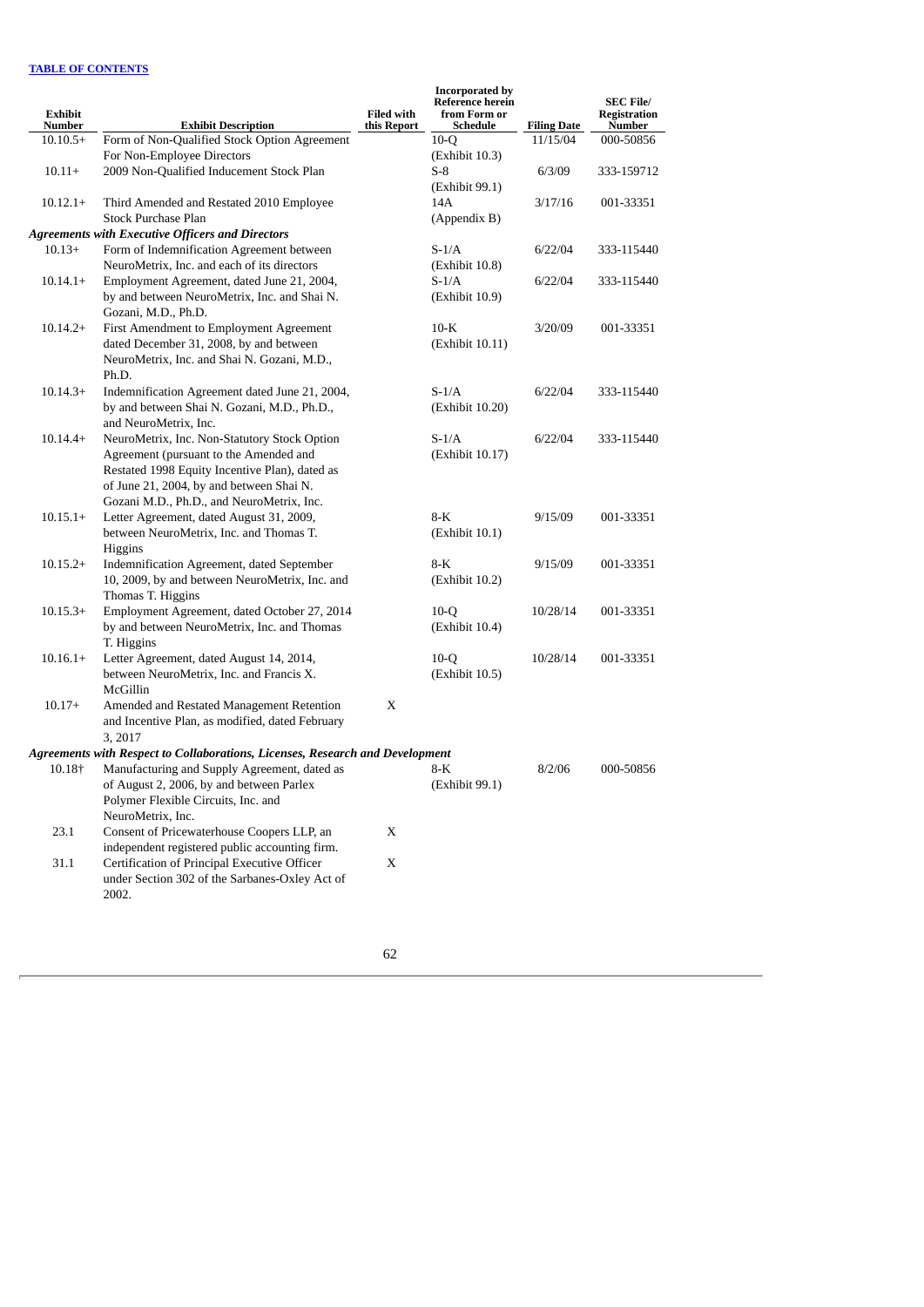| <b>Exhibit</b><br><b>Number</b> | <b>Exhibit Description</b>                        | <b>Filed with</b> | <b>Incorporated by</b><br>Reference herein<br>from Form or<br><b>Schedule</b> |                    | <b>SEC File/</b><br>Registration<br>Number |
|---------------------------------|---------------------------------------------------|-------------------|-------------------------------------------------------------------------------|--------------------|--------------------------------------------|
| 31.2                            | Certification of Principal Accounting and         | this Report<br>X  |                                                                               | <b>Filing Date</b> |                                            |
|                                 | Financial Officer under Section 302 of the        |                   |                                                                               |                    |                                            |
|                                 |                                                   |                   |                                                                               |                    |                                            |
|                                 | Sarbanes-Oxley Act of 2002.                       |                   |                                                                               |                    |                                            |
| 32                              | Certification of the Principal Executive Officer  | X                 |                                                                               |                    |                                            |
|                                 | and the Principal Accounting and Financial        |                   |                                                                               |                    |                                            |
|                                 | Officer under Section 906 of the Sarbanes-Oxley   |                   |                                                                               |                    |                                            |
|                                 | Act of 2002.                                      |                   |                                                                               |                    |                                            |
| 101                             | The following materials from NeuroMetrix,         | X                 |                                                                               |                    |                                            |
|                                 | Inc.'s Annual Report on Form 10-K for the year    |                   |                                                                               |                    |                                            |
|                                 | ended December 31, 2016, formatted in XBRL        |                   |                                                                               |                    |                                            |
|                                 | (Extensible Business Reporting Language): (i)     |                   |                                                                               |                    |                                            |
|                                 | Balance Sheets as of December 31, 2016 and        |                   |                                                                               |                    |                                            |
|                                 | 2015, (ii) Statements of Operations for the years |                   |                                                                               |                    |                                            |
|                                 | ended December 31, 2016, 2015, and 2014, (iii)    |                   |                                                                               |                    |                                            |
|                                 | Statements of Changes in Stockholders' Equity     |                   |                                                                               |                    |                                            |
|                                 | for the years ended December 31, 2016, 2015,      |                   |                                                                               |                    |                                            |
|                                 | and 2014, (iv) Statements of Cash Flows for the   |                   |                                                                               |                    |                                            |
|                                 | years ended December 31, 2016, 2015, and          |                   |                                                                               |                    |                                            |
|                                 | 2014, and (v) Notes to Financial Statements.      |                   |                                                                               |                    |                                            |
|                                 |                                                   |                   |                                                                               |                    |                                            |

<sup>+</sup> Indicates management contract or any compensatory plan, contract or arrangement.

† Confidential treatment has been granted with respect to certain portions of this Exhibit, which portions have been omitted and filed separately with the Securities and Exchange Commission as part of an application for confidential treatment pursuant to the Securities Exchange Act of 1934, as amended.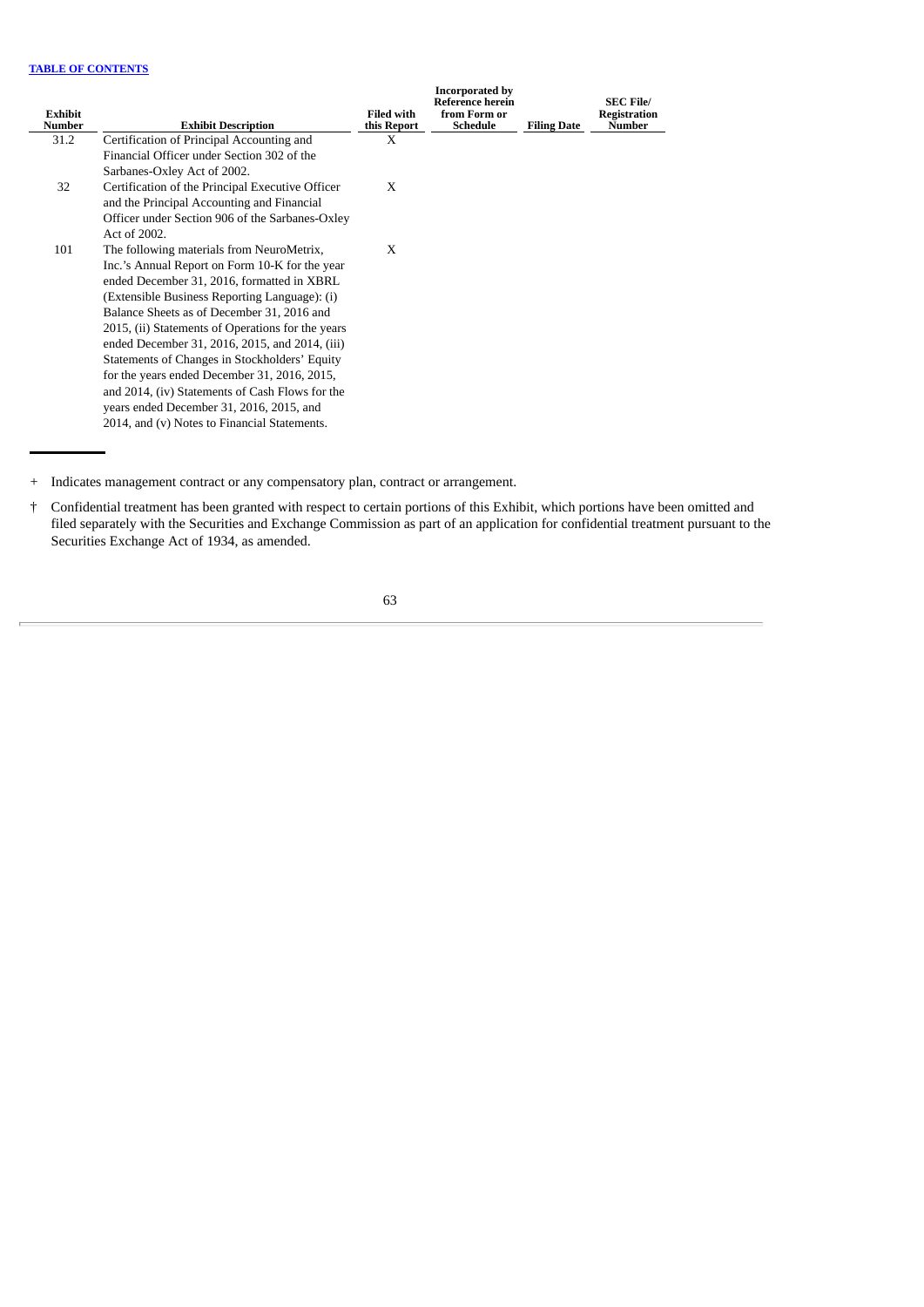## **SIGNATURES**

Pursuant to the requirements of Section 13 or 15(d) of the Securities Exchange Act of 1934, the registrant has duly caused this report to be signed on its behalf by the undersigned, thereunto duly authorized.

## NEUROMETRIX, INC.

By:/s/ SHAI N. GOZANI, M.D., PH.D.

Shai N. Gozani, M.D., Ph.D. *Chairman, President and Chief Executive Officer*

Date: February 9, 2017

Pursuant to the requirements of the Securities Exchange Act of 1934, this report has been signed below by the following persons on behalf of the registrant on February 9, 2017 in the capacities indicated below.

| Name                            | Title                                                          |
|---------------------------------|----------------------------------------------------------------|
| /s/ SHAI N. GOZANI, M.D., PH.D. | Chairman, President and Chief Executive Officer                |
| Shai N. Gozani, M.D., Ph.D.     | (Principal Executive Officer)                                  |
| /s/ THOMAS T. HIGGINS           | Senior Vice President, Chief Financial Officer and Treasurer   |
| Thomas T. Higgins               | (Principal Financial Officer and Principal Accounting Officer) |
| /s/ DAVID E. GOODMAN, M.D.      | Director                                                       |
| David E. Goodman, M.D.          |                                                                |
| /s/ ALLEN J. HINKLE, M.D.       | Director                                                       |
| Allen J. Hinkle, M.D.           |                                                                |
| /s/ NANCY E. KATZ               | Director                                                       |
| Nancy E. Katz                   |                                                                |
| /s/ TIMOTHY R. SURGENOR         | Director                                                       |
| Timothy R. Surgenor             |                                                                |
| /s/ DAVID VAN AVERMAETE         | Director                                                       |
| David Van Avermaete             |                                                                |
|                                 |                                                                |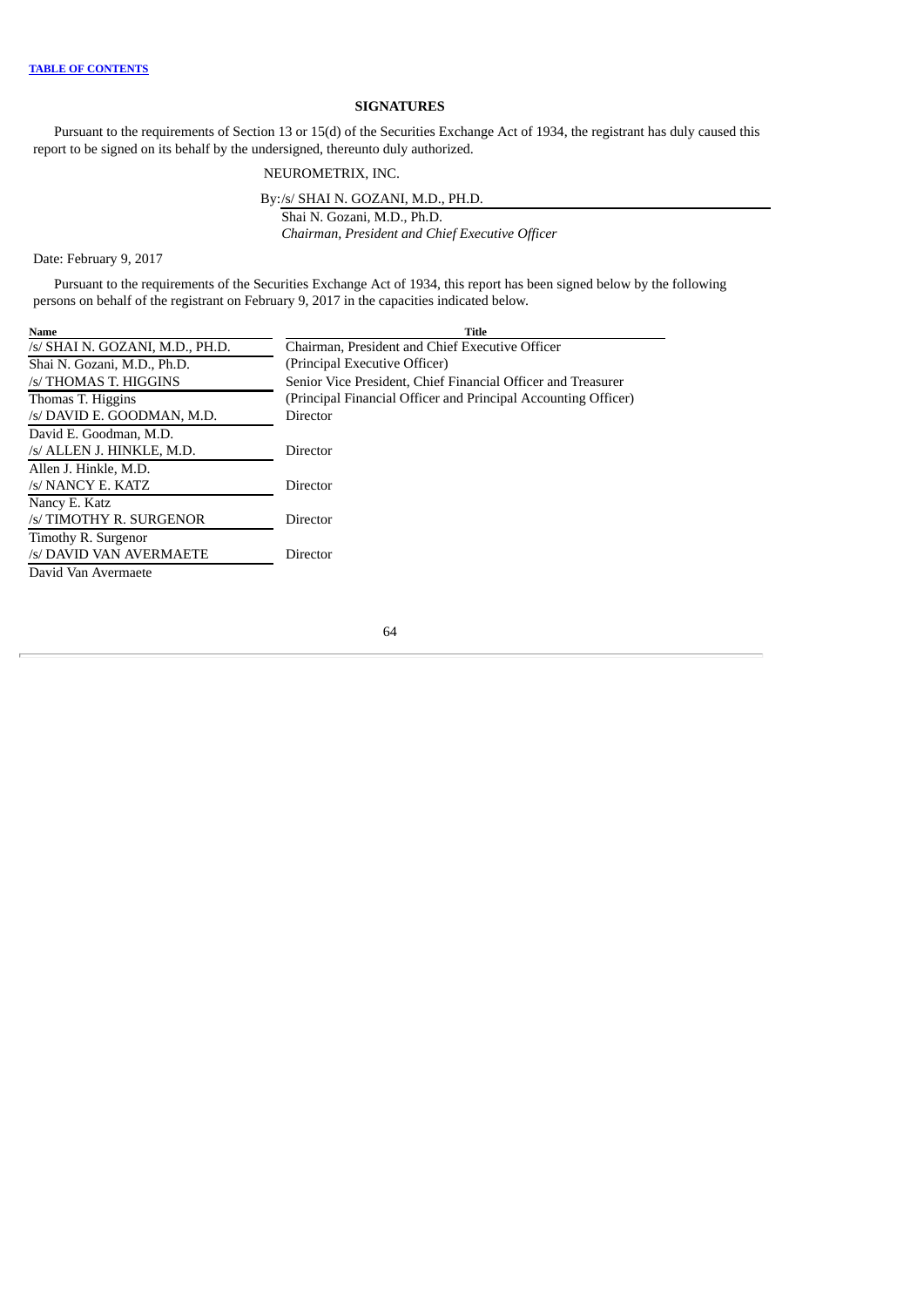## **INDEX TO FINANCIAL STATEMENTS NeuroMetrix, Inc. Years ended December 31, 2016, 2015, and 2014**

<span id="page-67-0"></span>

|                                                                | Page  |
|----------------------------------------------------------------|-------|
| <b>Report of Independent Registered Public Accounting Firm</b> | $F-2$ |
| <b>Financial Statements</b>                                    |       |
| <b>Balance Sheets</b>                                          | $F-3$ |
| <b>Statements of Operations</b>                                | $F-4$ |
| <b>Statements of Changes in Stockholders' Equity</b>           | $F-5$ |
| <b>Statements of Cash Flows</b>                                | $F-6$ |
| <b>Notes to Financial Statements</b>                           | $F-7$ |
| <b>Schedule II — Valuation and Qualifying Accounts</b>         | $S-1$ |
|                                                                |       |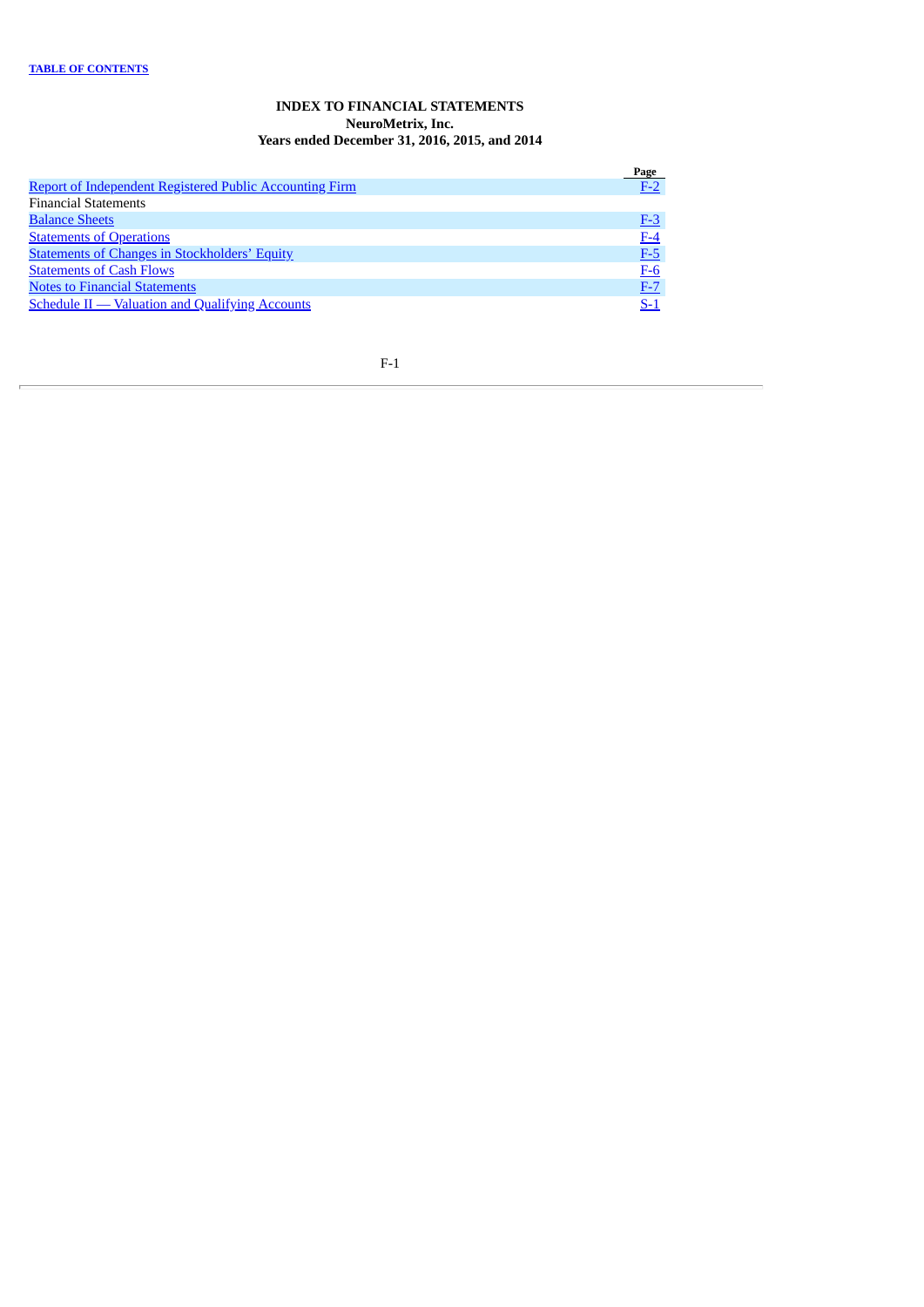#### **Report of Independent Registered Public Accounting Firm**

<span id="page-68-0"></span>To the Board of Directors and Stockholders of NeuroMetrix, Inc.

In our opinion, the accompanying balance sheets and the related statements of operations, of changes in stockholders' equity, and of cash flows present fairly, in all material respects, the financial position of NeuroMetrix, Inc. as of December 31, 2016 and 2015, and the results of its operations and its cash flows for each of the three years in the period ended December 31, 2016 in conformity with accounting principles generally accepted in the United States of America. In addition, in our opinion, the financial statement schedule listed in the accompanying index presents fairly, in all material respects, the information set forth therein when read in conjunction with the related financial statements. These financial statements and financial statement schedule are the responsibility of the Company's management. Our responsibility is to express an opinion on these financial statements and financial statement schedule based on our audits. We conducted our audits of these financial statements in accordance with the standards of the Public Company Accounting Oversight Board (United States). Those standards require that we plan and perform the audit to obtain reasonable assurance about whether the financial statements are free of material misstatement. An audit includes examining, on a test basis, evidence supporting the amounts and disclosures in the financial statements, assessing the accounting principles used and significant estimates made by management, and evaluating the overall financial statement presentation. We believe that our audits provide a reasonable basis for our opinion.

The accompanying financial statements have been prepared assuming the Company will continue as a going concern. As discussed in Note 1 to the financial statements, the Company has suffered recurring losses from operations and negative cash flows from operating activities that raise substantial doubt about the Company's ability to continue as a going concern. Management's plans in regard to these matters are also described in Note 1. The financial statements do not include any adjustments that might result from the outcome of this uncertainty.

/s/ PricewaterhouseCoopers LLP

Boston, Massachusetts February 9, 2017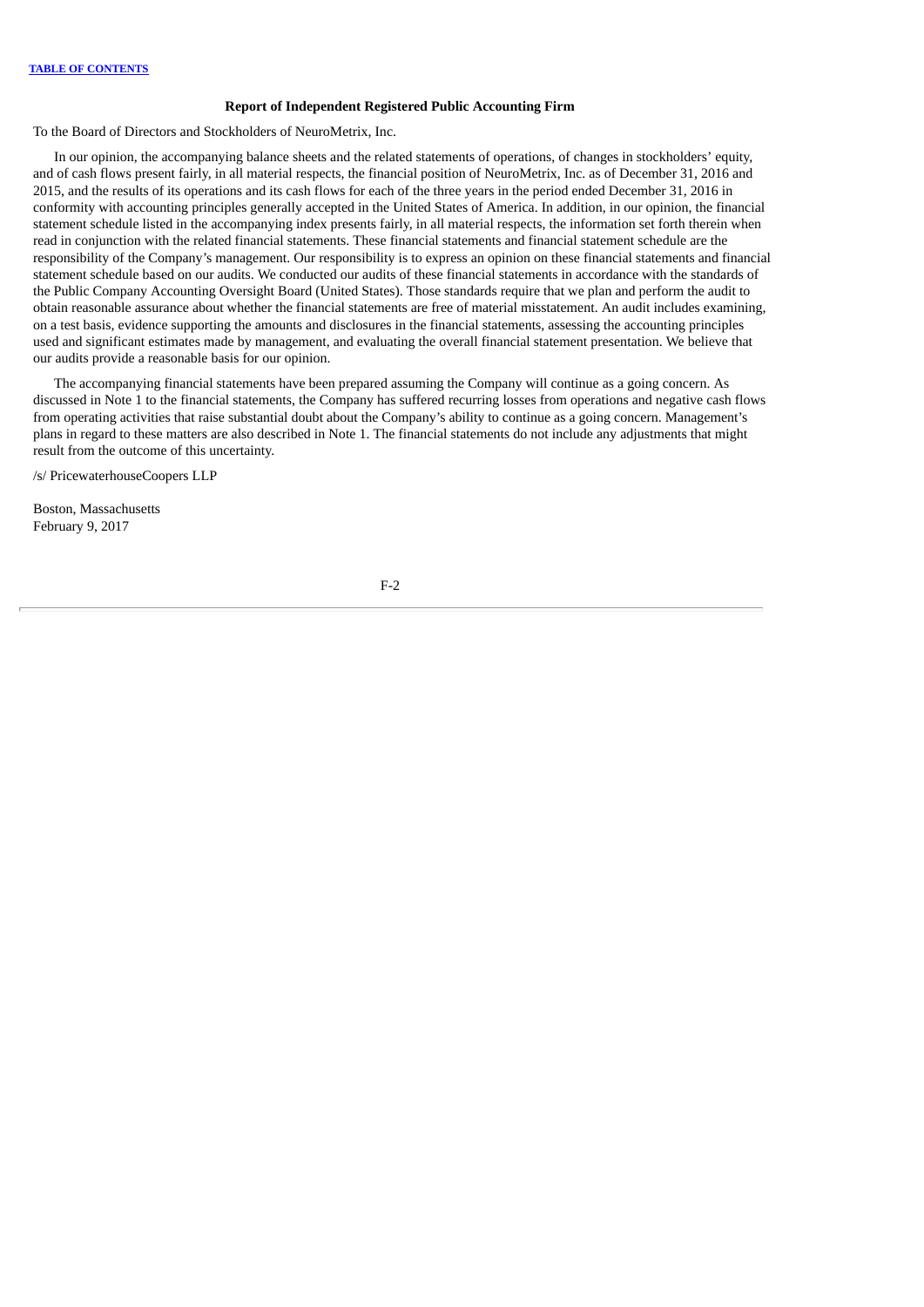# **NeuroMetrix, Inc.**

**Balance Sheets**

<span id="page-69-0"></span>

|                                                                         | December 31, |                 |               |                 |
|-------------------------------------------------------------------------|--------------|-----------------|---------------|-----------------|
|                                                                         |              | 2016            |               | 2015            |
| Assets                                                                  |              |                 |               |                 |
| Current assets:                                                         |              |                 |               |                 |
| Cash and cash equivalents                                               | \$           | 3,949,135       | \$            | 12,462,872      |
| Accounts receivable, net of allowances of \$25,000 at December 31, 2016 |              |                 |               |                 |
| and 2015                                                                |              | 738,729         |               | 807,825         |
| <b>Inventories</b>                                                      |              | 1,252,238       |               | 1,089,084       |
| Prepaid expenses and other current assets                               |              | 1,646,821       |               | 852,600         |
| Total current assets                                                    |              | 7,586,923       |               | 15,212,381      |
| Fixed assets, net                                                       |              | 532,706         |               | 683,534         |
| Other long-term assets                                                  |              | 164,262         |               | 203,686         |
| <b>Total assets</b>                                                     | \$           | 8,283,891       | $\mathbb{S}$  | 16,099,601      |
| <b>Liabilities and Stockholders' Equity</b>                             |              |                 |               |                 |
| <b>Current liabilities:</b>                                             |              |                 |               |                 |
| Accounts payable                                                        | \$           | 734,048         | \$            | 1,060,135       |
| Accrued compensation                                                    |              | 307,471         |               | 848,689         |
| Accrued expenses                                                        |              | 1,648,731       |               | 1,120,594       |
| Deferred revenue                                                        |              | 628,236         |               | 227,172         |
| Total current liabilities                                               |              | 3,318,486       |               | 3,256,590       |
| Common stock warrants                                                   |              | 4,641           |               | 280,303         |
| <b>Total liabilities</b>                                                |              | 3,323,127       |               | 3,536,893       |
| Commitments and contingencies (Note 8)                                  |              |                 |               |                 |
| Stockholders' equity                                                    |              |                 |               |                 |
| Preferred stock                                                         |              |                 |               |                 |
| convertible preferred stock                                             |              | 18              |               | 21              |
| Common stock, \$0.0001 par value; 100,000,000 authorized at December    |              |                 |               |                 |
| 31, 2016 and 2015; 6,694,901 and 4,047,332 shares issued and            |              |                 |               |                 |
| outstanding at December 31, 2016 and 2015, respectively                 |              | 669             |               | 405             |
| Additional paid-in capital                                              |              | 183,438,878     |               | 176, 127, 932   |
| <b>Accumulated deficit</b>                                              |              | (178, 478, 801) |               | (163, 565, 650) |
| Total stockholders' equity                                              |              | 4,960,764       |               | 12,562,708      |
| Total liabilities and stockholders' equity                              | \$           | 8,283,891       | $\mathbf{\$}$ | 16,099,601      |

The accompanying notes are an integral part of these financial statements.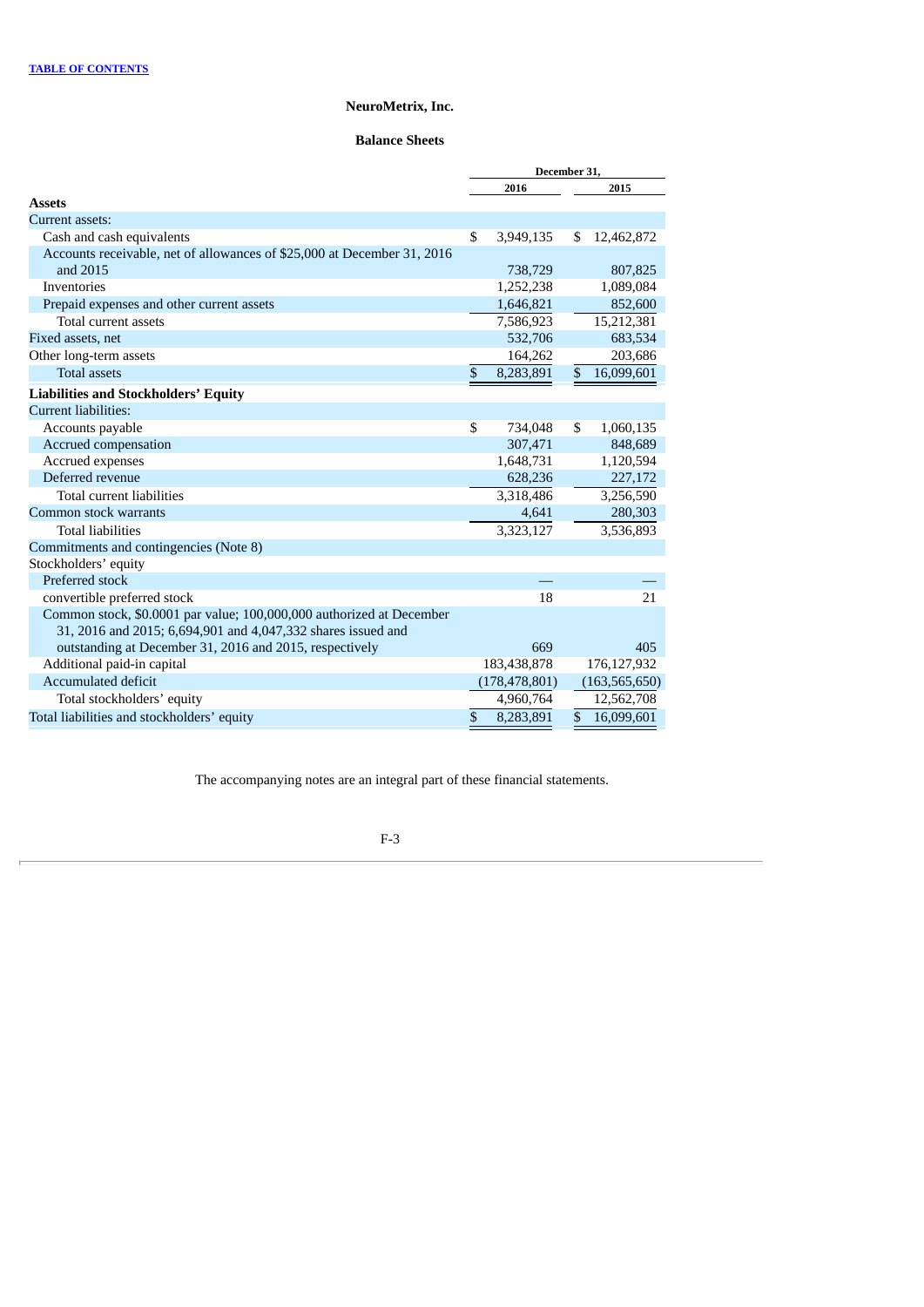# **NeuroMetrix, Inc.**

# **Statements of Operations**

<span id="page-70-0"></span>

|                                                             | <b>Years Ended December 31,</b> |                 |                 |  |  |  |
|-------------------------------------------------------------|---------------------------------|-----------------|-----------------|--|--|--|
|                                                             | 2016                            | 2014            |                 |  |  |  |
| Revenues                                                    | \$12,027,528                    | \$<br>7,299,830 | \$<br>5,512,764 |  |  |  |
| Cost of revenues                                            | 7,113,005                       | 3,950,746       | 2,568,602       |  |  |  |
| Gross profit                                                | 4,914,523                       | 3,349,084       | 2,944,162       |  |  |  |
| <b>Operating expenses:</b>                                  |                                 |                 |                 |  |  |  |
| Research and development                                    | 4,394,353                       | 3,894,786       | 4,075,976       |  |  |  |
| Sales and marketing                                         | 10,855,445                      | 7,232,971       | 2,913,112       |  |  |  |
| General and administrative                                  | 4,872,670                       | 5,497,513       | 4,725,123       |  |  |  |
| Total operating expenses                                    | 20,122,468                      | 16,625,270      | 11,714,211      |  |  |  |
| Loss from operations                                        | (15, 207, 945)                  | (13, 276, 186)  | (8,770,049)     |  |  |  |
| Interest income                                             | 19,132                          | 5,232           | 4,606           |  |  |  |
| Warrants offering costs                                     |                                 |                 | (50, 874)       |  |  |  |
| Change in fair value of warrant liability                   | 275,662                         | 4,083,606       | 1,050,095       |  |  |  |
| Net loss                                                    | (14, 913, 151)                  | (9, 187, 348)   | (7,766,222)     |  |  |  |
| Deemed dividends attributable to preferred shareholders and |                                 |                 |                 |  |  |  |
| returns of capital to common shareholders associated with   |                                 |                 |                 |  |  |  |
| equity offerings (Note 2)                                   | (19, 846, 377)                  | (11,882,907)    | (2,955,668)     |  |  |  |
| Net loss applicable to common stockholders                  | \$(34,759,528)                  | \$(21,070,255)  | \$(10,721,890)  |  |  |  |
| Net loss per common share applicable to common              |                                 |                 |                 |  |  |  |
| stockholders, basic and diluted (See Note 2, Summary of     |                                 |                 |                 |  |  |  |
| <b>Significant Accounting Policies)</b>                     | \$<br>(7.28)                    | \$<br>(7.75)    | \$<br>(6.15)    |  |  |  |
| Weighted average number of common shares outstanding,       |                                 |                 |                 |  |  |  |
| basic and diluted                                           | 4,777,037                       | 2,719,285       | 1,743,494       |  |  |  |
|                                                             |                                 |                 |                 |  |  |  |

The accompanying notes are an integral part of these financial statements.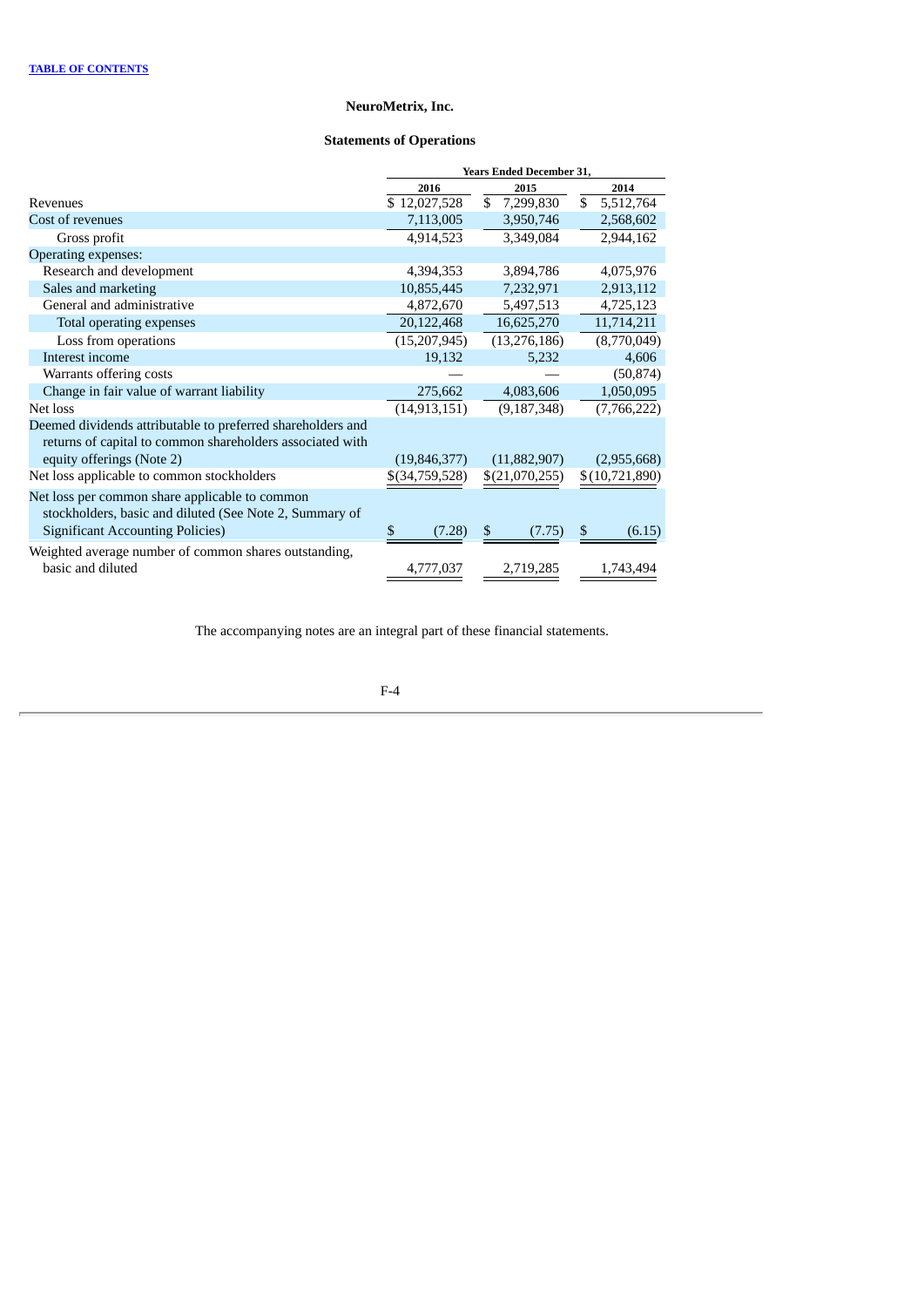## **NeuroMetrix, Inc.**

# **Statements of Changes in Stockholders' Equity**

<span id="page-71-0"></span>

|                                                                                                                                                       | Series A1 - D<br><b>Preferred Stock</b> |                                   | Common         |                       | <b>Stock</b>             |                       | <b>Additional</b>       |  |  |
|-------------------------------------------------------------------------------------------------------------------------------------------------------|-----------------------------------------|-----------------------------------|----------------|-----------------------|--------------------------|-----------------------|-------------------------|--|--|
|                                                                                                                                                       | Number of                               |                                   | Number of      |                       | Paid-In                  | <b>Accumulated</b>    |                         |  |  |
|                                                                                                                                                       | <b>Shares</b>                           | <b>Amount</b>                     | <b>Shares</b>  | <b>Amount</b>         | Capital                  | Deficit               | <b>Total</b>            |  |  |
| Balance at December 31, 2013                                                                                                                          |                                         | $\overline{\mathbb{S}}$           | $1,486,360$ \$ | 148                   | \$153,806,907            | $$(146, 612, 080)$ \$ | 7.194.975               |  |  |
| Stock-based compensation expense                                                                                                                      |                                         |                                   |                |                       | 289.873                  |                       | 289,873                 |  |  |
| Issuance of common stock and Series A3<br>and A4 preferred stock under Securities                                                                     |                                         |                                   |                |                       |                          |                       |                         |  |  |
| Purchase Agreement                                                                                                                                    | 6,644.22                                | 7                                 | 166,150        | 16                    | 3,539,924                |                       | 3,539,947               |  |  |
| Issuance of common stock upon conversion<br>of preferred stock                                                                                        | (3,029.86)                              | (3)                               | 371,306        | 38                    | (35)                     |                       |                         |  |  |
| Issuance of common stock under<br>employees stock purchase plan                                                                                       |                                         |                                   | 3.681          | $\mathbf{1}$          | 24,136                   |                       | 24,137                  |  |  |
| Common stock issued to settle incentive<br>compensation obligations                                                                                   |                                         |                                   | 10,654         | $\mathbf{1}$          | 104,404                  |                       | 104.405                 |  |  |
| Net loss                                                                                                                                              |                                         |                                   |                |                       |                          | (7,766,222)           | (7,766,222)             |  |  |
| Balance at December 31, 2014                                                                                                                          | 3,614.36                                | $\mathcal{S}$<br>$\overline{4}$   | 2,038,151 \$   | 204                   | \$157,765,209            | \$(154, 378, 302)     | 3,387,115<br>- \$       |  |  |
| Stock-based compensation expense<br>Issuance of Series B preferred stock and<br>warrants under underwritten public<br>offering                        | 147,000.00                              | 147                               |                |                       | 302,415<br>13,290,232    |                       | 302,415<br>13,290,379   |  |  |
| Redemption of Series A-4 preferred                                                                                                                    |                                         |                                   |                |                       |                          |                       |                         |  |  |
| stock                                                                                                                                                 | (3,206.36)                              | (4)                               |                |                       | (2,262,930)              |                       | (2,262,934)             |  |  |
| Issuance of Series C preferred stock and<br>warrants and redemption of Series B<br>preferred stock under purchase<br>agreement                        | (49,200.00)                             | (49)                              |                |                       | 6,713,549                |                       | 6,713,500               |  |  |
| Issuance of common stock upon conversion                                                                                                              |                                         |                                   |                |                       |                          |                       |                         |  |  |
| of preferred stock                                                                                                                                    | (77, 262.00)                            | (77)                              | 1,952,137      | 195                   | (118)                    |                       |                         |  |  |
| Issuance of common stock under<br>employees stock purchase plan                                                                                       |                                         |                                   | 15,443         | $\overline{2}$        | 37,822                   |                       | 37,824                  |  |  |
| Common stock issued to settle incentive<br>compensation obligations                                                                                   |                                         |                                   | 41,601         | $\overline{4}$        | 281,753                  |                       | 281,757                 |  |  |
| Net loss                                                                                                                                              |                                         |                                   |                |                       |                          | (9, 187, 348)         | (9, 187, 348)           |  |  |
| Balance at December 31, 2015                                                                                                                          | 20,946.00                               | $\overline{21}$<br>$\mathfrak{L}$ | $4,047,332$ \$ | 405                   | \$176,127,932<br>225,408 | \$(163, 565, 650)     | \$12,562,708<br>225,408 |  |  |
| Stock-based compensation expense<br>Issuance of Series D preferred stock and<br>warrants and redemption of Series C<br>preferred stock under purchase |                                         |                                   |                |                       |                          |                       |                         |  |  |
| agreement                                                                                                                                             | 7,500.00                                | 8                                 |                |                       | 6,738,492                |                       | 6,738,500               |  |  |
| Issuance of common stock upon conversion<br>of preferred stock                                                                                        | (10,743.35)                             | (11)                              | 2,434,488      | 243                   | (232)                    |                       |                         |  |  |
| Issuance of common stock under<br>employees stock purchase plan                                                                                       |                                         |                                   | 35,002         | 3                     | 28,535                   |                       | 28,538                  |  |  |
| Common stock issued to settle incentive<br>compensation obligations                                                                                   |                                         |                                   | 178,079        | 18                    | 318,743                  |                       | 318,761                 |  |  |
| Net loss                                                                                                                                              |                                         |                                   |                |                       |                          | (14, 913, 151)        | (14, 913, 151)          |  |  |
| Balance at December 31, 2016                                                                                                                          | 17,702.65                               | 18<br>$\overline{\mathbb{S}}$     | 6,694,901      | 669<br>$\mathfrak{F}$ | \$183,438,878            | \$(178, 478, 801)     | 4,960,764<br>\$         |  |  |

The accompanying notes are an integral part of these financial statements.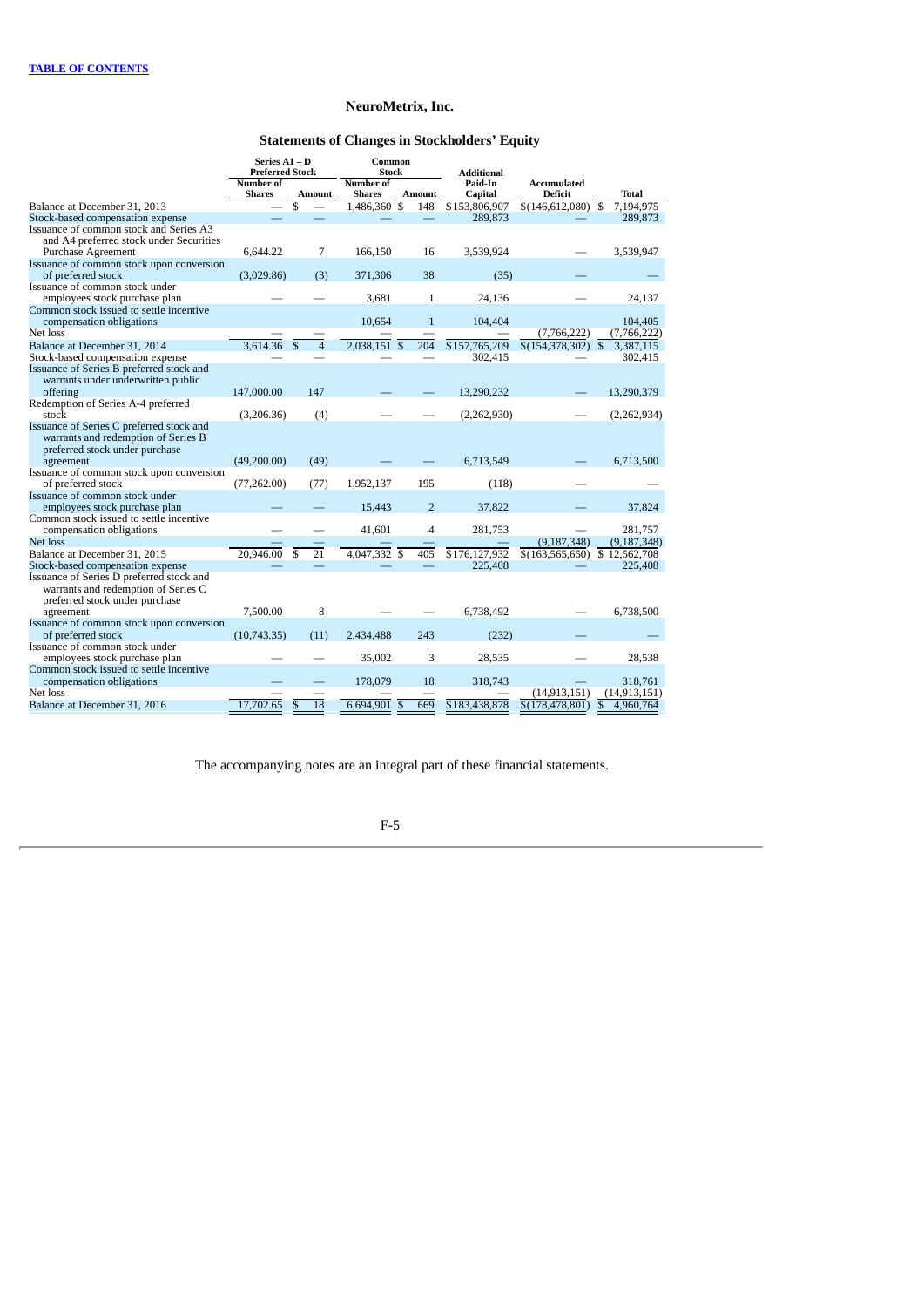# **Statements of Cash Flows**

|                                                                 | <b>Years Ended December 31,</b> |                                               |               |
|-----------------------------------------------------------------|---------------------------------|-----------------------------------------------|---------------|
|                                                                 | 2016                            | 2015                                          | 2014          |
| <b>Cash flows for operating activities:</b>                     |                                 |                                               |               |
| Net loss                                                        |                                 | $$(14,913,151) \$ (9,187,348) \$ (7,766,222)$ |               |
| Adjustments to reconcile net loss to net cash used in operating |                                 |                                               |               |
| activities:                                                     |                                 |                                               |               |
| Depreciation and amortization                                   | 251,327                         | 222,592                                       | 145,100       |
| Stock-based compensation                                        | 225,408                         | 302,415                                       | 289,873       |
| Warrants offering costs                                         |                                 |                                               | 50,874        |
| Change in fair value of warrant liability                       | (275, 662)                      | (4,083,606)                                   | (1,050,095)   |
| Changes in operating assets and liabilities:                    |                                 |                                               |               |
| Accounts receivable                                             | 69,096                          | (225, 619)                                    | (189, 318)    |
| Inventories                                                     | (163, 154)                      | (409, 344)                                    | (116, 704)    |
| Prepaid expenses and other current and long-term assets         | (754, 797)                      | (447, 541)                                    | (195, 454)    |
| Accounts payable                                                | (267, 583)                      | 478,760                                       | 199,975       |
| Accrued expenses and compensation                               | 347,176                         | 57,349                                        | 998,434       |
| Deferred revenue                                                | 401,064                         | 192,489                                       | (44, 956)     |
| Net cash used in operating activities                           | (15,080,276)                    | (13,099,853)                                  | (7,678,493)   |
| <b>Cash flows for investing activities:</b>                     |                                 |                                               |               |
| Purchases of fixed assets                                       | (100, 499)                      | (594, 606)                                    | (227, 308)    |
| Net cash used in investing activities                           | (100, 499)                      | (594, 606)                                    | (227, 308)    |
| <b>Cash flows from financing activities:</b>                    |                                 |                                               |               |
| Net proceeds from issuance of stock and warrants, including     |                                 |                                               |               |
| public offering and equity plans                                | 6,667,038                       | 20,141,703                                    | 7,932,033     |
| Repurchase of preferred stock and warrants                      |                                 | (3,206,357)                                   |               |
| Net cash provided by financing activities                       | 6,667,038                       | 16,935,346                                    | 7,932,033     |
| Net (decrease) increase in cash and cash equivalents            | (8,513,737)                     | 3,240,887                                     | 26,232        |
| Cash and cash equivalents, beginning of year                    | 12,462,872                      | 9,221,985                                     | 9,195,753     |
| Cash and cash equivalents, end of year                          | \$<br>3,949,135                 | \$12,462,872                                  | \$9,221,985   |
| Supplemental disclosure of cash flow information:               |                                 |                                               |               |
| Common stock issued to settle incentive compensation obligation | 318,761<br>\$                   | 281,757<br>S                                  | \$<br>104,405 |
| Equity offering costs included in accounts payable and accrued  |                                 |                                               |               |
| expenses                                                        | \$                              | \$<br>100,000                                 | \$            |
| Warrants issued under Securities Purchase Agreement initially   |                                 |                                               |               |
| recorded as a non-current liability                             | \$                              | \$                                            | \$4,418,824   |

The accompanying notes are an integral part of these financial statements.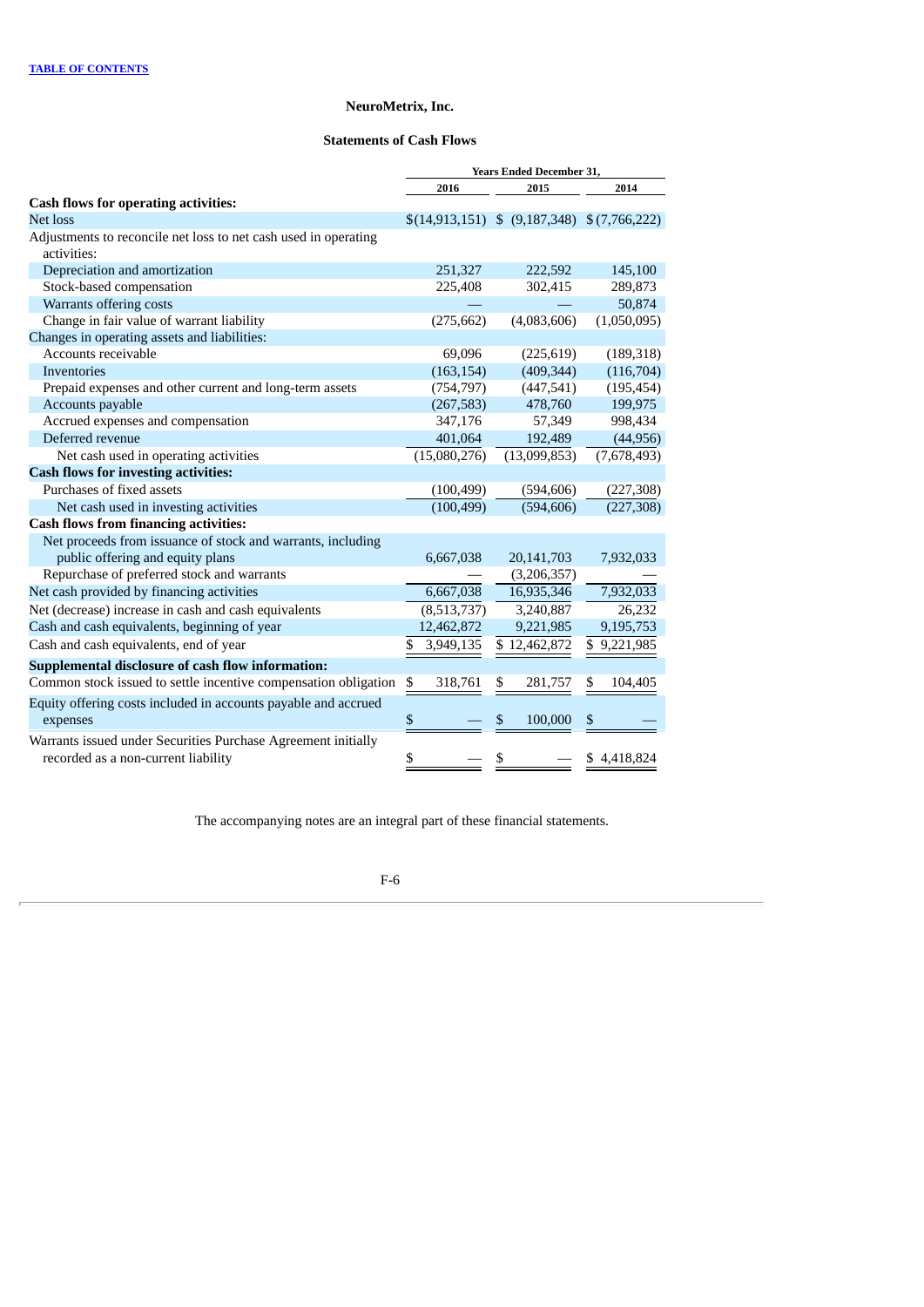#### **Notes to Financial Statements**

#### **1. Description of Business and Basis of Presentation**

NeuroMetrix, or the Company, is a commercial stage, innovation driven healthcare company combining bioelectrical and digital medicine to address chronic health conditions including chronic pain, sleep disorders, and diabetes. The company's lead product is Quell, an over-the-counter wearable therapeutic device for chronic pain. Quell is integrated into a digital health platform that helps patients optimize their therapy and decrease the impact of chronic pain on their quality of life. The company also markets DPNCheck®, a rapid point-of-care test for diabetic neuropathy, which is the most common long-term complication of Type 2 diabetes. The company maintains an active research effort and has several pipeline programs. The company is located in Waltham, Massachusetts and was founded as a spinoff from the Harvard-MIT Division of Health Sciences and Technology in 1996.

During 2016 the Company completed an equity offering which is detailed in Note 12 to the financial statements. This financing resulted in proceeds of approximately \$7.5 million after redemptions of certain equity instruments, and before fees and expenses. After deducting financial institution discounts and fees, and other expenses of the offerings, the Company realized net proceeds of approximately \$6.7 million.

The accompanying financial statements have been prepared on a basis which assumes that the Company will continue as a going concern and which contemplates the realization of assets and satisfaction of liabilities and commitments in the normal course of business. The Company has suffered recurring losses from operations and negative cash flows from operating activities. At December 31, 2016, the Company had an accumulated deficit of \$178.5 million. The Company held cash and cash equivalents of \$3.9 million as of December 31, 2016. The Company believes that these resources, cash proceeds from a \$7 million equity offering, the first tranche of \$4.0 million which closed on January 5, 2017, and a second tranche of \$3.0 million which is subject to shareholder approval and expected to close late in the first quarter of 2017 (see footnote 15), and the cash to be generated from expected product sales will be sufficient to meet its projected operating requirements into the fourth quarter of 2017. The Company continues to face significant challenges and uncertainties and, as a result, the Company's available capital resources may be consumed more rapidly than currently expected due to (a) decreases in sales of the Company's products and the uncertainty of future revenues from new products; (b) changes the Company may make to the business that affect ongoing operating expenses; (c) changes the Company may make in its business strategy; (d) regulatory developments affecting the Company's existing products; (e) changes the Company may make in its research and development spending plans; and (f) other items affecting the Company's forecasted level of expenditures and use of cash resources. Accordingly, the Company will need to raise additional funds to support its operating and capital needs in the fourth quarter of 2017 and beyond. These factors raise substantial doubt about the Company's ability to continue as a going concern. The financial statements do not include any adjustments that might result from the outcome of this uncertainty. The Company intends to obtain additional funding through public or private financing, collaborative arrangements with strategic partners, or through additional credit lines or other debt financing sources to increase the funds available to fund operations. However, the Company may not be able to secure such financing in a timely manner or on favorable terms, if at all. Furthermore, if the Company issues equity or debt securities to raise additional funds, its existing stockholders may experience dilution, and the new equity or debt securities may have rights, preferences and privileges senior to those of the Company's existing stockholders. If the Company raises additional funds through collaboration, licensing or other similar arrangements, it may be necessary to relinquish valuable rights to its potential products or proprietary technologies, or grant licenses on terms that are not favorable to the Company. Without additional funds, the Company may be forced to delay, scale back or eliminate some of its sales and marketing efforts, research and development activities, or other operations and potentially delay product development in an effort to provide sufficient funds to continue its operations. If any of these events occurs, the Company's ability to achieve its development and commercialization goals would be adversely affected.

The Company received notice from NASDAQ that it was not in compliance with the \$1.00 per share minimum bid requirement for continued listing on the exchange. NASDAQ has provided a grace period until August 1, 2017 for the Company to regain compliance, to appeal the determination or to risk being delisted from the NASDAQ Capital Market.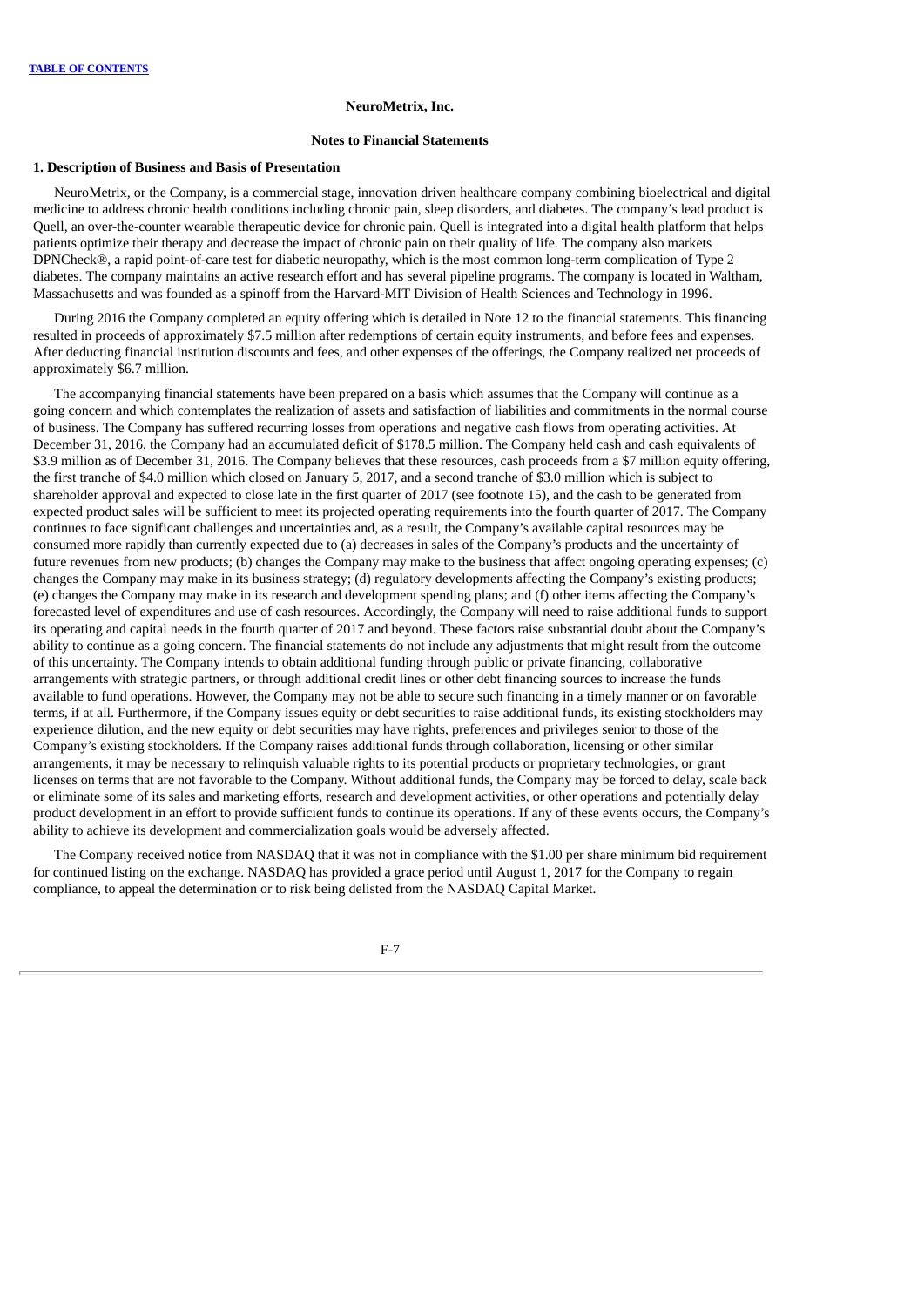#### **Notes to Financial Statements**

### **1. Description of Business and Basis of Presentation – (continued)**

Certain amounts within the prior year balance sheet have been reclassified to conform to current year presentation.

#### **2. Summary of Significant Accounting Policies**

### *Use of Estimates and Assumptions*

The preparation of financial statements in conformity with United States generally accepted accounting principles requires management to make significant estimates and assumptions that affect the reported amounts of assets and liabilities and disclosure of contingent assets and liabilities at the date of the financial statements and the reported amounts of revenue and expenses during reporting periods. Actual results could differ from those estimates.

The Company bases its estimates on historical experience and various other assumptions that it believes to be reasonable under the circumstances and regularly assesses these estimates, but actual results could differ materially from these estimates. Effects of changes in estimates are recorded in the period in which they occur.

### *Cash and Cash Equivalents*

The Company considers all highly liquid investments with an original maturity of ninety days or less to be cash equivalents. Cash equivalents are recorded at cost which approximates fair value. The Company invests cash primarily in a money market account and other investments which management believes are subject to minimal credit and market risk.

### *Concentrations of Credit Risk*

Financial instruments that potentially expose the Company to concentrations of credit risk consist primarily of cash and cash equivalents in bank deposit accounts and trade receivables. The Company invests its funds in highly rated institutions and limits its investment in any individual account so that they do not exceed FDIC limits. The Company has not experienced significant losses related to cash and cash equivalents and does not believe it is exposed to any significant credit risks relating to its cash and cash equivalents.

At December 31, 2016 and 2015, two customers accounted for 41% of accounts receivable and a different customer accounted for 46% of accounts receivable, respectively. For the year ended December 31, 2016 no customer accounted for more than 10% of revenue. For the years ended December 31, 2015 and 2014, one customer accounted for 12% and 30% of revenue.

The Company relies on in-house assembly and three third-party manufacturers to manufacture the major portion of its current products and product components. The disruption or termination of the supply of these products or a significant increase in the cost of these products from these sources could have an adverse effect on the Company's business, financial position, and results of operations.

### *Inventories*

Inventories, consisting primarily of finished goods and purchased components, are stated at the lower of cost or market. Cost is determined using the first-in, first-out method. The Company writes down inventory to its net realizable value for excess or obsolete inventory.

### *Fair Value*

The carrying amounts of the Company's accounts receivable, accounts payable, and accrued expenses approximate their fair value at December 31, 2016 and 2015 due to the short-term nature of these assets and liabilities. The Company's cash equivalents and its warrant liability are carried at fair value determined according to the fair value hierarchy described in Note 9.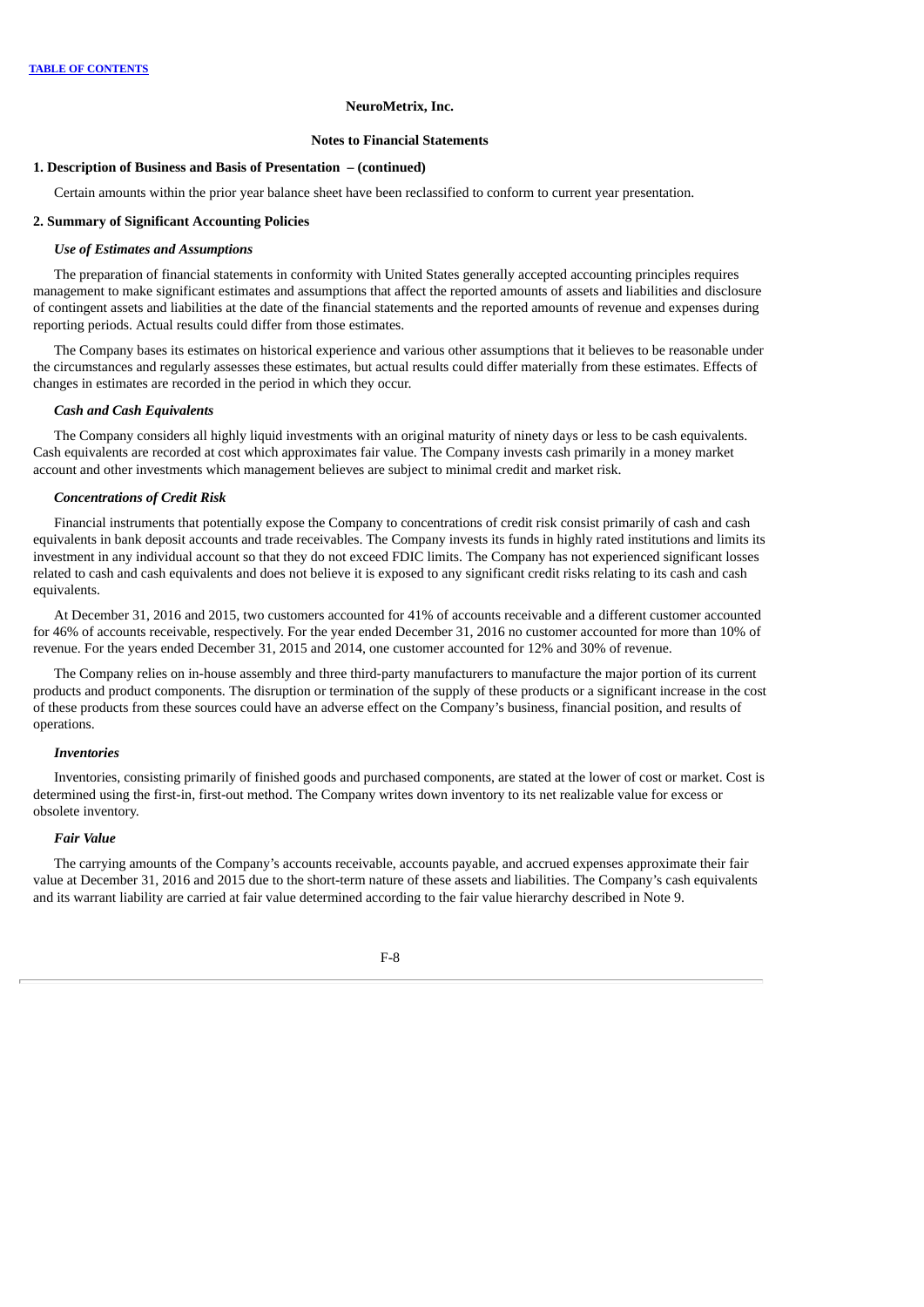#### **Notes to Financial Statements**

#### **2. Summary of Significant Accounting Policies – (continued)**

### *Revenue Recognition*

The Company recognizes revenue when the following criteria have been met: persuasive evidence of an arrangement exists, delivery has occurred and risk of loss has passed, the seller's price to the buyer is fixed or determinable, and collection is reasonably assured. Revenues associated with the Company's medical devices and consumables are generally recognized upon shipment, assuming all other revenue recognition criteria have been met. Revenue associated with shipments made to distributors who have the right to return any unsold product is recognized once the product is sold by the distributor to the end customer (i.e. under a sell-through model), assuming all other revenue recognition criteria have been met. Cash received prior to all the conditions for revenue recognition being met is recorded as deferred revenue.

As of December 31, 2016 the total value of shipments made to sell-through distributors but not yet sold through to end customers totaled \$1,247,545. Of this total, \$619,309 was recorded as a reduction to accounts receivable and \$628,236 was recorded in deferred revenue, as cash had been received. As of December 31, 2015, the total value of shipments that had been made to sell-through distributors but have not yet been sold through to end customers totaled \$489,467. Of this total, \$262,295 was recorded as a reduction to accounts receivable and \$227,172 was recorded in deferred revenue, as cash had been received. Related costs of goods sold of \$910,595 and \$378,440 have been deferred and recorded in prepaid expenses and other current assets as of December 31, 2016 and 2015, respectively.

Revenue recognition involves judgments, including assessments of expected returns from customers who have the right to return product for any reason under 30-day or 60-day rights of return. Where the Company can reasonably estimate future returns, it recognizes revenues and records as a reduction of revenue a provision for estimated returns. The Company analyzes various factors, including its historical product returns in arriving at this judgment. Changes in judgments or estimates could materially impact the timing and amount of revenues and costs recognized. The provision for expected returns recorded as accrued expense was \$488,200 and \$65,111 as of December 31, 2016 and 2015, respectively.

#### *Accounts Receivable*

Accounts receivable are recorded net of the allowance for doubtful accounts receivable. The allowance for doubtful accounts is the Company's best estimate of the amount of probable credit losses in our existing accounts receivable. The Company reviews the allowance for doubtful accounts and determines the allowance based on an analysis of customer past payment history, product usage activity, and recent communications with the customer. Individual customer balances which are past due and over 90 days outstanding are reviewed individually for collectability. Account balances are written-off against the allowance when the Company feels it is probable the receivable will not be recovered. The Company does not have any off-balance sheet credit exposure related to our customers.

### *Income Taxes*

The Company records income taxes using the asset and liability method. Deferred income tax assets and liabilities are recognized for the future tax consequences attributable to differences between the financial statement carrying amounts of existing assets and liabilities and their respective income tax bases, and operating loss and tax credit carryforwards. The Company's financial statements contain certain deferred tax assets, which have arisen primarily as a result of operating losses, as well as other temporary differences between financial and tax accounting. In accordance with the provisions of the Income Taxes topic of the Codification, the Company is required to establish a valuation allowance if the likelihood of realization of the deferred tax assets is reduced based on an evaluation of objective verifiable evidence. Significant management judgment is required in determining the Company's provision for income taxes, the Company's deferred tax assets and liabilities and any valuation allowance recorded against those net deferred tax assets. The Company evaluates the weight of all available evidence to determine whether it is more likely than not that some portion or all of the net deferred income tax assets will not be realized.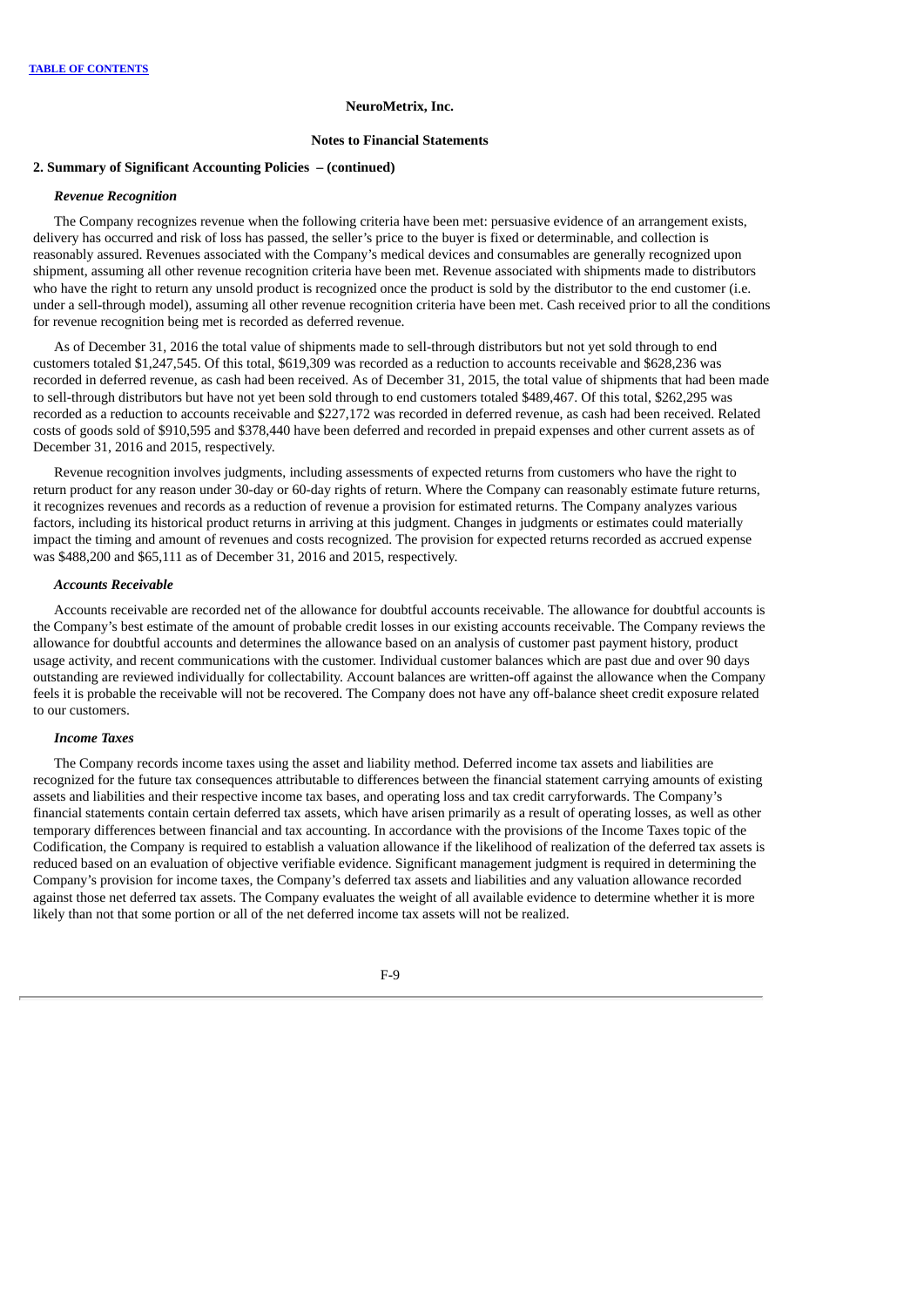#### **Notes to Financial Statements**

#### **2. Summary of Significant Accounting Policies – (continued)**

Utilization of the NOL and research and development credit carryforwards may be subject to a substantial annual limitation due to ownership change limitations that have occurred previously or that could occur in the future, as provided by Section 382 of the Internal Revenue Code of 1986, as well as similar state provisions. Ownership changes may limit the amount of NOL and tax credit carryforwards that can be utilized to offset future taxable income and tax, respectively. In general, an ownership change, as defined by Section 382, results from transactions increasing the ownership of certain shareholders or public groups in the stock of a corporation by more than 50 percentage points over a three-year period. If the Company has experienced a change of control, utilization of its NOL or tax credits carryforwards would be subject to an annual limitation under Section 382. Any limitation may result in expiration of a portion of the NOL or research and development credit carryforwards before utilization. Subsequent ownership changes could further impact the limitation in future years. Further, until a study is completed and any limitation known, no amounts are being presented as an uncertain tax position. A full valuation allowance has been provided against the Company's NOL carryforwards and research and development credit carryforwards and, if an adjustment is required, this adjustment would be offset by an adjustment to the valuation allowance. Thus, there would be no impact to the balance sheet or statement of operations if an adjustment were required.

Management performed a two-step evaluation of all tax positions, ensuring that these tax return positions meet the "more likely than not" recognition threshold and can be measured with sufficient precision to determine the benefit recognized in the financial statements. These evaluations provide management with a comprehensive model for how a company should recognize, measure, present, and disclose in its financial statements certain tax positions that the Company has taken or expects to take on income tax returns.

#### *Research and Development*

Costs incurred in research and development are expensed as incurred. Included in research and development costs are wages, benefits, product design consulting, and other operating costs such as facilities, supplies, and overhead directly related to the Company's research and development efforts.

### *Product Warranty Costs*

The Company accrues estimated product warranty costs at the time of sale which are included in cost of sales in the statements of operations. The amount of the accrued warranty liability is based on historical information such as past experience, product failure rates, number of units repaired, and estimated cost of material and labor. The liabilities for product warranty costs of \$45,879 and \$10,484 at December 31, 2016 and 2015, respectively, are included in accrued expenses in the accompanying balance sheets.

### *Fixed Assets and Long-Lived Assets*

Fixed assets are recorded at cost and depreciated using the straight-line method over the estimated useful life of each asset. Expenditures for repairs and maintenance are charged to expense as incurred. On disposal, the related assets and accumulated depreciation are eliminated from the accounts and any resulting gain or loss is included in the Company's statement of operations. Leasehold improvements are amortized over the shorter of the estimated useful life of the improvement or the remaining term of the lease.

The Company periodically evaluates the recoverability of its fixed assets and other long-lived assets whenever events or changes in circumstances indicate that an event of impairment may have occurred. This periodic review may result in an adjustment of estimated depreciable lives or asset impairment. When indicators of impairment are present, the carrying values of the asset are evaluated in relation to the assets operating performance and future undiscounted cash flows of the underlying assets. If the future undiscounted cash flows are less than their book value, an impairment may exist. The impairment is measured as the difference between the book value and the fair value of the underlying asset. Fair values are based on estimates of the market prices and assumptions concerning the amount and timing of estimated future cash flows and assumed discount rates, reflecting varying degrees of perceived risk.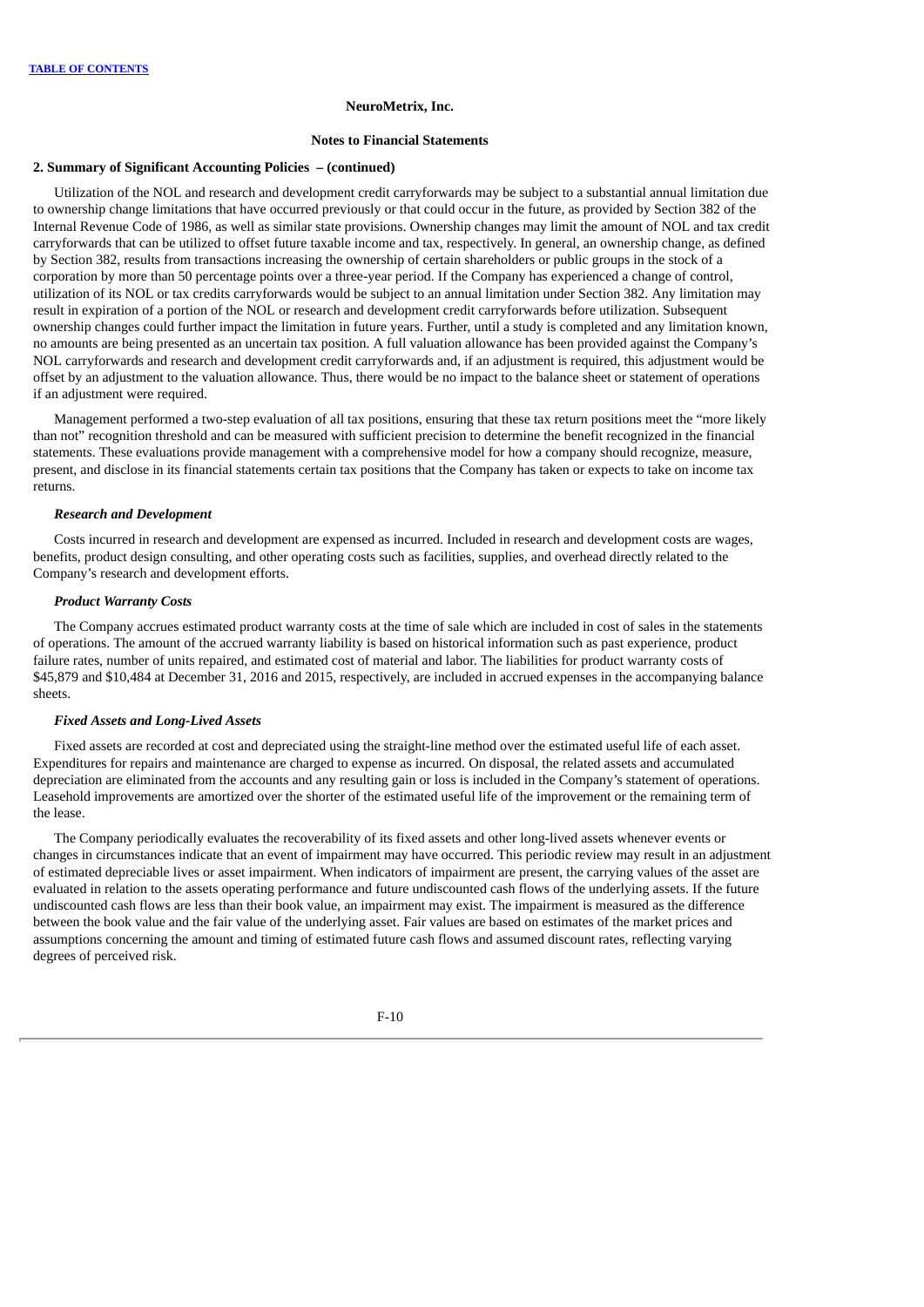#### **Notes to Financial Statements**

#### **2. Summary of Significant Accounting Policies – (continued)**

### *Accounting for Stock-Based Compensation*

Stock-based compensation cost is generally recognized ratably over the requisite service period. The Company uses the Black-Scholes option pricing model for determining the fair value of its stock options and amortizes its stock-based compensation expense using the straight-line method. The Black-Scholes model requires certain assumptions that involve judgment. Such assumptions are the expected share price volatility, expected life of options, expected annual dividend yield, and risk-free interest rate (See Note 3 — Stock-Based Compensation and Stockholders' Equity).

### *Net Loss per Common Share*

Basic net loss per common share is computed by dividing net loss applicable to common stockholders by the weighted average number of common shares outstanding during the period. Unvested restricted shares, although legally issued and outstanding, are not considered outstanding for purposes of calculating basic net loss per common share. Diluted net loss per common share is computed by dividing net loss by the weighted average number of common shares outstanding during the period plus the dilutive effect of the weighted average number of outstanding instruments such as options, warrants, restricted stock, and preferred stock. Because the Company has reported a net loss for all periods presented, diluted loss per common share is the same as basic loss per common share, as the effect of utilizing the fully diluted share count would have reduced the net loss per common share. Therefore, in calculating net loss per share amounts, shares underlying the following potentially dilutive weighted average number of common stock equivalents were excluded from the calculation of diluted net loss per common share because their effect was anti-dilutive for each of the periods presented:

|                             | <b>Years Ended December 31,</b> |           |         |  |
|-----------------------------|---------------------------------|-----------|---------|--|
|                             | 2016                            | 2015      | 2014    |  |
| Options                     | 421,798                         | 208,135   | 125,207 |  |
| Warrants                    | 22,790,327                      | 3,222,071 | 609,084 |  |
| Unvested restricted stock   |                                 | 80        | 1.122   |  |
| Convertible preferred stock | 8,603,028                       | 2,264,086 | 228,143 |  |
| Total                       | 31,815,153                      | 5,694,372 | 963,556 |  |

The Beneficial Conversion Feature, or BCF, recorded in the 2016, 2015 and 2014 Offerings have been recognized as deemed dividends. In addition, the difference between the fair value of the consideration received and the recorded book value of equity instruments redeemed in the December 2015 Offering has been recognized as a deemed dividend. These items have been reflected as an adjustment in the calculation of earnings per share. See Note 12, Stockholders' Equity, for further details.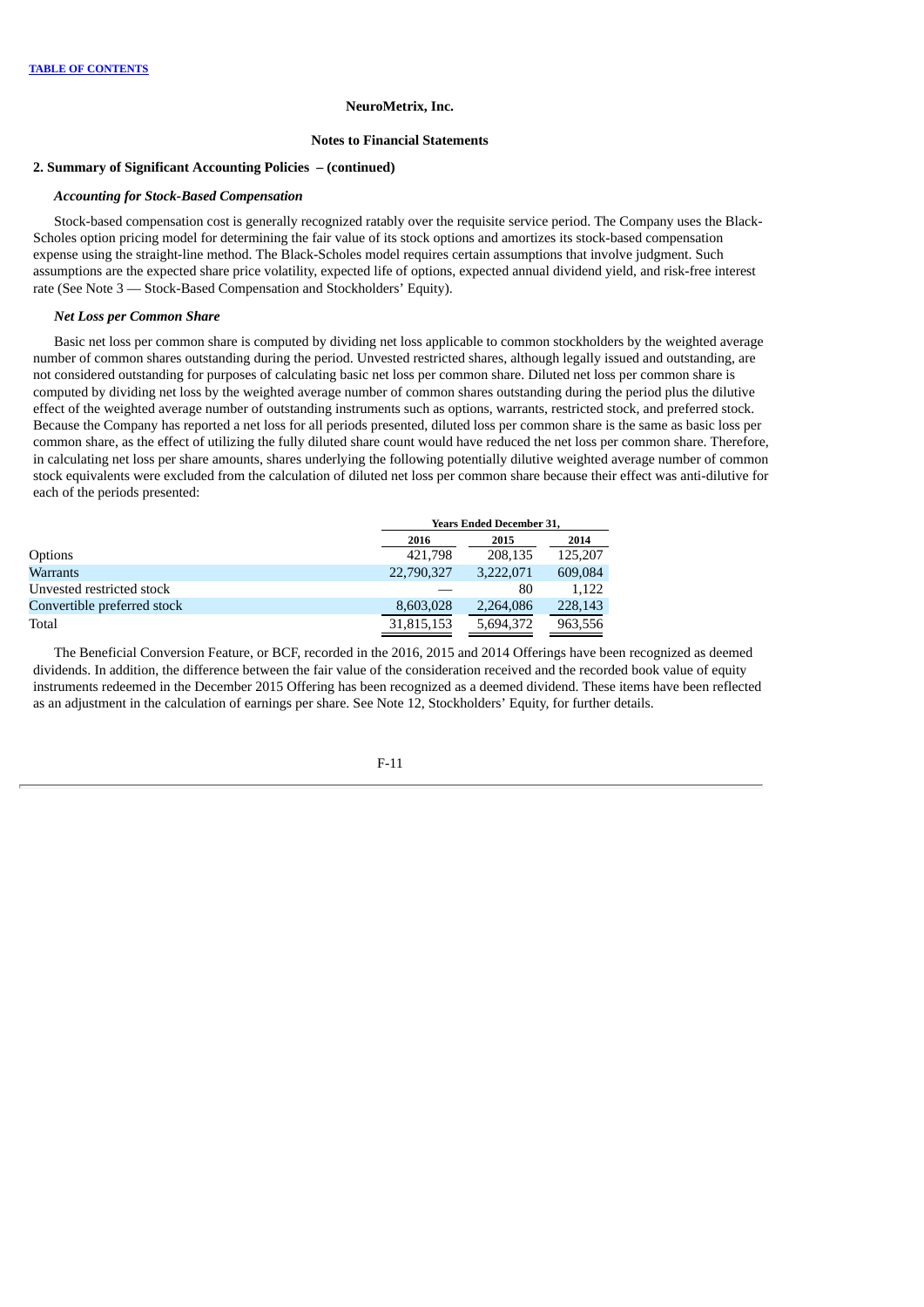#### **Notes to Financial Statements**

#### **2. Summary of Significant Accounting Policies – (continued)**

Net loss per common share applicable to common stockholders, basic and diluted was determined as follows:

|                                             | <b>Years Ended December 31,</b> |                |                   |  |  |  |
|---------------------------------------------|---------------------------------|----------------|-------------------|--|--|--|
|                                             | 2016                            | 2015           | 2014              |  |  |  |
| Net loss                                    | \$(14, 913, 151)                | (9,187,348)    | \$<br>(7,766,222) |  |  |  |
| Deemed dividend attributable to preferred   |                                 |                |                   |  |  |  |
| stockholders in connection with beneficial  |                                 |                |                   |  |  |  |
| conversion features                         |                                 | (4, 140, 446)  | (2,955,668)       |  |  |  |
| Deemed dividend attributable to preferred   |                                 |                |                   |  |  |  |
| stockholders in connection with preferred   |                                 |                |                   |  |  |  |
| stock modifications                         | (19, 846, 377)                  | (8,332,212)    |                   |  |  |  |
| Return of capital to common shareholders    |                                 |                |                   |  |  |  |
| attributable to the repurchase of preferred |                                 |                |                   |  |  |  |
| shares and related embedded beneficial      |                                 |                |                   |  |  |  |
| conversion feature                          |                                 | 589,751        |                   |  |  |  |
| Net loss applicable to common stockholders  | (34,759,528)                    | \$(21,070,255) | \$(10,721,890)    |  |  |  |
| Net loss per common share applicable to     |                                 |                |                   |  |  |  |
| common stockholders, basic and diluted      | \$<br>(7.28)                    | \$<br>(7.75)   | \$<br>(6.15)      |  |  |  |
| Weighted average number of common shares    |                                 |                |                   |  |  |  |
| outstanding, basic and diluted              | 4,777,037                       | 2.719.285      | 1,743,494         |  |  |  |

### *Advertising and Promotional Costs*

Advertising and promotional costs are expensed as incurred. Advertising and promotion expense was approximately \$6,311,000, \$2,499,000, and \$481,000, in 2016, 2015, and 2014, respectively.

### *Accumulated Other Comprehensive Items*

For 2016, 2015, and 2014, the Company had no components of other comprehensive income or loss other than net loss.

### *Segments*

The Company operates in one segment for the sale of medical equipment and consumables. Substantially all of the Company's assets, revenues, and expenses for 2016, 2015, and 2014 were located at or derived from operations in the United States. Revenues from sales outside the United States accounted for approximately 12%, 19%, and 19% of total revenues in 2016, 2015 and 2014, respectively.

### *Risks and Uncertainties*

The Company is subject to risks common to companies in the medical device industry, including, but not limited to, development by the Company or its competitors of new technological innovations, dependence on key personnel, customers' reimbursement from third-party payers, protection of proprietary technology, and compliance with regulations of the FDA and other governmental agencies.

### *Recently Issued or Adopted Accounting Pronouncements*

In February 2016, the FASB issued Accounting Standards Update No. 2016-02, *Leases (Topic 842)* ("ASU 2016-02"). ASU 2016-02 requires that lessees will need to recognize virtually all of their leases on the balance sheet, by recording a right-of-use asset and lease liability. The provisions of this guidance are effective for annual periods beginning after December 31, 2018, and for interim periods therein. The Company is in the process of evaluating the new standard and assessing the impact, if any, ASU 2016- 02 will have on the Company's Financial Statements.

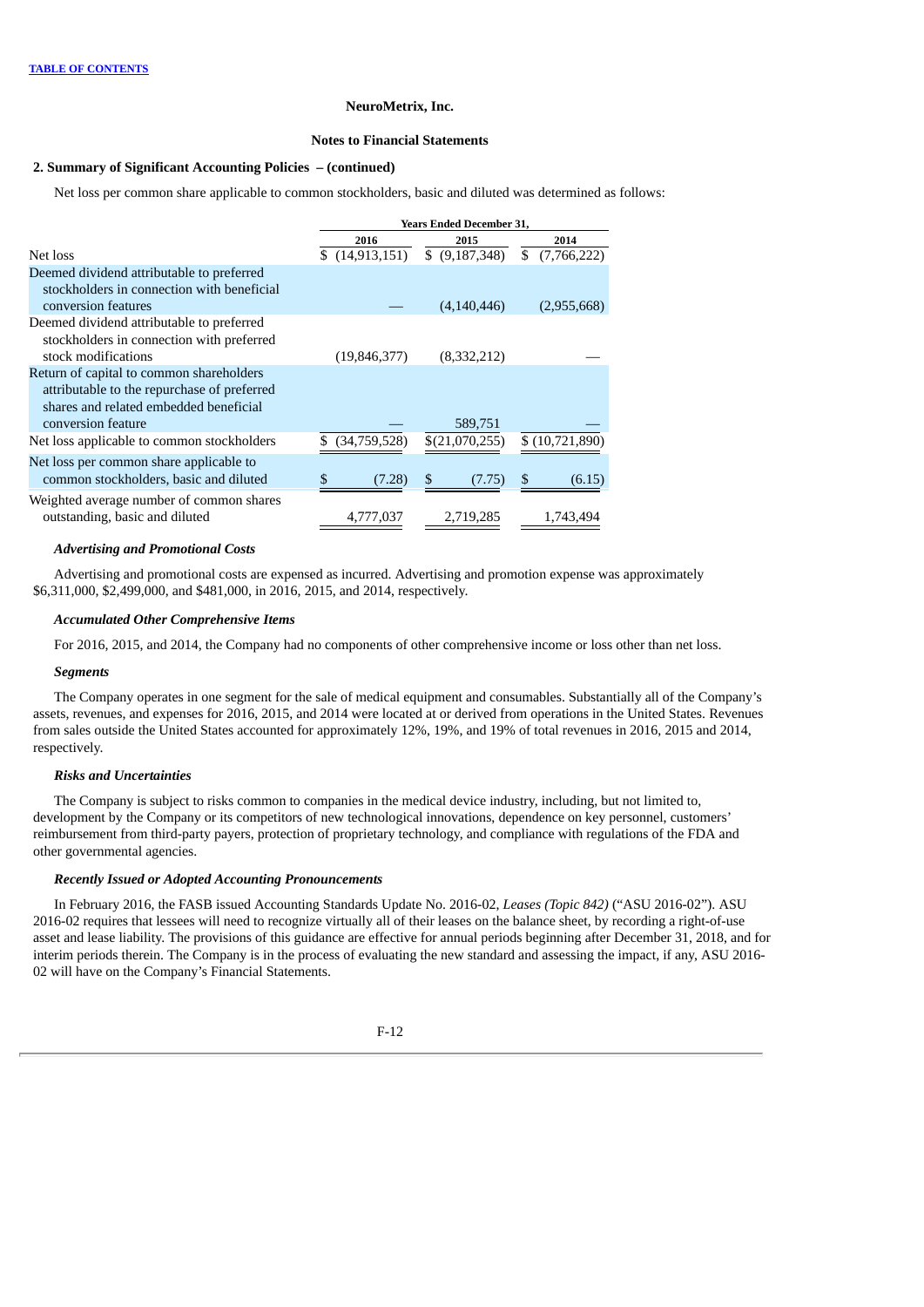#### **Notes to Financial Statements**

#### **2. Summary of Significant Accounting Policies – (continued)**

In May 2014, the FASB and the International Accounting Standards Board ("IASB") jointly issued Accounting Standards Update ("ASU") No. 2014-09, *Revenue from Contracts with Customers* ("ASU 2014-09"), a comprehensive new revenue recognition standard that will supersede nearly all existing revenue recognition guidance. The objective of ASU 2014-09 is that a company will recognize revenue when it transfers promised goods or services to customers in an amount that reflects the consideration to which the entity expects to be entitled in exchange for those goods or services. In August 2015, the FASB issued ASU No. 2015-14, *Revenue from Contracts with Customers*, which delayed the effective date of the new standard from January 1, 2017 to January 1, 2018. An entity can elect to adopt ASU 2014-09 using one of two methods, either full retrospective adoption to each prior reporting period, or recognizing the cumulative effect of adoption at the date of initial application. In March 2016, the FASB issued ASU No. 2016-08, *Principal Versus Agent Considerations (Reporting Revenue Gross Versus Net)*, which clarifies the implementation guidance on principal versus agent considerations. The Company is in the process of evaluating the new standard and assessing the impact, if any, ASU 2014-09 will have on the Company's Financial Statements or which adoption method will be used.

### **3. Stock-Based Compensation**

During 2004, the Company adopted the 2004 Stock Option and Incentive Plan, as amended and restated most recently in 2016. At the Annual Meeting of Stockholders held on May 3, 2016, the stockholders of the Company approved the Company's Eighth Amended and Restated 2004 Stock Option and Incentive Plan (the "2004 Stock Plan"), which, among other things, increased the number of shares of the Company's common stock authorized for issuance thereunder by 500,000 shares. The 2004 Stock Plan, among other things, provides for granting of incentive and nonqualified stock option and stock bonus awards to officers, employees and outside consultants. Outstanding options under the 2004 Stock Plan generally vest over three or four years and terminate 10 years after the grant date, or earlier if the option holder is no longer an executive officer, employee, consultant, advisor or director, as applicable, of the Company. As of December 31, 2016, 1,031,570 shares of common stock were authorized for issuance under the 2004 Stock Plan, of which 272,786 shares had been issued, 732,364 shares were subject to outstanding options at a weighted average exercise price of \$4.37 per share and 26,420 shares were available for future grant.

During May 2009, the Company adopted the 2009 Non-Qualified Inducement Stock Plan (the "2009 Inducement Plan"). The 2009 Inducement Plan is intended to encourage and enable employees, including prospective employees, of the Company upon whose judgment, initiative, and efforts the Company largely depends for the successful conduct of its business to acquire a proprietary interest in the Company. The 2009 Inducement Plan, among other things, provides for the granting of awards, including non-qualified stock options, restricted stock, and unrestricted stock. As of December 31, 2016, 100,000 shares of common stock were authorized for issuance under the 2009 Inducement Plan, of which 50,000 shares were subject to outstanding options at a weighted average exercise price of \$7.52 per share and 50,000 shares were available for future grant.

The exercise price of stock options awarded under the 2004 Stock Plan and the 2009 Inducement Plan may not be less than the fair market value of the common stock on the date of the option grant. For holders of more than 10% of the Company's total combined voting power of all classes of stock, incentive stock options may not be granted at less than 110% of the fair market value of the Company's common stock at the date of grant and for a term not to exceed five years.

In June 2004, the Company adopted the 2004 Employee Stock Purchase Plan (the "2004 ESPP"). All of the Company's employees who had been employed by the Company for at least 60 days and whose customary employment is for more than 20 hours per week and for more than five months in any calendar year were eligible to participate and any employee who owned 5% or more of the voting power or value of the Company's stock was not eligible to participate. The 2004 ESPP authorized the issuance of up to a total of 2,604 shares of the Company's common stock to participating employees.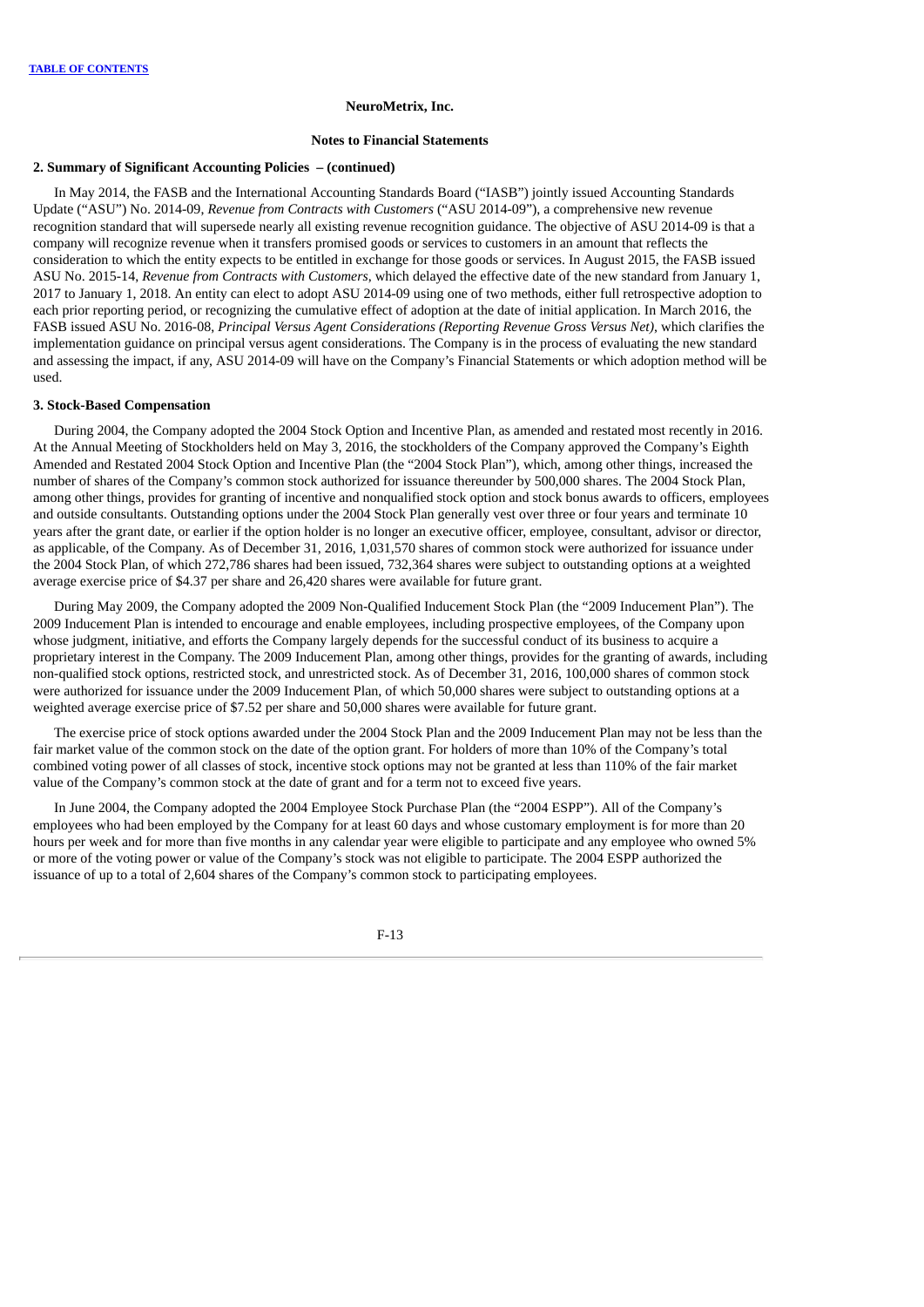#### **Notes to Financial Statements**

#### **3. Stock-Based Compensation – (continued)**

In May 2010, the Company adopted the 2010 Employee Stock Purchase Plan (the "2010 ESPP"). The 2010 ESPP initially authorized the issuance of up to a total of 1,736 shares, of the Company's common stock to participating employees plus an annual increase on the first day of each of the Company's fiscal years beginning in 2011, equal to the lesser of (i) 1,736 shares, (ii) 1 percent of the shares of common stock outstanding on the last day of the immediately preceding fiscal year, or (iii) such lesser number of shares as is determined by the Board. At the Company's Annual Meeting of Stockholders held on May 3, 2016, the stockholders of the Company approved the Company's Third Amended and Restated 2010 Employee Stock Purchase Plan (the "Amended and Restated 2010 ESPP"), which, among other things, increased the number of shares of the Company's common stock authorized for issuance thereunder by 100,000 shares. All of the Company's full-time employees and certain part-time employees are eligible to participate in the Amended and Restated 2010 ESPP. For part-time employees to be eligible, they must have customary employment of more than five months in any calendar year and more than 20 hours per week. Employees who, after exercising their rights to purchase shares under the Amended and Restated 2010 ESPP, would own shares representing 5% or more of the voting power of the Company's common stock, are ineligible to participate.

Under the Amended and Restated 2010 ESPP, participating employees can authorize the Company to withhold up to 10% of their earnings during consecutive six-month payment periods for the purchase of the shares. At the conclusion of each period, participating employees can purchase shares at 85% of the lower of their fair market value at the beginning or end of the period. The Amended and Restated 2010 ESPP is regarded as a compensatory plan. For the years ended December 31, 2016 and 2015 the Company issued 35,002 and 15,443 shares of its common stock, respectively, under the Amended and Restated 2010 ESPP. As of December 31, 2016, there were 88,957 remaining shares to be issued under the Amended and Restated 2010 ESPP.

The Company uses the Black-Scholes option pricing model for determining the fair value of shares of common stock issued or to be issued under the 2010 ESPP and the Amended and Restated 2010 ESPP. The following assumptions are used in determining fair value: The risk-free interest rate assumption is based on the United States Treasury's constant maturity rate for a six month term (corresponding to the expected option term) on the date the option was granted. The expected dividend yield is zero because the Company does not currently pay dividends nor expects to do so during the expected option term. An expected term of six months is used based on the duration of each plan offering period. The volatility assumption is based on a consideration of stock price volatility over the most recent period of time corresponding to the expected term and is also based on expected future stock price volatility.

The weighted average grant-date fair value of stock options used in the calculation of stock-based compensation expense in the accompanying statement of operations for the years ended December 31, 2016, 2015, and 2014 is calculated using the following assumptions:

|                         | <b>Years Ended December 31,</b> |               |               |  |  |
|-------------------------|---------------------------------|---------------|---------------|--|--|
|                         | 2016                            | 2015          | 2014          |  |  |
| Risk-free interest rate | $0.9 - 1.8\%$                   | $1.3 - 1.7\%$ | $1.4 - 1.8\%$ |  |  |
| Expected dividend vield |                                 |               |               |  |  |
| Expected option term    | 5 years                         | 5 years       | 5 years       |  |  |
| Volatility              | 70.0%                           | 70.0%         | 70.0%         |  |  |

The risk-free interest rate assumption is based on the United States Treasury's constant maturity rate for a five year term (corresponding to the expected option term) on the date the option was granted. The expected dividend yield is zero as the Company does not currently pay dividends nor expects to do so during the expected option term. The expected option term of five years is estimated based on an analysis of actual option exercises. The volatility assumption is based on daily historical volatility during the time period that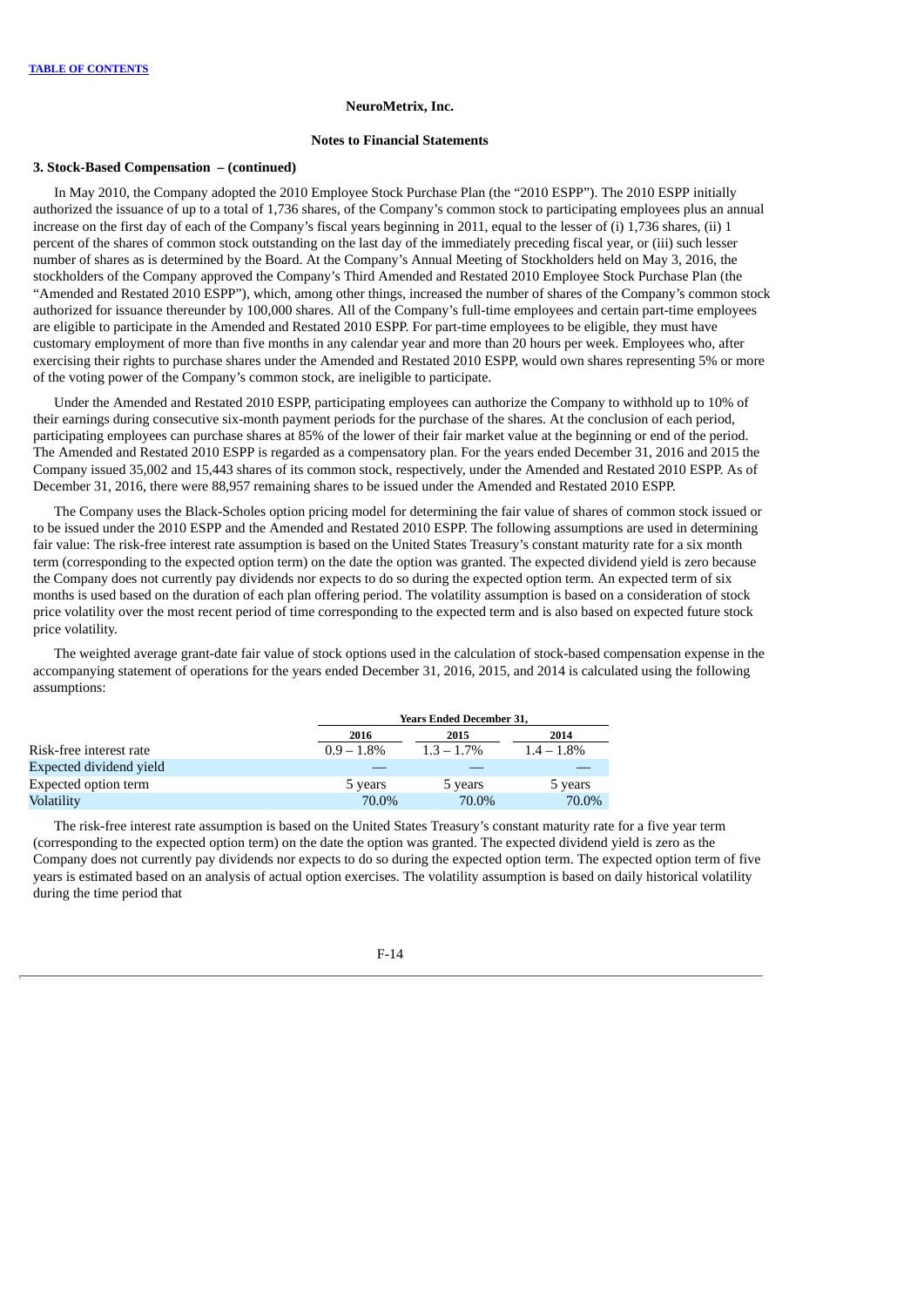### **Notes to Financial Statements**

#### **3. Stock-Based Compensation – (continued)**

corresponds to the expected option term and expected future stock price volatility. The pre-vesting forfeiture rate is based on the historical and projected average turnover rate of employees.

A summary of option activity for the year ended December 31, 2016 is presented below:

|                                            | Number of<br><b>Options</b> | Weighted<br>Average<br><b>Exercise Price</b> | Weighted<br>Average<br>Remaining<br>Contractual<br>Life (in years) | Aggregate<br><b>Intrinsic Value</b> |
|--------------------------------------------|-----------------------------|----------------------------------------------|--------------------------------------------------------------------|-------------------------------------|
| Outstanding at December 31, 2015           | 214,813                     | \$<br>18.81                                  |                                                                    |                                     |
| Granted                                    | 575,500                     | 1.48                                         |                                                                    |                                     |
| Exercised                                  |                             |                                              |                                                                    |                                     |
| Forfeited                                  | (7,688)                     | 5.67                                         |                                                                    |                                     |
| Expired                                    | (261)                       | 4,857.94                                     |                                                                    |                                     |
| Outstanding at December 31, 2016           | 782,364                     | 4.57                                         | 9.0                                                                | \$<br>$\Omega$                      |
| Vested or expected to vest at December 31, |                             |                                              |                                                                    |                                     |
| 2016                                       | 679,013                     | 5.02                                         | 8.9                                                                | 0                                   |
| Exercisable at December 31, 2016           | 168,229                     | 14.72                                        | 7.1                                                                | 0                                   |

Expected to vest options are determined by applying the pre-vesting forfeiture rate to the total outstanding options. Aggregate intrinsic value represents the total pre-tax intrinsic value (the aggregate difference between the closing stock price of the Company's common stock as of December 31, 2016, as applicable, and the exercise price for the in-the-money options) that would have been received by the option holders if all the in-the-money options had been exercised on December 31, 2016.

The weighted average per share grant-date fair values of options granted during 2016, 2015, and 2014 was \$0.85, \$2.95, and \$4.24, respectively.

The aggregate intrinsic value of options issued or exercised during 2016, 2015, and 2014 was \$0.

Total unrecognized stock-based compensation costs related to non-vested stock options was \$487,922, which related to 782,364 shares with a per share weighted fair value of \$4.57 as of December 31, 2016. This unrecognized cost is expected to be recognized over a weighted average period of approximately 3.2 years.

Cash received from option exercises and purchases under the 2004 ESPP and the 2010 ESPP for the years 2016, 2015, and 2014, was \$29,000, \$38,000, and \$24,000, respectively. The Company issues new shares upon option exercises, purchases under the Company's ESPPs, and vesting of restricted stock.

The Company recorded stock-based compensation expense of \$225,408, \$302,415, and \$289,873 for 2016, 2015, and 2014, respectively.

#### **4. Inventories**

Inventories consist of the following:

|                      |             | December 31, |
|----------------------|-------------|--------------|
|                      | 2016        | 2015         |
| Purchased components | 466.906     | 432,437      |
| Work in progress     | 154,971     |              |
| Finished goods       | 630,361     | 656,647      |
|                      | \$1,252,238 | 1,089,084    |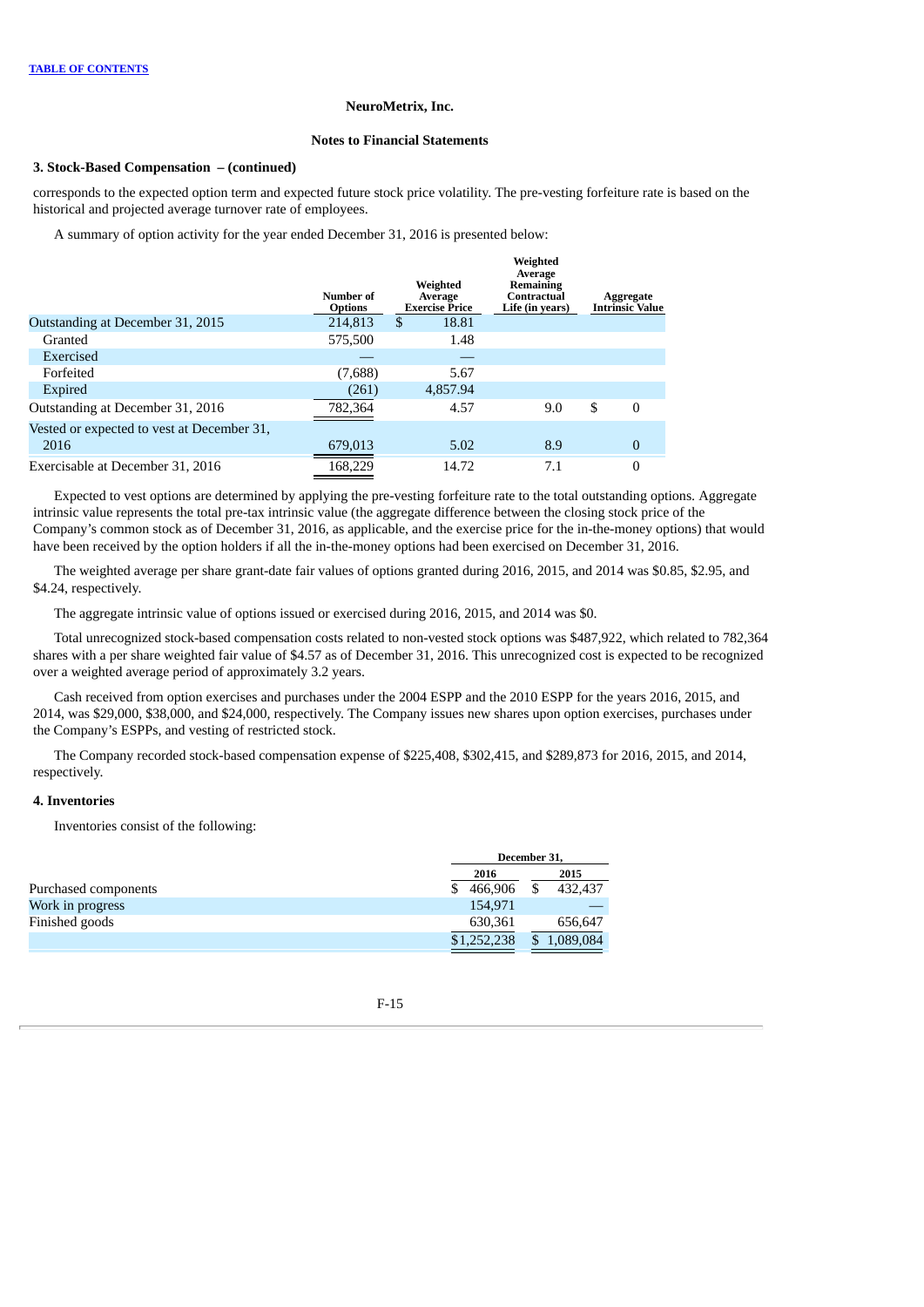# **Notes to Financial Statements**

# **5. Fixed Assets**

Fixed assets consist of the following:

|                                   | <b>Estimated</b><br><b>Useful Life</b> | December 31, |                 |  |  |
|-----------------------------------|----------------------------------------|--------------|-----------------|--|--|
|                                   | (Years)                                |              | 2015            |  |  |
| Computer and laboratory equipment | 3                                      | \$1,724,819  | 1,698,390<br>S. |  |  |
| Furniture and equipment           | 3                                      | 319,046      | 319,046         |  |  |
| Production equipment              |                                        | 938,357      | 864,287         |  |  |
| Leasehold improvements            | $\ast$                                 | 117,994      | 117,994         |  |  |
|                                   |                                        | 3,100,216    | 2,999,717       |  |  |
| Less – accumulated depreciation   |                                        | (2,567,510)  | (2,316,183)     |  |  |
|                                   |                                        | 532,706      | 683,534         |  |  |

\* Lesser of life of lease or estimated useful life.

Depreciation expense was \$251,327, \$222,592, and \$145,100 for 2016, 2015, and 2014, respectively.

# **6. Accrued Expenses**

Accrued expenses consist of the following for the years ended December 31, 2016 and 2015:

|                        |              | December 31. |           |  |
|------------------------|--------------|--------------|-----------|--|
|                        | 2016         |              | 2015      |  |
| Technology fees        | 450,000<br>S | S            | 450,000   |  |
| Sales return allowance | 488,200      |              | 65,111    |  |
| Professional services  | 382,000      |              | 336,229   |  |
| Sales taxes            | 48,140       |              | 56,284    |  |
| Consulting fees        | 48,000       |              | 92,000    |  |
| Other                  | 232,391      |              | 120,970   |  |
|                        | \$1,648,731  |              | 1,120,594 |  |
|                        |              |              |           |  |

### **7. Income Taxes**

Current income tax expense (benefit) attributable to continuing operations was zero for the years ended December 31, 2016, 2015, and 2014.

The Company's effective income tax rate differs from the statutory federal income tax rate as follows for the years ended December 31, 2016, 2015, and 2014.

|                                               | <b>Years Ended December 31,</b> |            |            |
|-----------------------------------------------|---------------------------------|------------|------------|
|                                               | 2016                            | 2015       | 2014       |
| Federal tax provision (benefit) rate          | $(34.0)\%$                      | $(34.0)\%$ | $(34.0)\%$ |
| State tax provision, net of federal provision | (4.2)                           | (8.5)      | (7.0)      |
| Permanent items                               | (0.2)                           | (14.5)     | (3.6)      |
| Federal research and development credits      | (0.9)                           | (1.3)      | (1.0)      |
| Expiration of tax attribute                   |                                 |            | 10.9       |
| Valuation allowance                           | 39.3                            | 58.3       | 34.7       |
| Effective income tax rate                     | $-$ %                           | $-$ %      | $-$ %      |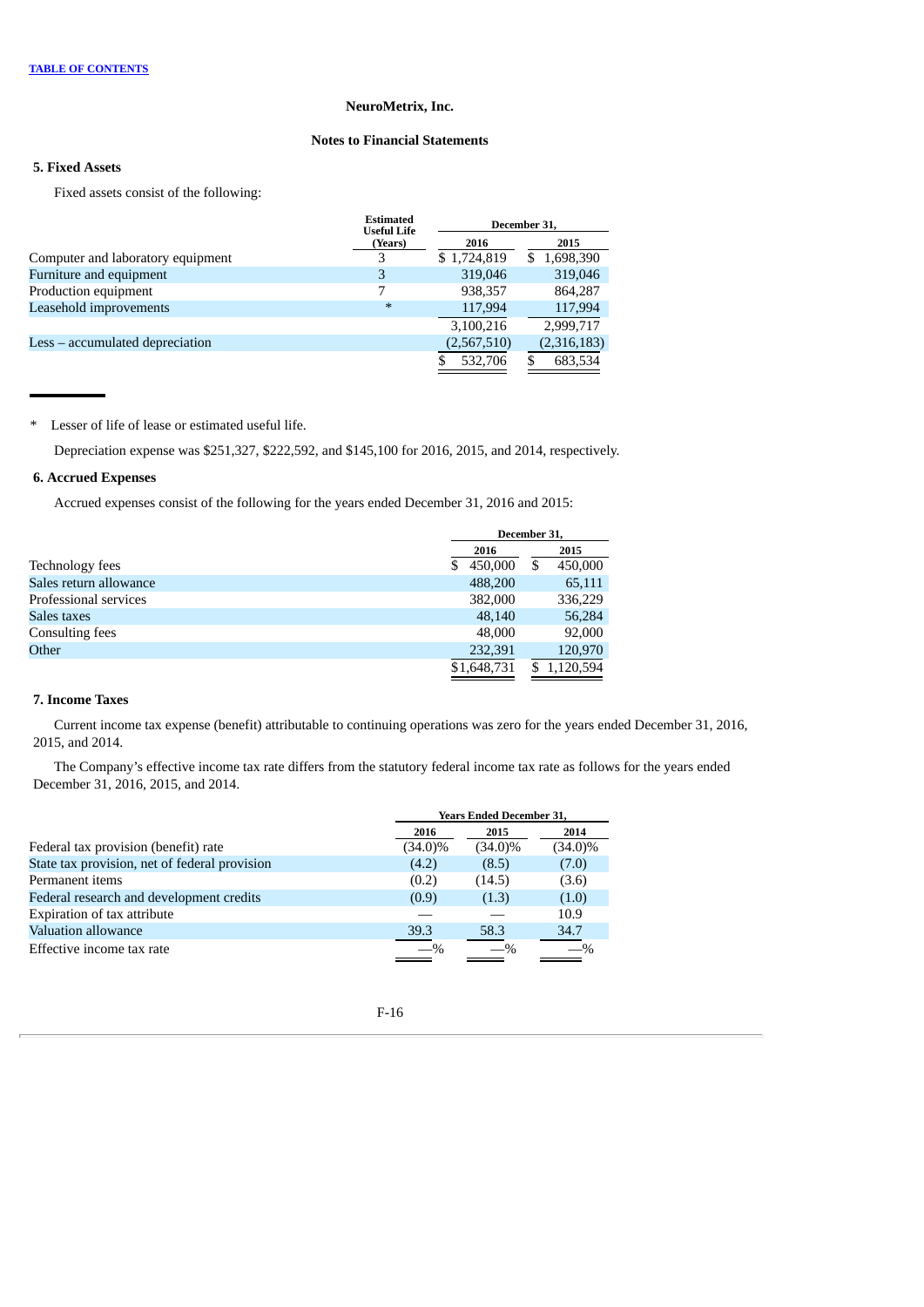#### **Notes to Financial Statements**

#### **7. Income Taxes – (continued)**

The Company's deferred tax assets consist of the following:

|                                               | December 31.   |                  |  |  |
|-----------------------------------------------|----------------|------------------|--|--|
|                                               | 2016           | 2015             |  |  |
| Deferred tax assets:                          |                |                  |  |  |
| Net operating loss carryforwards              | \$45,759,780   | 40,397,318<br>\$ |  |  |
| Research and development credit carryforwards | 2,180,700      | 2,005,741        |  |  |
| <b>Accrued expenses</b>                       | 752,866        | 704,957          |  |  |
| Stock-based compensation                      | 566,487        | 538,321          |  |  |
| Other                                         | 14,321         | 13,698           |  |  |
| Total gross deferred tax assets               | 49,274,154     | 43,660,035       |  |  |
| Valuation allowance                           | (49, 274, 154) | (43,660,035)     |  |  |
| Net deferred tax assets                       | S              |                  |  |  |

At December 31, 2016, the Company has federal and state net operating loss carryforwards ("NOL") of \$132.9 million and \$43.2 million, respectively, as well as federal and state tax credits of \$1.4 million and \$1.1 million, respectively, which may be available to reduce future taxable income and the related taxes thereon. This amount includes tax benefits of \$3.9 million and \$71,000 attributable to NOL and tax credit carryforwards, respectively, that result from the exercise of employee stock options. The tax benefit of these items will be recorded as a credit to additional paid-in capital upon realization of the deferred tax asset or reduction in income taxes payable. The federal NOLs begin to expire in 2019 and the state NOLs begin to expire in 2017. The federal and state research and development credits both begin to expire in 2018.

In accordance with the provisions of the Income Taxes topic of the Codification, the Company has evaluated the positive and negative evidence bearing upon the realizability of its deferred tax assets, which are comprised principally of net operating losses. Management has determined that it is more likely than not that the Company will not recognize the benefits of federal and state deferred tax assets and, as a result, a valuation allowance of approximately and \$49.3 million and \$43.7 million has been established at December 31, 2016 and 2015, respectively. Utilization of the NOL and research and development credit carryforwards may be subject to a substantial annual limitation due to ownership change limitations that have occurred previously or that could occur in the future, as provided by Section 382 of the Internal Revenue Code of 1986, as well as similar state provisions. Ownership changes may limit the amount of NOL and tax credit carryforwards that can be utilized to offset future taxable income and tax, respectively. In general, an ownership change, as defined by Section 382, results from transactions increasing the ownership of certain shareholders or public groups in the stock of a corporation by more than 50 percentage points over a three-year period. If the Company has experienced a change of control, utilization of its NOL or tax credits carryforwards would be subject to an annual limitation under Section 382. Any limitation may result in expiration of a portion of the NOL or research and development credit carryforwards before utilization. Subsequent ownership changes could further impact the limitation in future years. Further, until a study is completed and any limitation known, no amounts are being presented as an uncertain tax position. A full valuation allowance has been provided against the Company's NOL carryforwards and research and development credit carryforwards and, if an adjustment is required, this adjustment would be offset by an adjustment to the valuation allowance. Thus, there would be no impact to the balance sheet or statement of operations if an adjustment were required. The Company has not recorded any amounts for unrecognized tax benefits as of December 31, 2016 or 2015. The Company files tax returns as prescribed by the tax laws of the jurisdictions in which it operates. In the normal course of business, the Company is subject to examination by federal and state jurisdictions, where applicable. There are currently no pending income tax examinations. The Company's tax years are still open under statute from December 31, 2013 to the present. Earlier years may be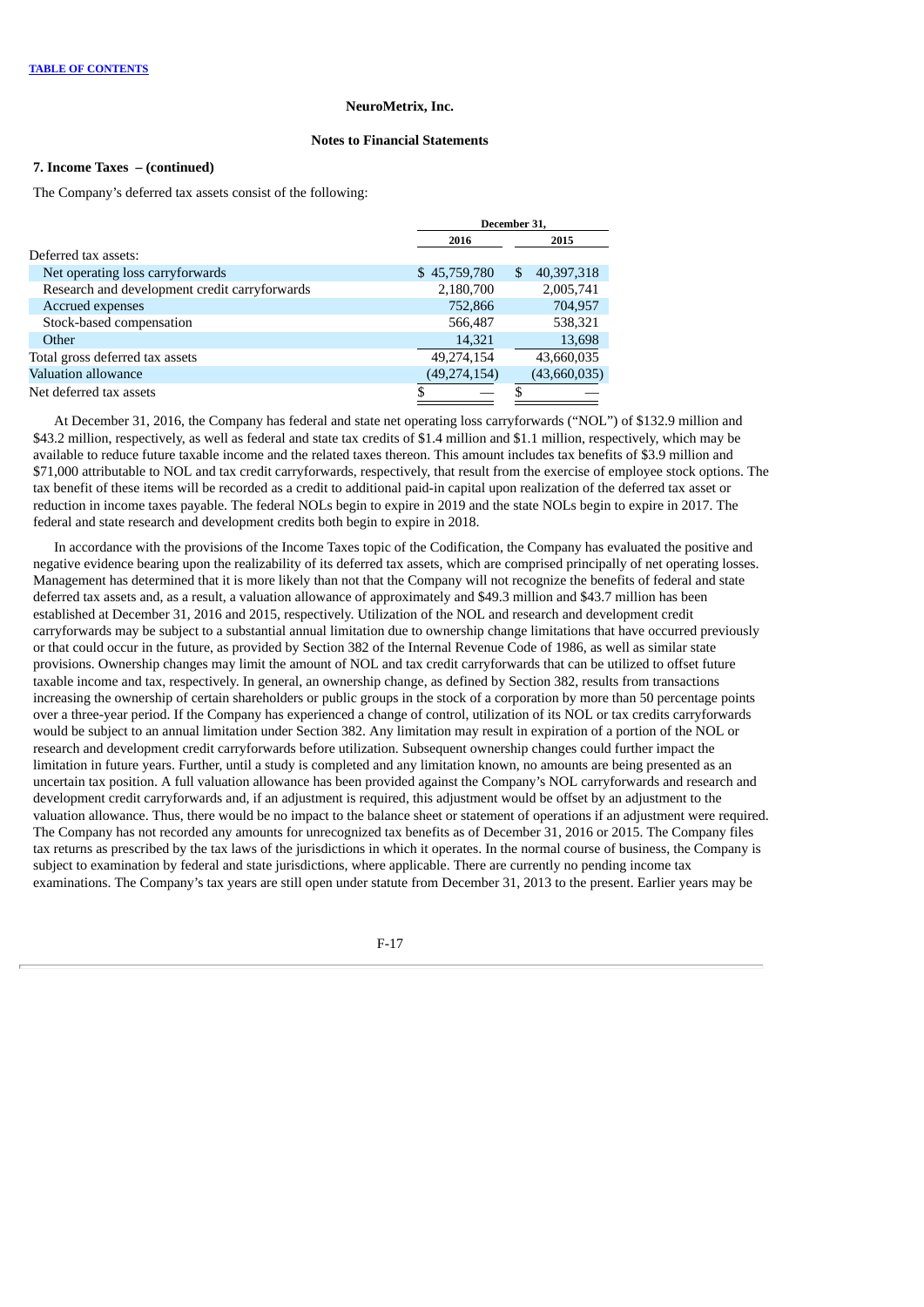#### **Notes to Financial Statements**

### **7. Income Taxes – (continued)**

examined to the extent that tax credit or net operating loss carryforwards are used in future periods. The Company's policy is to record interest and penalties related to income taxes as part of its income tax provision.

#### **8. Commitments and Contingencies**

### *Operating Leases*

In August 2014, the Company entered into a 5-year operating lease agreement with one 5-year extension option for manufacturing and order fulfillment facilities in Woburn, Massachusetts (the "Woburn Lease"). The Woburn Lease commenced December 15, 2014 and has a monthly base rent of \$7,503. In September 2014, the Company entered into a 7-year operating lease agreement with one 5-year extension option for its corporate office and product development activities in Waltham, Massachusetts (the "Waltham Lease"). The term of the Waltham Lease commenced on February 20, 2015 and includes fixed payment obligations that escalate over the initial lease term. Average monthly base rent under the 7-year lease is approximately \$37,792. These payment obligations will be accrued and recognized over the term of occupancy such that rent expense is recognized on a straight-line basis. Under the Waltham Lease, the landlord was responsible for making certain improvements to the leased space at an agreed upon cost to the landlord. The landlord and the Company mutually agreed to make improvements in excess of the agreed upon landlord cost, and the landlord billed that excess cost to the Company as additional rent. This additional rent of \$275,961 was included in the net calculation of lease payments, so that rent expense is recognized on a straight-line basis over the remaining term of occupancy.

Future minimum lease payments under non-cancellable operating leases as of December 31, 2016 are as follows:

| 2017                         | 530,674     |
|------------------------------|-------------|
| 2018                         | 542,645     |
| 2019                         | 547,018     |
| 2020                         | 475,408     |
| 2021                         | 487,379     |
| 2022                         | 81,562      |
| Total minimum lease payments | \$2,664,686 |

Total recorded rent expense was \$581,928, \$679,026, and \$638,679, for 2016, 2015, and 2014, respectively. The Company records rent expense on its facility lease on a straight-line basis over the lease term.

#### *Other Commitments*

At December 31, 2016, other commitments, comprised of purchase orders, totaled approximately \$1,699,823.

#### **9. Fair Value Measurements**

The Fair Value Measurements and Disclosures Topic of the Financial Accounting Standards Board ("FASB") Accounting Standards Codification (the "Codification") defines fair value, establishes a framework for measuring fair value in applying generally accepted accounting principles, and expands disclosures about fair value measurements. This Codification topic identifies two kinds of inputs that are used to determine the fair value of assets and liabilities: observable and unobservable. Observable inputs are based on market data or independent sources while unobservable inputs are based on the Company's own market assumptions. Once inputs have been characterized, this Codification topic requires companies to prioritize the inputs used to measure fair value into one of three broad levels. Fair values determined by Level 1 inputs utilize quoted prices (unadjusted) in active markets for identical assets or liabilities. Fair values identified by Level 2 inputs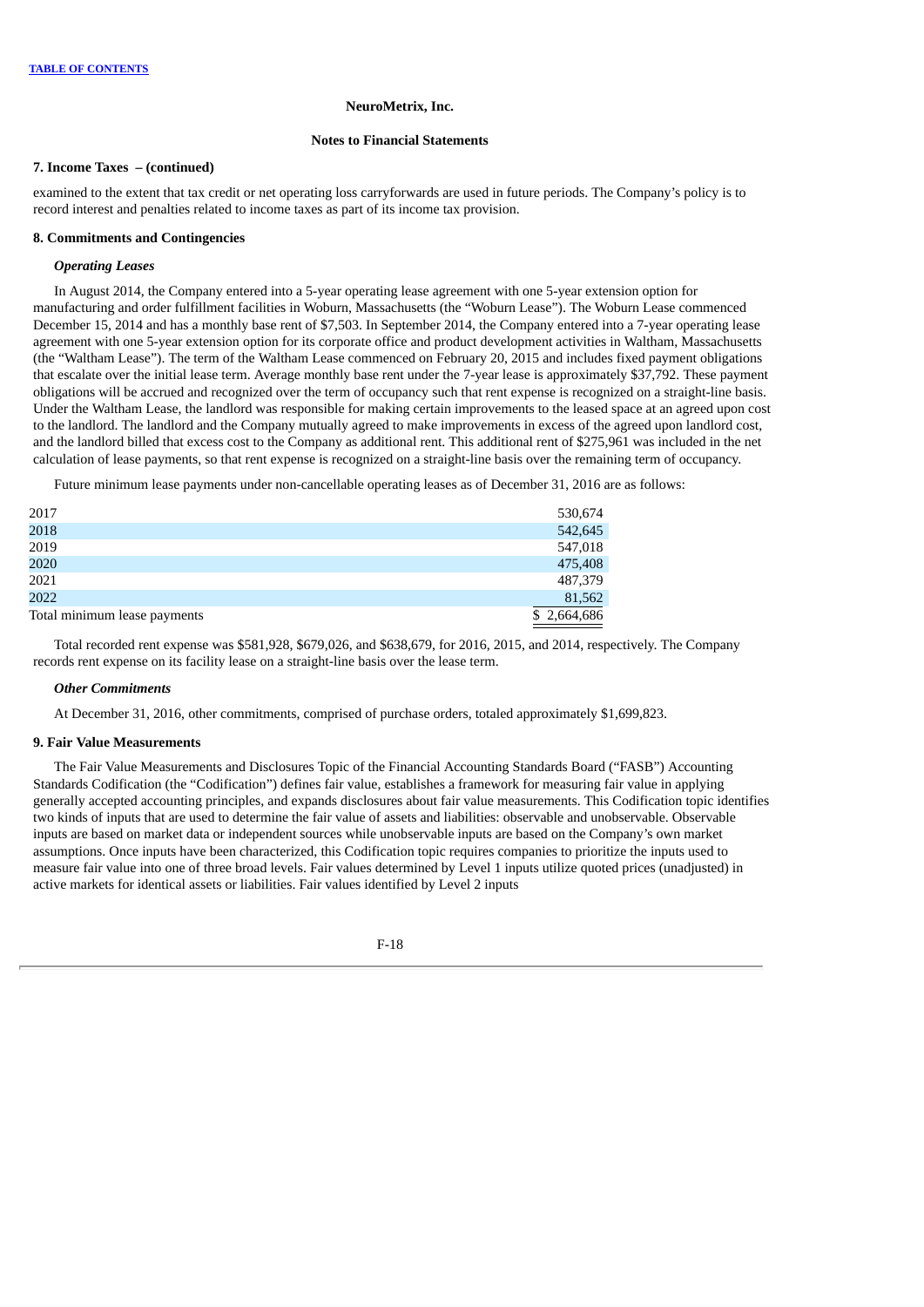### **Notes to Financial Statements**

#### **9. Fair Value Measurements – (continued)**

utilize observable inputs other than Level 1 prices, such as quoted prices for similar assets or liabilities, quoted prices in markets that are not active or other inputs that are observable or can be corroborated by observable market data for substantially the full term of the related assets or liabilities. Fair values identified by Level 3 inputs are unobservable data points and are used to measure fair value to the extent that observable inputs are not available. Unobservable inputs reflect the Company's own assumptions about the assumptions that market participants would use at pricing the asset or liability.

The following tables present information about the Company's assets and liabilities that are measured at fair value on a recurring basis for the periods presented and indicates the fair value hierarchy of the valuation techniques it utilized to determine such fair value. In general, fair values determined by Level 1 inputs utilize quoted prices (unadjusted) in active markets for identical assets or liabilities. Fair values determined by Level 2 inputs utilize data points that are observable such as quoted prices, interest rates, and yield curves. Fair values determined by Level 3 inputs are unobservable data points for the asset or liability, and include situations where there is little, if any, market activity for the asset or liability.

|                       |                      |     | Fair Value Measurements at December 31, 2016 Using                                              |     |                                                                  |     |                                                                         |
|-----------------------|----------------------|-----|-------------------------------------------------------------------------------------------------|-----|------------------------------------------------------------------|-----|-------------------------------------------------------------------------|
|                       | December 31.<br>2016 |     | <b>Quoted Prices in</b><br><b>Active Markets</b><br>for Identical<br><b>Assets</b><br>(Level 1) |     | <b>Significant</b><br>Other<br>Observable<br>Inputs<br>(Level 2) |     | <b>Significant</b><br><b>Unobservable</b><br><b>Inputs</b><br>(Level 3) |
| Assets:               |                      |     |                                                                                                 |     |                                                                  |     |                                                                         |
| Cash equivalents      | \$<br>833,831        | S   | 833,831                                                                                         | \$  |                                                                  | \$. |                                                                         |
| Total                 | 833,831              | ЭĐ. | 833,831                                                                                         | \$. |                                                                  |     |                                                                         |
| Liabilities:          |                      |     |                                                                                                 |     |                                                                  |     |                                                                         |
| Common stock warrants | 4,641                | \$  |                                                                                                 |     |                                                                  | S   | 4,641                                                                   |
| Total                 | 4,641                |     |                                                                                                 |     |                                                                  |     | 4,641                                                                   |

Due to the lack of market quotes relating to our common stock warrants, the fair value of the common stock warrants was determined at December 31, 2016 using the Black-Scholes model, which is based on Level 3 inputs. As of December 31, 2016, inputs used in the Black-Scholes model are presented below. The assumptions used may change as the underlying sources of these assumptions and market conditions change. Based on the Black-Scholes model, the Company recorded a common stock warrants liability of \$4,641 at December 31, 2016.

|               | <b>Black-Scholes Inputs to Warrant Liability Valuation at December 31, 2016</b> |  |                          |                        |                              |                                 |                  |  |  |
|---------------|---------------------------------------------------------------------------------|--|--------------------------|------------------------|------------------------------|---------------------------------|------------------|--|--|
|               | <b>Stock Price</b>                                                              |  | <b>Exercise</b><br>Price | Expected<br>Volatility | <b>Risk-Free</b><br>Interest | <b>Expected</b><br>Term         | <b>Dividends</b> |  |  |
| Warrants:     |                                                                                 |  |                          |                        |                              |                                 |                  |  |  |
| 2014 Offering | 0.74                                                                            |  | 8.16                     | 64.19%                 | 1.33%                        | 2yr 6mo                         | none             |  |  |
| 2013 Offering | 0.74                                                                            |  | 8.00                     | 71.61%                 | $0.99\%$                     | 1 <sub>vr</sub> 5 <sub>mo</sub> | none             |  |  |

The following table provides a summary of changes in the fair value of the Company's Level 3 financial liabilities between December 31, 2014 and December 31, 2016.

|                                                            | 2014 Offering | 2013 Offering  | <b>Total</b> |
|------------------------------------------------------------|---------------|----------------|--------------|
| Balance at December 31, 2014                               | \$4,233,729   | 1,073,603<br>S | 5,307,332    |
| Repurchase of warrants in conjunction with public offering | (943, 423)    |                | (943, 423)   |
| Change in fair value of warrant liability                  | (3,062,314)   | (1,021,292)    | (4,083,606)  |
| Balance at December 31, 2015                               | 227.992       | 52,311         | 280,303      |
| Change in fair value of warrant liability                  | (223, 880)    | (51, 782)      | (275, 662)   |
| Balance at December 31, 2016                               | 4.112         | 529            | 4,641        |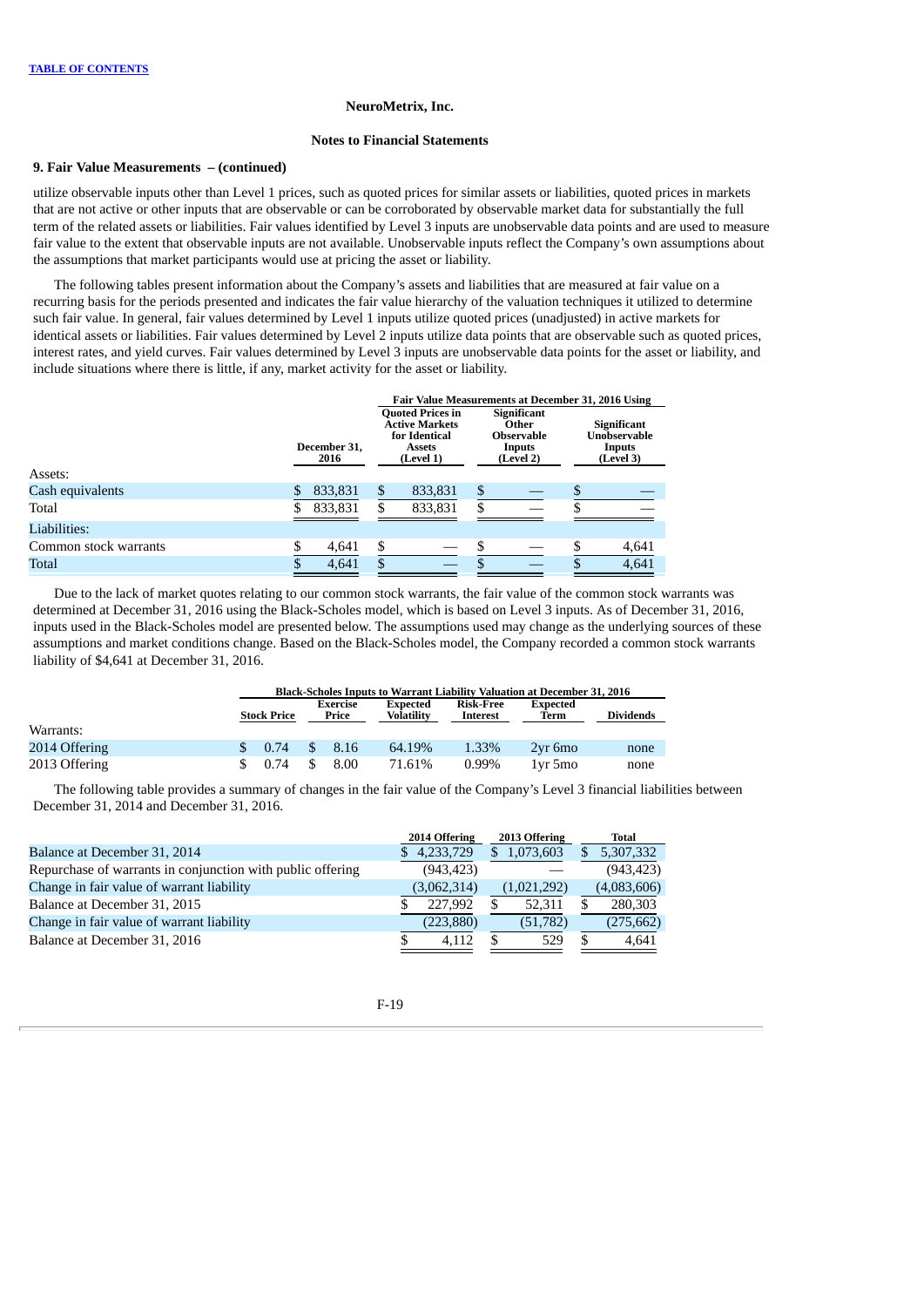#### **Notes to Financial Statements**

#### **9. Fair Value Measurements – (continued)**

|                       |                      |                                                                                          |    | Fair Value Measurements at December 31, 2015 Using        |   |                                                           |
|-----------------------|----------------------|------------------------------------------------------------------------------------------|----|-----------------------------------------------------------|---|-----------------------------------------------------------|
|                       | December 31.<br>2015 | <b>Quoted Prices in</b><br><b>Active Markets</b><br>for Identical<br>Assets<br>(Level 1) |    | Significant<br>Other<br>Observable<br>Inputs<br>(Level 2) |   | <b>Significant</b><br>Unobservable<br>Inputs<br>(Level 3) |
| Assets:               |                      |                                                                                          |    |                                                           |   |                                                           |
| Cash equivalents      | \$1,865,498          | 1,865,498                                                                                | \$ |                                                           |   |                                                           |
| Total                 | \$1,865,498          | 1,865,498                                                                                | S  |                                                           |   |                                                           |
| Liabilities:          |                      |                                                                                          |    |                                                           |   |                                                           |
| Common stock warrants | 280,303              | \$                                                                                       |    |                                                           |   | 280,303                                                   |
| Total                 | 280,303              | \$                                                                                       |    |                                                           | S | 280,303                                                   |

Due to the lack of market quotes relating to our common stock warrants, the fair value of the common stock warrants was determined at December 31, 2015 using the Black-Scholes model, which is based on Level 3 inputs. As of December 31, 2015, inputs used in the Black-Scholes model are presented below. The assumptions used may change as the underlying sources of these assumptions and market conditions change. Based on the Black-Scholes model, the Company recorded a common stock warrants liability of \$280,303 at December 31, 2015.

|               | <b>Black-Scholes Inputs to Warrant Liability Valuation at December 31, 2015</b> |               |                          |                        |                              |                  |                  |  |  |
|---------------|---------------------------------------------------------------------------------|---------------|--------------------------|------------------------|------------------------------|------------------|------------------|--|--|
|               | <b>Stock Price</b>                                                              |               | <b>Exercise</b><br>Price | Expected<br>Volatilitv | <b>Risk-Free</b><br>Interest | Expected<br>Term | <b>Dividends</b> |  |  |
| Warrants:     |                                                                                 |               |                          |                        |                              |                  |                  |  |  |
| 2014 Offering | 1.98                                                                            | $\mathcal{F}$ | 8.16                     | 73.39%                 | 1.42%                        | 3yr 6mo          | none             |  |  |
| 2013 Offering | 1.98                                                                            |               | 8.00                     | 70.42%                 | 1.17%                        | 2yr 5mo          | none             |  |  |

#### **10. Retirement Plan**

The Company has established a 401(k) defined contribution savings plan for its employees who meet certain service period and age requirements. Contributions are permitted up to the maximum allowed under the Internal Revenue Code of each covered employee's salary. The savings plan permits the Company to contribute at its discretion. In 2016, 2015 and 2014 the Company made no contributions to the plan.

### **11. Credit Facility**

The Company is party to a Loan and Security Agreement, or the Credit Facility, with a bank. As of December 31, 2016 the Credit Facility permitted the Company to borrow up to \$2.5 million on a revolving basis. The Credit Facility was subsequently amended, most recently on December 29, 2016, and extended until January 15, 2018. Amounts borrowed under the Credit Facility will bear interest equal to the prime rate plus 0.5%. Any borrowings under the Credit Facility will be collateralized by the Company's cash, accounts receivable, inventory, and equipment. The Credit Facility also includes traditional lending and reporting covenants. These include certain financial covenants applicable to liquidity that are to be maintained by the Company. As of December 31, 2016, the Company was in compliance with these covenants and had not borrowed any funds under the Credit Facility. However, \$896,571 of the amount under the Credit Facility is restricted to support letters of credit issued in favor of our facilities landlords and a materials component supplier. Consequently, the amount available for borrowing under the Credit Facility as of December 31, 2016 was approximately \$1.6 million.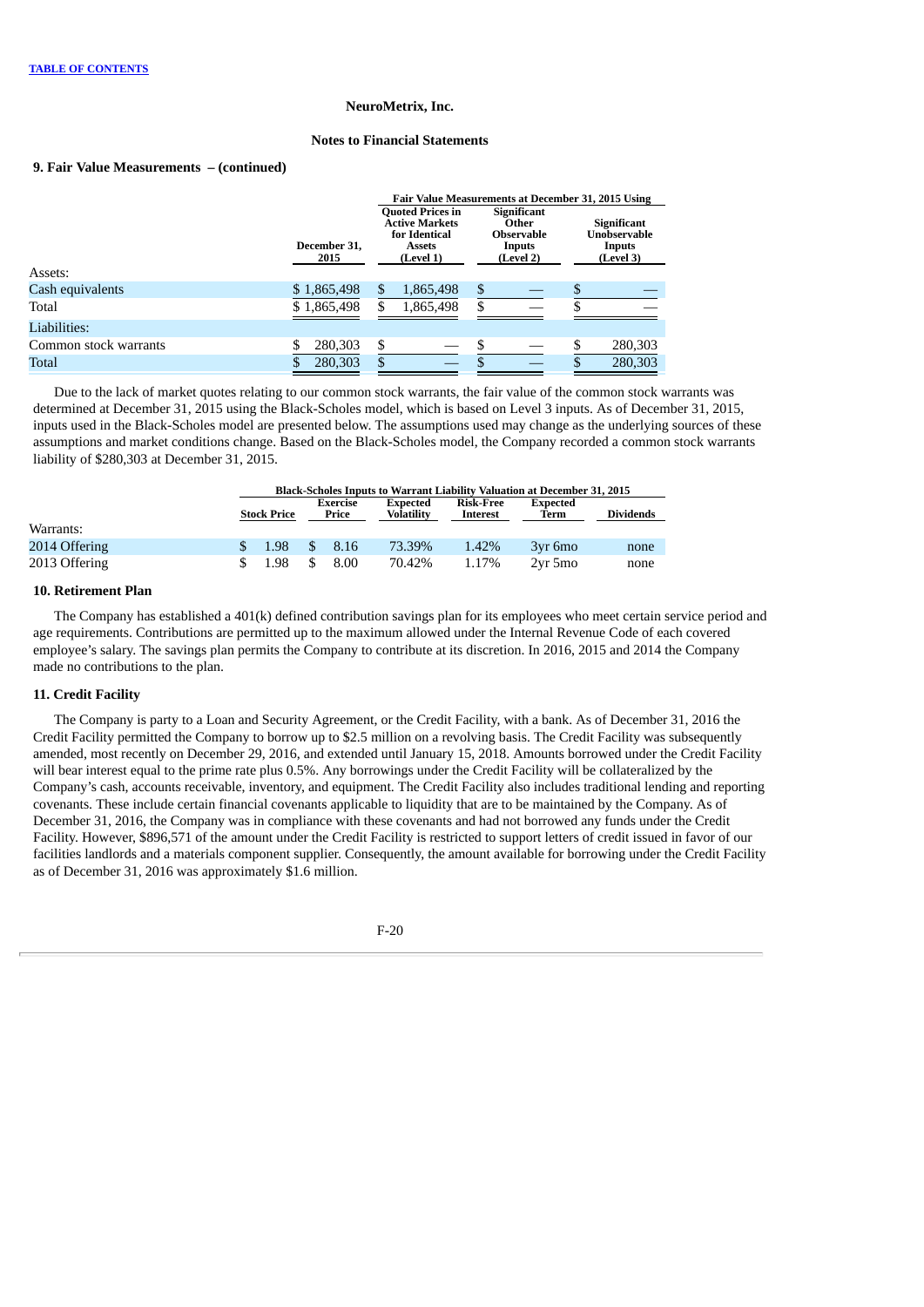#### **Notes to Financial Statements**

#### **12. Stockholders' Equity**

Preferred stock and convertible preferred stock consist of the following:

|                                                                                                                                                                                                                                   |      | December 31. |      |
|-----------------------------------------------------------------------------------------------------------------------------------------------------------------------------------------------------------------------------------|------|--------------|------|
|                                                                                                                                                                                                                                   | 2016 |              | 2015 |
| Preferred stock, \$0.001 par value; 5,000,000 shares authorized at December 31,<br>2016 and 2015; no shares issued and outstanding at December 31, 2016 and<br>2015                                                               |      |              |      |
| Series B convertible preferred stock, \$0.001 par value, 147,000 shares<br>designated at December 31, 2016 and 2015, and 500 and 7,146 shares issued                                                                              |      |              |      |
| and outstanding at December 31, 2016 and 2015, respectively                                                                                                                                                                       |      |              |      |
| Series C convertible preferred stock, \$0.001 par value, 13,800 shares<br>designated at December 31, 2016 and 2015, and zero and 13,800 shares<br>issued and outstanding at December 31, 2016 and 2015, respectively              |      |              | 14   |
| Series D convertible preferred stock, \$0.001 par value, 21,300 and zero shares<br>designated at December 31, 2016 and 2015, respectively, and 17,202.65 and<br>zero shares issued and outstanding at December 31, 2016 and 2015, |      |              |      |
| respectively                                                                                                                                                                                                                      | 17   |              |      |
|                                                                                                                                                                                                                                   |      |              |      |

*Private and Public Offerings of Common Stock and Warrants*

In June 2016, the Company completed a private equity offering with one institutional investor (the "Investor") and issued (i) 21,300 shares of Series D convertible preferred stock (the "Series D Preferred Stock") at a price of \$1,000 per share, and (ii) warrants to purchase up to 11,800,554 shares of common stock, par value \$0.0001 per share (the "Common Stock"), at an exercise price of \$1.69 per share (the "June 2016 Offering"). As a part of this offering, the Company redeemed 13,800 shares of Series C convertible preferred stock (the "Series C Preferred Stock") issued in the December 2015 Offering that were held by the Investor. Accordingly, the June 2016 Offering resulted in proceeds of \$7.5 million. After underwriting discounts, commission and expenses, net proceeds of the June 2016 Offering were \$6.7 million.

Each share of Series D Preferred Stock had a stated value of \$1,000 and is convertible at the option of the holder into the number of shares of common stock determined by dividing the stated value by the conversion price of \$1.805, which is subject to adjustment as provided in the Certificate of Designation for the Series D Preferred Stock. The Series D Preferred Stock has no dividend rights, liquidation preference or other preferences over common stock and has no voting rights except as provided in the Certificate of Designation for the Series D Preferred Stock and as required by law.

The June 2016 Offering was accounted for as a modification of the Investor's Series C Preferred Stock. Under the modification model, a deemed dividend was recognized within retained earnings which represented the fair value of consideration transferred plus the fair value of repurchased Series C Preferred Stock, less the fair value of the newly issued Series D Preferred Stock and warrants. The amount of the deemed dividend totaled \$19.8 million. During 2016, 4,097.35 shares of the Series D Preferred Stock were converted into a total of 2,270,000 shares of common stock. As of December 31, 2016, 17,202.65 shares of Series D Preferred Stock remained outstanding.

In December 2015, the Company completed a private equity offering with the Investor and issued (i) 13,800 shares of Series C convertible preferred stock (the "Series C Preferred Stock") at a price of \$1,000 per share, and (ii) warrants (the "Warrants") to purchase up to 10,823,528 shares of common stock, par value \$0.0001 per share (the "Common Stock"), at an exercise price of \$2.30 per share (the "December 2015 Offering"). As a part of this offering, the Company redeemed 63,000 Series B preferred shares from the May 2015 Offering that were held by the Investor. Accordingly, the December 2015 Offering resulted in proceeds of \$7.5 million. After underwriting discounts, commission and expenses, net proceeds of the offering were \$6.7 million.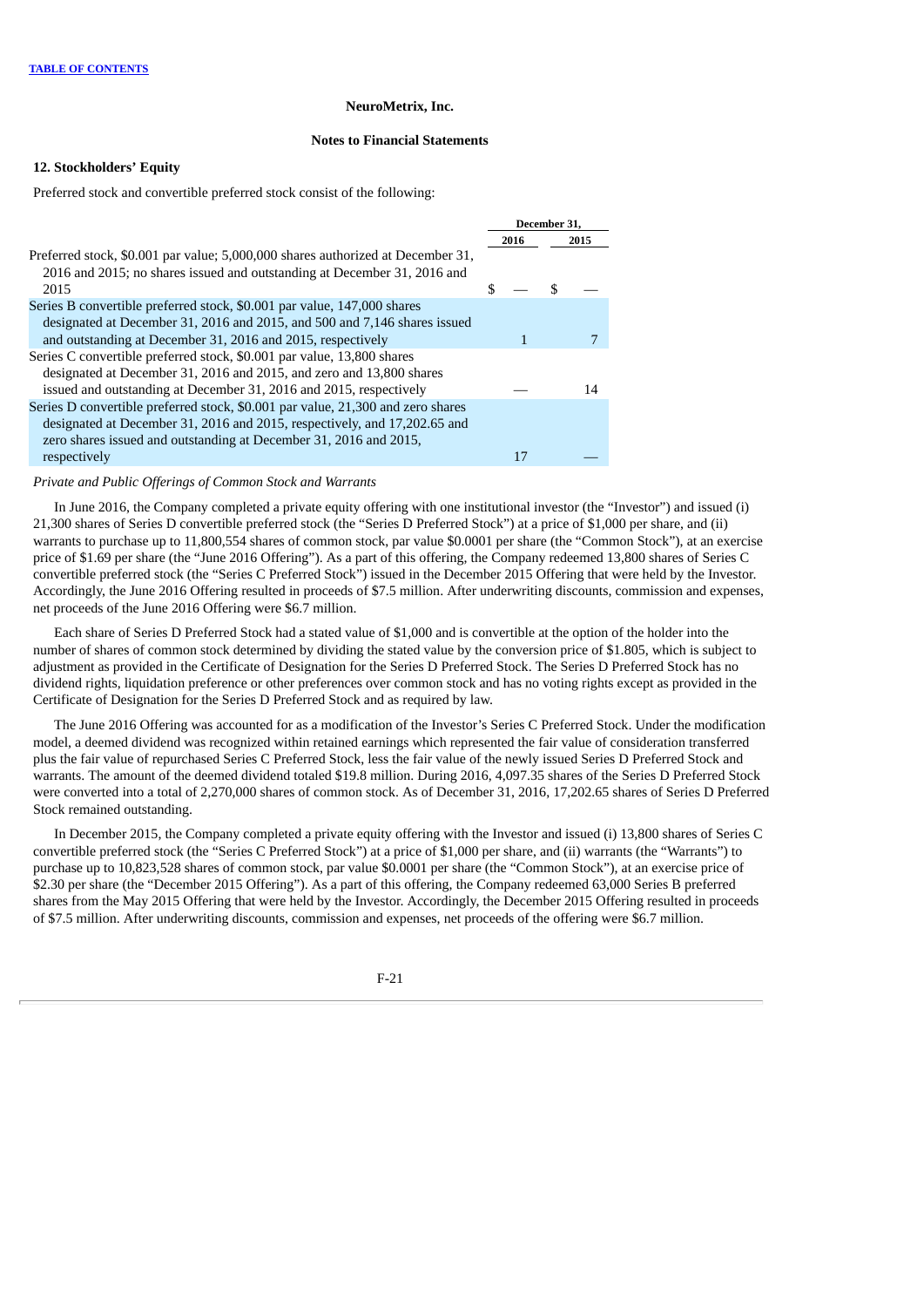#### **Notes to Financial Statements**

## **12. Stockholders' Equity – (continued)**

Each share of Series C Preferred Stock had a stated value of \$1,000 and is convertible at the option of the holder into the number of shares of common stock determined by dividing the stated value by the conversion price of \$2.55, which is subject to adjustment as provided in the Certificate of Designation for the Series C Preferred Stock. The Series C Preferred Stock has no dividend rights, liquidation preference or other preferences over common stock and has no voting rights except as provided in the Certificate of Designation for the Series C Preferred Stock and as required by law.

The December 2015 Offering was accounted for as a modification of the Investor's Series B Preferred Stock. Under the modification model, the difference between the fair value of the newly issued Series C Preferred Stock and the Warrants and the carrying value of the repurchased Series B Preferred Stock was recognized within retained earnings as a deemed dividend. The amount of the deemed dividend totaled \$8,332,212. As of December 31, 2016, zero issued Series C Preferred Stock were outstanding.

In May 2015, the Company completed an underwritten public offering (the "May 2015 Offering") of (i) 147,000 shares of Series B Preferred Stock (the "Series B Preferred Stock") at a price of \$100 per share, and (ii) five year warrants to purchase up to 3,638,250 shares of common stock with an exercise price of \$5.00 per share. The May 2015 Offering resulted in approximately \$14.7 million in gross proceeds, before deducting underwriting discounts and commission and expenses. In conjunction with the 2015 Offering, approximately \$3.2 million of the proceeds were used to repurchase the outstanding Series A-4 preferred shares. Net proceeds from the May 2015 Offering, after deducting underwriting discount and commissions and offering expenses and repurchase of outstanding Series A-4 preferred shares, were approximately \$10.1 million.

Each share of Series B Preferred Stock had a stated value of \$100 and is convertible at the option of the holder into the number of shares of common stock determined by dividing the stated value by the conversion price of \$4.0404, which is subject to adjustment as provided in the Certificate of Designation for the Series B Preferred Stock. The Series B Preferred Stock has no dividend rights, liquidation preference or other preferences over common stock and has no voting rights except as provided in the Certificate of Designation for the Series B Preferred Stock and as required by law.

The Series B Preferred Stock is convertible into an aggregate of 3,638,250 shares of common stock. During 2015, 76,854 shares of the Series B Preferred Stock were converted into a total of 1,902,137 shares of common stock. 63,000 shares of the Series B Preferred Stock were repurchased with the proceeds of the December 2015 Offering. During 2016, 6,646 shares of the Series B Preferred Stock were converted into a total of 164,488 shares of common stock. As of December 31, 2016, 500 shares of the Series B Preferred Stock were outstanding.

The terms and conditions of the Series B Preferred Stock were evaluated based on the guidance of the Derivatives and Hedging topic of the Codification to determine if the conversion feature was an embedded derivative requiring bifurcation. It was concluded that bifurcation was not required because the conversion feature was clearly and closely related to the Series B Preferred Stock. The conversion price at which shares of Series B Preferred Stock were convertible into shares of common stock was determined to be lower than the fair value of common stock at the date of entering into the agreement with the underwriter. This "in-the-money" beneficial conversion feature, or BCF, required separate recognition and measurement of its intrinsic value (i.e., the amount of the increase in value that holders of Series B Preferred Stock would realize upon conversion based on the value of the conversion shares on the date of the underwriting agreement). Because there was not a stated redemption date for the shares of Series B Preferred Stock, the BCF was recognized as a deemed dividend attributable to the Series B Preferred Stock and reflected as an adjustment in the calculation of earnings per share. The amount of the BCF totaled \$4,140,446 for the May 2015 Offering.

The Company determined that equity classification was appropriate for the warrants in the June 2016, the December 2015 Offering and the May 2015 Offering following guidance in the Derivatives and Hedging topic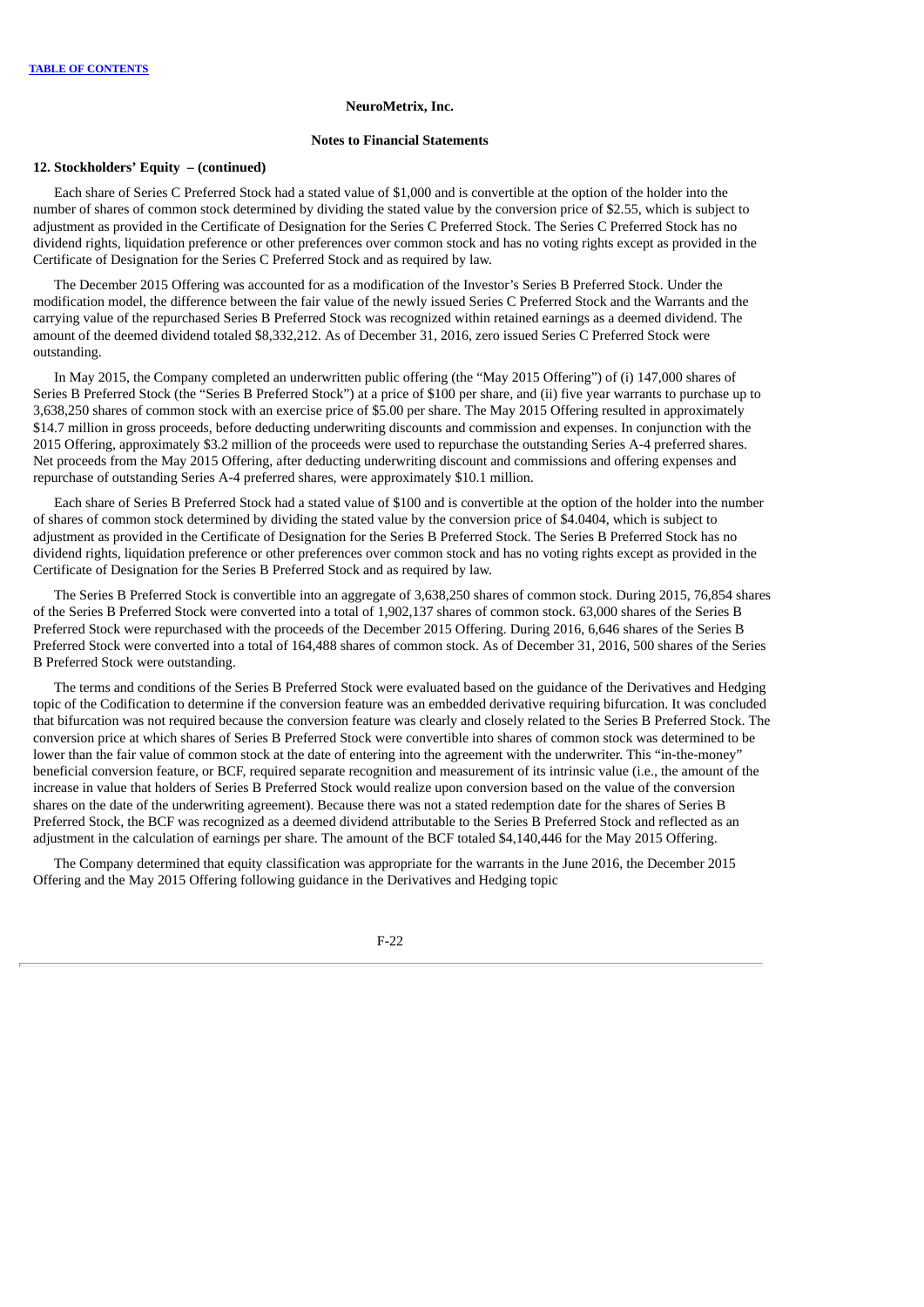#### **Notes to Financial Statements**

### **12. Stockholders' Equity – (continued)**

of the Codification. In making this equity classification determination, the Company noted the warrants had no requirements to be settled in registered shares when exercised. The fair value of the 5 year warrants issued in connection with the June 2016 Offering was estimated to be \$14.6 million on the offering date using date using a Black-Scholes model with the following assumptions: stock price of \$1.99, exercise price of \$1.69, expected volatility of 71.5%, risk free interest rate of 1.23%, expected term of five years, and no dividends. The fair value of the 5 year warrants issued in connection with the December 2015 Offering was estimated to be \$6.0 million on the offering date using date using a Black-Scholes model with the following assumptions: stock price of \$1.98, exercise price of \$2.30, expected volatility of 70.9%, risk free interest rate of 1.75%, expected term of five years, and no dividends. The fair value of the 1 year warrants issued in connection with the December 2015 Offering was estimated to be \$2.2 million on the offering date using date using a Black-Scholes model with the following assumptions: stock price of \$1.98, exercise price of \$2.30, expected volatility of 65.7%, risk free interest rate of 0.65%, expected term of one year, and no dividends. The fair value of the warrants issued in connection with the May 2015 Offering was estimated to be \$3.2 million on the offering date using utilizing quoted prices (unadjusted) in active markets. The relative fair values were recorded as equity.

In 2016, 2015 and 2014, the Company issued shares of fully vested common stock in partial settlement of management incentive compensation. The 2016 issuance totaled 178,079 shares with a value of \$318,761 reflecting the \$1.79 closing price of the Company's common stock as reported on the NASDAQ Capital Market on March 9, 2016. The 2015 issuance totaled 41,601 shares with a value of \$281,757 reflecting the \$6.72 closing price of the Company's common stock as reported on the NASDAQ Capital Market on March 13, 2015. The 2014 issuance totaled 10,654 shares with a value of \$104,400 reflecting the \$9.80 closing price of the Company's common stock as reported on the NASDAQ Capital Market on February 25, 2014.

As of December 31, 2016, the Company had 100,000,000 shares of common stock authorized and 6,694,901 shares issued and outstanding. Each share of common stock entitles the holder to one vote on all matters submitted to a vote of the Company's stockholders. Common stockholders are not entitled to receive dividends unless declared by the Board of Directors.

At December 31, 2016, the Company has reserved authorized shares of common stock for future issuance as follows:

| Warrants                                                    | 28,206,975   |
|-------------------------------------------------------------|--------------|
| <b>Outstanding stock options</b>                            | 782,364      |
| Possible future issuance under inducement plan              | 50,000       |
| Possible future issuance under stock option plans           | 26,420       |
| Possible future issuance under employee stock purchase plan | 88.957       |
| Total                                                       | 29, 154, 716 |

#### **13. Reverse Stock Split**

The Company's common stock is quoted on the NASDAQ Capital Market under the symbol "NURO." One of the requirements for continued listing on the NASDAQ Capital Market is maintenance of a minimum closing bid price of \$1.00 per share. Because the Company's common stock had been trading below a price of \$1.00 per share, and was subject to delisting from The NASDAQ Stock Market LLC, or NASDAQ as a result, on December 1, 2015, the Company filed a Certificate of Amendment to its Restated Certificate of Incorporation, as amended, with the Secretary of State of the State of Delaware, to effect a 1-for-4 reverse stock split of its common stock, or the Reverse Stock Split. This action had previously been approved by the Company's stockholders at the Company's special meeting held on October 30, 2015. As a result of the Reverse Stock Split, every four shares of the Company's pre-reverse split common stock were combined and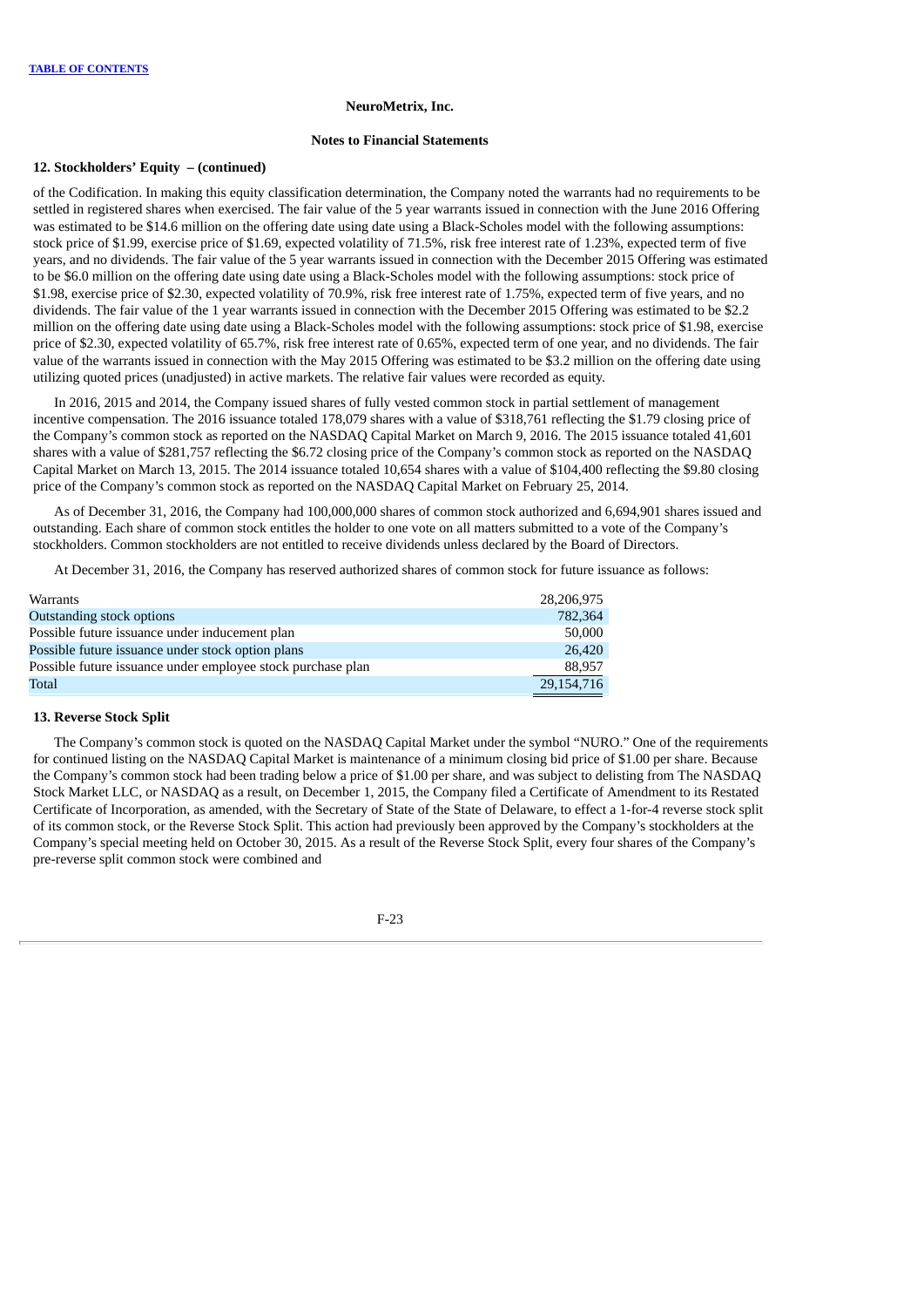#### **Notes to Financial Statements**

## **13. Reverse Stock Split – (continued)**

reclassified into one share of its common stock. No fractional shares were issued in connection with the Reverse Stock Split. Stockholders who otherwise would have been entitled to receive a fractional share in connection with the Reverse Stock Split received a cash payment in lieu thereof. The par value and other terms of the common stock were not affected by the Reverse Stock Split.

The Company's shares outstanding immediately prior to the Reverse Stock Split totaled 13,785,239, which were adjusted to 3,446,274 shares outstanding as a result of the Reverse Stock Split. The Company's common stock began trading at its post-Reverse Stock Split price at the beginning of trading on December 2, 2015. Share, per share, and stock option amounts for all periods presented within the financial statements contained in the Annual Report on Form 10-K including the December 31, 2014 Balance Sheet amounts for common stock and additional paid-in capital have been retroactively adjusted to reflect the Reverse Stock Split.

On December 16, 2015, the Company received a letter from NASDAQ indicating that it had regained compliance with the minimum bid price requirement under NASDAQ Listing Rule 5550(a)(2) for continued listing on The NASDAQ Capital Market. The Company's common stock continues to be listed on NASDAQ.

#### **14. Management Retention and Incentive Plan**

The Company has adopted the Management Retention and Incentive Plan (the "Plan"), under which a portion of the consideration payable upon a change in control transaction, as defined in the Plan and its amendments, would be paid in cash to certain executive officers and key employees and recorded as compensation expense within the Statement of Operations during the period in which the change of control transaction occurs. The Plan is structured to work in conjunction with, and not replace, the Company's other incentive programs and is designed to provide market-based incentives which will be reduced over time by any future equity grants to participants.

### **15. Subsequent Event**

In January 2017, the Company completed the first tranche of a private equity offering with one institutional investor providing for the issuance of (i) 7,000 shares of Series E convertible preferred stock at a price of \$1,000 per share, and (ii) warrants to purchase 10 million shares of common stock, par value \$0.0001 per share, at an initial exercise price of \$0.92 per share. The Company expects to receive gross proceeds from the private equity offering of \$7.0 million, in an initial tranche of \$4.0 million and a second tranche, subject to shareholder approval, of \$3.0 million. The first tranche of the private equity offering, including the issuance of 4,000 shares of Series E Preferred Stock and 4 million warrants, closed on January 5, 2017. The Company expects to close the second tranche of the private equity offering, including the issuance of 3,000 shares of Series E Preferred Stock and 3 million warrants, late in the first quarter of 2017.

$$
F-24
$$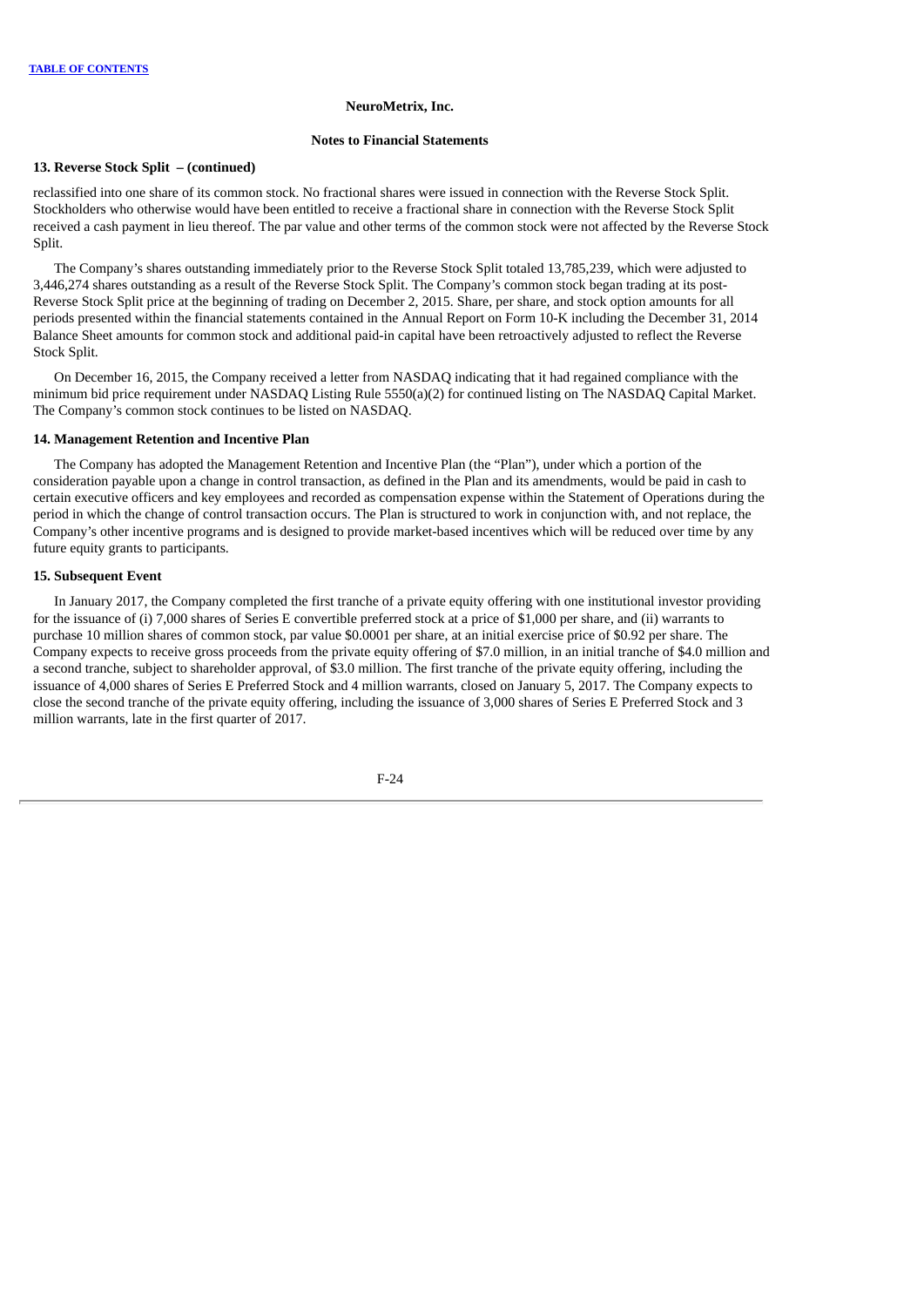# **Schedule II — Valuation and Qualifying Accounts**

|                                 |    | <b>Balance</b> at<br><b>Beginning of</b> |    |           |          |    |                    | <b>Charged</b> to<br>costs and |            |  | <b>Charged to</b><br>other |  | Recoveries/ |  | <b>Balance</b> at<br>End of |  |
|---------------------------------|----|------------------------------------------|----|-----------|----------|----|--------------------|--------------------------------|------------|--|----------------------------|--|-------------|--|-----------------------------|--|
| <b>Description</b>              |    | Period                                   |    | expenses  | accounts |    | (Deductions)       |                                | Period     |  |                            |  |             |  |                             |  |
| <b>December 31, 2016</b>        |    |                                          |    |           |          |    |                    |                                |            |  |                            |  |             |  |                             |  |
| Allowance for Doubtful Accounts | \$ | 25,000                                   |    | 1.901     |          |    | (1,901)            | \$                             | 25,000     |  |                            |  |             |  |                             |  |
| Deferred Tax Asset Valuation    |    |                                          |    |           |          |    |                    |                                |            |  |                            |  |             |  |                             |  |
| Allowance                       |    | 43.660.035                               |    | 5.867.273 |          |    | $(253, 154)^{(1)}$ |                                | 49.274.154 |  |                            |  |             |  |                             |  |
| <b>December 31, 2015</b>        |    |                                          |    |           |          |    |                    |                                |            |  |                            |  |             |  |                             |  |
| Allowance for Doubtful Accounts | \$ | 38,000                                   |    |           |          |    | (13,000)           | \$                             | 25,000     |  |                            |  |             |  |                             |  |
| Deferred Tax Asset Valuation    |    |                                          |    |           |          |    |                    |                                |            |  |                            |  |             |  |                             |  |
| Allowance                       |    | 38,565,925                               |    | 5.342.672 |          |    | $(248,562)^{(1)}$  |                                | 43.660.035 |  |                            |  |             |  |                             |  |
| <b>December 31, 2014</b>        |    |                                          |    |           |          |    |                    |                                |            |  |                            |  |             |  |                             |  |
| Allowance for Doubtful Accounts | \$ | 35,000                                   | \$ | 26,042    |          | \$ | (23,042)           | \$                             | 38,000     |  |                            |  |             |  |                             |  |
| Deferred Tax Asset Valuation    |    |                                          |    |           |          |    |                    |                                |            |  |                            |  |             |  |                             |  |
| Allowance                       |    | 36,108,231                               |    | 3.280.605 |          |    | $(822, 911)^{(1)}$ |                                | 38,565,925 |  |                            |  |             |  |                             |  |
|                                 |    |                                          |    |           |          |    |                    |                                |            |  |                            |  |             |  |                             |  |

(1) Expiration of Federal and State Net Operating Loss Carryforwards and other reductions.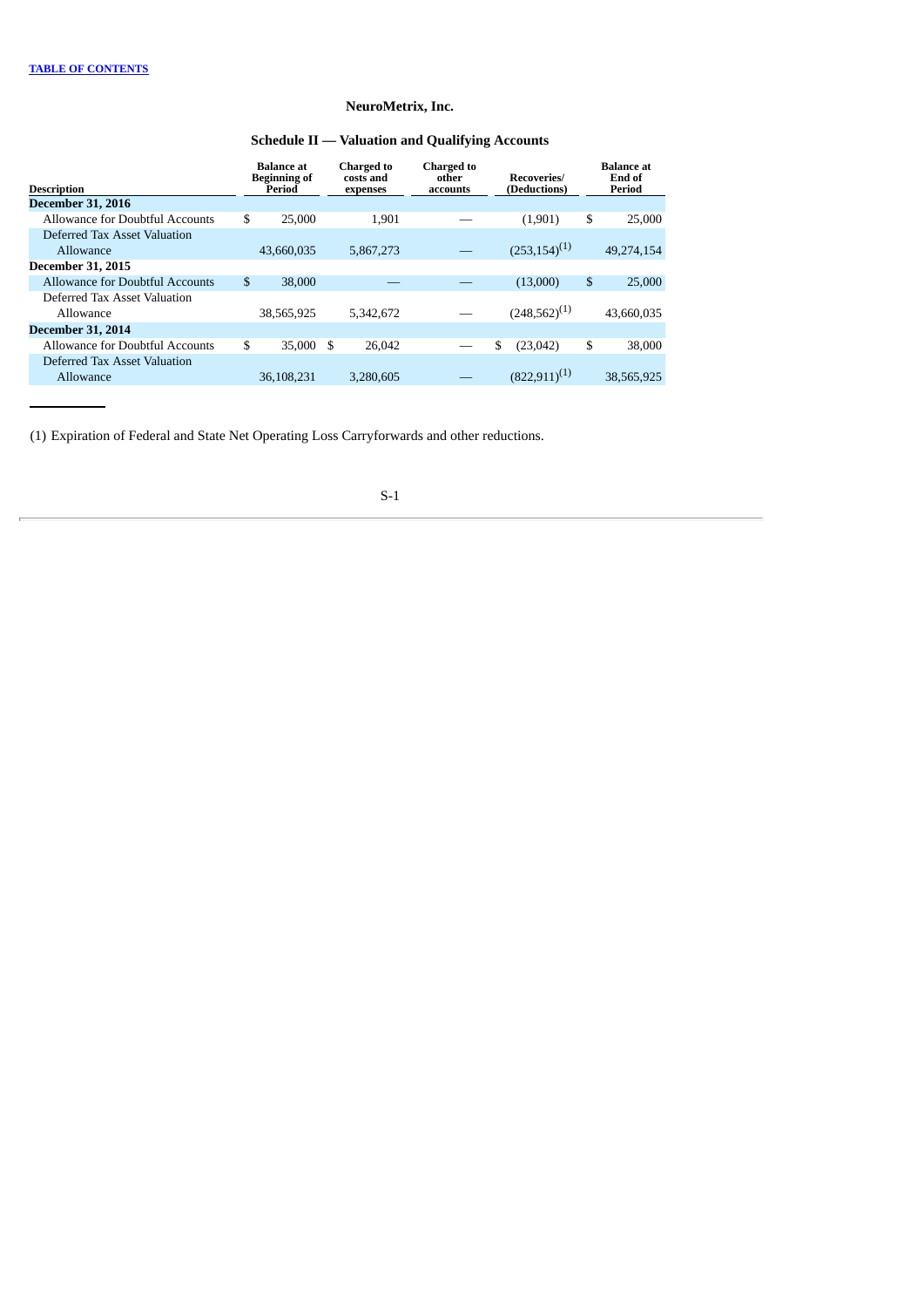## **AMENDMENT NO. 8 TO SHAREHOLDER RIGHTS AGREEMENT**

This Amendment No. 8 to Shareholder Rights Agreement (the "*Amendment*"), dated as of February 8, 2017, by and between NeuroMetrix, Inc., a Delaware corporation (the "**Company**"), and American Stock Transfer & Trust Company, LLC (the "*Rights Agent*"), amends that certain Shareholder Rights Agreement, dated as of March 7, 2007, as amended as of September 8, 2009, June 5, 2013, June 25, 2014, May 28, 2015, December 29, 2015, June 3, 2016 and December 28, 2016 between the Company and the Rights Agent (as so amended, the "*Rights Agreement*").

**WHEREAS,** the Company and the Rights Agent are parties to the Rights Agreement; and

**WHEREAS**, the Company desires to extend the term of the Final Expiration Date (as defined in the Rights Agreement) by one year;

**WHEREAS,** pursuant to Section 27 of the Rights Agreement, the Company and the Rights Agent may from time to time supplement or amend the Rights Agreement subject to the terms of the Rights Agreement; and

**WHEREAS,** the Board of Directors of the Company has determined that an amendment to the Rights Agreement as set forth herein is necessary and desirable in connection with the foregoing and the Company and the Rights Agent desire to evidence such amendment in writing.

**NOW, THEREFORE,** in consideration of these premises and mutual agreements set forth herein, the parties agree as follows:

1. Amendment to Section 7. Section 7(a) of the Rights Agreement is amended by striking Section 7(a) thereof in its entirety and replacing it with the following:

"(a) Subject to Section 7(e) hereof, the registered holder of any Right Certificate may exercise the Rights evidenced thereby (except as otherwise provided herein) in whole or in part at any time after the Distribution Date upon surrender of the Right Certificate, with the form of election to purchase and the certificate on the reverse side thereof duly executed, to the Rights Agent at the office or offices of the Rights Agent designated for such purpose, together with payment of the aggregate Exercise Price for the total number of one ten-thousandths of a share of Preferred Stock (or other securities, cash or other assets, as the case may be) as to which such surrendered Rights are then exercised, at or prior to the earlier of (i) the Close of Business on the eleventh anniversary of the Record Date (the "Final Expiration Date"), (ii) the time at which the Rights are redeemed as provided in Section 23 hereof (the "Redemption Date") or (iii) the time at which such Rights are exchanged as provided in Section 24 hereof (the "Exchange Date") (the earliest of (i), (ii) or (iii) being herein referred to as the "Expiration Date"). Except as set forth in Section 7(e) hereof and notwithstanding any other provision of this Agreement, any Person who prior to the Distribution Date becomes a record holder of shares of Common Stock of the Company may exercise all of the rights of a registered holder of a Right Certificate with respect to the Rights associated with such shares of Common Stock of the Company in accordance with the provisions of this Agreement, as of the date such Person becomes a record holder of shares of Common Stock of the Company."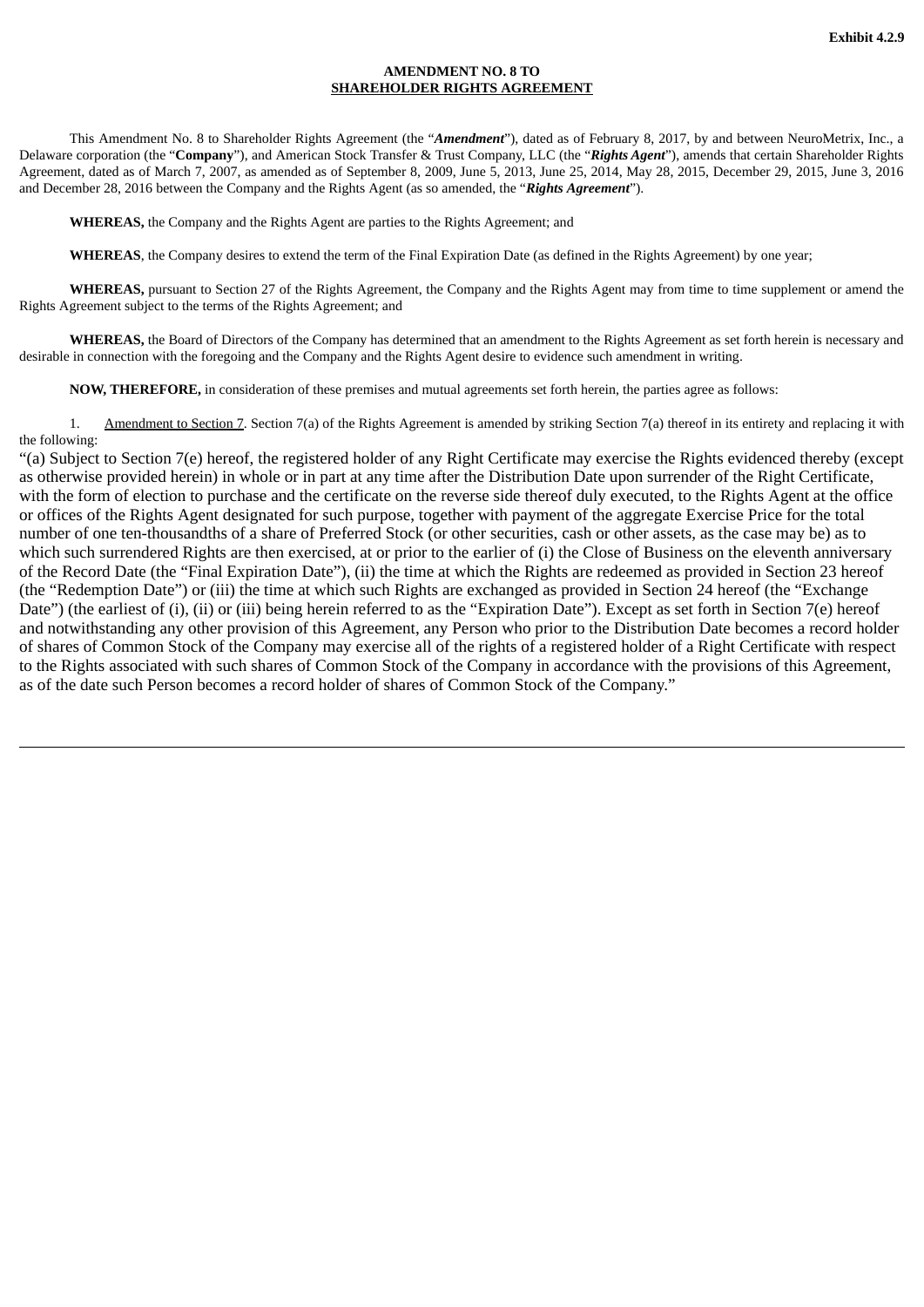2. Ratification. The parties hereby ratify and confirm in all respects the Agreement, as amended by this Amendment.

3. Governing Law. This Amendment shall be deemed to be a contract made under the laws of the State of Delaware and for all purposes shall be governed by and construed in accordance with the laws of such State applicable to contracts to be made and performed entirely within such State.

4. Counterparts. This Amendment may be executed in any number of counterparts and each of such counterparts shall for all purposes be deemed to be an original, and all such counterparts shall together constitute but one and the same instrument.

5. Descriptive Headings. Descriptive headings of the several Sections of this Amendment are inserted for convenience only and shall not control or affect the meaning or construction of any of the provisions hereof.

[remainder left intentionally blank]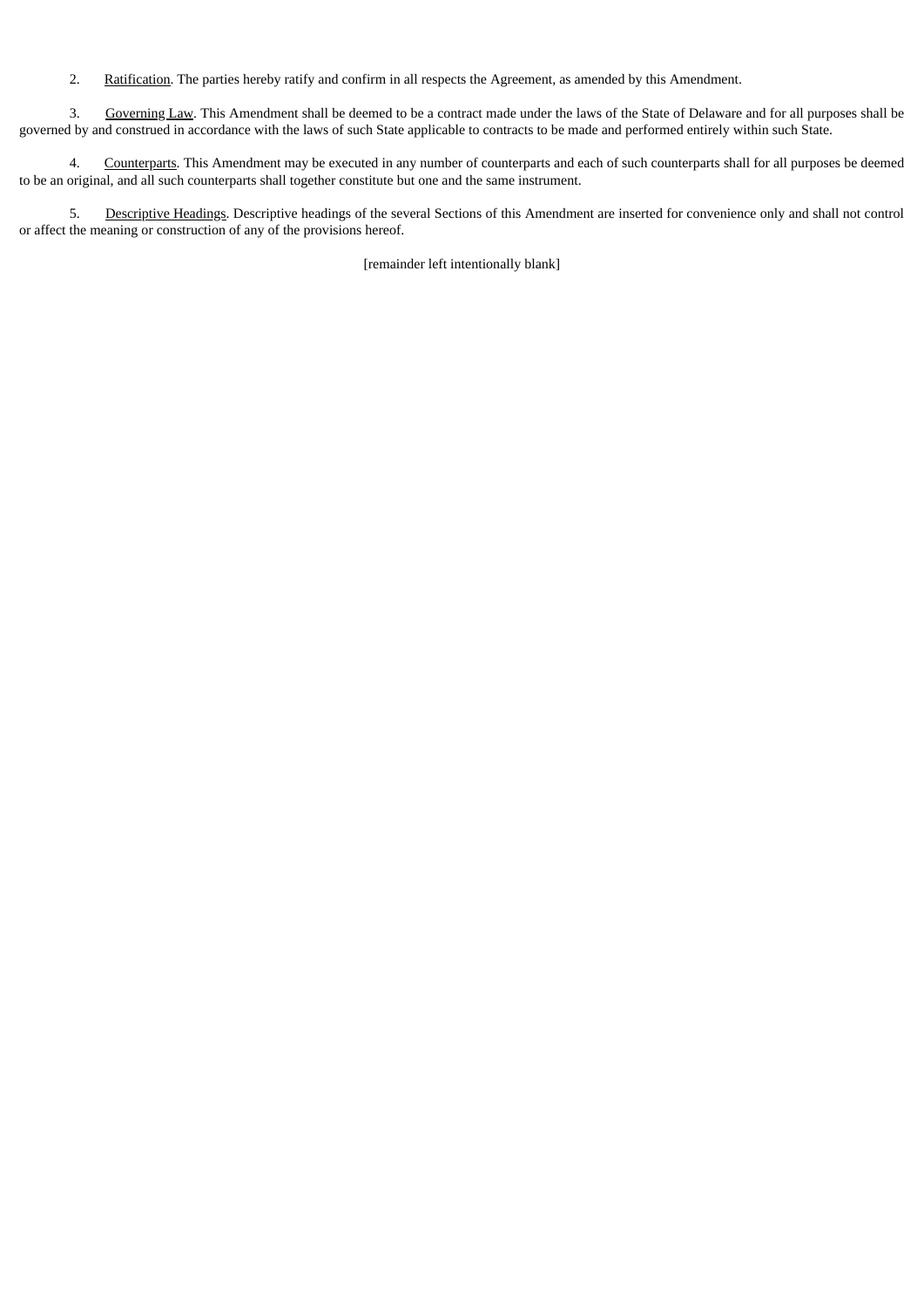## **NEUROMETRIX, INC.**

- By:<br>Name: Name: Thomas T. Higgins<br>Title: Senior Vice Preside Senior Vice President, Chief Financial Officer, Treasurer and
	- Principal Accounting Officer

# **AMERICAN STOCK TRANSFER & TRUST COMPANY, LLC**

By: Name: Title: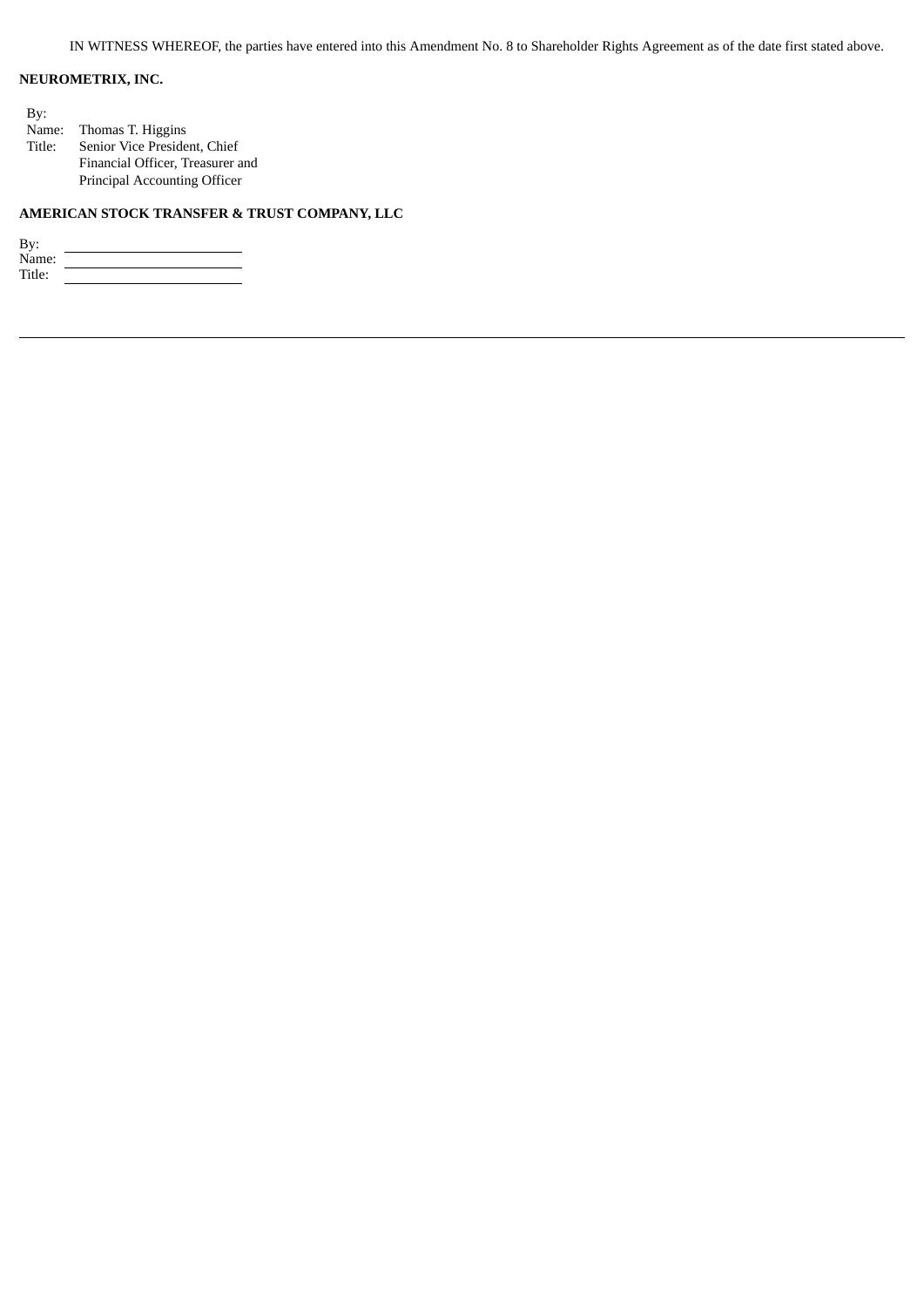# **EIGHTH MODIFICATION TO LOAN AND SECURITY AGREEMENT**

This Eighth Modification to Loan and Security Agreement (this "Modification") dated December 29, 2016, is entered into by and between **Neurometrix, Inc.,** a Delaware corporation ("Borrower"), and **Comerica Bank** ("Bank").

### **RECITALS**

Bank and Borrower previously entered into a Loan and Security Agreement dated March 5, 2010, as amended by the following:

the First Modification to Loan and Security Agreement dated March 1, 2011,

the Second Modification to Loan and Security Agreement dated February 15, 2012,

the Third Modification to Loan and Security Agreement dated April 19, 2012,

the Fourth Modification to Loan and Security Agreement dated January 28, 2013,

the Fifth Modification to Loan and Security Agreement dated January 31, 2014,

the Sixth Modification to Loan and Security Agreement dated January 23, 2015, and

the Seventh Modification to Loan and Security Agreement dated January 14, 2016, (collectively

"Agreement").

NOW, THEREFORE, for good and valuable consideration, the receipt and sufficiency of which are hereby acknowledged, the parties agree as set forth below.

## AGREEMENT

1. Incorporation by Reference. The Recitals and the documents referred to therein are incorporated herein by this reference. Except as otherwise noted, the terms not defined herein shall have the meanings set forth in the Agreement.

2. Modification to the Agreement. Subject to the satisfaction of the conditions precedent as set forth in Section 3 hereof, the Agreement is hereby modified as set forth below.

(a) The following defined terms, which are set forth in  $Exhibit A$  of the Agreement, are given the following amended definitions:

" 'Letter of Credit Sublimit' means a sublimit for Letters of Credit under the Revolving Line not to exceed \$1,000,000.

'Revolving Maturity Date' means **January 15, 2018."**

(b) The following is incorporated into the Agreement as new Section 2.7:

"2.7 Unused Facility Fee. Borrower shall pay to Bank a quarterly unused facility fee equal to one quarter of one percent (0.25%) per annum of the difference between the Revolving Line and the average outstanding principal balance of the Obligations during the applicable quarter, which fee shall be payable within five (5) days of the last day of each such quarter and shall be nonrefundable. The fee shall accrue from and after January 15, 2017, and shall be first payable for the fiscal quarter ending March 31, 2017."

(c) The contact information for Borrower set forth in Section 10 is amended to be as follows:

- 1 -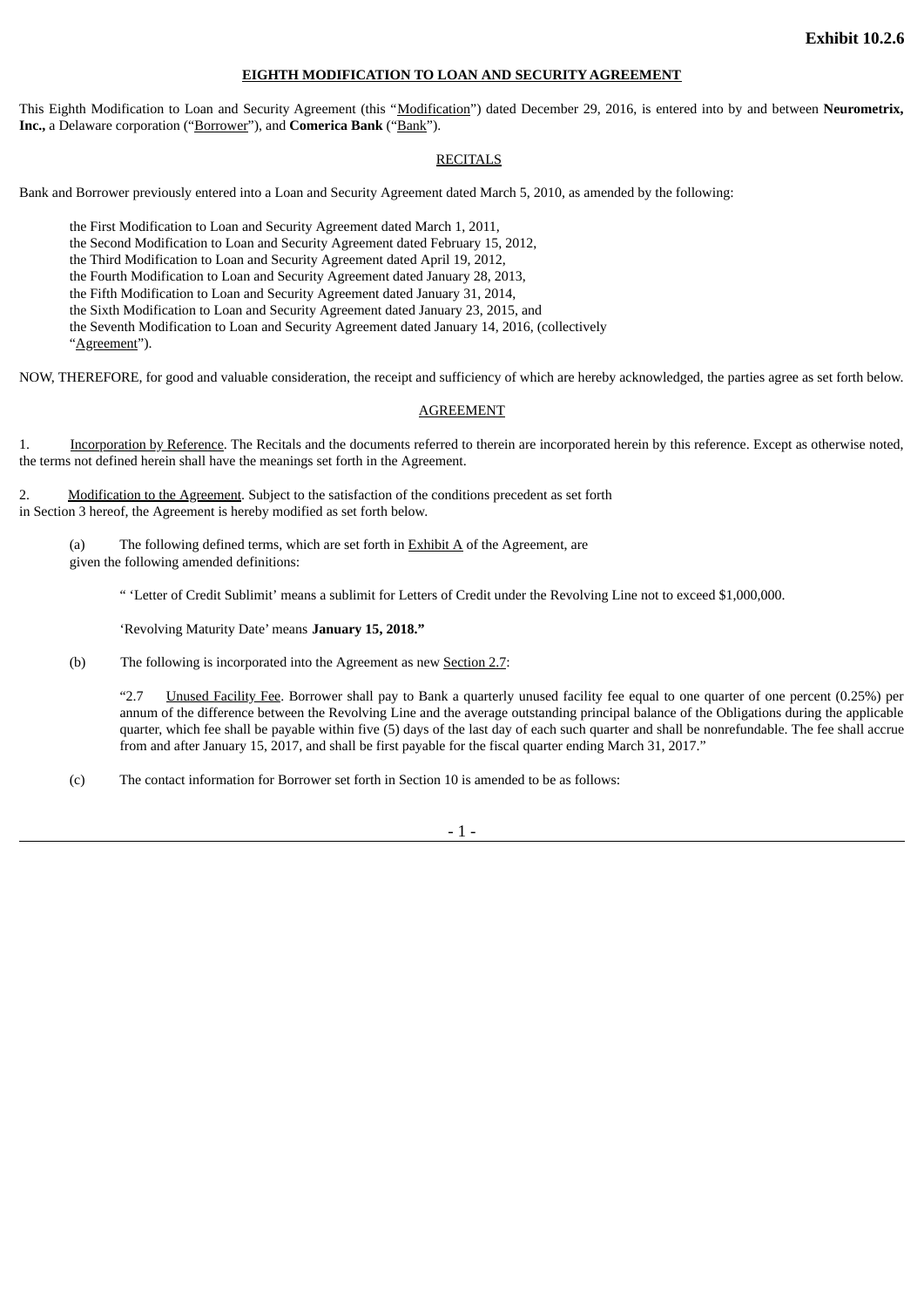"If to Borrower: NeuroMetrix, Inc.

1000 Winter Street Waltham, MA 02451 Attn: Chief Financial Officer Fax: (781) 663-2992"

(d) The Amended and Restated Prime Referenced Rate Addendum to Loan and Security Agreement dated January 23, 2015, made between Borrower and Bank ("Addendum") is amended to give the following defined term, set forth in Section 1 of the Addendum, the following amended definition:

" 'Daily Adjusting LIBOR Rate' means, for any day, a per annum interest rate which is equal to the quotient of the following:

(1) for any day, the per annum rate of interest determined on the basis of the rate for deposits in United States Dollars for a period equal to one (1) month appearing on Page BBAM of the Bloomberg Financial Markets Information Service at or about 11:00 a.m. (London, England time) (or as soon thereafter as practical) on such day, or if such day is not a Business Day, on the immediately preceding Business Day. In the event that such rate does not appear on Page BBAM of the Bloomberg Financial Markets Information Service (or otherwise on such Service) on any day, the "Daily Adjusting LIBOR Rate" for such day shall be determined by reference to such other publicly available service for displaying eurodollar rates as may be reasonably selected by Bank, or, in the absence of such other service, the "Daily Adjusting LIBOR Rate" for such day shall, instead, be determined based upon the average of the rates at which Bank is offered dollar deposits at or about 11:00 a.m. (Detroit, Michigan time) (or as soon thereafter as practical), on such day, or if such day is not a Business Day, on the immediately preceding Business Day, in the interbank eurodollar market in an amount comparable to the principal amount of the Indebtedness outstanding hereunder and for a period equal to one (1) month;

divided by

(2) 1.00 minus the maximum rate (expressed as a decimal) on such day at which Bank is required to maintain reserves on "Euro-currency Liabilities" as defined in and pursuant to Regulation D of the Board of Governors of the Federal Reserve System or, if such regulation or definition is modified, and as long as Bank is required to maintain reserves against a category of liabilities which includes eurodollar deposits or includes a category of assets which includes eurodollar loans, the rate at which such reserves are required to be maintained on such category;

provided, however, and notwithstanding anything to the contrary set forth in this Addendum, if at any time the Daily Adjusting LIBOR Rate determined as provided above would be less than zero percent (0%), then the Daily Adjusting LIBOR Rate shall be deemed to be zero percent (0%) per annum for all purposes of this Addendum. Each calculation by Bank of the Daily Adjusting LIBOR Rate shall be conclusive and binding for all purposes, absent manifest error."

- 2 -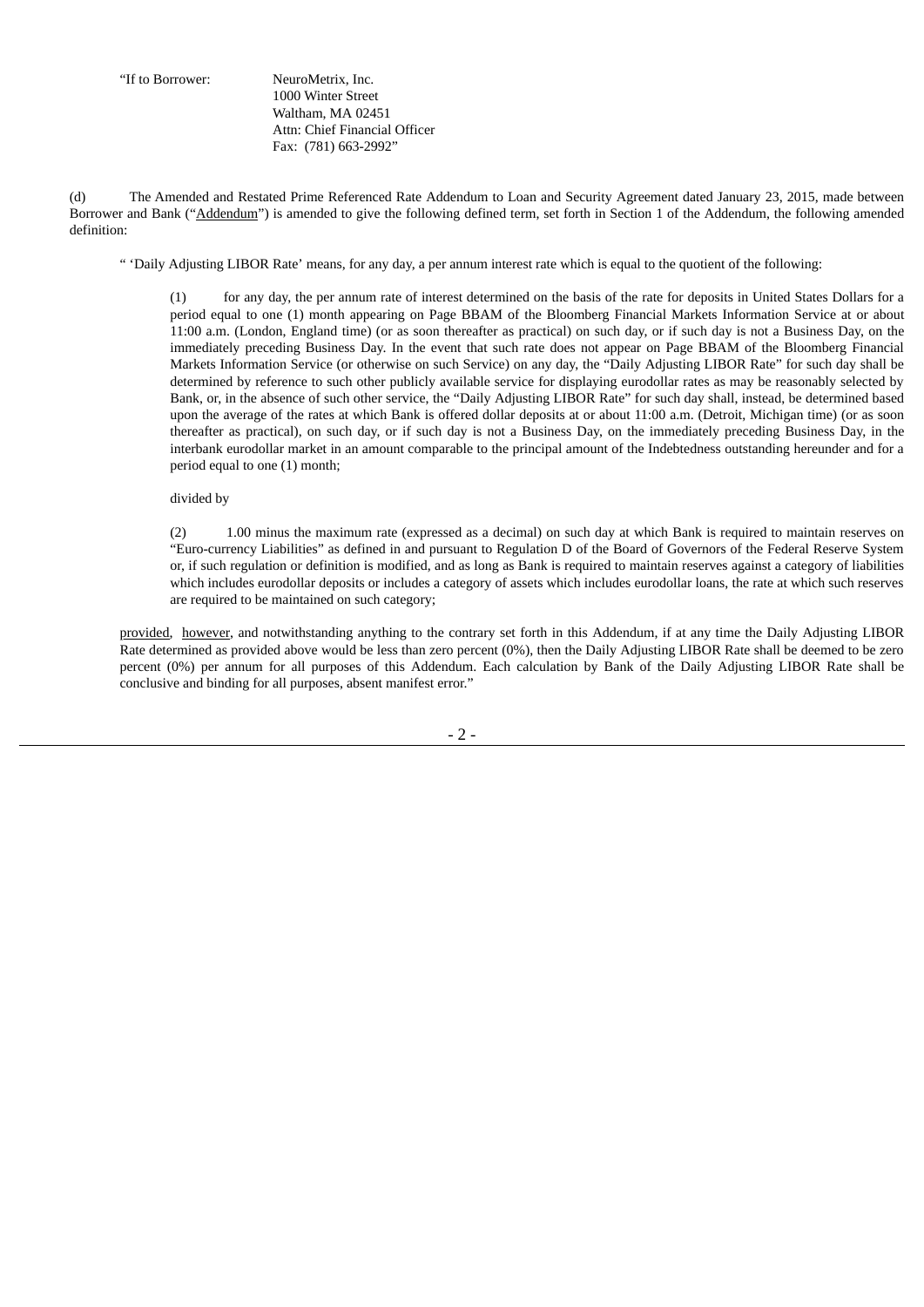## 3. Legal Effect.

(a) Except as expressly set forth herein, the execution, delivery, and performance of this Modification shall not operate as a waiver of, or as an amendment of, any right, power, or remedy of Bank under the Agreement, as in effect prior to the date hereof. Borrower ratifies and reaffirms the continuing effectiveness of all promissory notes, guaranties, security agreements, environmental agreements, and all other instruments, documents and agreements entered into in connection with the Agreement.

(b) Borrower represents and warrants that the representations and warranties contained in the Agreement are true and correct as of the date of this Modification, and that no Event of Default has occurred and is continuing.

(c) The effectiveness of this Modification and each of the documents, instruments and agreements entered into in connection with this Modification is conditioned upon receipt by Bank of:

- (i) this Modification and any other documents which Bank may require to carry out the terms hereof;
- (ii) payment of an amendment fee in the amount of \$5,000.00, which shall be deemed fully earned and non-refundable upon payment; and
- (iii) payment of any Bank expenses incurred through the date of this Modification.

4. No Other Changes. Except as specifically provided in this Modification, it does not vary the terms and provisions of any of the Loan Documents. This Modification shall not impair the rights, remedies, and security given in and by the Loan Documents. The terms of this Modification shall control any conflict between its terms and those of the Agreement.

5. Integration. This is an integrated Modification and supersedes all prior negotiations and agreements regarding the subject matter hereof. All amendments hereto must be in writing and signed by the parties.

6. Counterparts. This Agreement may be executed in one or more counterparts, each of which shall be deemed an original but all of which taken together shall constitute one and the same Agreement, and shall become effective when one or more counterparts have been signed by each of the parties hereto and delivered to the other party.

[end of Modification; signature page follows]

- 3 -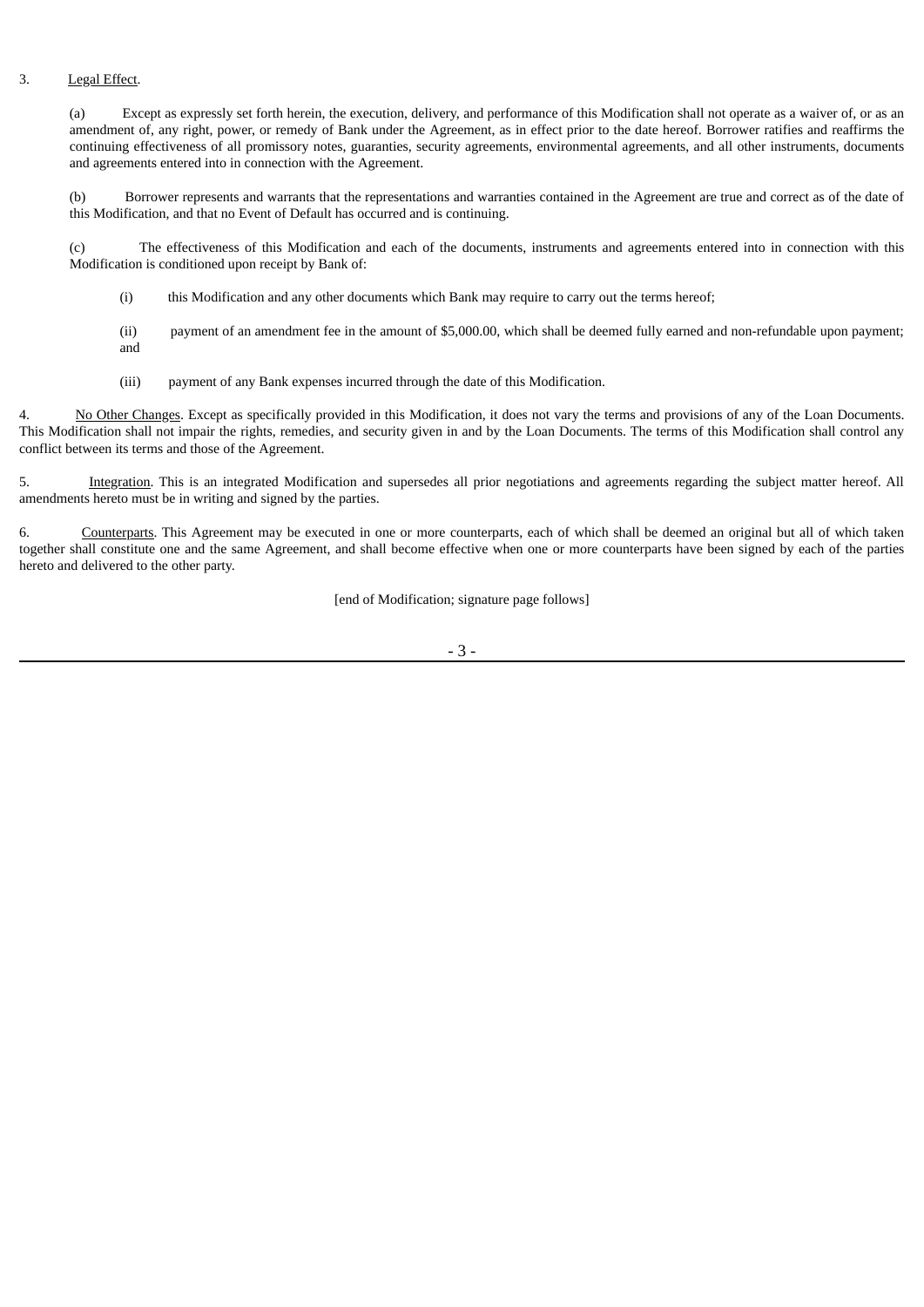IN WITNESS WHEREOF, the parties have agreed to this Eighth Modification to Loan and Security Agreement as of the date first set forth above.

| <b>BANK:</b> |                       | <b>BORROWER:</b>     |                                                  |  |  |  |  |
|--------------|-----------------------|----------------------|--------------------------------------------------|--|--|--|--|
|              | <b>Comerica Bank</b>  |                      | <b>NeuroMetrix, Inc., a Delaware corporation</b> |  |  |  |  |
| $\rm\,By:$   | /s/ Jason G. Pan      | By:                  | /s/ Thomas T. Higgins                            |  |  |  |  |
|              | Jason G. Pan          | <b>Printed Name:</b> | Thomas T. Higgins                                |  |  |  |  |
| Its:         | <b>Vice President</b> | Its:                 | <b>CFO</b>                                       |  |  |  |  |
|              |                       |                      |                                                  |  |  |  |  |
|              |                       | $-4-$                |                                                  |  |  |  |  |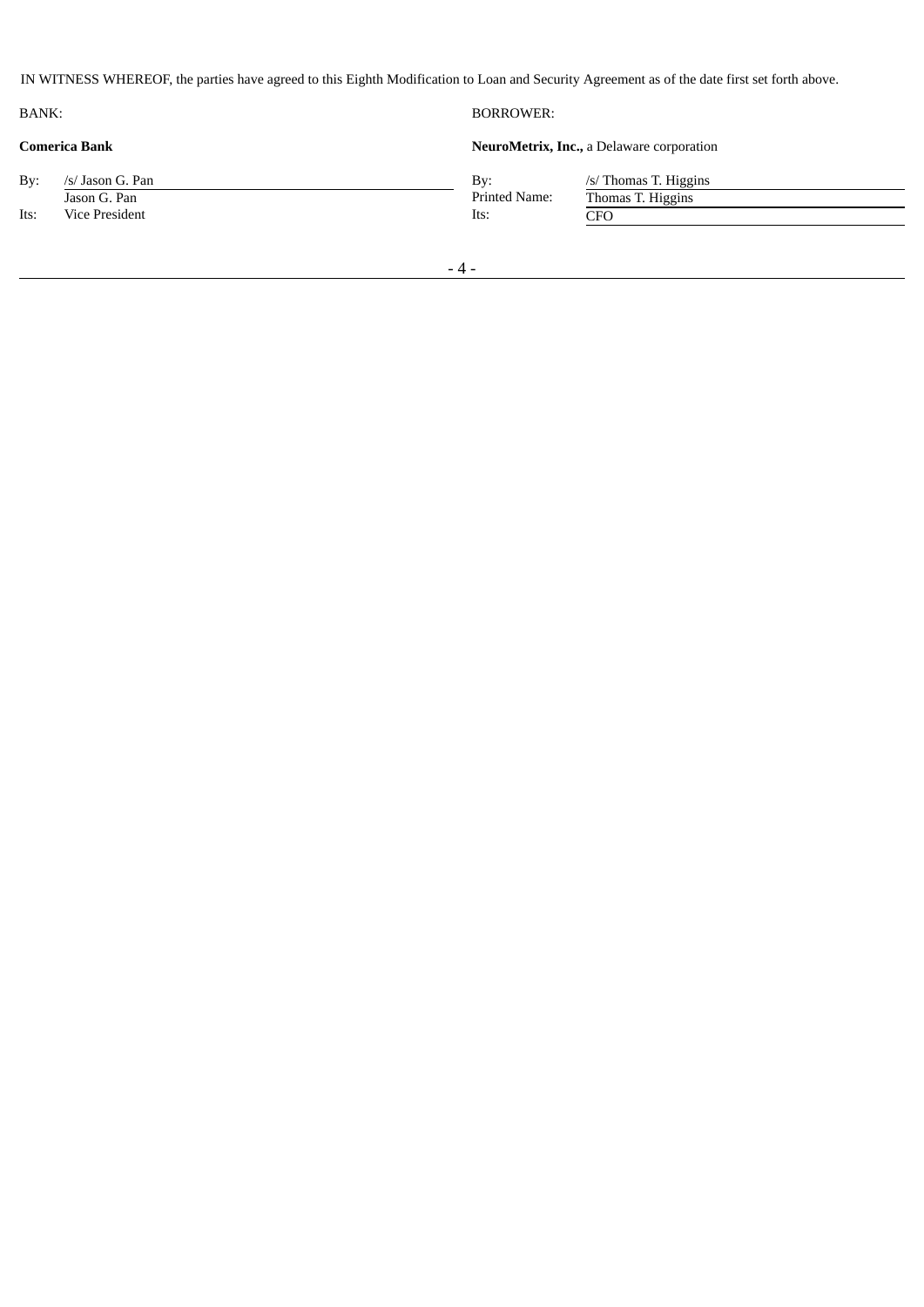### **NEUROMETRIX, INC.**

#### **Management Retention and Incentive Plan**

1. Purpose of the Plan. The purpose of this Management Retention and Incentive Plan (the "Plan") is to provide the executive officers and certain other key employees of NeuroMetrix, Inc., a Delaware corporation (the "Company"), listed on Schedule A hereto (the "Participants," and each, a "Participant") with consideration in the event of a Change of Control Transaction (as defined below) involving the Company and another entity (the "Successor Company") based on the allocations listed on Schedule A hereto (the "Percentage Interest"). These allocations relate to the Total Consideration (as defined below) to be received in the Change of Control Transaction by the Company and/or its stockholders. The Plan is designed to retain the Company's executive officers and certain key employees while providing an incentive to continue to build corporate value. The Plan has been structured to work in conjunction with, and not replace, the Company's other incentive programs such as its equity plans, severance arrangements, compensation and bonus plan, and other benefits. As described further herein, the consideration to be paid to each Participant will be reduced over time as a result of any issuances of future equity grants to Participants. This Plan, as amended, shall be effective as of March 1, 2016.

2. Definitions. For the purposes of this Plan, capitalized terms not defined in Section 1 above shall have the following meanings:

(a) Additional Plan Consideration shall mean, for any Participant, the portions of the Contingent Consideration to be received by the Participant pursuant to the Plan as calculated pursuant to Section 6 of the Plan.

- (b) Board shall mean the Board of Directors of the Company.
- (c) Change of Control Transaction shall mean the first to occur of the following events:

(i) *Ownership Change through Company Stock Sale or Third Party Tender Offer*: any "person" or "group" as such terms are used in Sections 13(d) and 14(d)(2) of the Securities Exchange Act of 1934 (the "Act"), becomes a beneficial owner, as such term is used in Rule 13d-3 promulgated under the Act, of securities of the Company representing more than 50% of the combined voting power of the outstanding securities of the Company having the right to vote in the election of directors. This is not intended to include equity financing transactions involving passive, non-strategic investors; or

(ii) *Merger Transaction:* a merger or consolidation of the Company other than a merger or consolidation which would result in the voting securities of the Company outstanding immediately prior thereto continuing to represent (either by remaining outstanding or by being converted into voting securities of the surviving entity or the parent of such corporation) more than fifty percent (50%) of the total voting power represented by the voting securities of the Company or such surviving entity or parent of such corporation, as the case may be, outstanding immediately after such merger or consolidation; or

(iii) *Sale of Assets:* the sale or disposition by the Company of all or substantially all of the Company's assets in a transaction requiring stockholder approval;

provided that a Change of Control Transaction shall be interpreted in a manner, and limited to the extent necessary, so that it will not cause adverse tax consequences under Section 409A of the Code.

(d) Code shall mean the Internal Revenue Code of 1986, as amended, including any successor statute, regulation and guidance

thereto.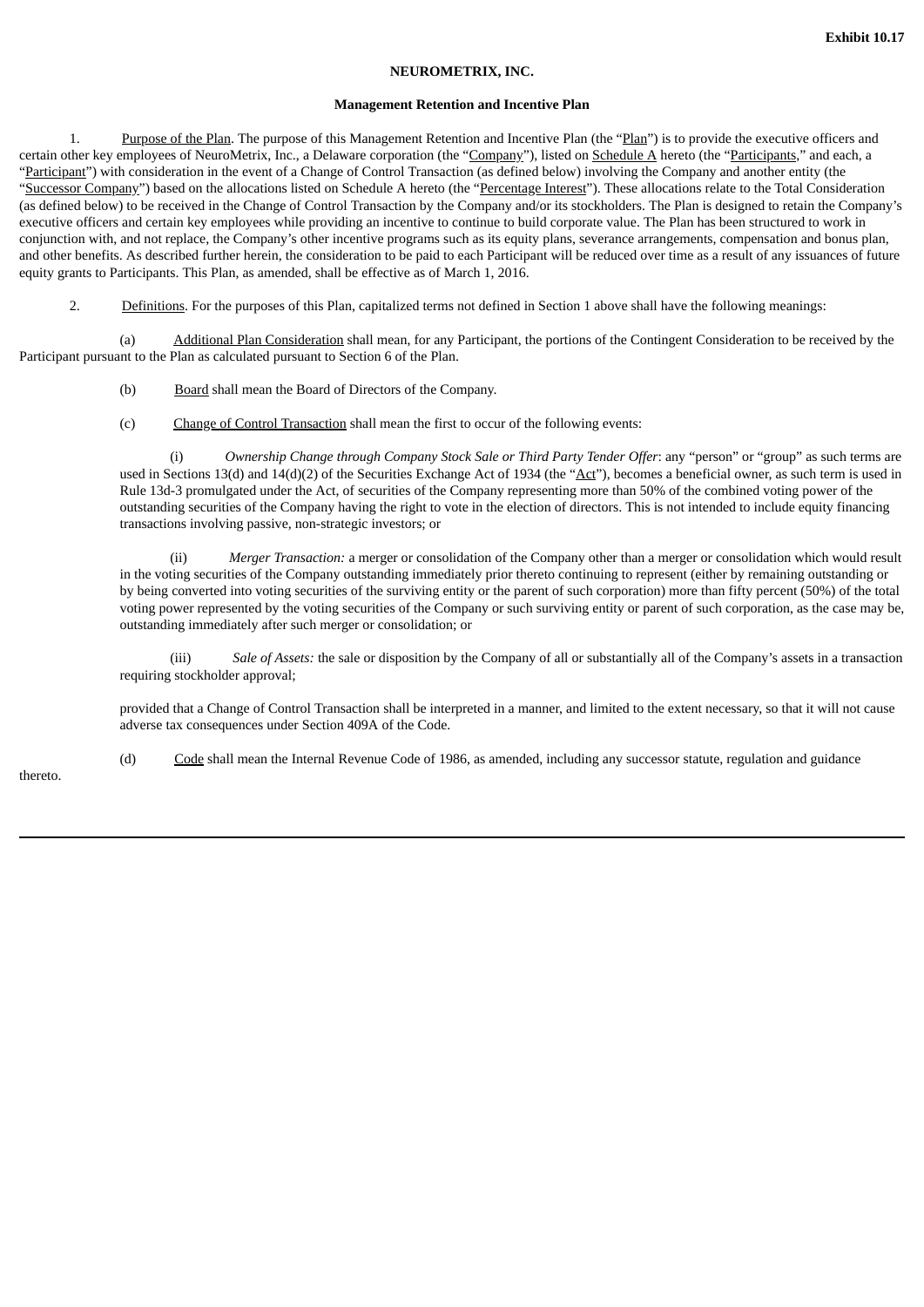(e) Common Stock shall mean the common stock, \$0.0001 par value per share, of the Company.

(f) Common Stock Equivalents shall mean rights, options, or other instruments to subscribe for, purchase or otherwise acquire Common Stock pursuant to any equity plan of the Company.

(g) Contingent Consideration shall mean the portion of the Total Consideration to be received after the date of the closing of the Change of Control Transaction, the receipt of which will be contingent upon the passage of time or the occurrence or non-occurrence of some event(s) or circumstance(s), including, without limitation, amounts of Total Consideration subject to an escrow, a purchase price adjustment, an earn-out, or indemnity claims.

### (h) RESERVED

(i) Equity Plan Issuances shall mean with respect to a Participant any shares of Common Stock issued by the Company pursuant to any equity plan of the Company and any Common Stock Equivalents issued to a Participant, excluding Founder Shares.

(j) Founder Shares shall mean any shares of Common Stock of the Company issued to a Participant prior to July 22, 2004.

(k) Initial Consideration shall mean the amount of the Total Consideration that is not Contingent Consideration.

(l) Initial Plan Consideration shall mean, for any Participant, the portion of the Initial Consideration to be received by the Participant pursuant to the Plan as calculated pursuant to Section 6 of the Plan.

Plan Consideration shall mean, for any Participant, the portion of the Total Consideration to be received by the Participant pursuant to the Plan as calculated pursuant to Section 6 of the Plan which shall be comprised of the Initial Plan Consideration and any Additional Plan Consideration.

(n) Representative shall mean one or more members of the Board or persons designated by the Board prior to, or in connection with the Change of Control Transaction.

(o) Total Consideration shall mean the total amount of cash and the fair market value of all other consideration paid or payable including Contingent Consideration by the Successor Company or any other person to the Company or its securityholders in connection with the Change of Control Transaction, including amounts paid or payable in respect of convertible securities, warrants, stock appreciation rights, option or similar rights, whether or not vested and any additional amounts paid by the Successor Company in connection with this Plan, less (i) transaction fees incurred in the course of the Change of Control Transaction (such as fees related to legal services, accounting services, financial advisory services, investment banking services or other professional services), plus (ii) any debt or other liabilities of the Company that are paid off, satisfied or otherwise assumed by the Successor Company, specifically including, but not limited to, any bank debt or line of credit and accounts payable (excluding any liabilities under this Plan), and less (iii) any taxes payable by the Company (but not those payable by the stockholders) as a result of the Change of Control Transaction. The fair market value of any securities (whether debt or equity) or other property shall be determined as follows:

> (i) the value of securities that are freely tradable in an established public market will be determined by the method or methods set forth in the applicable contract or contracts concerning the Change of Control Transaction; and

(ii) the value of securities that are not freely tradable or have no established public market, and the value of aggregate consideration that consists of other property, shall be the fair market value as determined in good faith by the Board.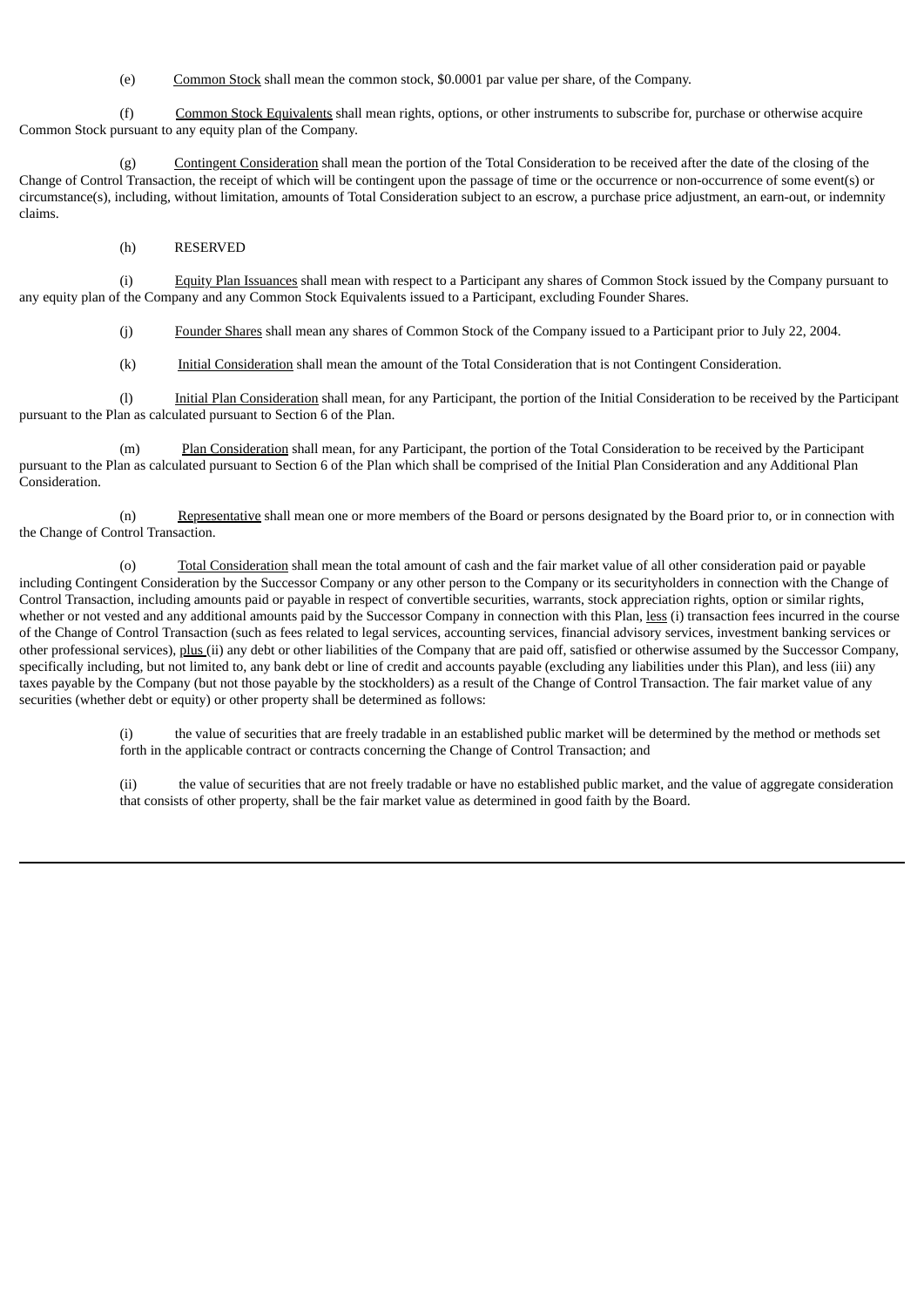3. Interpretation and Administration of the Plan. Prior to the Change of Control Transaction, the administrator of the Plan will be the Compensation Committee of the Board. After the Change of Control Transaction, the administrator of the Plan will be the Representative. The administrator will be responsible for interpreting and administering all provisions hereof. All actions taken by the administrator in interpreting the terms of the Plan and administration of the Plan will be final, binding and conclusive on all Participants. The administrator shall not be personally liable by reason of any contract or other instrument related to the Plan executed by an individual or on its or their behalf in its or their capacity as the administrator, or for any mistake of judgment made in good faith, and the Company shall indemnify and hold harmless each individual to whom any duty or power relating to the administration or interpretation of the Plan may be allocated or delegated, against any cost or expense (including legal fees) or liability arising out of any act or omission to act in connection with the Plan unless arising out of such person's own fraud or bad faith.

4. Eligibility to Earn Plan Consideration. Except as otherwise provided in Section 9 below, each Participant will have the right to receive Plan Consideration, subject to the Participant's continued employment or service with the Company through the date of the closing of the Change of Control Transaction unless terminated by the Company other than for cause within 180 days prior to the announcement of the Change of Control Transaction. If a Participant's service to the Company in all capacities (whether as an employee, consultant, advisor, director or any other service provider) terminates for any reason prior to the date of the closing of the Change of Control Transaction (other than by the Company not for cause within 180 days of the announcement of the Change of Control Transaction), whether initiated by the Company or the Participant, and with or without cause, then such Participant shall no longer be considered a "Participant" thereafter for purposes of the Plan, and such Participant will not be entitled to receive any Plan Consideration hereunder. The Company in its sole discretion will determine whether a Participant's service relationship has terminated for this purpose.

Type of Plan Consideration. Pursuant to this Plan, the Participants who are employed by the Company on the date of the closing of a Change of Control Transaction, or whose employment is terminated by the Company not for cause within 180 days of a Change of Control Transaction, shall receive their Plan Consideration from the Successor Company in cash and at the times set forth in Section 8 of the Plan.

6. Calculation of Plan Consideration. Each Participant's Plan Consideration shall be calculated as follows:

The Initial Plan Consideration shall be calculated on the date of the closing of the Change of Control Transaction by multiplying the Participant's Percentage Interest by the Initial Consideration and the resulting product shall then be reduced by (i) the amount of Initial Consideration paid or payable to the Participant in the Change of Control Transaction as a result of ownership of Equity Plan Issuances (without regard to any tax withholding requirements of the Company or the Successor Company); (ii) the value of any Common Stock Equivalents held by the Participant and assumed by the Successor Company in the Change of Control Transaction; (iii) the value of any shares of Common Stock issued to a Participant by the Company pursuant to any Equity Plan Issuances that were sold by the Participant after the initial date of this Plan (August 2, 2012) and prior to the Change of Control Transaction; and (iv) the value of any shares of Common Stock or Common Stock Equivalents issued to a Participant by the Company pursuant to any Equity Plan Issuances that are retained by the Participant after the Change of Control Transaction. The value of the amounts set forth in (ii), (iii) and (iv) above shall be calculated by determining the deemed price per share of the Common Stock in the Change of Control Transaction as determined by the Board in its sole discretion based on the method or methods set forth in the applicable contract or contracts concerning the Change of Control Transaction and after subtracting any exercise price or purchase price paid or to be paid by the Participant in connection with such issuances and, in the case of Common Stock Equivalents, shall be valued using a Black Scholes calculation of such Common Stock Equivalents immediately prior to the closing of the Change of Control Transaction using the same deemed price per share of Common Stock in such calculation.

For avoidance of doubt the Participant's Plan Consideration shall not be reduced by any shares of Common Stock purchased on the open market or in a financing pursuant to which the Participant paid the same purchase price for such shares as third party investors.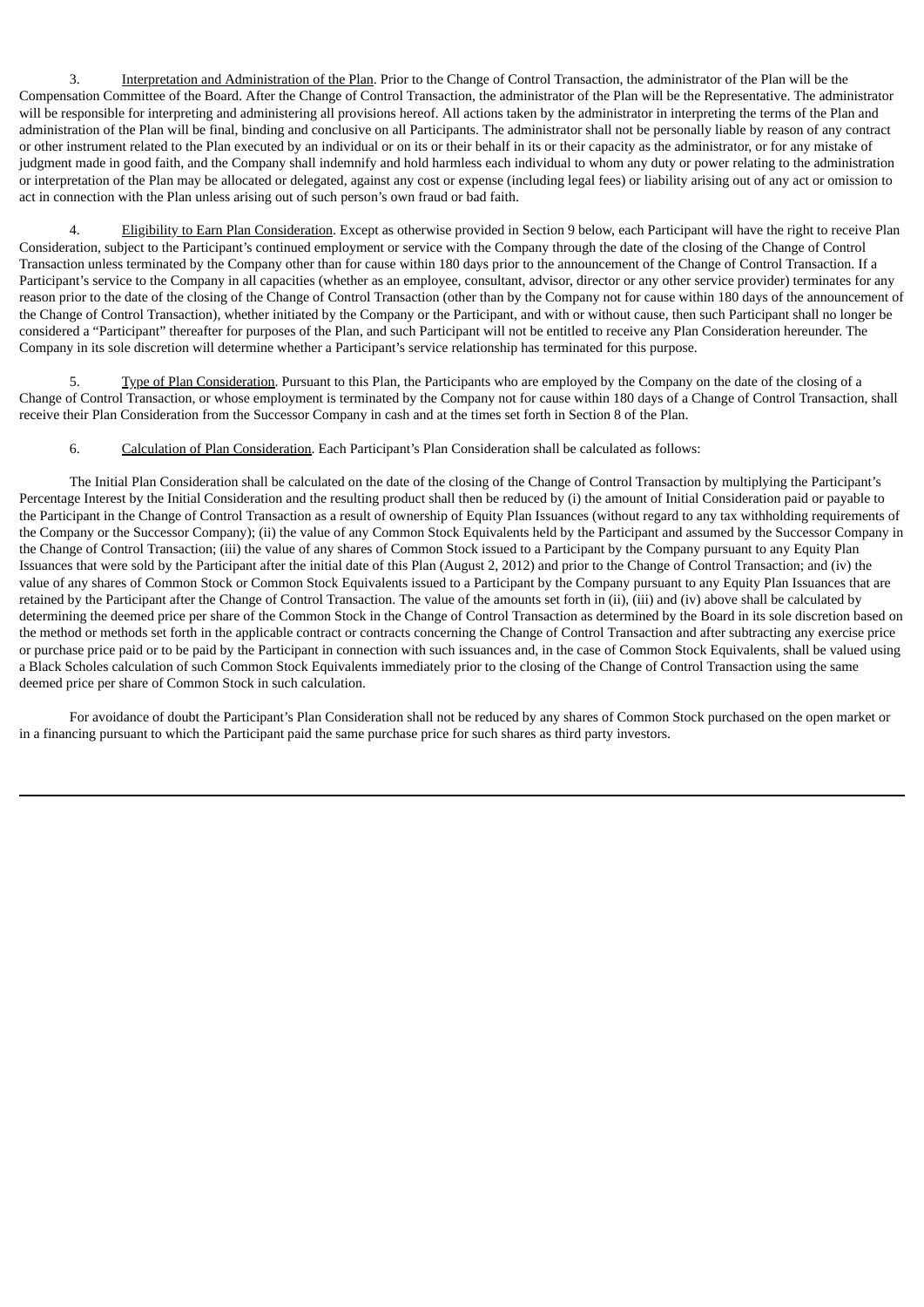The Additional Plan Consideration shall be calculated by multiplying the Contingent Consideration to be received by a fraction the numerator of which is each Participant's Initial Plan Consideration and the denominator of which is the Initial Consideration.

# 7. RESERVED

8. Payment of Plan Consideration. If the conditions for earning the Plan Consideration set forth herein are satisfied, each Participant will be entitled to earn and be paid his or her Plan Consideration as follows:

(a) Each Participant will be paid by the Successor Company from the Initial Consideration the Participant's Initial Plan Consideration in a lump sum by no later than the thirtieth (30<sup>th</sup>) day following the date of the closing of the Change of Control Transaction.

(b) Each Participant will be paid by the Successor Company from the Contingent Consideration the Participant's Additional Plan Consideration in lump sums, as, if and when the Contingent Consideration is paid or released to the Company or its stockholders. However, if a condition (as described in Treasury Regulation Section 1.409A-1(d)), when applied to any Contingent Consideration, would not constitute a "substantial risk of forfeiture" (as defined in Treasury Regulation Section 1.409A-1(d)), and Section 1.409A-3(i) (5) (B) such that the Additional Plan Consideration related to such condition would not be reasonably likely to be payable in compliance with either Treasury Regulation Section 1-409A-1(b)(4) or Treasury Regulation Section 1.409A-3(i)(5)(iv)(A), or the Board determines in its reasonable good faith that any Additional Plan Consideration is not otherwise payable under the regular payment schedule of this Plan in compliance with or under an exemption from Section 409A of the Code, then the Participant instead will be paid the fair market value (as of the date of the closing of the Change of Control Transaction), as determined by the Board in its reasonable good faith, of the Additional Plan Consideration related to such condition (that is, the present value of the Additional Plan Consideration that may be earned upon satisfaction of the condition), in a lump-sum on the thirtieth  $(30<sup>th</sup>)$  day following the date of the closing of the Change of Control Transaction.

(c) It is intended that each installment of the payments provided under the Plan is a separate "payment" for purposes of Section 1.409A-2(b)(2) (i) of the Treasury Regulations. For the avoidance of doubt, it is intended that the Plan Consideration satisfy, to the greatest extent possible, the exemption from the application of Section 409A of the Code and the Treasury Regulations and other guidance issued thereunder and any state law of similar effect (collectively "Section 409A") provided under Treasury Regulations Section 1.409A-1(b)(4) and, to the extent not so exempt, that the Plan Consideration comply, and the Plan be interpreted to the greatest extent possible as consistent, with Treasury Regulations Section 1.409A-3(i)(5)(iv)(A) – that is, as "transaction-based compensation." Accordingly, any Plan Consideration will only be paid pursuant to this transaction-based exemption from Section 409A in the case of a Change of Control Transaction that is also a "change in ownership of a corporation" or "change in ownership of a substantial portion of a corporation's assets" defined in Treasury Regulation Sections 1.409A-3(i)(5)( $\overline{v}$ ) and (vii). Additionally, no Plan Consideration that is being paid in reliance on the transaction-based exemption from Section 409A will be earned or paid after the fifth (5th) anniversary of the date of the closing of the Change of Control Transaction and the Participants will not be entitled to any payments under the Plan with respect to any Contingent Consideration after such date, subject, however, to Treasury Regulation Section 1.409A-3(g) (regarding timing of payments for certain disputed payments).

9. Release. As a further condition to earning any Plan Consideration, a Participant must execute and allow to become effective a general release of claims in substantially the form of Exhibit A hereto prior to the thirtieth (30<sup>th</sup>) day following the date of the closing of the Change of Control Transaction, and if the form of release is provided to the Participant sooner than the date of the closing of the Change of Control Transaction, within thirty (30) days of the date the Participant receives the form of release. If any Participant refuses to execute such release and allow it to become effective within such time period, then such Participant will not be eligible to earn Plan Consideration, and the Participant's rights under this Plan to receive any consideration will be forfeited.

10. Withholding of Compensation. The Successor Company will withhold from any payments under the Plan any amount required to satisfy the income and employment tax withholding obligations arising under applicable federal, state and local laws in respect of the Plan Consideration. Each Participant should contact his or her personal legal or tax advisors with respect to the benefits provided by the Plan. Neither the Company nor any of its employees, directors, officers or agents are authorized to provide any tax advice to Participants with respect to the benefits provided under the Plan.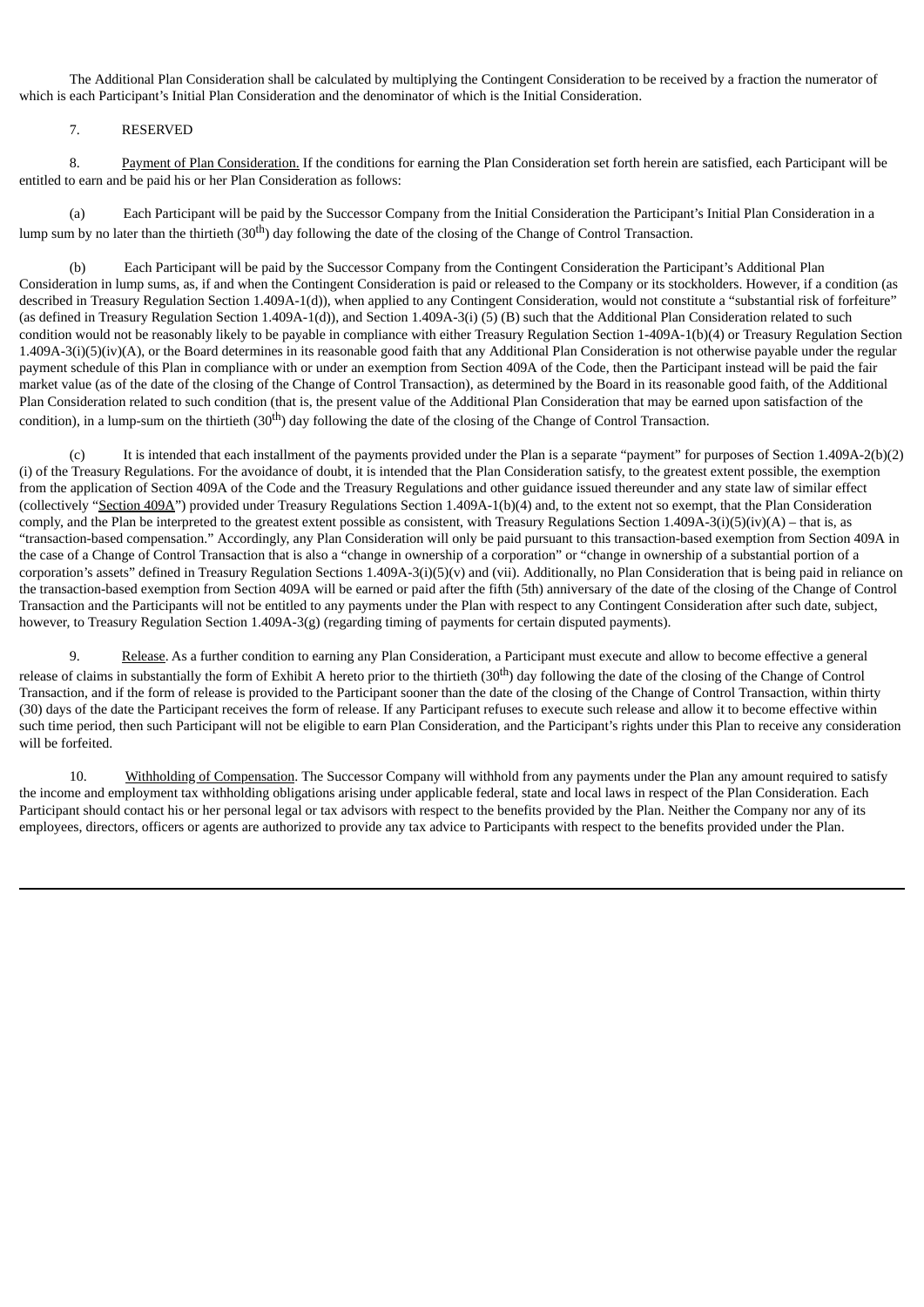11. Adjustments for Excess Parachute Payments. In the event that (A) any consideration to be received by the Participant in connection with a Change of Control Transaction (whether pursuant to the terms of the Plan or any other plan, arrangement, or agreement with the Company, any person whose actions result in a Change of Control Transaction, or any person affiliated with the Company or such person) (collectively "Parachute Payments") would not be deductible by the Successor Company, an affiliate or other person making such payment or providing such benefit (in whole or part) as a result of Section 280G of the Code; and (B) it is determined in good faith by the administrator that the net after-tax amount of the Parachute Payments retained by the Participant after deduction for any excise tax imposed by Section 4999 of the Code and any federal, state, and local income and employment taxes would not exceed the net after-tax amount of the Parachute Payments retained by the Participant after limiting the Parachute Payments to an amount that is 2.99 times the Participant's "base amount" (as such term is defined by Section 280G of the Code), then the Parachute Payments shall be reduced until no portion of the Parachute Payments is not deductible.

### For purposes of this provision,

(i) no portion of the Parachute Payments the receipt or enjoyment of which the Participant shall have effectively waived in writing prior to the date of payment of the Parachute Payments shall be taken into account;

(ii) no portion of the Parachute Payments shall be taken into account which in the opinion of the Company's or the Successor Company's independent auditors or tax counsel serving as such immediately prior to the Change of Control Transaction (or other tax counsel selected by the administrator) does not constitute a "parachute payment" within the meaning of Section 280G(b)(2) of the Code;

(iii) the Parachute Payments shall be reduced only to the extent necessary so that the Parachute Payments (other than those referred to in the immediately preceding clause (i) or (ii)) in their entirety constitute reasonable compensation for services actually rendered within the meaning of Section 280G(b)(4) of the Code or are otherwise not subject to disallowance as deductions, in the opinion of the auditor or tax counsel referred to in such clause (ii); and

(iv) the value of any non-cash benefit or any deferred payment or benefit included in the Parachute Payments shall be determined by the Company's or the Successor Company's independent auditors or tax counsel based on Sections 280G and 4999 of the Code and the regulations for applying those Code Sections, or on substantial authority within the meaning of Section 6662 of the Code.

12. Amendments. This Plan may be amended by the Compensation Committee or the Board, as applicable at any time to amend Schedule A of this Plan to add additional Participants. In addition, the Plan may also be amended at any time by the Compensation Committee or the Board, as applicable, provided that no amendment shall adversely affect the rights of a Participant hereunder without the written consent of such Participant. Notwithstanding anything herein to the contrary, the Board reserves the right to equitably adjust the Percentage Interest of a Participant if, in the context of an actual Change of Control Transaction, the definitions or calculations herein do not fairly represent the parties' understanding regarding the amount, allocation or payment of the sale proceeds to Participants.

13. Not a Condition of Employment; No Guarantee of Employment. The Plan is not a term or condition of any individual's employment and no Participant shall have any legal right to payments hereunder except to the extent that all conditions required by a Participant have been satisfied in accordance with the terms set forth herein. The Plan is intended to provide a financial incentive to Participants and is not intended to confer upon Participants any rights to continued employment, consultancy or other service provider relationship other than those set out in any separate agreement between the Company and such individuals governing such relationship. Each such Participant's service may be terminated by the Company, the Successor Company or the Participant at any time for any reason, subject to any agreements then in effect regarding such Participant's service or the termination thereof.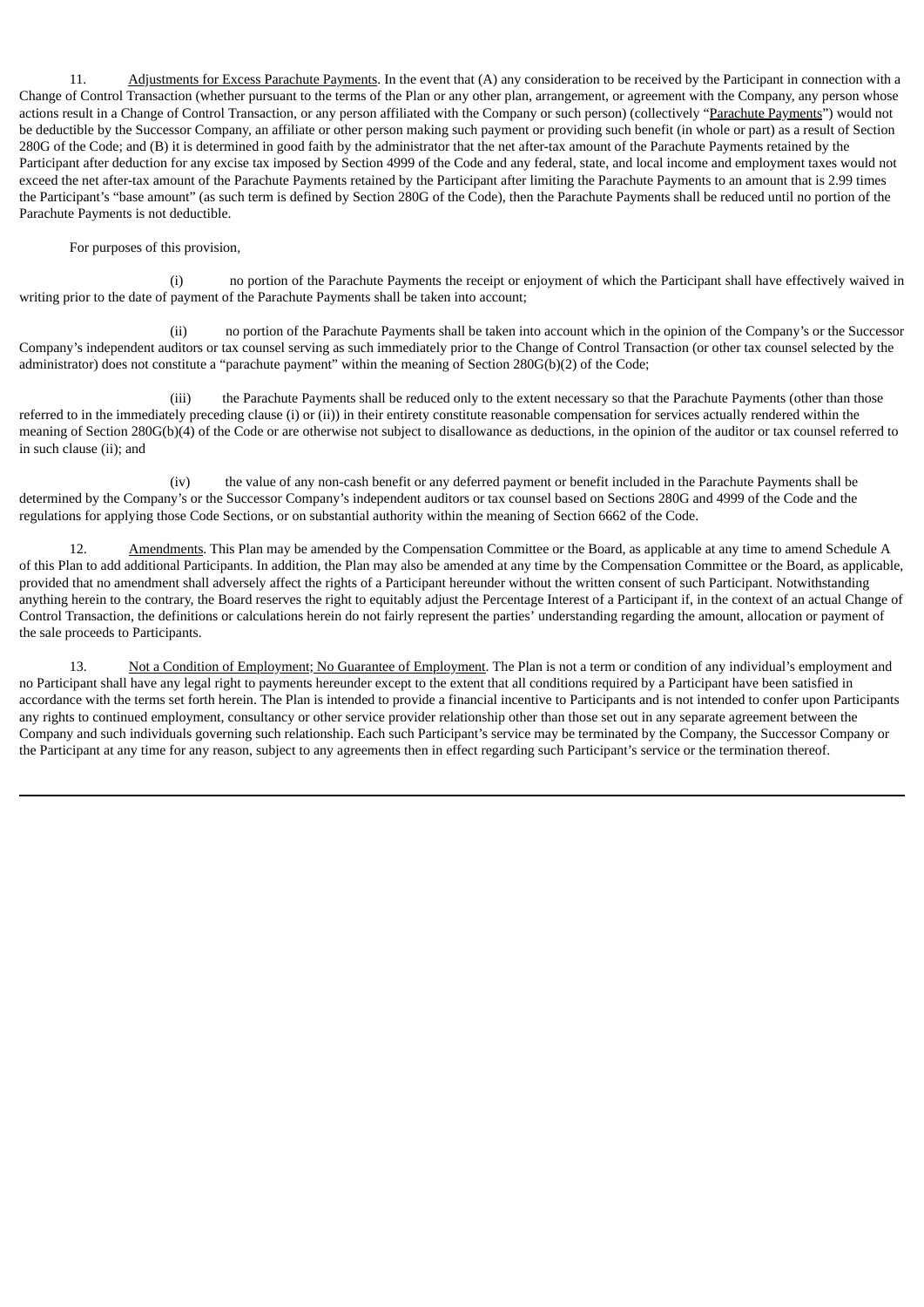14. No Equity Interest; Status as Creditor. Neither the Plan nor the Percentage Interest hereunder creates or conveys any equity or ownership interest in the Company or any rights commonly associated with any such interest, including, but not limited to, the right to vote on any matters put before the Company's stockholders. A Participant's sole right under the Plan will be as a general unsecured creditor of the Company and the Successor Company.

15. No Assignment or Transfer by Participant. None of the rights, benefits, obligations or duties under the Plan may be assigned or transferred by any Participant except by will or under the laws of descent and distribution. Any purported assignment or transfer by any such Participant will be void.

16. Assumption by Successor Company. As a condition to the consummation of a Change of Control Transaction, in addition to any obligations imposed by law upon the Successor Company, the Company shall require the Successor Company to expressly assume the Plan and agree to perform obligations hereunder. All payments under this Plan shall be made by the Successor Company. Neither the Company nor any former or current director, officer, employee or consultant of the Company, nor any agent of any such person or of the Company, shall be personally liable in the event the Company is unable to make payments under this Plan.

17. Severability. If any provision of the Plan is held invalid or unenforceable, its invalidity or unenforceability will not affect any other provision of the Plan, and the Plan will be construed and enforced as if such provision had not been included.

Governing Law. This Plan and the rights and obligations of a Participant under the Plan will be governed by and interpreted, construed and enforced in accordance with the laws of the State of Delaware, without reference to principles of conflict of laws. The parties hereby submit to the jurisdiction of the state and federal courts of the Commonwealth of Massachusetts for the resolution of any claims, disputes or other proceedings arising under this Plan.

19. Entire Agreement. The Plan sets forth all of the agreements and understandings between the Company and the Participants with respect to the subject matter hereof, and supersedes and terminates all prior agreements and understandings between the Company and the Participants with respect to the subject matter hereof.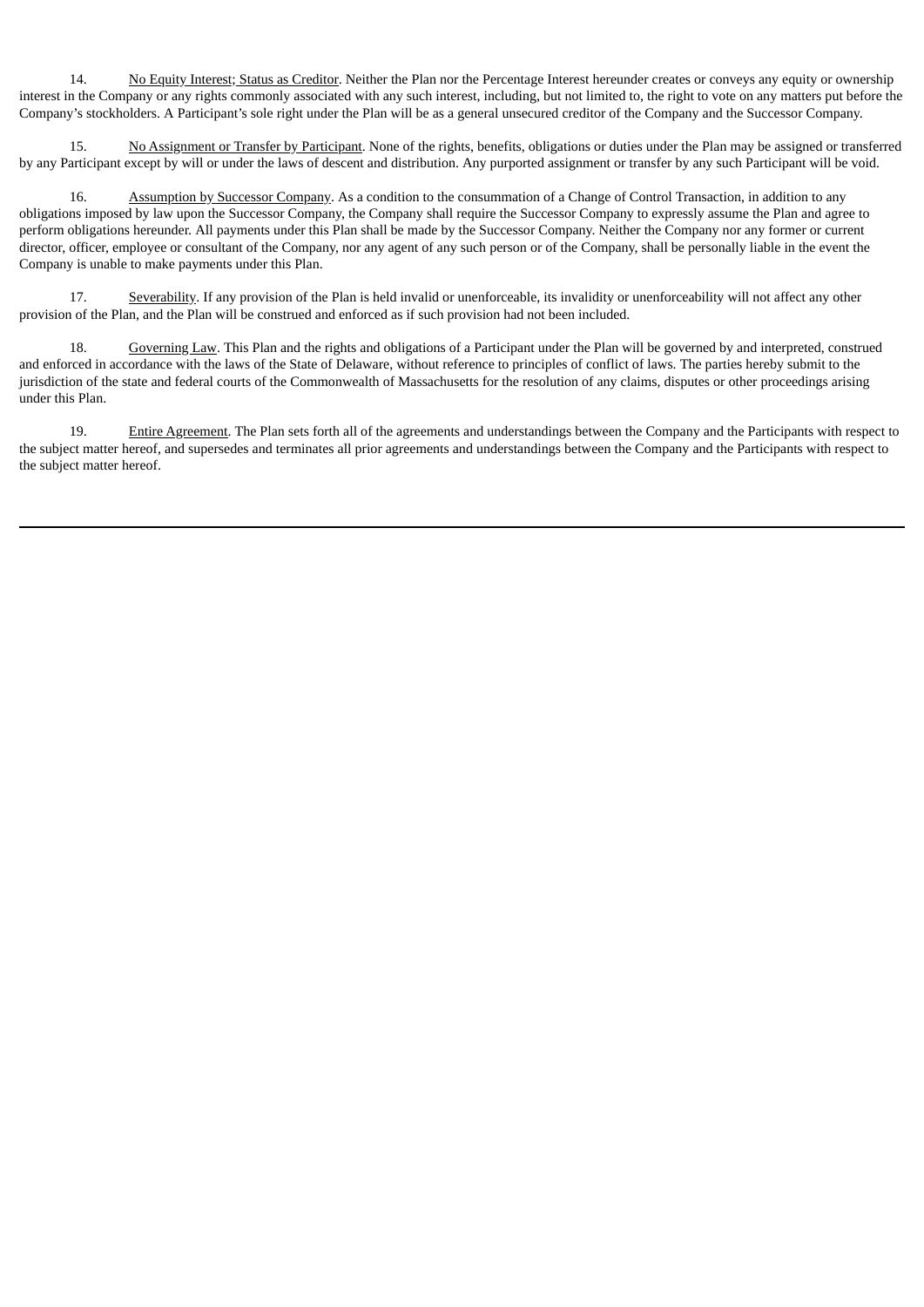|             | <b>PERCENTAGE</b> |
|-------------|-------------------|
| <b>NAME</b> | <b>INTEREST</b>   |
| Gozani      | 5.60%             |
| Higgins     | 2.30%             |
| McGillin    | 1.90%             |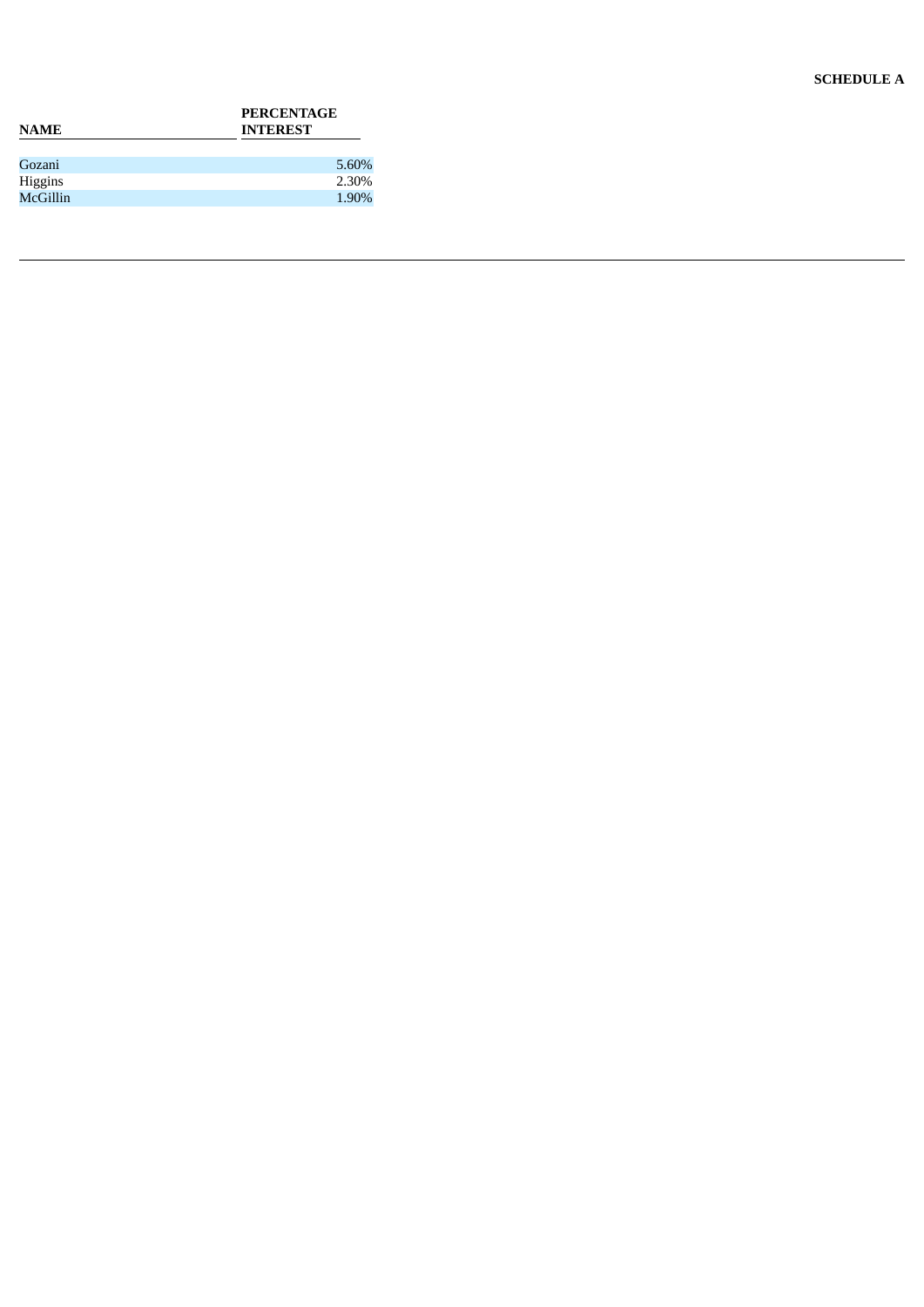### **FORM OF GENERAL RELEASE**

I understand that I am a Participant in the Management Retention and Incentive Plan (the "Plan") of NeuroMetrix, Inc. (the "Company"). In consideration of receiving certain benefits under the Plan, I have agreed to sign this Release. I understand that I am not entitled to benefits under the Plan unless I sign this Release on or before 1/

In consideration for the benefits I am receiving under the Plan, I hereby release (i) the Company; (ii) the **[name of Successor Company will be inserted at time of the Change of Control Transaction]** (the "Successor Company"); and (iii) each of the foregoing person's respective current and former officers, directors, agents, attorneys, employees, shareholders, parents, subsidiaries, and affiliates (collectively, the "Releasees") from any and all claims, liabilities, demands, causes of action, attorneys' fees, damages, or obligations of every kind and nature, whether or not arising from contract, intentional or negligent tort, fraud, fraud in the inducement, breach of fiduciary duty or duty of loyalty, local, state or federal ordinance, rule, regulation or statute, or any other matter and whether known or unknown, (collectively, "Claims") arising at any time prior to and including the date I sign this Release (the "Release Date"). This general release includes, but is not limited to, any Claims related to or arising out of: (i) my employment with the Company; (ii) my rights as a shareholder of the Company, including my entitlement to receive any stock, option or any other equitable interest or right convertible into an equity interest in the Company; (iii) any contract, whether express or implied, written or oral; (iv) any tort, including tort of wrongful termination; and (v) the United States Constitution, any State Constitution, or any federal, state or other governmental statute, regulation or ordinance, including, without limitation, the National Labor Relations Act, Title VII of the Civil Rights Act of 1964, the Age Discrimination in Employment Act of 1967, the Older Workers' Benefit Protection Act of 1990, the Americans with Disabilities Act of 1990, the Civil Rights Act of 1871, the Civil Rights Act of 1991, the Equal Pay Act of 1963, the Worker Adjustment and Retraining Notification Act of 1988, the Employee Retirement Income Security Act of 1974, and the Massachusetts Fair Employment Practices Act, the Massachusetts Wage and Hour Laws, [all other applicable state law statutes for employees employed in states other than **Massachusetts],** all as amended.

I understand and expressly agree that this Release extends to all claims prior to the Release Date of every nature and kind whatsoever, known or unknown, suspected or unsuspected, past or present.

I warrant that as of the Release Date, I have not commenced, initiated or made any Claim and that I will not at any time thereafter commence, initiate or make any Claim whatsoever, whether direct or indirect, express or derivative, against the Company, the Successor Company or any of the Releasees, in respect of any Released Matter. Notwithstanding the above, I understand that I am not releasing any of the following rights and may after the Release Date initiate an action to enforce the following rights: (1) any Claim that cannot be waived under applicable state or federal law, (2) any rights that I have to be indemnified (including any right to reimbursement of expenses), arising under applicable law, the Certificate of Incorporation or by-laws (or similar constituent documents of the Company) or any indemnification agreement between me and the Company, or any directors' and officers' liability insurance policy of the Company, for any liabilities arising from my actions within the course and scope of my employment with the Company or within the course and scope of my role as a member of the Board of Directors of the Company, (3) claims for any amounts due to me under the Plan, (4) claims for vested retirement benefits under any tax-qualified retirement plan of the Company, or (5) claims for any compensation or bonuses that have been earned and accrued for periods ending on or prior to the Release Date, but which have not yet been paid. I am not releasing and nothing in this Release will prevent me from filing, cooperating with, or participating in any proceeding before the Equal Employment Opportunity Commission, or the Department of Labor, except that I hereby acknowledge and agree that I will not recover any monetary benefits in connection with any such proceeding with regard to any Claim released in this Release. Nothing in this Release will prevent me from challenging the validity of my general release in a legal or administrative proceeding.

1/ Insert date that is 30 days from date of Participant's receipt.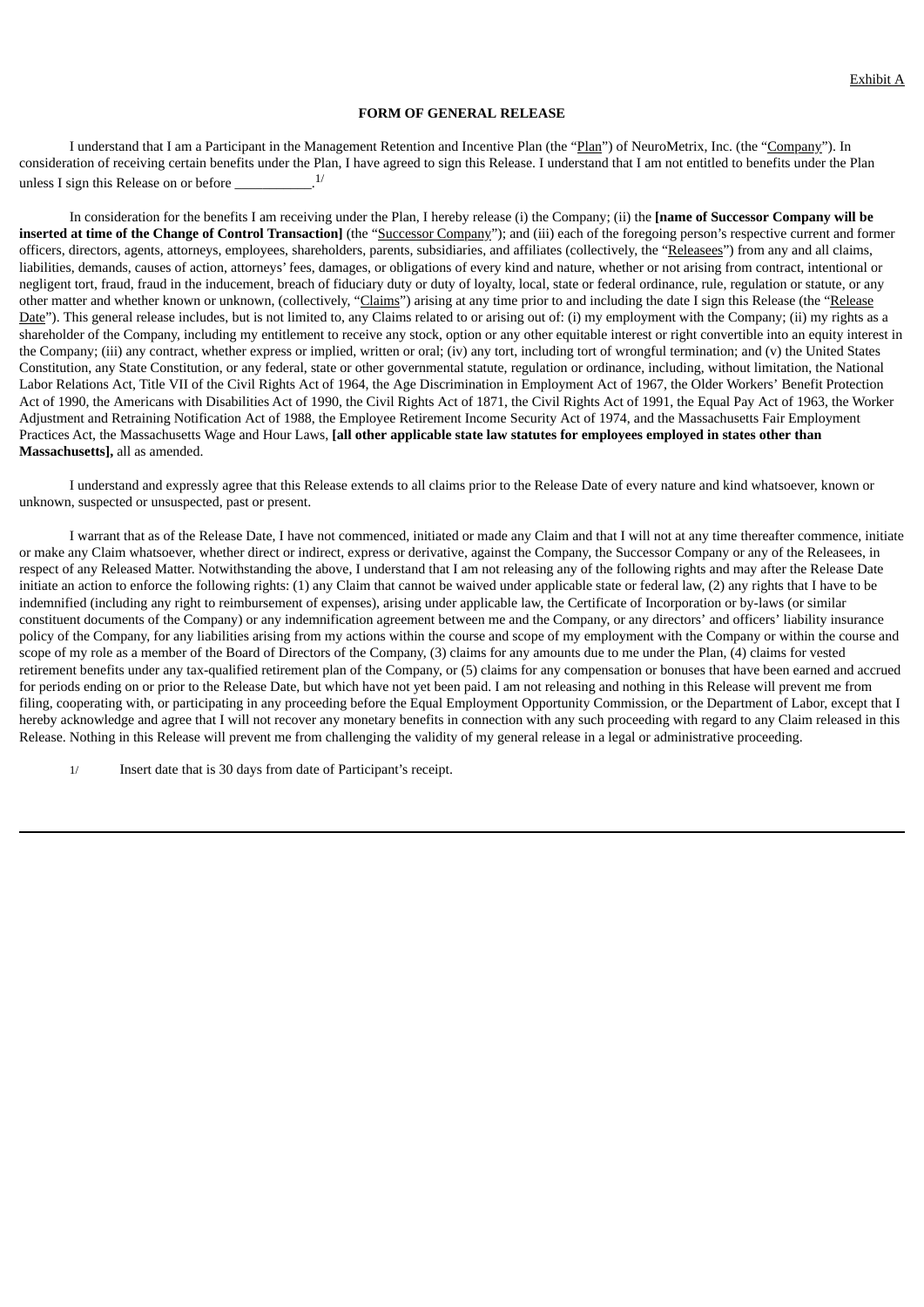By signing and returning this Agreement, I acknowledge that:

- (1) I have carefully read and fully understand the terms of the Plan and this Release;
- (2) I have entered into this Release voluntarily and I knowingly release all Claims that I may have against the Company, the Successor Company and the Releasees; and
- (3) The Company advised me that I have the right to and that I should consult with an attorney of my choosing prior to signing this Release.

I may review and consider this Release for a period of up to twenty-one (21) days from the date that I receive it. I agree and understand that my failure to execute and deliver this Release on or before twenty-one (21) days after the date I receive it will release the Company and the Successor Company from any obligation under the Plan to provide any benefits to me. To the extent I execute this Release within less than twenty-one (21) days after the date I receive it, I acknowledge that my decision was entirely voluntary and that I waive the balance of my time.

I will be entitled to revoke this Release at any time within seven (7) days, provided I timely execute and deliver to the Company a written revocation of this Release. Such revocation must be delivered in writing, by certified mail, by hand or courier service (signature of receipt required) within the time permitted to the Chief Executive Officer of the Company at his or her office. If I elect to exercise this right to revoke this Release, I understand that I will forfeit any and all rights to receive any benefits that might otherwise be due to me under the Plan following my revocation.

I acknowledge that the Company may be required to withhold taxes on amounts to be paid to me under the Plan.

I understand and accept that the final decision as to the amounts that I have earned under the Plan will be made by the Board of Directors of the Company in accordance with the Plan.

Date: By:

Name: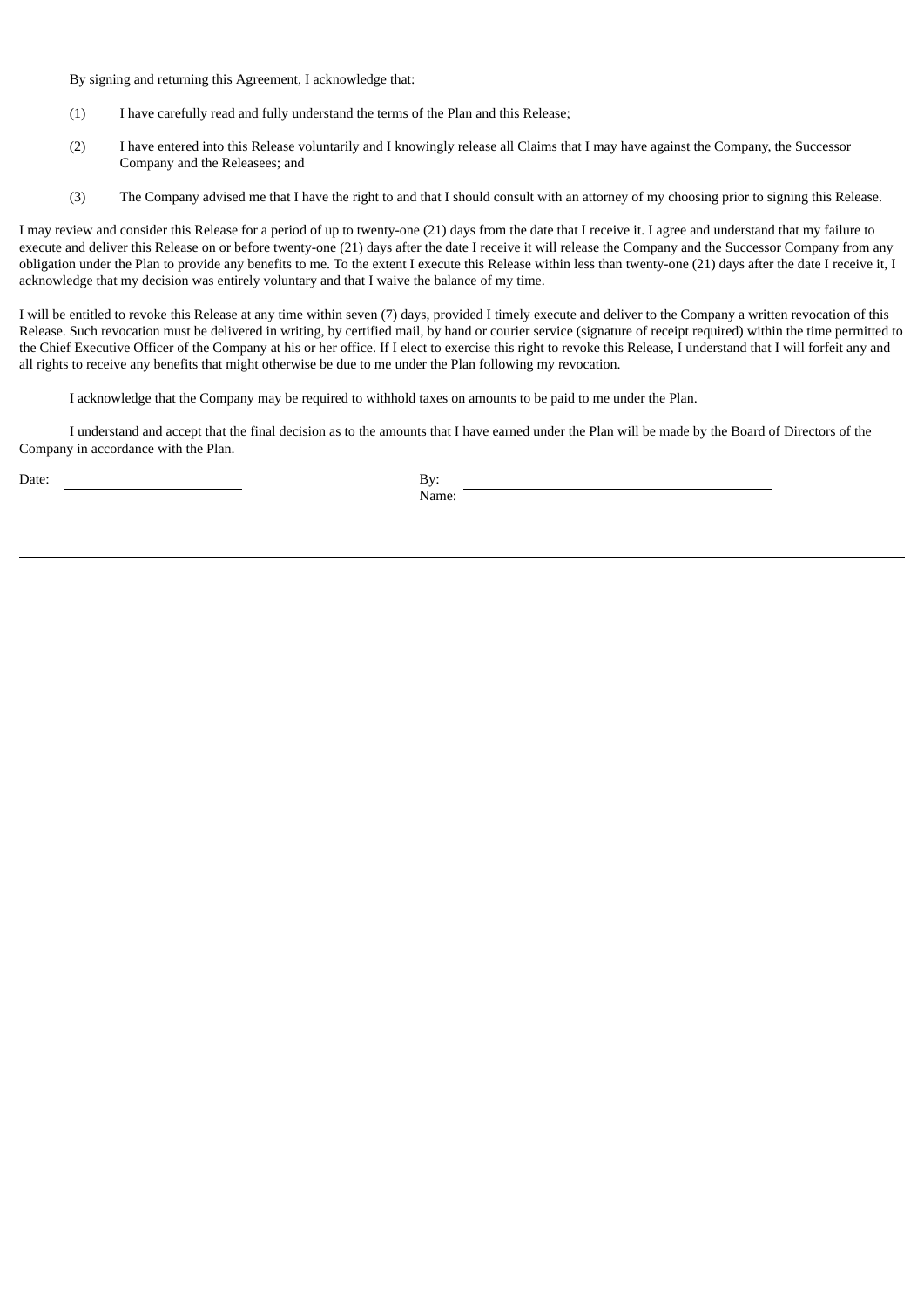## **CONSENT OF INDEPENDENT REGISTERED PUBLIC ACCOUNTING FIRM**

We hereby consent to the incorporation by reference in the Registration Statements on Form S-8 (Nos. 333-118059, 333- 135242, 333-151195, 333-159712, 333-159713, 333-167180, 333-173769, 333-183071, 333-186827, 333-189383, 333-190177, 333-197407, 333-205827 and 333-211379) and on Form S-3 (Nos. 333-150087, 333-162303, 333-189392, 333-197405, 333- 199359, 333-208923, 333-209528, 333-211919 and 333-215792) of NeuroMetrix, Inc. of our report dated February 9, 2017 relating to the financial statements and financial statement schedule, which appears in this Form 10-K. We also consent to the reference to us under the heading "Selected Financial Data" in this Form 10-K.

/s/ PricewaterhouseCoopers LLP

Boston, Massachusetts February 9, 2017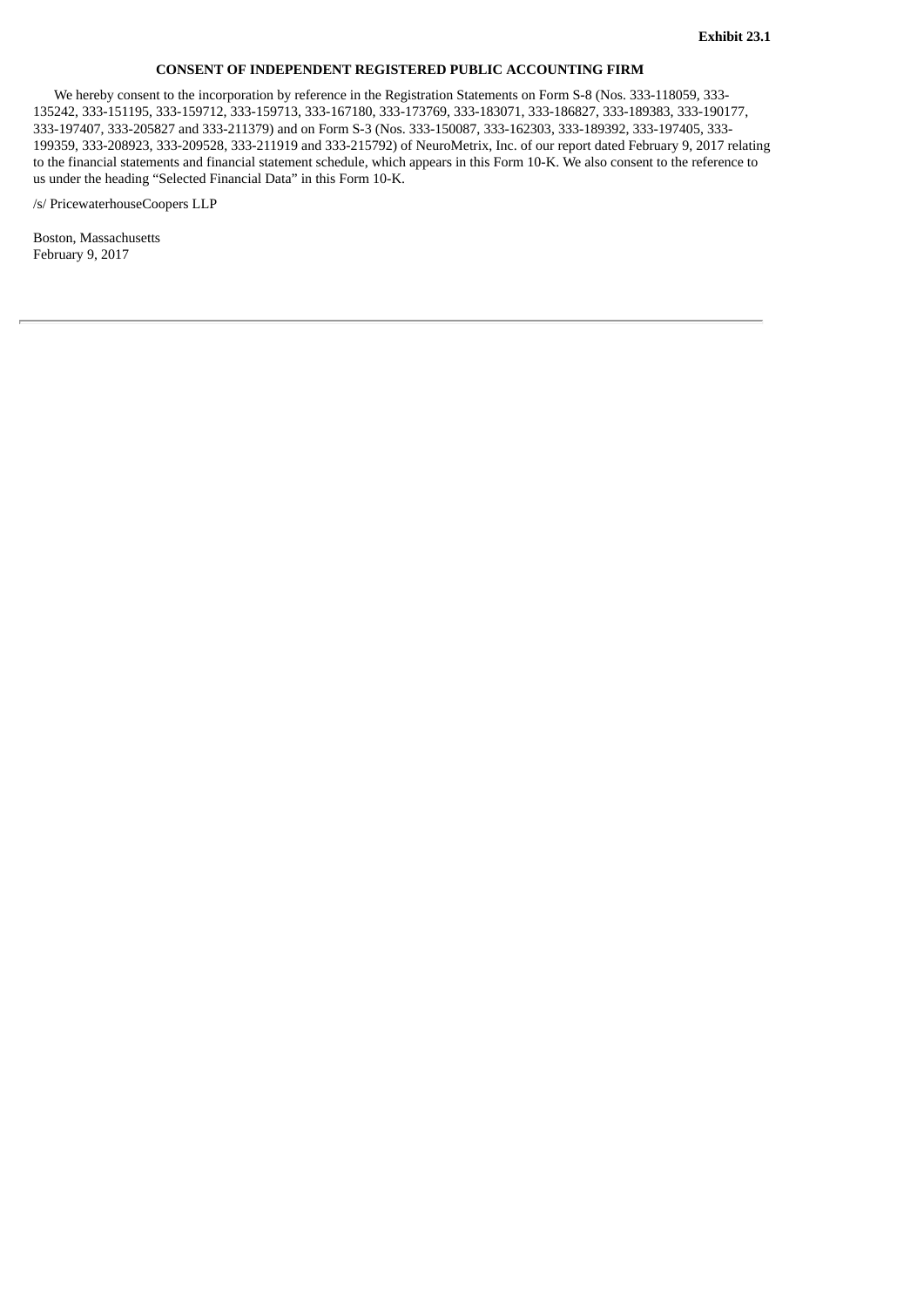I, Shai N. Gozani, certify that:

- 1. I have reviewed this Annual Report on Form 10-K of NeuroMetrix, Inc.;
- 2. Based on my knowledge, this report does not contain any untrue statement of a material fact or omit to state a material fact necessary to make the statements made, in light of the circumstances under which such statements were made, not misleading with respect to the period covered by this report;
- 3. Based on my knowledge, the financial statements, and other financial information included in this report, fairly present in all material respects the financial condition, results of operations and cash flows of the registrant as of, and for, the periods presented in this report;
- 4. The registrant's other certifying officer(s) and I are responsible for establishing and maintaining disclosure controls and procedures (as defined in Exchange Act Rules 13a-15(e) and 15d-15(e)) and internal control over financial reporting (as defined in Exchange Act Rules 13a-15(f) and 15d-15(f)) for the registrant and have:
	- a) designed such disclosure controls and procedures, or caused such disclosure controls and procedures to be designed under our supervision, to ensure that material information relating to the registrant, including its consolidated subsidiaries, is made known to us by others within those entities, particularly during the period in which this report is being prepared;
	- b) designed such internal control over financial reporting, or caused such internal control over financial reporting to be designed under our supervision, to provide reasonable assurance regarding the reliability of financial reporting and the preparation of financial statements for external purposes in accordance with generally accepted accounting principles;
	- c) evaluated the effectiveness of the registrant's disclosure controls and procedures and presented in this report our conclusions about the effectiveness of the disclosure controls and procedures, as of the end of the period covered by this report based on such evaluation; and
	- d) disclosed in this report any change in the registrant's internal control over financial reporting that occurred during the registrant's most recent fiscal quarter (the registrant's fourth fiscal quarter in the case of an annual report) that has materially affected, or is reasonably likely to materially affect, the registrant's internal control over financial reporting; and
- 5. The registrant's other certifying officer(s) and I have disclosed, based on our most recent evaluation of internal control over financial reporting, to the registrant's auditors and the audit committee of the registrant's board of directors (or persons performing the equivalent functions):
	- a) all significant deficiencies and material weaknesses in the design or operation of internal control over financial reporting which are reasonably likely to adversely affect the registrant's ability to record, process, summarize and report financial information; and
	- b) any fraud, whether or not material, that involves management or other employees who have a significant role in the registrant's internal control over financial reporting.

Date: February 9, 2017 /s/ SHAI N. GOZANI, M.D., PH.D.

Shai N. Gozani, M.D., Ph.D. *Chairman, President and Chief Executive Officer*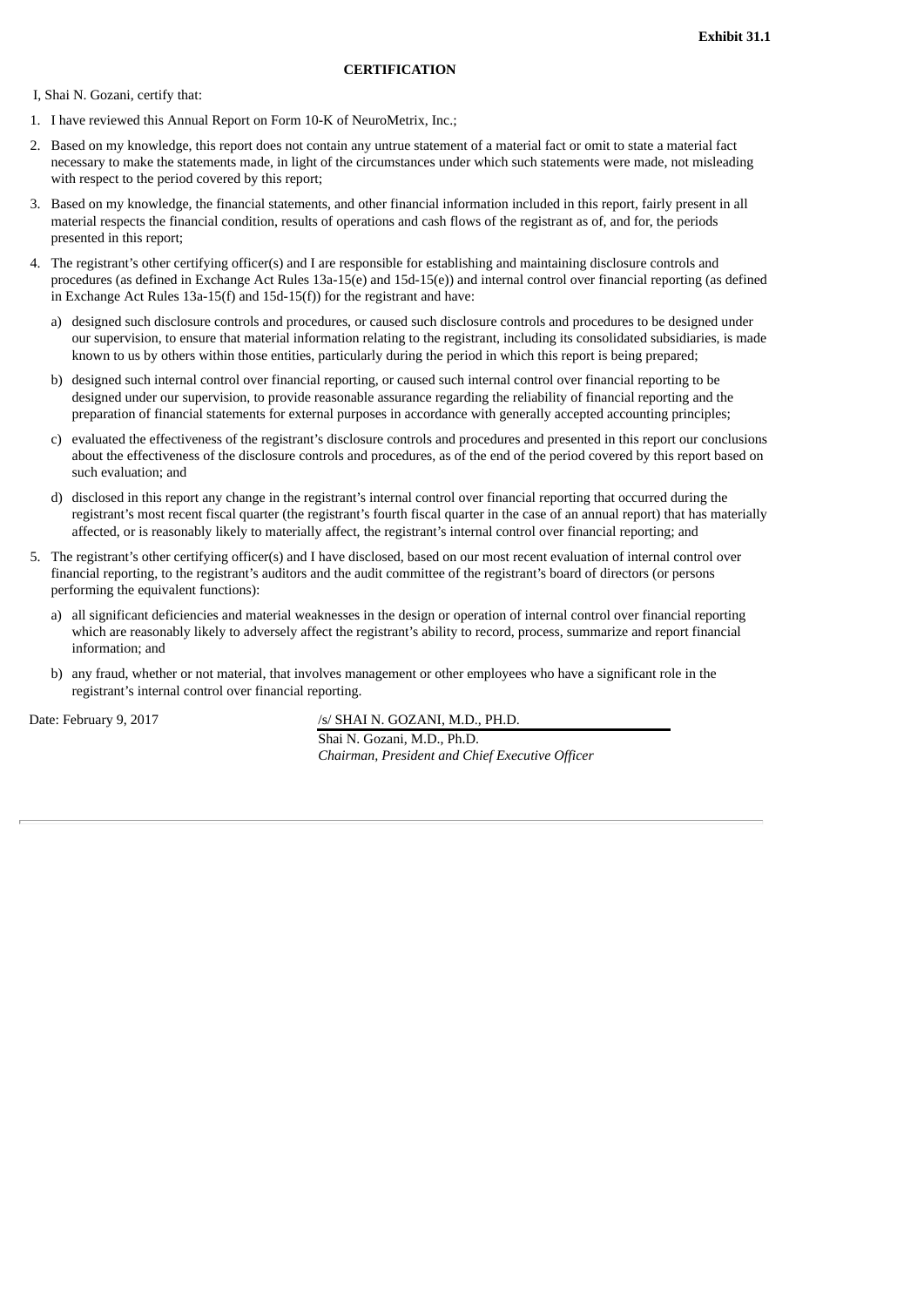I, Thomas T. Higgins, certify that:

- 1. I have reviewed this Annual Report on Form 10-K of NeuroMetrix, Inc.;
- 2. Based on my knowledge, this report does not contain any untrue statement of a material fact or omit to state a material fact necessary to make the statements made, in light of the circumstances under which such statements were made, not misleading with respect to the period covered by this report;
- 3. Based on my knowledge, the financial statements, and other financial information included in this report, fairly present in all material respects the financial condition, results of operations and cash flows of the registrant as of, and for, the periods presented in this report;
- 4. The registrant's other certifying officer(s) and I are responsible for establishing and maintaining disclosure controls and procedures (as defined in Exchange Act Rules 13a-15(e) and 15d-15(e)) and internal control over financial reporting (as defined in Exchange Act Rules 13a-15(f) and 15d-15(f)) for the registrant and have:
	- a) designed such disclosure controls and procedures, or caused such disclosure controls and procedures to be designed under our supervision, to ensure that material information relating to the registrant, including its consolidated subsidiaries, is made known to us by others within those entities, particularly during the period in which this report is being prepared;
	- b) designed such internal control over financial reporting, or caused such internal control over financial reporting to be designed under our supervision, to provide reasonable assurance regarding the reliability of financial reporting and the preparation of financial statements for external purposes in accordance with generally accepted accounting principles;
	- c) evaluated the effectiveness of the registrant's disclosure controls and procedures and presented in this report our conclusions about the effectiveness of the disclosure controls and procedures, as of the end of the period covered by this report based on such evaluation; and
	- d) disclosed in this report any change in the registrant's internal control over financial reporting that occurred during the registrant's most recent fiscal quarter (the registrant's fourth fiscal quarter in the case of an annual report) that has materially affected, or is reasonably likely to materially affect, the registrant's internal control over financial reporting; and
- 5. The registrant's other certifying officer(s) and I have disclosed, based on our most recent evaluation of internal control over financial reporting, to the registrant's auditors and the audit committee of the registrant's board of directors (or persons performing the equivalent functions):
	- a) all significant deficiencies and material weaknesses in the design or operation of internal control over financial reporting which are reasonably likely to adversely affect the registrant's ability to record, process, summarize and report financial information; and
	- b) any fraud, whether or not material, that involves management or other employees who have a significant role in the registrant's internal control over financial reporting.

Date: February 9, 2017 /s/ THOMAS T. HIGGINS

Thomas T. Higgins *Senior Vice President, Chief Financial Officer and Treasurer*